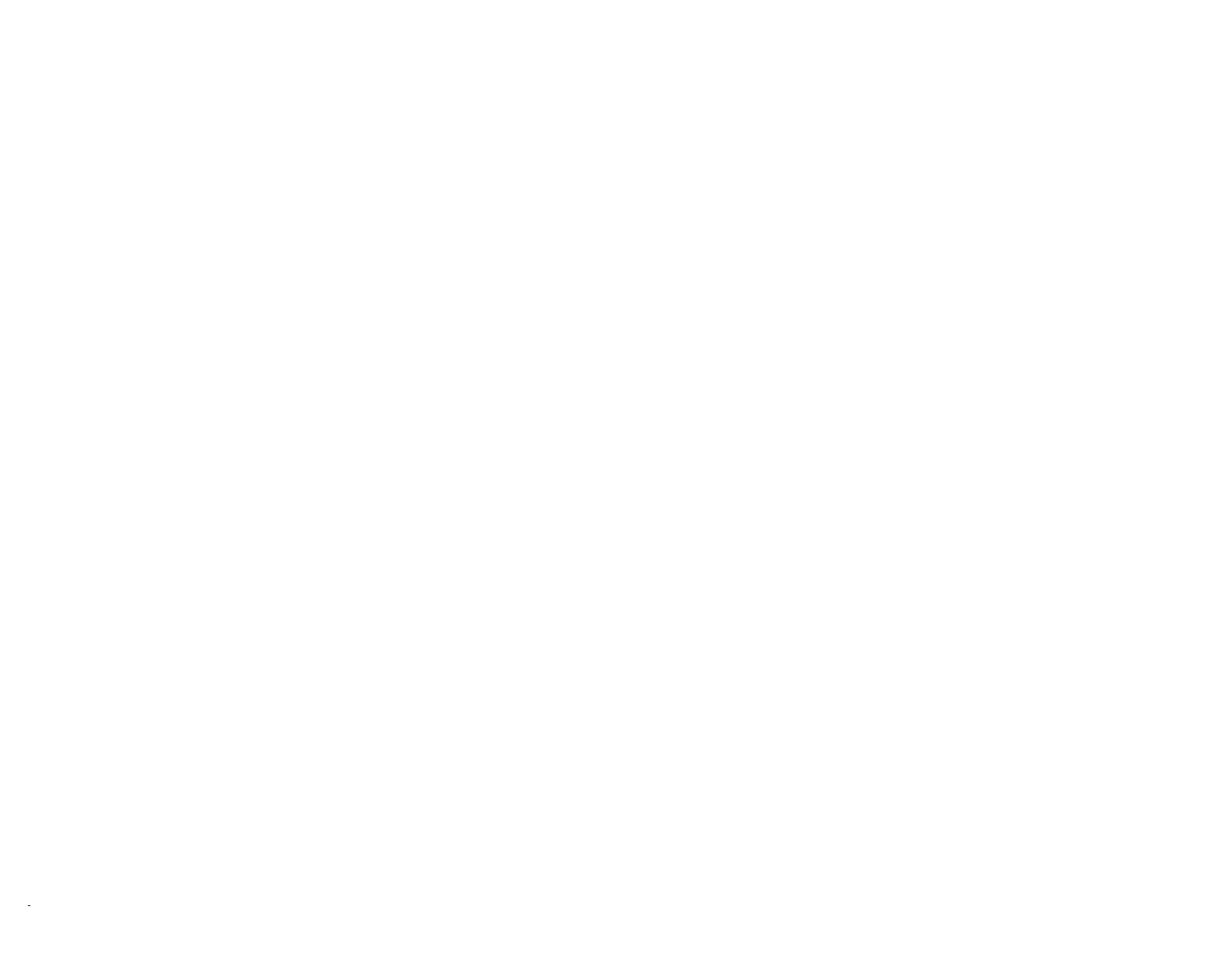|                    | <b>Licence Business Name</b>                                  | <b>Address</b>                                                 | <b>Licence Type/Sub</b>                    |                                        | <b>Phone</b>       |        | Fax                      |     |
|--------------------|---------------------------------------------------------------|----------------------------------------------------------------|--------------------------------------------|----------------------------------------|--------------------|--------|--------------------------|-----|
| 17 793560          | The Palace Institute of Medical<br>Biology                    | 7080 River Rd Unit 228 Richmond BC V6X 1X5                     | Service Use                                |                                        | (778) 798-6825     | Cellul |                          | Hom |
| 17 793483          | <b>Baxter Corporation</b>                                     | 4320 Viking Way Unit 160 Richmond BC V6V 2L4                   | Service Use                                |                                        | $(905)$ 369-6000   | Work   |                          | Hom |
| 17 792963          | <b>Complex Hockey Training</b><br><b>Facility Ltd</b>         | 6851 Elmbridge Way Unit 120 Richmond BC V7C 4N1                | Assembly Use Group 3                       | <b>Health Studio</b>                   | (604) 329-6736     | Work   |                          | Hom |
| 17 792545          | Snoopy B & B                                                  | 8340 Rosebank Cr Richmond BC V7A 2K6                           | <b>Residential Use</b>                     | Bed & Breakfast                        | (778) 829-0878     | Work   |                          | Hom |
| 17 781244          | Sound Direction School of Music<br>Ltd                        | 11331 Coppersmith Way Unit 120 Richmond BC V7A 5J9             | Assembly Use Group 3                       | <b>Education Institution</b>           | (604) 783-3135     | Work   |                          | Hom |
| 17 762469          | Camellia Limited Partnership                                  | 10820 No 5 Rd Richmond BC V6W 1A4                              | <b>Residential Use</b>                     | <b>Apartment Building</b>              | (604) 688-4885     |        | Work (604) 688-3245 Fax  |     |
| 17 794284          | Adanac Interiors Ltd                                          | 5231 Merganser Dr Richmond BC V7E 3X8                          | <b>Inter-Municipal Business</b><br>Licence | <b>General Contractor</b>              | (604) 518-0288     | Work   |                          | Hom |
| <b>Issue Date:</b> |                                                               | <b>January 8, 2018</b>                                         |                                            |                                        |                    |        |                          |     |
| 17 788520          | Daddy's Grill                                                 | 4020 No 5 Rd Unit 100 Richmond BC V6X 2V1                      | Assembly Use Group 1                       | Food Service<br>Establishment          | (604) 207-9091     | Work   |                          | Hom |
| 18 797386          | <b>Total Site Services Ltd</b>                                | 6989 VICTORIA DR VANCOUVER BC V5P 3Y7                          | Service Use                                |                                        | (778) 881-6070     |        | Work (778) 737-7947 Fax  |     |
| 18 797265          | Intea                                                         | 4000 No 3 Rd Unit 2035 Richmond BC V6X 0J8                     | Mercantile Use                             | <b>Retail Trading</b>                  | (778) 686-4268     | Work   |                          | Hom |
| 18 797200          | <b>Armour Construction</b>                                    | 21023 83B AVE LANGLEY BC V2Y 0C1                               | Service Use                                | <b>General Contractor</b>              | (778) 995-5333     | Work   |                          | Hom |
| 17 794121          | Chatime Alexandra                                             | 8351 Alexandra Rd Unit 160 Richmond BC V6X 3P3                 | Assembly Use Group 1                       | <b>Food Service</b><br>Establishment   | (604) 805-9756     | Work   |                          | Hom |
| 17 793440          | Way Young Beauty Ltd                                          | 4400 Hazelbridge Way Unit 800 Richmond BC V6X 3R8              | Service Use                                |                                        | (778) 978-7888     | Work   |                          | Hom |
| 17 779488          | <b>Rosemary Rocksalt</b>                                      | 11688 Steveston Hwy Unit 8050 Richmond BC V7A 1N6              | Assembly Use Group 1                       | <b>Food Service</b><br>Establishment   | (604) 790-0677     | Work   |                          | Hom |
| 17 778687          | Zen Q Richmond                                                | 3471 No 3 Rd Unit 130 Richmond BC V6X 2B8                      | Assembly Use Group 1                       | <b>Food Service</b><br>Establishment   | (778) 996-4381     | Work   |                          | Hom |
|                    | 17 793935 Saint Germain Bakery                                | 6060 Minoru Blvd Unit 2000 Richmond BC V6Y 2V7                 | Mercantile Use                             | <b>Retail Trading</b>                  | (604) 370-3376     | Work   |                          | Hom |
| <b>Issue Date:</b> |                                                               | <b>January 9, 2018</b>                                         |                                            |                                        |                    |        |                          |     |
|                    | 17 788603 True Motors                                         | 21320 Westminster Hwy Unit 2118 Richmond BC V6V 2X5            | Mercantile Use                             | <b>Automobile Dealer</b>               | $(604)$ 562-4858   | Work   |                          | Hom |
| <b>Issue Date:</b> |                                                               | <b>January 10, 2018</b>                                        |                                            |                                        |                    |        |                          |     |
| 17 788634          | JLT Health Inc                                                | 6411 Buswell St Unit 100 Richmond BC V6Y 2G5                   | Mercantile Use                             | <b>Retail Trading</b>                  | $(604) 618 - 6693$ | Work   |                          | Hom |
| 17 788640          | JLT Health Inc                                                | 6411 Buswell St Unit 100 Richmond BC V6Y 2G5                   | Service Use                                | <b>Therapeutic Touch</b><br>Treatments | $(604) 618 - 6693$ | Work   |                          | Hom |
| 17 793231          | <b>Wonderful Construction Ltd</b>                             | 11600 Bridgeport Rd Unit 201 Richmond BC V6X 1T2               | Service Use                                | <b>General Contractor</b>              | $(604)$ 368-3123   | Work   |                          | Hom |
| 18 797072          | Aberdeen Computer and<br><b>Cellphone Services</b>            | 4000 No 3 Rd Unit 2195 Richmond BC V6X 0J8                     | Service Use                                |                                        | (306) 880-7502     | Work   |                          | Hom |
| 18 797073          | Aberdeen Computer and<br><b>Cellphone Services</b>            | 4000 No 3 Rd Unit 2195 Richmond BC V6X 0J8                     | Mercantile Use                             | <b>Retail Trading</b>                  | (306) 880-7502     | Work   |                          | Hom |
| <b>Issue Date:</b> |                                                               | <b>January 11, 2018</b>                                        |                                            |                                        |                    |        |                          |     |
|                    | 18 796906 T & O Janitorial Solutions Ltd                      | 6460 Clematis Dr Richmond BC V7C 2S1                           | Service Use                                | Home Occupation                        | (604) 715-4766     | Work   |                          | Hom |
| 18 797640          | <b>RTR Terra Contracting Ltd</b>                              | 2655 MARY HILL RD UNIT 103 PORT COQUITLAM BC<br><b>V3C 6R9</b> | Service Use                                | <b>General Contractor</b>              | (604) 941-5177     |        | Work (604) 941-5677 Fax  |     |
| 17 793981          | <b>JKL Autohaus Ltd</b>                                       | 21320 Westminster Hwy Unit 2133 Richmond BC V6V 2X5            | Mercantile Use                             | Automobile Dealer                      | (604) 284-1313     | Work   |                          | Hom |
| 18 79 6980         | Longfeng Specialized Personal<br><b>Care Services Limited</b> | 5500 Cooney Rd Unit 216 Richmond BC V6X 3E5                    | Service Use                                | Home Occupation                        | (778) 861-8933     | Work   |                          | Hom |
| 18 796948          | <b>Eddy Global Trading Company</b>                            | 10677 Williams Rd Richmond BC V7A 1H9                          | Service Use                                | Home Occupation                        | (604) 277-7218     |        | Work (778) 926-9038 Cell |     |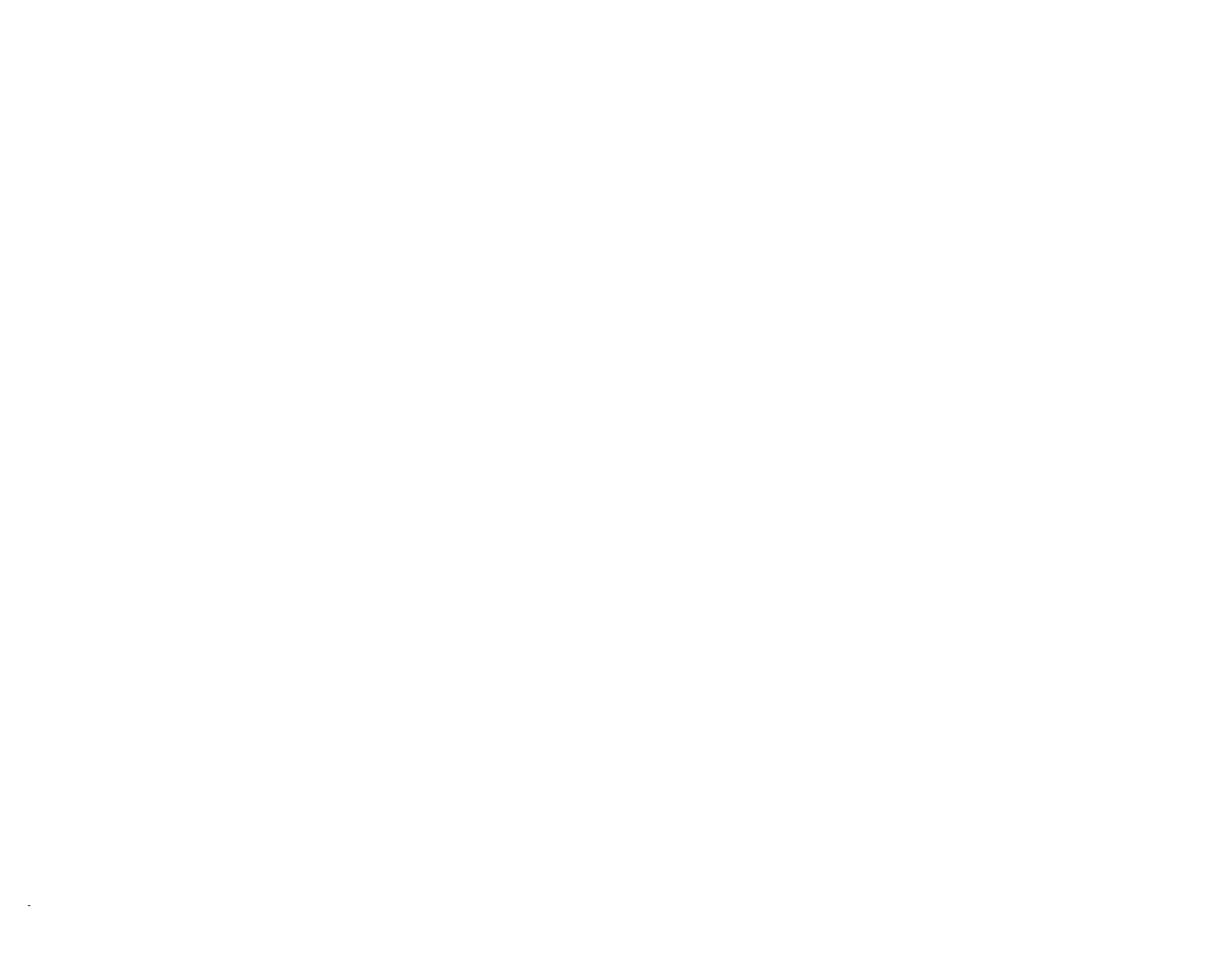|                    | Licence Business Name                                | <b>Address</b>                                                                  | <b>Licence Type/Sub</b>                    |                                               | <b>Phone</b>        |        | Fax                      |     |
|--------------------|------------------------------------------------------|---------------------------------------------------------------------------------|--------------------------------------------|-----------------------------------------------|---------------------|--------|--------------------------|-----|
| <b>Issue Date:</b> |                                                      | <b>January 12, 2018</b>                                                         |                                            |                                               |                     |        |                          |     |
| 18 797650          | W B Y General Construction                           | 6400 Cooney Rd Unit 10 Richmond BC V6Y 2J6                                      | <b>Inter-Municipal Business</b><br>Licence | <b>General Contractor</b>                     | (778) 953-2910      | Work   |                          | Hom |
| 18 797794          | E S Studio                                           | 3631 No 3 Rd Unit 230 Richmond BC V6X 2B9                                       | Service Use                                |                                               | (778) 893-1655      | Cellul |                          | Hom |
| 18 797784          | Apolla Demolition & Excavating<br>Ltd                | 12280 Vickers Way Richmond BC V6V 1H9                                           | <b>Inter-Municipal Business</b><br>Licence | <b>General Contractor</b>                     | (604) 770-2799      | Work   |                          |     |
| 18 797782          | Apolla Demolition & Excavating<br>Ltd                | 12280 Vickers Way Richmond BC V6V 1H9                                           | Service Use                                | <b>General Contractor</b>                     | (604) 770-2799      | Work   |                          |     |
| 18 797711          | <b>WL International Trade Ltd</b>                    | 3830 Jacombs Rd Unit 103 Richmond BC V6V 1Y6                                    | Service Use                                |                                               | (778) 869-3186      |        | Work (776) 682-2178 Alt  |     |
| 18 797709          | Henghaixiangan Information<br><b>Technology Ltd</b>  | 4000 No 3 Rd Unit 1180 Richmond BC V6X 0J8                                      | Service Use                                |                                               | (604) 295-9182      | Work   |                          | Hom |
| 18 797703          | Weiwei Arts Studio                                   | 9420 Lasko St Richmond BC V7E 5W8                                               | Service Use                                | Home Occupation                               | (778) 882-6143      | Hom    |                          | Hom |
| 18 797662          | James Riddle Electric                                | 6031 132A ST SURREY BC V3X 2L9                                                  | Service Use                                | <b>Electrical Contractor</b>                  | (604) 802-7169      | Work   |                          | Hom |
| 18 797820          | <b>Baybling Beauty Ltd</b>                           | 4691 Deerfield Cr Richmond BC V6X 2Y4                                           | Service Use                                | Home Occupation                               | (778) 929-0073      |        | Work (604) 779-0055 Alt  |     |
| 18 797649          | W B Y General Construction                           | 6400 Cooney Rd Unit 10 Richmond BC V6Y 2J6                                      | Service Use                                | <b>General Contractor</b>                     | (778) 953-2910      | Work   |                          | Hom |
| 18 797060          | SDAE Cambie and 63rd<br>Development Ltd.             | 10451 Shellbridge Way Unit 135 Richmond BC V6X 2W8                              | Service Use                                |                                               | (604) 285-8822      |        | Work (604) 725-1698 Hom  |     |
| 18 797684          | Sunbird International Service Ltd                    | 8693 No 3 Rd Unit 2 Richmond BC V6Y 2E6                                         | Service Use                                | Home Occupation                               | (604) 210-3210      | Work   |                          | Hom |
| 18 796940          | A Plus Plumbing Ltd                                  | 704 DEASE PL COQUITLAM BC V3C 5L7                                               | Service Use                                | <b>Gas Contractor</b>                         | (604) 944-3136      | Work   |                          |     |
| 18 797561          | <b>Broadway Immigration</b>                          | 6081 No 3 Rd Unit 603 Richmond BC V6Y 2B2                                       | Service Use                                |                                               | (604) 360-7299      | Work   |                          | Hom |
| 18 797243          | Carebaym Management<br>Services Ltd                  | 5851 Emerald PI Richmond BC V7C 5E3                                             | Service Use                                | Home Occupation                               | (778) 680-6033      | Work   |                          | Hom |
| 18 797268          | VShop                                                | 10251 St Edwards Dr Richmond BC V6X 2M9                                         | Mercantile Use                             | <b>Retail Trading</b>                         | (604) 518-7892      | Work   |                          | Hom |
| 18 797270          | D E F Construction                                   | 3651 FOSTER AVE UNIT 203 RICHMOND BC V5R 0A2                                    | Service Use                                | <b>General Contractor</b>                     | $(604)$ 366-9345    |        | Work (604) 356-7988 Cell |     |
| 18 797440          | Awin Enterprise Inc                                  | 3571 Viking Way Unit 14 Richmond BC V6V 1W1                                     | Mercantile Use                             | <b>Wholesale Trading</b>                      | (604) 282-7501      |        | Work (604) 282-7502 Fax  |     |
| 18 797507          | The Auto Source Management<br>Service                | 11020 Williams Rd Unit 44 Richmond BC V7A 1X8                                   | Service Use                                | Home Occupation                               | (778) 789-1828      |        | Work (778) 789-1828 Cell |     |
| 18 797513          | <b>Authentic Limousine</b>                           | 1755 ROBSON ST UNIT 505 VANCOUVER BC V6G 3B7                                    | Vehicle for Hire                           | Class B - Limousine                           | (604) 505-0054      | Work   |                          | Hom |
| 18 797518          |                                                      | The Authentic Freight Canada Ltd 8811 Lansdowne Rd Unit 302 Richmond BC V6X 3T4 | Service Use                                | Home Occupation                               | (778) 903-5565      | Work   |                          | Hom |
| 18 79 69 20        | <b>SB Engineering</b>                                | 5088 Kwantlen St Unit 902 Richmond BC V6X 4K5                                   | Service Use                                | Home Occupation                               | (778) 302-8224      | Work   |                          | Hom |
| <b>Issue Date:</b> |                                                      | <b>January 15, 2018</b>                                                         |                                            |                                               |                     |        |                          |     |
| 18 797743          | <b>Urban Environmental Asbestos</b><br>Abatement Ltd | 2645 KINGSWAY AVE PORT COQUITLAM BC V3C 1T5                                     | Service Use                                | <b>General Contractor</b>                     | (604) 939-2969      | Work   |                          | Hom |
| 18 797847          | Canada Golden Wood<br>Construction Co Ltd            | 7028 Ash St Unit 9 Richmond BC V6Y 1R2                                          | Service Use                                | Home Occupation                               | (778) 223-9907      | Work   |                          |     |
|                    | 18 797848 Canada Golden Wood<br>Construction Co Ltd  | 7028 Ash St Unit 9 Richmond BC V6Y 1R2                                          | <b>Inter-Municipal Business</b><br>Licence | <b>General Contractor</b>                     | (778) 223-9907 Work |        |                          |     |
| 18 797840          | Mustard Seed Investments Ltd                         | 5900 No 3 Rd Unit 710 Richmond BC V6X 3P7                                       | Service Use                                |                                               | (778) 928-7739      | Work   |                          | Hom |
| 18 797827          | Xiaoyue Boutique                                     | 8260 Westminster Hwy Unit 1158 Richmond BC V6X 3Y2                              | Mercantile Use                             | <b>Retail Trading</b>                         | (778) 238-0868      | Work   |                          |     |
|                    | 18 797778 Premium Driving School                     | 10231 Odlin Rd Richmond BC V6X 1E3                                              | Vehicle for Hire                           | Class K -<br><b>DriverTraining</b><br>Vehicle | (604) 831-6628      | Work   |                          | Hom |
| 18 797777          | <b>Premium Driving School</b>                        | 10231 Odlin Rd Richmond BC V6X 1E3                                              | Vehicle for Hire                           | Vehicle For Hire<br>Office                    | (604) 831-6628      | Work   |                          | Hom |
| 18 797773 Kin City |                                                      | 8155 Aspin Dr Richmond BC V6Y 3C8                                               | Service Use                                | Home Occupation                               | (604) 773-6862      | Work   |                          | Hom |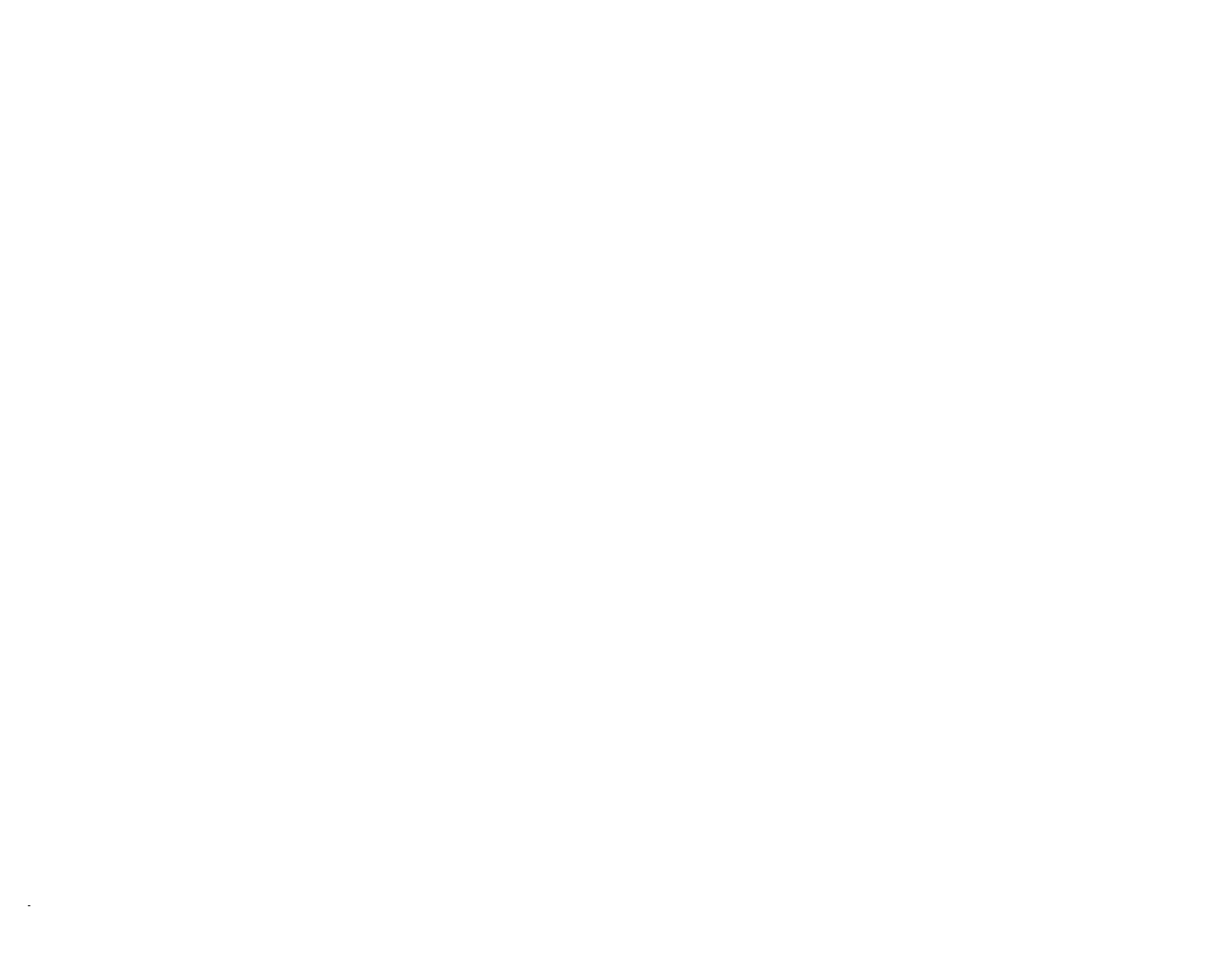|                    | <b>Licence Business Name</b>                          | <b>Address</b>                                                                   | <b>Licence Type/Sub</b>                    |                                      | <b>Phone</b>        |        | Fax                     |      |
|--------------------|-------------------------------------------------------|----------------------------------------------------------------------------------|--------------------------------------------|--------------------------------------|---------------------|--------|-------------------------|------|
| 18 797700          | Patricia Huntsman Culture +<br>Communication          | 1495 MADRONA DR NANOOSE BAY BC V9P 9C9                                           | Service Use                                |                                      | (250) 468-9293      | Work   |                         | Hom  |
| 18 797621          | C & M Party Empire                                    | 3860 Jacombs Rd Unit 104 Richmond BC V6V 1Y6                                     | Mercantile Use                             | <b>Wholesale Trading</b>             | (604) 370-1844      | Work   |                         | Hom  |
| 18 797600          | Unic Plus Enterprises Inc                             | 11100 River Rd Unit 120 Richmond BC V6X 1Z5                                      | Mercantile Use                             | <b>Wholesale Trading</b>             | (604) 249-8548      |        | Work (604) 249-8548     | Fax  |
| 18 797511          | <b>SM Fitness</b>                                     | 6091 Dyke Rd Unit 130 Richmond BC V7E 3R3                                        | Service Use                                |                                      | (778) 999-0402      | Work   |                         | Hom  |
| 18 79 6952         | Jobbox Employment Services Ltd                        | 6081 No 3 Rd Unit 801 Richmond BC V6Y 2B2                                        | Service Use                                |                                      | (604) 210-4041      |        | Work (778) 898-9669     | Cell |
| 18 79 6905         | Vancouver Professional Home<br>Inspection Service Inc | 3628 Solway Dr Richmond BC V7E 3T5                                               | Service Use                                | Home Occupation                      | (604) 722-9292      | Work   |                         | Hom  |
| 17 787383          | Danny Stone Ltd                                       | 2420 Shell Rd Unit 155 Richmond BC V6X 2P1                                       | Industrial/Manufacturing<br>Use            |                                      | (778) 683-5377      | Work   |                         | Hom  |
| 18 797740          | <b>Clean Energy Fueling Services</b><br>Corp          | PO BOX 153 CHILLIWACK BC V2P 6H7                                                 | Service Use                                | <b>General Contractor</b>            | (604) 703-2971      | Work   |                         | Hom  |
| 17 794012          | WeDo Weddings Etc                                     | 6191 Westminster Hwy Unit 140 Richmond BC V7C 4V4                                | Service Use                                |                                      | (604) 288-0330      | Work   |                         |      |
| <b>Issue Date:</b> |                                                       | <b>January 16, 2018</b>                                                          |                                            |                                      |                     |        |                         |      |
| 17 790424          | ITofu                                                 | 4940 No 3 Rd Unit 125 Richmond BC V6X 3A5                                        | Assembly Use Group 1                       | <b>Food Service</b><br>Establishment | (604) 727-2283      | Work   |                         | Hom  |
| 18 797169          | <b>Bayshore Gateways Corp</b>                         | 3700 No 3 Rd Unit 2255 Richmond BC V6X 3X2                                       | Service Use                                |                                      | (604) 270-1123      |        | Work (604) 270-1123     | Fax  |
| 17 794281          | Kuroki Kitchen                                        | 3880 Chatham St Unit 110 Richmond BC V7E 2Z5                                     | Assembly Use Group 1                       | <b>Food Service</b><br>Establishment | (604) 616-1323      | Work   |                         | Hom  |
| <b>Issue Date:</b> |                                                       | <b>January 17, 2018</b>                                                          |                                            |                                      |                     |        |                         |      |
| 18 798005          | Hanson Exchange                                       | 6068 No 3 Rd Unit 120 Richmond BC V6Y 4M7                                        | Service Use                                |                                      | (778) 927-0958      | Work   |                         | Hom  |
| 18 798148          | Mandau Plumbing & Heating<br>(BC) Ltd                 | 15665 SEMIAHMOO AVE WHITE ROCK BC V4B 1V4                                        | Service Use                                | <b>Plumbing Contractor</b>           | (604) 536-6593      |        | Work (604) 536-6592 Fax |      |
| 18 798031          | SR Engineering Ltd                                    | 11871 Horseshoe Way Unit 1115 Richmond BC V7A 5H5                                | <b>Inter-Municipal Business</b><br>Licence | Other                                | (604) 655-0786      | Work   |                         | Hom  |
| 18 798023          | <b>SR Engineering Ltd</b>                             | 11871 Horseshoe Way Unit 1115 Richmond BC V7A 5H5                                | Service Use                                |                                      | (604) 655-0786      | Work   |                         | Hom  |
| 18 798020          | <b>Lianda Consulting</b>                              | 3240 Springthorne Cr Richmond BC V7E 1Z7                                         | Service Use                                | Home Occupation                      | (604) 764-5735      | Work   |                         | Hom  |
| 18 798048          | Flying Whale Consulting Inc                           | 5900 No 3 Rd Unit 710 Richmond BC V6X 3P7                                        | Service Use                                |                                      | (604) 330-6655      |        | Work (604) 288-5301     | Fax  |
| 18 797983          | Huaren Estate Ltd                                     | 11170 Granville Ave Richmond BC V6Y 1R6                                          | <b>Inter-Municipal Business</b><br>Licence | <b>General Contractor</b>            | (778) 861-9251      | Work   |                         | Hom  |
| 18 797982          | Huaren Estate Ltd                                     | 11170 Granville Ave Richmond BC V6Y 1R6                                          | Service Use                                | <b>General Contractor</b>            | (778) 861-9251      | Work   |                         | Hom  |
| 18 797961          | <b>New Evolutions Contracting</b>                     | 3369 4TH AVE UNIT 8 VANCOUVER BC V6R 1N6                                         | Service Use                                | <b>General Contractor</b>            | (604) 916-9906      | Work   |                         | Hom  |
| 18 797953          | Rachel Wu Fitness                                     | 12240 Greenland Dr Richmond BC V6V 2A8                                           | Service Use                                | Home Occupation                      | (604) 537-8682      | Work   |                         | Hom  |
| 17 792072          | Sable Shortbread Company Ltd                          | 2691 Viscount Way Unit 101 Richmond BC V6V 2R5                                   | Industrial/Manufacturing<br>Use            |                                      | (778) 886-1522      |        | Work (778) 372-1790     | Fax  |
| 18 796957          |                                                       | Pure Confession Event Studio Ltd 11180 Voyageur Way Unit 240 Richmond BC V6X 3N8 | Service Use                                |                                      | (778) 223-1754      | Cellul |                         | Hom  |
|                    | 18 797989 Enviro Constructors Ltd                     | 1730 BROADWAY ST UNIT 12 PORT COQUITLAM BC<br>V3C 2M8                            | Service Use                                | General Contractor                   | (604) 618-7366 Work |        |                         | Hom  |
| <b>Issue Date:</b> |                                                       | <b>January 18, 2018</b>                                                          |                                            |                                      |                     |        |                         |      |
| 18 798123          | Blue Book 1 North Production Inc                      | 18788 96 AVE SURREY BC V4N 3R1                                                   | Service Use                                |                                      | $(604)$ 901-4070    |        | Work (604) 305-2670 Fax |      |
| 17 784718          | Casepak Manufacturing Ltd                             | 1091 Millcarch St Unit 150 Richmond BC V6V 2H4                                   | Industrial/Manufacturing<br>Use            |                                      | (604) 327-8289      | Work   |                         | Hom  |
| 18 798229          | <b>SMYL Investment Group Ltd</b>                      | 8888 Odlin Cr Unit 2260 Richmond BC V6X 3Z8                                      | Mercantile Use                             | <b>Retail Trading</b>                | (778) 889-2366      | Work   |                         | Hom  |
| 18 797031          | Sidus Wellness Ltd                                    | 4471 No 6 Rd Unit 135 Richmond BC V6V 1P8                                        | Mercantile Use                             | <b>Wholesale Trading</b>             | (778) 788-6369      | Work   |                         | Hom  |
| 18 79 69 22        | Link Plus Media International Ltd                     | 7080 River Rd Unit 206 Richmond BC V6X 1X5                                       | Service Use                                |                                      | (604) 279-9826      |        | Work (604) 248-0273 Fax |      |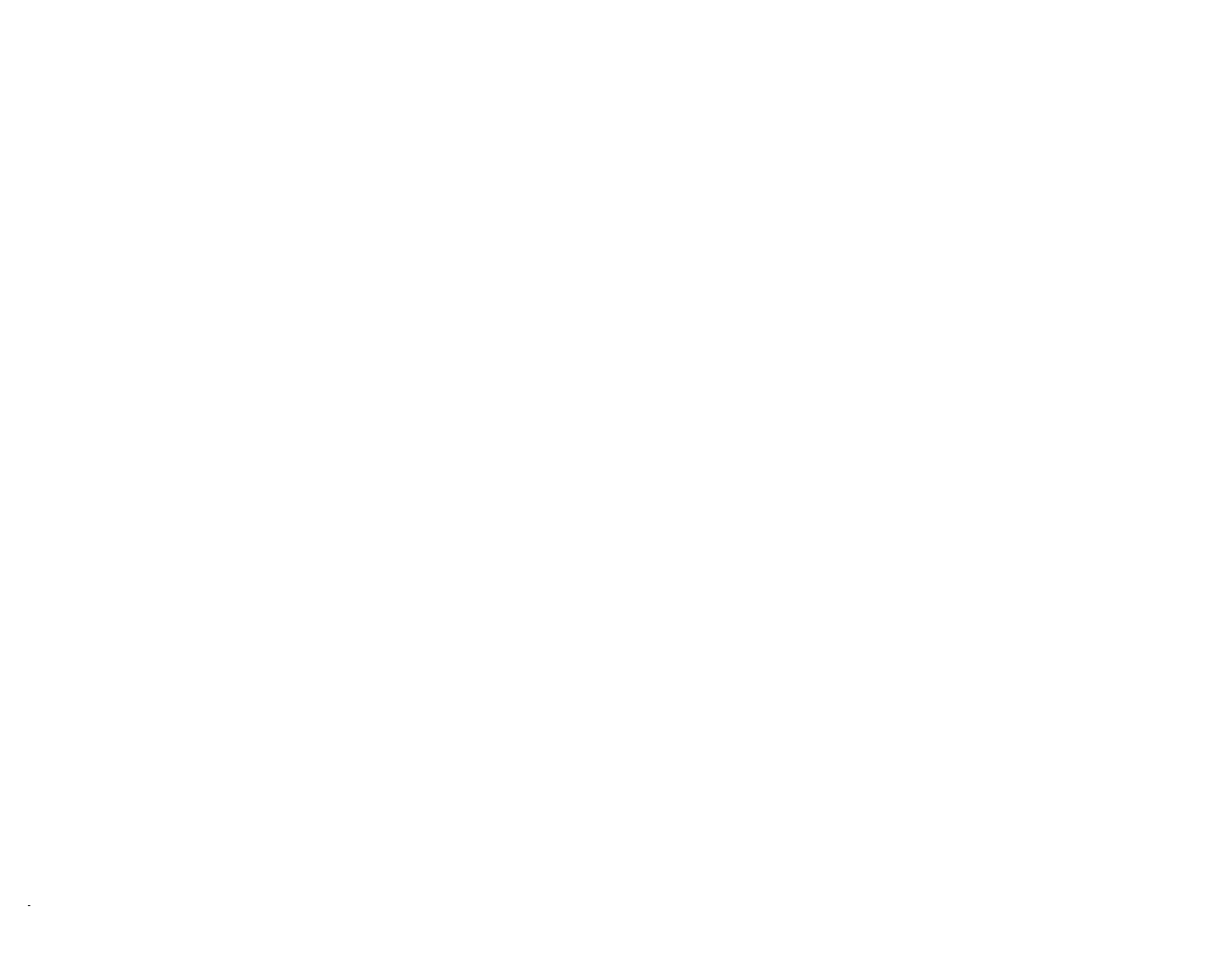|                    | Licence Business Name                        | <b>Address</b>                                                 | <b>Licence Type/Sub</b>                    |                                      | <b>Phone</b>     |        | Fax                      |     |
|--------------------|----------------------------------------------|----------------------------------------------------------------|--------------------------------------------|--------------------------------------|------------------|--------|--------------------------|-----|
| 17 794600          | Summer City Produce Ltd                      | 11780 Hammersmith Way Unit 110 Richmond BC V7A 5E9 Service Use |                                            |                                      | (604) 653-7018   | Work   |                          | Hom |
| <b>Issue Date:</b> |                                              | <b>January 19, 2018</b>                                        |                                            |                                      |                  |        |                          |     |
| 17 775428          | Divine Decor                                 | 14480 Knox Way Unit 130 Richmond BC V6V 2Z5                    | Service Use                                |                                      | (778) 896-6776   | Work   |                          | Hom |
| 18 797069          | <b>Nature Collection</b>                     | 6060 Minoru Blvd Unit 1836 Richmond BC V6Y 2V7                 | Service Use                                |                                      | (604) 696-3712   | Work   |                          | Hom |
| 18 798053          | Dr Jessica Yeung                             | 12004 No 1 Rd Richmond BC V7E 1T4                              | Service Use                                |                                      | (604) 274-7224   |        | Work (604) 241-8526      | Fax |
| 18 798213          | Jindou Yun Technology Inc                    | 13351 Commerce Pkwy Unit 1263 Richmond BC V6V 2X7              | Service Use                                |                                      | (778) 786-3030   | Work   |                          | Hom |
| 18 798305          | DataSync Consulting Limited                  | 6131 Garrison Crt Richmond BC V7C 5S2                          | Service Use                                | Home Occupation                      | (604) 277-3522   |        | Work (604) 228-5119      | Fax |
| 18 798311          | Edeline and Bo Illustrations                 | 10471 Ainsworth Cr Richmond BC V7A 3V5                         | Service Use                                | Home Occupation                      | (778) 882-5827   | Work   |                          | Hom |
| 18 798323          | Oriental International Consulting<br>Limited | 6061 No 3 Rd Unit 200 Richmond BC V6Y 2B2                      | Service Use                                |                                      | (778) 895-0415   | Work   |                          | Hom |
| 16 735028          | UT Nail                                      | 4000 No 3 Rd Unit 1040 Richmond BC V6X 0J8                     | Service Use                                |                                      | (778) 889-8775   | Work   |                          | Hom |
| <b>Issue Date:</b> |                                              | <b>January 23, 2018</b>                                        |                                            |                                      |                  |        |                          |     |
| 18 798390          | Mandau Plumbing & Heating<br>(BC) Ltd        | 15665 SEMIAHMOO AVE WHITE ROCK BC V4B 1V4                      | Service Use                                | <b>Gas Contractor</b>                | $(604)$ 536-6593 |        | Work (604) 536-6592 Fax  |     |
| 18 797340          | Smash + Tess Clothing                        | 11871 Horseshoe Way Unit 1147 Richmond BC V7A 5H5              | Mercantile Use                             | <b>Wholesale Trading</b>             |                  | Work   |                          | Hom |
| 18 798395          | <b>MTS Innovation Ltd</b>                    | 15399 GUILDFORD DR UNIT 118 SURREY BC V3R 7C6                  | Service Use                                | <b>General Contractor</b>            | (778) 682-3552   | Work   |                          | Hom |
| 17 792904          | <b>PRP Skincare</b>                          | 8888 Odlin Cr Unit 1315 Richmond BC V6X 3Z8                    | Service Use                                |                                      | (604) 382-7778   |        | Work (604) 551-8015 Cell |     |
| 17 792930          | Reve                                         | 4000 No 3 Rd Unit 1080 Richmond BC V6X 0J8                     | Mercantile Use                             | <b>Retail Trading</b>                | (778) 859-7323   | Work   |                          | Hom |
| 17 793969          | Choco Coo Cafe Inc                           | 7488 Lansdowne Rd Unit 135 Richmond BC                         | Assembly Use Group 1                       | <b>Food Service</b><br>Establishment | $(604)$ 285-6000 |        | Work (778) 994-9616 Alt  |     |
| <b>Issue Date:</b> |                                              | <b>January 24, 2018</b>                                        |                                            |                                      |                  |        |                          |     |
| 18 798283          | Kai Mallari Photography                      | 11534 Kingcome Ave Richmond BC V7A 4S2                         | Service Use                                | Home Occupation                      | (778) 847-3133   | Work   |                          | Hom |
| 18 798302          | Dongdong Moving                              | 7633 St Albans Rd Unit 114 Richmond BC V6Y 3W7                 | Service Use                                | Home Occupation                      | (778) 928-0567   | Work   |                          | Hom |
| 18 798383          | Better Home Service Ltd                      | 3815 McKay Dr Richmond BC V6X 3R7                              | Service Use                                | Home Occupation                      | (778) 991-0176   | Work   |                          | Hom |
| 18 798661          | <b>BigSteelBox Corporation</b>               | 1631 DICKSON AVE UNIT 1000 KELOWNA BC V1Y 0B5                  | Service Use                                |                                      | (250) 448-0326   | Work   |                          | Hom |
| <b>Issue Date:</b> |                                              | <b>January 25, 2018</b>                                        |                                            |                                      |                  |        |                          |     |
| 18 798298          | R B Plumbing                                 | 24413 112 AVE MAPLE RIDGE BC V2W 0H4                           | Service Use                                | <b>Plumbing Contractor</b>           | $(604)$ 803-5973 | Work   |                          | Hom |
| 18 798467          | <b>Hopkins Contracting</b>                   | 4111 Garry St Unit 11 Richmond BC V7E 2T9                      | Service Use                                | <b>General Contractor</b>            | (604) 727-1054   |        | Work (604) 727-1054 Cell |     |
| 18 798468          | <b>Hopkins Contracting</b>                   | 4111 Garry St Unit 11 Richmond BC V7E 2T9                      | <b>Inter-Municipal Business</b><br>Licence | <b>General Contractor</b>            | (604) 727-1054   |        | Work (604) 727-1054 Cell |     |
| <b>Issue Date:</b> |                                              | <b>January 29, 2018</b>                                        |                                            |                                      |                  |        |                          |     |
| 18 798060          | Passport Health Canada LLC                   | 13353 Commerce Pkwy Unit 2278 Richmond BC V6V 3A1              | Service Use                                |                                      | (844) 576-2509   | Work   |                          | Hom |
| 18 798511          | Dexing Renovation Ltd                        | 6631 Minoru Blvd Unit 1303 Richmond BC V6Y 1Z1                 | Service Use                                | <b>General Contractor</b>            | (604) 767-6207   | Work   |                          | Hom |
| 18 798486          | Quokka Courier                               | 10771 Seahurst PI Richmond BC V7A 3Z7                          | Service Use                                | <b>Delivery Services</b>             | (778) 917-3701   | Cellul |                          | Hom |
| 18 798366          | Adapt Plumbing & Heating Ltd                 | 2111 CARMEN PL PORT COQUITLAM BC V3C 1C7                       | Service Use                                | <b>Plumbing Contractor</b>           | (778) 227-4915   | Work   |                          | Hom |
| 17 786305          | Pandaigo.com                                 | 6651 Elmbridge Way Unit 160 Richmond BC V7C 5C2                | Mercantile Use                             | Wholesale Trading                    | (778) 847-8860   | Work   |                          | Hom |
| 18 798140          | Robco Group                                  | 4320 Viking Way Unit 240 Richmond BC V6V 2L4                   | Service Use                                |                                      | (604) 249-1122   |        | Work (604) 249-1103 Fax  |     |
| 18 798513          | Red Apple Development Ltd                    | 3566 198A ST LANGLEY BC V3A 1G9                                | Service Use                                | <b>General Contractor</b>            | (604) 720-6558   | Work   |                          | Hom |
| 18 797960          | Owlook Media Inc                             | 11280 Twigg PI Unit 143 Richmond BC V6V 0A6                    | Service Use                                |                                      | (778) 866-0200   | Work   |                          | Hom |
| 17 792159          | Jade Kugleman Hair                           | 12240 2nd Ave Unit 130 Richmond BC V7E 3L8                     | Service Use                                |                                      | (604) 828-7115   | Cellul |                          | Hom |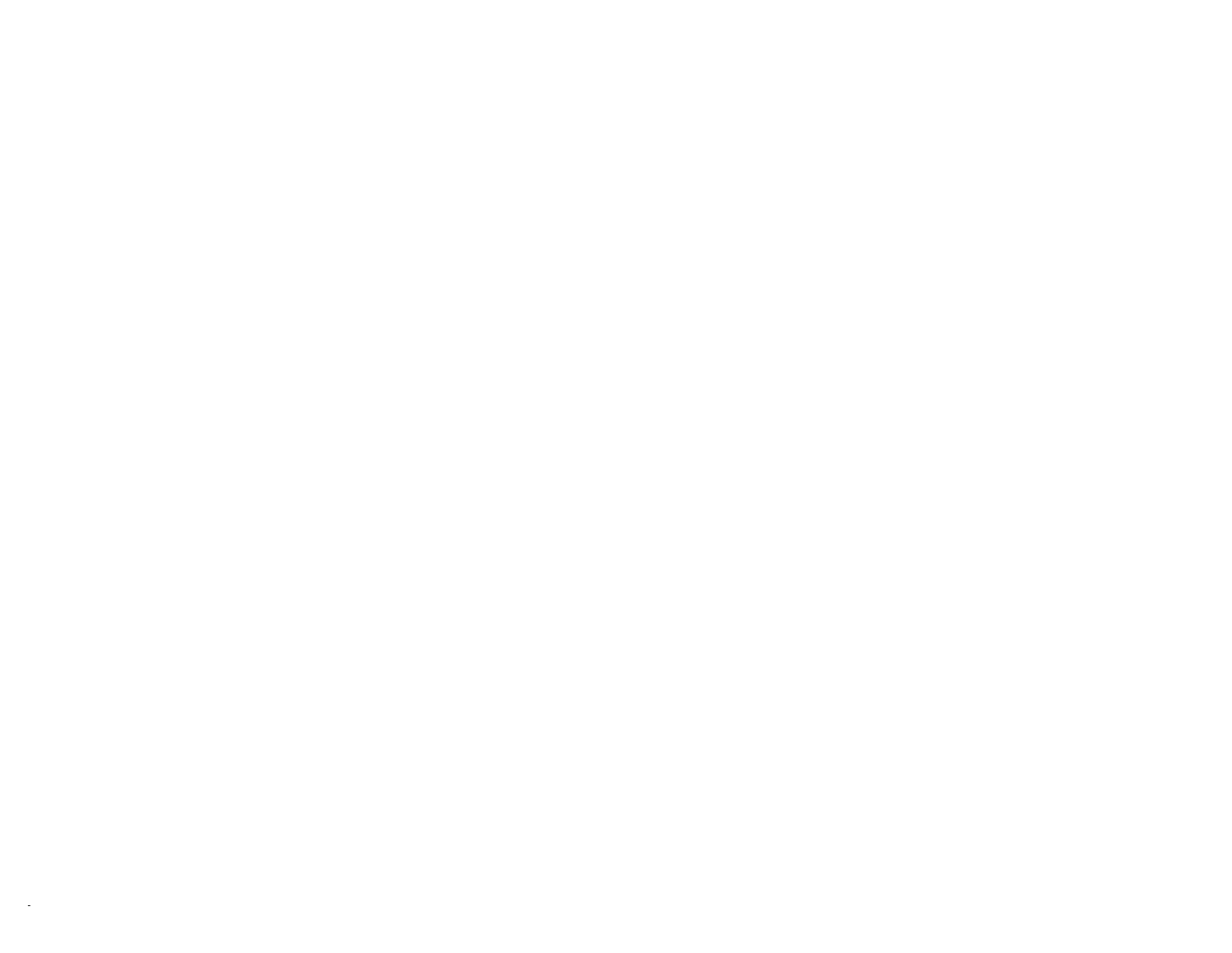|                    | <b>Licence Business Name</b>                            | <b>Address</b>                                                        | <b>Licence Type/Sub</b> |                                        | Phone              | Fax                      |     |
|--------------------|---------------------------------------------------------|-----------------------------------------------------------------------|-------------------------|----------------------------------------|--------------------|--------------------------|-----|
| 17 785447          | Unblemished                                             | 4000 No 3 Rd Unit 3245 Richmond BC V6X 0J8                            | Mercantile Use          | <b>Retail Trading</b>                  | (236) 868-9777     | Work                     | Hom |
| 17 785446          | Unblemished                                             | 4000 No 3 Rd Unit 3245 Richmond BC V6X 0J8                            | Service Use             |                                        | (236) 868-9777     | Work                     | Hom |
| 17 778725          | The Steveston Antique Mall                              | 3551 Moncton St Richmond BC V7E 3A3                                   | Mercantile Use          | Second-Hand Dealer                     | (604) 370-5233     | Work                     | Hom |
| 17 793874          | T & T Supermarket Inc                                   | 3751 Viking Way Richmond BC V6V 1W1                                   | Service Use             |                                        | (604) 276-9889     | Work                     |     |
| <b>Issue Date:</b> |                                                         | <b>January 30, 2018</b>                                               |                         |                                        |                    |                          |     |
| 18 798471          | <b>Central Hearing Clinic</b>                           | 4600 No 3 Rd Unit 135 Richmond BC V6X 2C2                             | Mercantile Use          | <b>Retail Trading</b>                  | $(604)$ 303-0607   | Work                     | Hom |
| 18 799667          | Shakiru Matti Squash Academy                            | 11111 Horseshoe Way Richmond BC V7A 4Y1                               | Service Use             |                                        | (778) 938-5579     | Work                     | Hom |
| 18 798588          | Discount Carpet and Flooring                            | 12620 Bridgeport Rd Unit 110 Richmond BC V6V 1J5                      | Mercantile Use          | <b>Retail Trading</b>                  | (604) 370-1470     | Work (604) 370-1474      | Fax |
| 18 798589          | Tung Wah Acupuncture & Herbs<br>Center Ltd              | 8580 Alexandra Rd Unit 1120 Richmond BC V6X 4B3                       | Mercantile Use          | <b>Retail Trading</b>                  | (604) 831-2698     | Work                     | Hom |
| 18 799781          | Zipments Canada Zipments.ca                             | 14271 Knox Way Unit 105 Richmond BC V6V 2Z4                           | Service Use             | <b>Delivery Services</b>               | (778) 834-3610     | Work                     | Hom |
| 18 798587          | Tung Wah Acupuncture & Herbs<br>Center Ltd              | 8580 Alexandra Rd Unit 1120 Richmond BC V6X 4B3                       | Service Use             |                                        | (604) 831-2698     | Work                     | Hom |
| 18 798405          | <b>EZ Motors Group</b>                                  | 8100 Capstan Way Unit 1 Richmond BC V6X 1R5                           | Mercantile Use          | <b>Automobile Dealer</b>               | (604) 303-0281     | Work (604) 303-0644 Fax  |     |
| 18 798398          | Pacific Safety Consulting Group<br>Inc                  | 3211 Grant McConachie Way Richmond BC                                 | Service Use             |                                        | (604) 278-3512     | Work                     | Hom |
| 18 798342          | Yvonne Tsui RMT                                         | 8888 Odlin Cr Unit 1055 Richmond BC V6X 3Z8                           | Service Use             | Registered Massage<br>Therapy Clinic   | (604) 303-9633     | Work                     | Hom |
| 18 798324          | Diamond Parking /DPS #4739                              | 4651 Garden City Rd Richmond BC V6X 4A9                               | Service Use             | Parking Enforcement<br><b>Business</b> | (604) 681-8797     | Work                     | Hom |
| 18 798297          | Nature Financial & Estate<br><b>Planning Group Corp</b> | 8171 Ackroyd Rd Unit 120 Richmond BC V6X 3K1                          | Service Use             |                                        | (778) 990-6119     | Cellul                   | Hom |
| 17 788141          | Mathnasium of Richmond                                  | 8100 No 2 Rd Unit 135 Richmond BC V7C 5J9                             | Assembly Use Group 3    | <b>Education Institution</b>           | (778) 554-7136     | Work                     | Hom |
| 18 798470          | <b>Central Hearing Clinic</b>                           | 4600 No 3 Rd Unit 135 Richmond BC V6X 2C2                             | Service Use             |                                        | (604) 303-0607     | Work                     | Hom |
| 18 798660          | Unique One Financial                                    | 8171 Ackroyd Rd Unit 2000 Richmond BC V6X 3K1                         | Service Use             |                                        | 6042780122118 Work |                          |     |
| <b>Issue Date:</b> |                                                         | <b>January 31, 2018</b>                                               |                         |                                        |                    |                          |     |
| 18 799670          |                                                         | Richmond Pingan Driving School 11473 Kingcome Ave Richmond BC V7A 4T6 | Vehicle for Hire        | Class K -<br>DriverTraining<br>Vehicle | (778) 996-7088     | Work                     | Hom |
| 18 799948          | <b>City Cart Delivery</b>                               | 10851 Springwood Cr Richmond BC V7E 1X7                               | Service Use             | Home Occupation                        | (778) 986-9521     | Work                     | Hom |
| 18 799942          | Decoland Tile & Stone Ltd                               | 8180 Jones Rd Unit 307 Richmond BC V6Y 3Z6                            | Service Use             | <b>General Contractor</b>              | (604) 729-4552     | Work                     | Hom |
| 18 799881          | Lampi Construction Ltd                                  | 1178 HEFFLEY CR 1701 COQUITLAM BC V3B 0A7                             | Service Use             | <b>General Contractor</b>              | (604) 562-7246     | Work                     | Hom |
| 18 799802          | L&L Marketing Management Ltd                            | 8200 St Albans Rd Richmond BC V6Y 2K9                                 | Service Use             |                                        | (604) 285-0177     | Work                     |     |
| 18 799675          | Sunmark Holdings Inc                                    | 7015 CENTENNIAL DR CHILLIWACK BC V2R 4C7                              | Service Use             | <b>General Contractor</b>              | (604) 316-3870     | Cellul                   | Hom |
| 18 799581          | Super Insulation                                        | 11903 GILMOUR CR DELTA BC V4C 1L2                                     | Service Use             | <b>General Contractor</b>              | (778) 927-4005     | Work                     | Hom |
| 18 799559          | C & L Window Fashions Ltd                               | 9388 Tomicki Ave Unit 315 Richmond BC V6X 0P1                         | Service Use             | <b>General Contractor</b>              | (778) 927-6688     | Work                     | Hom |
| 18 798681          | A Plus Plumbing Ltd                                     | 704 DEASE PL COQUITLAM BC V3C 5L7                                     | Service Use             | <b>Plumbing Contractor</b>             | (604) 944-3136     | Work                     |     |
| 18 798581          | CRK Plumbing and Heating                                | 11737 BONSON RD PITT MEADOWS BC V3Y 1R7                               | Service Use             | <b>Plumbing Contractor</b>             | (604) 765-3328     | Work                     | Hom |
| 18 798566          | A-1 Pro Plumbing & Heating Ltd                          | 15026 ASHBY PL SURREY BC V3S 5G2                                      | Service Use             | <b>Plumbing Contractor</b>             | (604) 721-9175     | Work                     | Hom |
| 18 798562          | Nova Interactive Ltd                                    | 8717 Cook Cr Richmond BC V6Y 1X1                                      | Service Use             | Home Occupation                        | (604) 445-6645     | Work                     | Hom |
| 18 799669          | Richmond Pingan Driving School                          | 11473 Kingcome Ave Richmond BC V7A 4T6                                | Vehicle for Hire        | Vehicle For Hire<br>Office             | (778) 996-7088     | Work                     | Hom |
| 18 799783          | Dora Replanski Research<br>Consulting                   | 6071 Azure Rd Unit 36 Richmond BC V7C 2P3                             | Service Use             | Home Occupation                        | (604) 448-1294     | Work (778) 952-1294 Cell |     |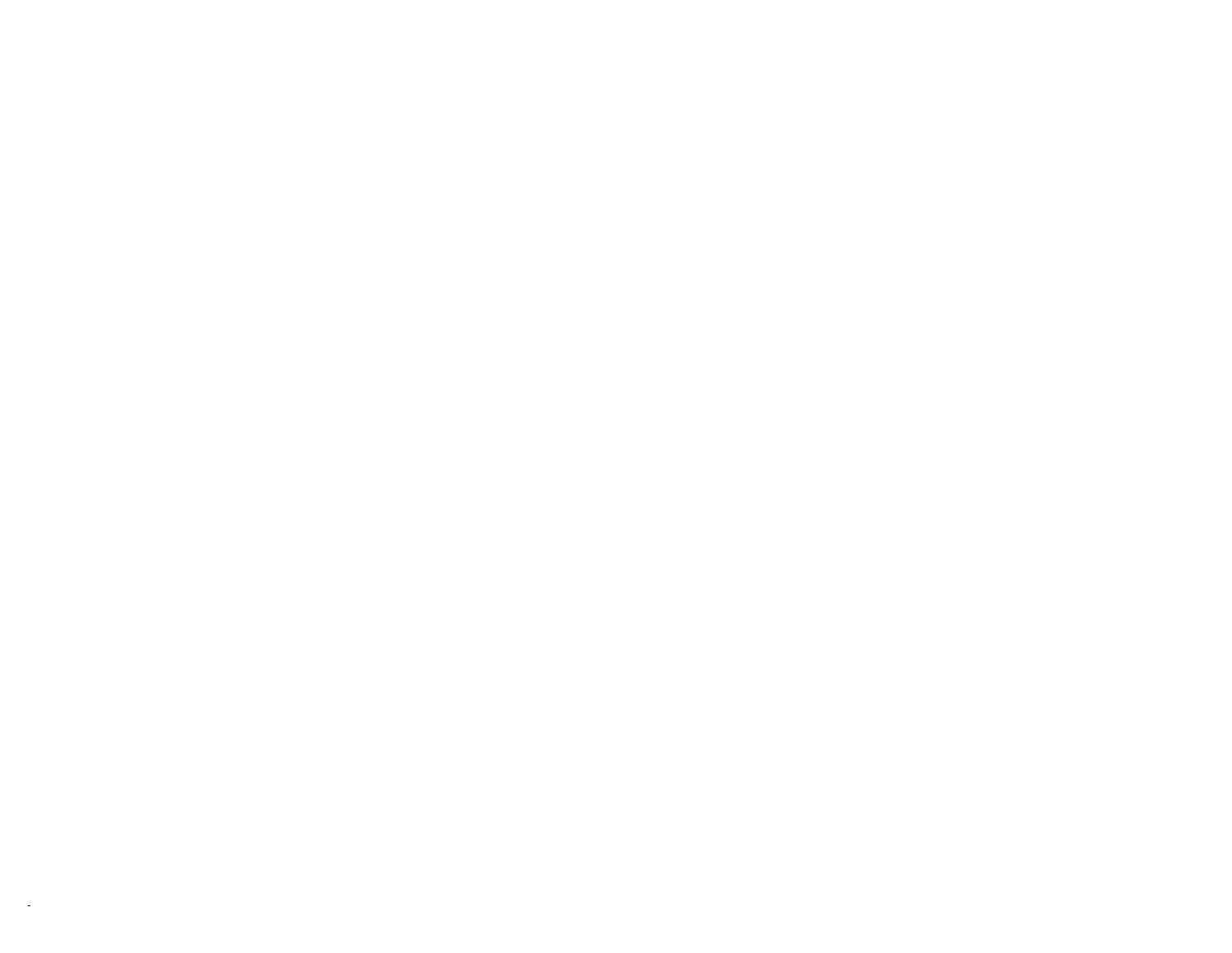| <b>Licence Business Name</b>                                                 | <b>Address</b>                                               | <b>Licence Type/Sub</b> |                                             | <b>Phone</b>     | Fax                     |
|------------------------------------------------------------------------------|--------------------------------------------------------------|-------------------------|---------------------------------------------|------------------|-------------------------|
| <b>Issue Date:</b>                                                           | <b>February 1, 2018</b>                                      |                         |                                             |                  |                         |
| 15 709831<br>J & K Auto Recycling Ltd                                        | 13151 Mitchell Rd Richmond BC V6V 1M7                        | Mercantile Use          | Second-Hand Dealer                          | $(604)$ 321-1006 | Work (604) 321-1099 Fax |
| Adrian Balanzario Contracting<br>18 799917                                   | 15499 108A AVE SURREY BC V3R 6J1                             | Service Use             | <b>General Contractor</b>                   | (778) 898-8042   | Work<br>Hom             |
| Sandbox Tech Space Aberdeen<br>17 791882                                     | 4000 No 3 Rd Unit 3265 Richmond BC V6X 0J8                   | Assembly Use Group 3    | Commercial<br>Entertainment                 | (778) 891-1232   | Work<br>Hom             |
| 17 790894<br>latronet Communications Corp                                    | 6611 No 2 Rd Richmond BC V7C 3L5                             | Service Use             | <b>General Contractor</b>                   | (778) 883-8493   | Work<br>Hom             |
| 17 765632<br>Ryan Zhang Personal Real<br><b>Estate Corporation</b>           | 7080 River Rd Unit 208 Richmond BC V6X 1X5                   | Service Use             |                                             | (604) 712-0000   | Work<br>Hom             |
| JL Spicytohigh Restaurant Ltd<br>17 784460                                   | 4380 No 3 Rd Unit 1377 Richmond BC V6X 3V7                   | Assembly Use Group 1    | Food Service<br>Establishment, Take-<br>Out | (778) 895-0219   | Work<br>Hom             |
| <b>Issue Date:</b>                                                           | <b>February 2, 2018</b>                                      |                         |                                             |                  |                         |
| George W Consulting<br>18 800170                                             | 8068 WESTMINSTER HWY UNIT 1807 RICHMOND BC<br><b>V3E 0L5</b> | Service Use             |                                             | (604) 314-1686   | Work<br>Hom             |
| <b>RAPS Animal Hospital</b><br>18 800243                                     | 13340 Smallwood PI Unit 205 Richmond BC V6V 1W8              | Service Use             | Animal Hospital                             | (604) 285-7724   | Work<br>Hom             |
| 18 800240<br>H & C                                                           | 3331 Brown Rd Unit 806 Richmond BC V6X 0P5                   | Service Use             | Home Occupation                             | (778) 883-1558   | Work                    |
| Lux Reno & Design<br>18 800265                                               | 9500 Odlin Rd Unit 409 Richmond BC V6X 0H5                   | Service Use             | <b>General Contractor</b>                   | (604) 761-7459   | Cellul<br>Hom           |
| Triumph Traffic Industries Ltd<br>18 800157                                  | PO BOX 46 MT LEHMAN STN ABBOTSFORD BC V4X<br>2P7             | Service Use             | <b>General Contractor</b>                   | (604) 625-1014   | Work (604) 625-0709 Fax |
| Early Autism Project Inc<br>18 800142                                        | P O BOX 19124 1153 56TH ST DELTA BC V4L 2P8                  | Service Use             |                                             |                  | Work<br>Hom             |
| <b>Parellel Construction</b><br>18 800221                                    | 5383 48A AVE DELTA BC V4K 4H3                                | Service Use             | <b>General Contractor</b>                   | (604) 657-8425   | Work<br>Hom             |
| 18 800175<br>WWW.LIMEITE.CA                                                  | 9900 Deagle Rd Richmond BC V7A 1R2                           | Service Use             | Home Occupation                             | (778) 927-1888   | Work<br>Hom             |
| <b>Issue Date:</b>                                                           | <b>February 5, 2018</b>                                      |                         |                                             |                  |                         |
| 18 800263 Core Focus Training                                                | 12 ATHLETES WAY UNIT 504 VANCOUVER BC V5Y<br>0 <sub>B5</sub> | Service Use             |                                             | (778) 888-1309   | Work<br>Hom             |
| <b>Issue Date:</b>                                                           | February 6, 2018                                             |                         |                                             |                  |                         |
| 18 800360 Love's Excavating                                                  | 9366 Tomicki Ave Unit 605 Richmond BC V6X 0N9                | Service Use             | <b>General Contractor</b>                   | (604) 771-6218   | Work<br>Hom             |
| <b>Issue Date:</b>                                                           | <b>February 7, 2018</b>                                      |                         |                                             |                  |                         |
| 18 799982 GRG Demolition & Excavating Ltd 16268 River Rd Richmond BC V6V 1L6 |                                                              | Service Use             | <b>General Contractor</b>                   | $(604)$ 369-1614 | Work (604) 723-4073 Alt |
| <b>Issue Date:</b>                                                           | February 8, 2018                                             |                         |                                             |                  |                         |
| 18 803460 Aeroplan                                                           | 6001 Grant McConachie Way Richmond BC V7B 1K3                | Service Use             |                                             | $(514)$ 395-0300 | Work<br>Hom             |
| <b>Issue Date:</b>                                                           | <b>February 9, 2018</b>                                      |                         |                                             |                  |                         |
| 18 797648 Saigon by Night (No 1 Road) Ltd                                    | 12251 No 1 Rd Unit 110 Richmond BC V7E 1T6                   | Assembly Use Group 1    | <b>Food Service</b><br>Establishment        | (604) 241-4393   | Work (780) 813-3388 Hom |
| Airland Enterprise Co (Canada)<br>18 800415<br>Ltd                           | 4151 Hazelbridge Way Richmond BC V6X 4J7                     | Mercantile Use          | <b>Retail Trading</b>                       | (604) 247-1888   | Work<br>Hom             |
| DLJ Trading Inc<br>18 800361                                                 | 4151 Hazelbridge Way Unit 3370 Richmond BC V6X 4J7           | Mercantile Use          | <b>Retail Trading</b>                       | (604) 720-9789   | Work<br>Hom             |
| 18 800331<br>Clip N Climb Vancouver                                          | 1751 Savage Rd Unit 120 Richmond BC V6V 1R1                  | Assembly Use Group 3    | Commercial<br>Entertainment                 | (604) 273-3123   | Work<br>Hom             |
| N D Supplies<br>18 799804                                                    | 13562 Maycrest Way Unit 5108 Richmond BC V6V 2J7             | Mercantile Use          | <b>Wholesale Trading</b>                    | (604) 767-7870   | Work<br>Hom             |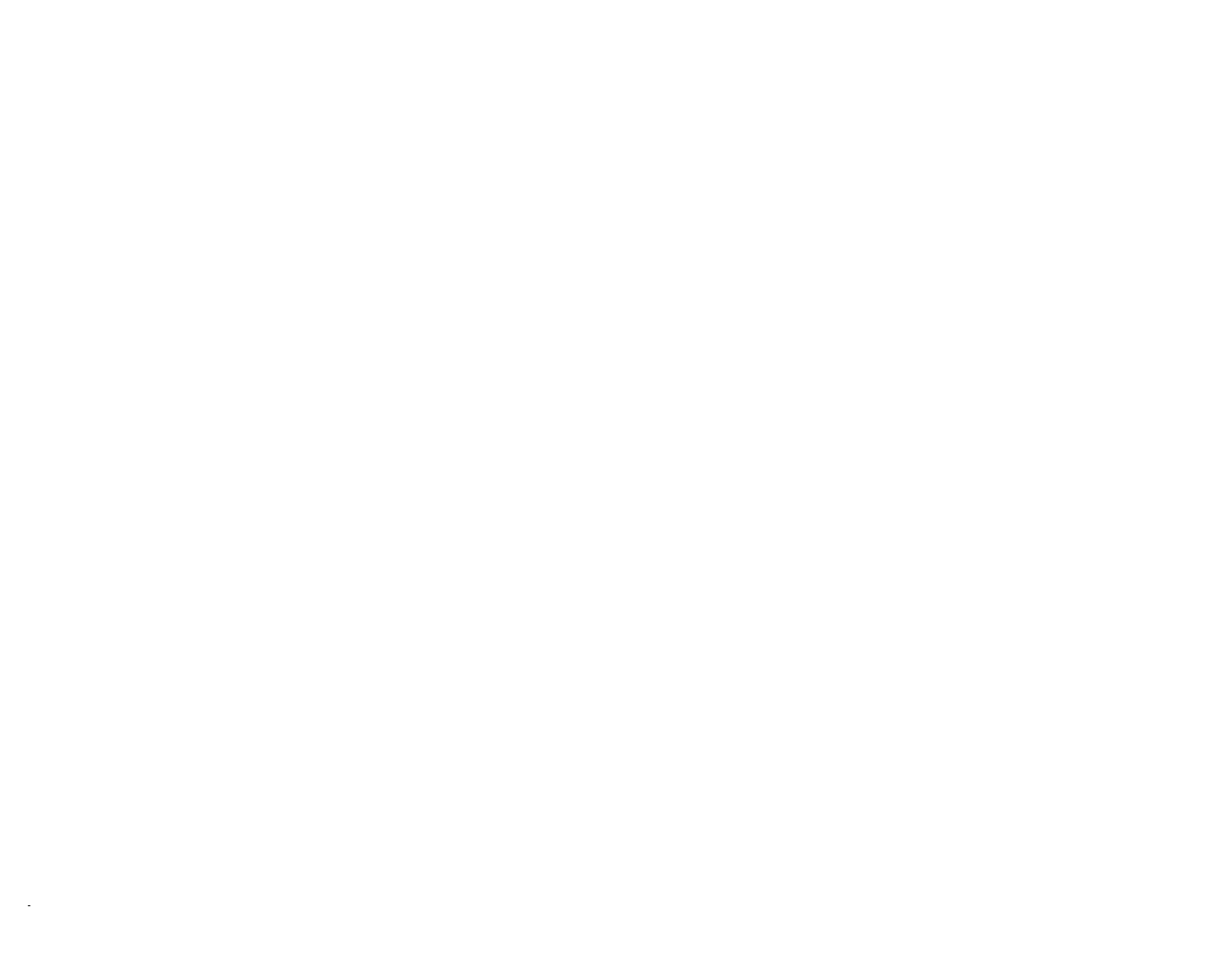|                    | <b>Licence Business Name</b>                                   | <b>Address</b>                                                   | <b>Licence Type/Sub</b>                    |                                                    | <b>Phone</b>     |        | Fax                      |     |
|--------------------|----------------------------------------------------------------|------------------------------------------------------------------|--------------------------------------------|----------------------------------------------------|------------------|--------|--------------------------|-----|
| 18 797824          | Baker & Table Cafe Ltd                                         | 4151 Hazelbridge Way Richmond BC V6X 4J7                         | Assembly Use Group 1                       | <b>Food Service</b><br>Establishment, Take-<br>Out | (604) 558-3323   | Work   |                          | Hom |
| 18 797020          | Household Heating Ltd.                                         | 36137 LOWER SUMAS MTN RD ABBOTSFORD BC V3G<br>2W9                | Service Use                                | Gas Contractor                                     | $(604)$ 851-5506 | Work   |                          | Hom |
| 18 79 6941         | Kaiyu B & B                                                    | 6546 Gibbons Dr Richmond BC V7C 2E1                              | <b>Residential Use</b>                     | Bed & Breakfast                                    | (778) 929-5838   | Work   |                          | Hom |
| 17 790420          | <b>Project Power Performance</b><br>Center Inc.                | 8940 River Dr Unit 150 Richmond BC V6X 1Y8                       | Service Use                                |                                                    | (604) 726-4982   | Work   |                          | Hom |
| 17 785055          | Rising Sun Foods                                               | 2071 No 6 Rd Richmond BC V6V 1P3                                 | Industrial/Manufacturing<br>Use            |                                                    | (604) 278-3373   |        | Work (604) 278-3374 Fax  |     |
| 17 777768          | <b>Plus One Fitness Clubs</b>                                  | 5560 Minoru Blvd Unit 107 Richmond BC V6X 2A9                    | Assembly Use Group 3                       | <b>Health Studio</b>                               | (778) 869-8728   |        | Work (778) 628-8117 Cell |     |
| 18 797051          | <b>Skyland Building Supplies Ltd</b>                           | 12111 Bridgeport Rd Unit 120 Richmond BC V6V 1J4                 | Mercantile Use                             | <b>Retail Trading</b>                              | (604) 299-8891   | Work   |                          | Hom |
| 18 799589          | Adeco Trading Co Ltd                                           | 10691 Shellbridge Way Unit 180 Richmond BC V6X 2W8               | Service Use                                |                                                    | (604) 370-5533   | Work   |                          | Hom |
| <b>Issue Date:</b> |                                                                | <b>February 13, 2018</b>                                         |                                            |                                                    |                  |        |                          |     |
| 18 800081          | <b>Allcare Building Services Ltd</b>                           | 9800 Odlin Rd Unit 41 Richmond BC V6X 0C2                        | Service Use                                | Home Occupation                                    | (604) 447-8833   |        | Work (604) 447-8833 Fax  |     |
| 18 800400          | <b>Butterfly Beauty Zone</b>                                   | 8300 Jones Rd Unit 12 Richmond BC V6Y 1L6                        | Service Use                                | Home Occupation                                    | (604) 313-8818   | Work   |                          | Hom |
| 18 800377          | Kasper Development Corporation                                 | 8030 ENTERPRISE DR UNIT 103 CHILLIWACK BC V2R<br>5N <sub>8</sub> | Service Use                                | <b>General Contractor</b>                          | (604) 391-1320   | Hom    | (604) 391-1321 Fax       |     |
| 18 800378          | Form-All Construction Ltd                                      | 9706 188 UNIT 108 SURREY BC V4M 3M2                              | Service Use                                | <b>General Contractor</b>                          | (604) 996-6492   |        | Work (604) 541-4004 Fax  |     |
| <b>Issue Date:</b> |                                                                | <b>February 14, 2018</b>                                         |                                            |                                                    |                  |        |                          |     |
| 18 802300          | Love's Excavating                                              | 9366 Tomicki Ave Unit 605 Richmond BC V6X 0N9                    | <b>Inter-Municipal Business</b><br>Licence | <b>General Contractor</b>                          | (604) 771-6218   | Work   |                          | Hom |
| 18 802980          | <b>Decorex Construction Ltd</b>                                | 11720 Bird Rd Richmond BC V6X 1N9                                | Service Use                                | <b>General Contractor</b>                          | (778) 706-1003   | Work   |                          | Hom |
| 18 805880          | Inspire Training                                               | 8660 Westminster Hwy Unit 214 Richmond BC V6X 1A8                | Service Use                                | Home Occupation                                    | (604) 644-4883   | Work   |                          | Hom |
| 18 803000          | Yogesh (Yogi) Arora Personal<br><b>Real Estate Corporation</b> | P.O. BOX 18627 RPO LADNER DELTA BC V4K 4V7                       | Service Use                                | <b>General Contractor</b>                          | (604) 290-4968   | Work   |                          | Hom |
| 18 802320          | Go Projects Inc                                                | 12333 English Ave Unit 3 Richmond BC V7E 6T2                     | Service Use                                | <b>General Contractor</b>                          | (604) 219-7465   | Work   |                          | Hom |
| 18 802140          | Luna Swim                                                      | 5233 Gilbert Rd Unit 908 Richmond BC V7C 0B3                     | Service Use                                | Home Occupation                                    | (604) 230-8721   | Work   |                          | Hom |
| 18 800820          | R Matthews Distribution                                        | 4440 Deerfield Cr Richmond BC V6X 2Y5                            | Service Use                                | <b>Delivery Services</b>                           | (604) 782-9834   | Work   |                          | Hom |
| 18 801460          | Monarchy Investment Corporation                                | 5491 EARLES ST VANCOUVER BC V5R 3S3                              | Service Use                                | <b>General Contractor</b>                          | (604) 783-4007   | Cellul |                          | Hom |
| 18 803001          | <b>Decorex Construction Ltd</b>                                | 11720 Bird Rd Richmond BC V6X 1N9                                | <b>Inter-Municipal Business</b><br>Licence | <b>General Contractor</b>                          | (778) 706-1003   | Work   |                          | Hom |
| 18 801060          | Ship Shop                                                      | 7900 Broadmoor Blvd Richmond BC V7A 1A9                          | Service Use                                |                                                    | (604) 446-9968   | Work   |                          |     |
| 18 802240          | <b>PKL Sales</b>                                               | 6100 Tiffany Blvd Unit 37 Richmond BC V7C 5A8                    | Service Use                                | Home Occupation                                    | (778) 297-1543   | Work   |                          | Hom |
| <b>Issue Date:</b> |                                                                | <b>February 15, 2018</b>                                         |                                            |                                                    |                  |        |                          |     |
|                    | 18 806580 Tykon Concrete Repair Ltd                            | 21199 122 AVE MAPLE RIDGE BC V2X 8C3                             | Service Use                                |                                                    | $(604)$ 298-5500 | Work   |                          |     |
| 18 805501          | <b>Arcadia Gardeners</b>                                       | 5951 Arcadia Rd Unit 5 Richmond BC V6X 2H2                       | Service Use                                | Home Occupation                                    | (604) 319-1940   | Cellul |                          | Hom |
| 18 805842          | <b>DSC Electric Ltd</b>                                        | 12080 201 ST MAPLE RIDGE BC V2X 3M4                              | Service Use                                | <b>Electrical Contractor</b>                       | (604) 347-6919   | Work   |                          |     |
| 18 806001          | Shape Up Services                                              | 7831 Westminster Hwy Unit 808 Richmond BC V6X 4J4                | Service Use                                | <b>General Contractor</b>                          | (604) 322-0615   | Work   |                          | Hom |
| 18 806020          | Shape Up Services                                              | 7831 Westminster Hwy Unit 808 Richmond BC V6X 4J4                | <b>Inter-Municipal Business</b><br>Licence | <b>General Contractor</b>                          | (604) 322-0615   | Work   |                          | Hom |
| 18 806120          | North Mechanical Systems Ltd                                   | 333 E 1ST AVE UNIT 210 NORTH VANCOUVER BC V7L<br>4W9             | Service Use                                | <b>Plumbing Contractor</b>                         | (778) 886-9962   | Work   |                          | Hom |
| 18 806500          | <b>Pentrax Renovation</b>                                      | 9655 No 6 Rd Richmond BC V6W 1E5                                 | Service Use                                | <b>General Contractor</b>                          | (778) 320-4527   | Work   |                          | Hom |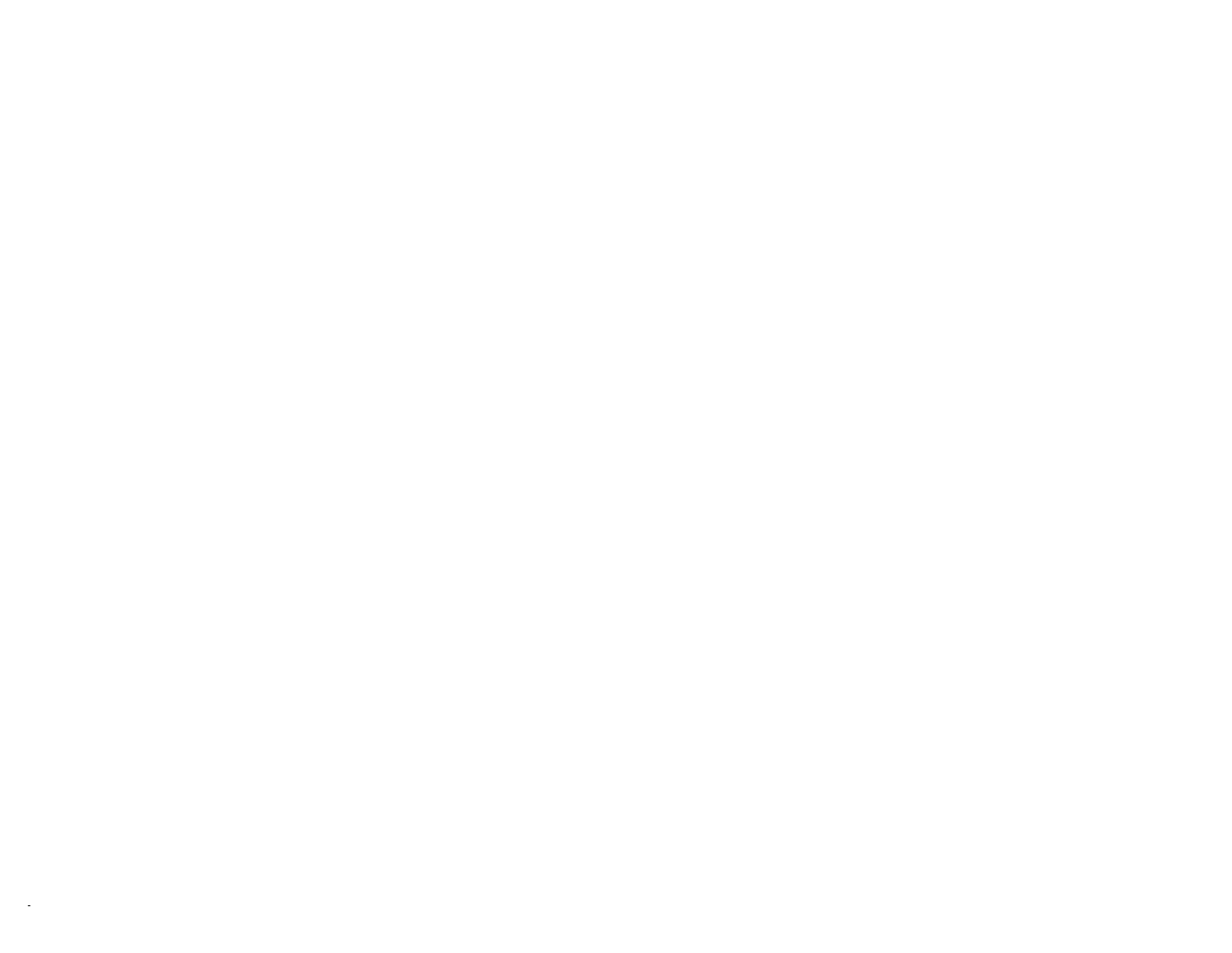| Licence            | <b>Business Name</b>                                          | <b>Address</b>                                                              | <b>Licence Type/Sub</b>                    |                                      | <b>Phone</b>       | Fax                       |     |
|--------------------|---------------------------------------------------------------|-----------------------------------------------------------------------------|--------------------------------------------|--------------------------------------|--------------------|---------------------------|-----|
| 18 805241          | Vicoor Design Studio Inc                                      | 7090 EDMONDS ST UNIT 1009 BURNABY BC V3N 0C6                                | Service Use                                |                                      | (778) 869-1679     | Work                      | Hom |
| 18 806521          | Ivar Lee Law Corporation                                      | 3679 Howell Crt Richmond BC V6X 3C8                                         | Service Use                                | Home Occupation                      | (604) 418-9218     | Work                      | Hom |
| 18 805061          | Yards Ahead Landscaping Ltd                                   | 7340 Petts Rd Richmond BC V7A 1J7                                           | Service Use                                | <b>General Contractor</b>            | (604) 779-7676     | Work                      | Hom |
| 18 806501          | <b>Pentrax Renovation</b>                                     | 9655 No 6 Rd Richmond BC V6W 1E5                                            | <b>Inter-Municipal Business</b><br>Licence | <b>General Contractor</b>            | (778) 320-4527     | Work                      | Hom |
| 18 805100          | Yards Ahead Landscaping Ltd                                   | 7340 Petts Rd Richmond BC V7A 1J7                                           | <b>Inter-Municipal Business</b><br>Licence | <b>General Contractor</b>            | (604) 779-7676     | Work                      | Hom |
| 18 805040          | My Weddingplanner Weddings &<br>Events                        | 7080 No 3 Rd Unit 306 Richmond BC V6Y 0B5                                   | Service Use                                | Home Occupation                      | (604) 370-0525     | Work                      |     |
| 18 805020          | Kitterbit Technology Inc                                      | 12286 English Ave Richmond BC V7E 6S8                                       | Service Use                                | Home Occupation                      | (604) 728-7566     | Work                      | Hom |
| 18 804740          | FurtherArch Construction Ltd                                  | 6668 Maple Rd Richmond BC V7E 1G5                                           | Service Use                                | <b>General Contractor</b>            | (604) 636-8664     | Work (778) 322-2900       | Hom |
| 18 804000          | <b>Genesis Mechanical Services</b>                            | 8198 211B ST SE LANGLEY BC V2Y 0B6                                          | Service Use                                | <b>Plumbing Contractor</b>           | (604) 882-6545     | Work                      | Hom |
| 18 803960          | Christin Gannon                                               | 3151 Springthorne Cr Richmond BC V7E 1Z8                                    | Service Use                                | Home Occupation                      | (778) 889-7897     | Work                      | Hom |
| 18 803920          | <b>Norson Construction LLP</b>                                | 949 3RD ST UNIT 221 NORTH VANCOUVER BC V7P<br>3P7                           | Service Use                                | <b>General Contractor</b>            | $(604)$ 986-5681   | Work (604) 986-1514 Fax   |     |
| 18 803340          | Canabridge Enterprises Inc                                    | 9651 Dayton Ave Unit 1 Richmond BC V6Y 3C3                                  | Service Use                                | Home Occupation                      | (604) 908-2089     | Work                      | Hom |
| 18 802800          | Onlyone Design & Decoration Ltd                               | 7771 Bridge St Unit 18 Richmond BC V6Y 2S6                                  | Service Use                                | <b>General Contractor</b>            | (778) 858-9970     | Work                      | Hom |
| 18 805160          | <b>WDCBG Services &amp; Consulting</b>                        | 8600 Lansdowne Rd Unit 210 Richmond BC V6X 1B9                              | Service Use                                | Home Occupation                      | (604) 200-3608     | Hom                       | Hom |
| <b>Issue Date:</b> |                                                               | <b>February 16, 2018</b>                                                    |                                            |                                      |                    |                           |     |
| 18 800048          | <b>Dentudio Dentists</b>                                      | 5555 Gilbert Rd Unit 145 Richmond BC V7C 0B8                                | Service Use                                |                                      | (604) 370-1450     | Work (604) 370-1451       | Fax |
| 18 800126          | <b>Lotus Gardening Service</b>                                | 8351 Alexandra Rd Unit 228 Richmond BC V6X 3P3                              | Service Use                                | <b>General Contractor</b>            | (604) 367-7169     | Work                      | Hom |
| 18 800129          | Greenbooks Consulting Inc                                     | 3011 Viking Way Unit 100 Richmond BC V6V 1W1                                | Service Use                                |                                      | (604) 779-3064     | Work                      | Hom |
| 18 800020          | Living Water Acupuncture &<br>Oriental Medicine Clinic        | 8888 Odlin Cr Unit 1125 Richmond BC V6X 3Z8                                 | Service Use                                |                                      | (778) 323-0229     | Work                      | Hom |
| 17 785545          | Royvl Imaging Academy Ltd                                     | 7080 River Rd Unit 216 Richmond BC V6X 1X5                                  | Assembly Use Group 3                       | <b>Education Institution</b>         | (604) 306-2328     | Work                      | Hom |
| 18 799916          | VLCanada.com                                                  | 11771 Horseshoe Way Unit 1 Richmond BC V7A 4V4                              | Mercantile Use                             | <b>Wholesale Trading</b>             | (778) 834-7231     | Work                      | Hom |
| 18 800227          | Linhan Design & Interiors Co                                  | 11240 Bridgeport Rd Unit 3 Richmond BC V6X 1T2                              | Service Use                                |                                      | (778) 926-3978     | Work                      | Hom |
| 18 800021          | Living Water Acupuncture &<br><b>Oriental Medicine Clinic</b> | 8888 Odlin Cr Unit 1125 Richmond BC V6X 3Z8                                 | Mercantile Use                             | <b>Retail Trading</b>                | (778) 323-0229     | Work                      | Hom |
| <b>Issue Date:</b> |                                                               | <b>February 20, 2018</b>                                                    |                                            |                                      |                    |                           |     |
| 17 769616          | Diamant Beautique Ltd                                         | 8531 Alexandra Rd Unit 118 Richmond BC V6X 1C3                              | Service Use                                |                                      | (778) 955-6768     | Work                      | Hom |
| 17 785871          | <b>D-House Restaurant</b>                                     | 8231 Ackroyd Rd Richmond BC V6X 3J9                                         | Assembly Use Group 1                       | <b>Food Service</b><br>Establishment | (778) 893-2227     | Work                      | Hom |
| 18 796895          | AK & T Healthy Living Inc                                     | 11151 Horseshoe Way Unit 14 Richmond BC V7A 4S5                             | Mercantile Use                             | <b>Wholesale Trading</b>             | (604) 218-7937     | Work                      | Hom |
| 18 798608          |                                                               | White Horse Education Group Inc 8600 Cambie Rd Unit 225 Richmond BC V6X 4J9 | Assembly Use Group 3                       | <b>Education Institution</b>         | (778) 708-2042     | Work                      | Hom |
|                    | 18 800482 Vancouver Country House                             | 13211 Steveston Hwy Richmond BC V6W 1A5                                     | <b>Residential Use</b>                     | Bed & Breakfast                      | (604) 780-1329     | Cellul                    | Hom |
| <b>Issue Date:</b> |                                                               | <b>February 21, 2018</b>                                                    |                                            |                                      |                    |                           |     |
| 18 801500          | RA Realty Alliance Inc                                        | 8700 McKim Way Unit 3203 Richmond BC V6X 4A5                                | Service Use                                |                                      | (604) 657-8994     | Cellul (778) 589-2688 Wor |     |
| 18 801960          | Four Seasons Fruit & Vegetable<br>Wholesale Co                | 9520 Steveston Hwy Richmond BC V7A 1M5                                      | Mercantile Use                             | Wholesale Trading                    | (604) 729-4826     | Work                      | Hom |
| 18 801380          | Hydrant Technologies Ltd                                      | 4611 Viking Way Unit 280 Richmond BC V6V 2K9                                | Service Use                                |                                      | $(604) 683 - 0012$ | Work                      | Hom |
| 18 800980          | Kiddyland Multiple Intelligences<br><b>Children Centre</b>    | 12440 Woodhead Rd Richmond BC V6V 1G3                                       | Assembly Use Group 3                       |                                      | (604) 241-2733     | Work                      | Hom |
| 18 800541          | <b>Yubeauty Yoga</b>                                          | 4000 No 3 Rd Unit 2220 Richmond BC V6X 0J8                                  | Assembly Use Group 3                       | <b>Health Studio</b>                 | (604) 370-3663     | Work                      | Hom |
| February 20, 2019  |                                                               |                                                                             | Page 9 of 59                               |                                      |                    |                           |     |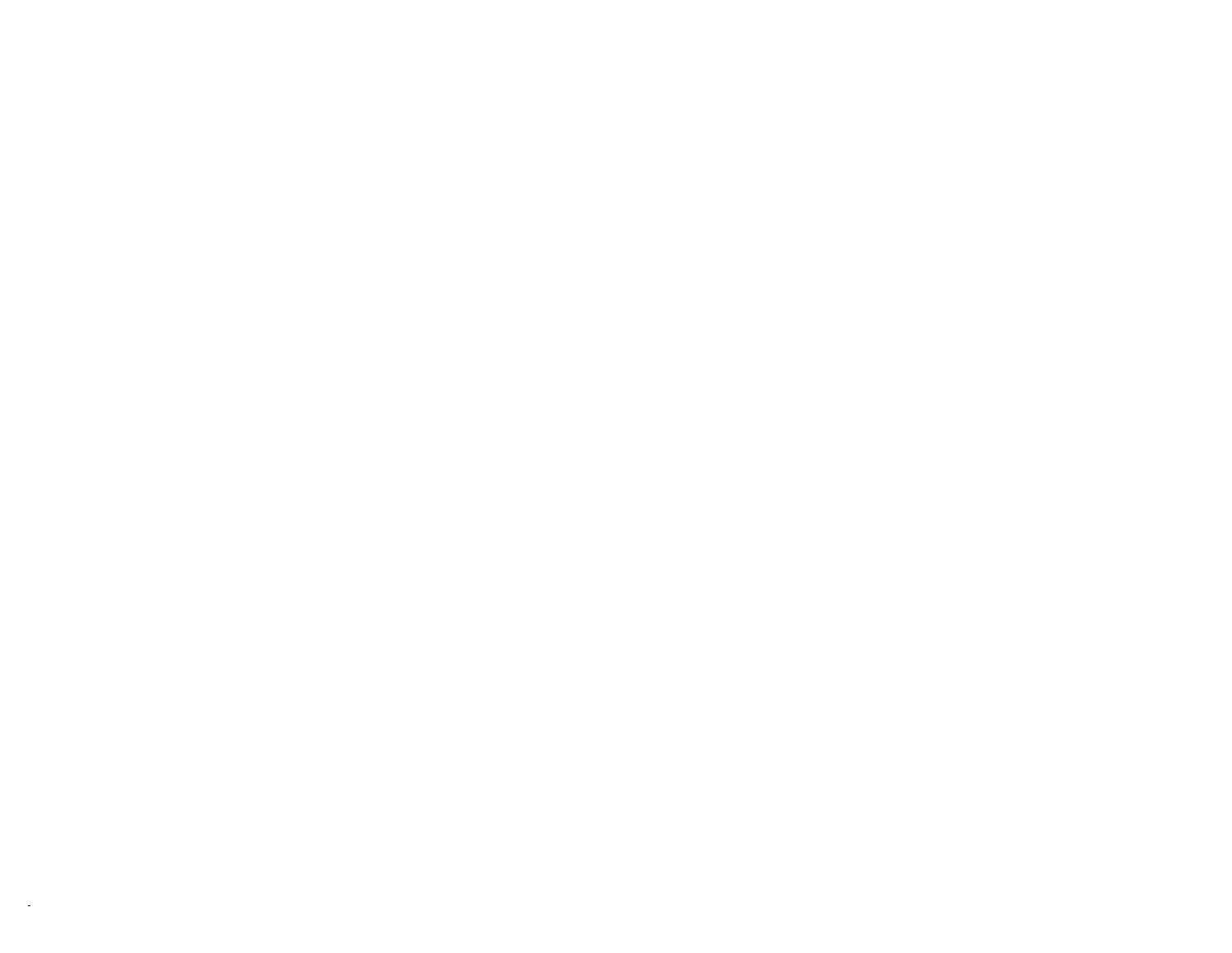| Licence            | <b>Business Name</b>                                          | <b>Address</b>                                      | <b>Licence Type/Sub</b>                    |                                                    | <b>Phone</b>     |        | Fax                     |            |
|--------------------|---------------------------------------------------------------|-----------------------------------------------------|--------------------------------------------|----------------------------------------------------|------------------|--------|-------------------------|------------|
| 18 800404          | 14 Oranges Software Inc                                       | 3820 Cessna Dr Unit 295 Richmond BC V7B 0A2         | Service Use                                |                                                    | (604) 304-0020   | Work   |                         | Hom        |
| 18 800380          | Ocean Cross Floor Decoration                                  | 13988 Maycrest Way Unit 120 Richmond BC V6V 3C3     | Service Use                                | <b>General Contractor</b>                          | (604) 781-7749   | Work   |                         | <b>Hom</b> |
| 18 800379          | Ocean Cross Floor Decoration                                  | 13988 Maycrest Way Unit 120 Richmond BC V6V 3C3     | Mercantile Use                             | <b>Wholesale Trading</b>                           | (604) 781-7749   | Work   |                         | Hom        |
| 18 800960          | Kiddyland Multiple Intelligences<br><b>Children Centre</b>    | 11331 Williams Rd Richmond BC V7A 1J2               | Assembly Use Group 3                       |                                                    | (604) 241-2733   | Work   |                         | Hom        |
| <b>Issue Date:</b> |                                                               | <b>February 22, 2018</b>                            |                                            |                                                    |                  |        |                         |            |
| 18 804241          | New Life Management Services<br>Inc                           | 12180 Horseshoe Way Unit 5 Richmond BC V7A 4V5      | Service Use                                |                                                    | (604) 786-7621   | Work   |                         | Hom        |
| 18 798507          | <b>Brazen Bull Creative Marketing</b>                         | 5800 Cedarbridge Way Unit 240 Richmond BC V6X 2A7   | Service Use                                |                                                    | (604) 370-0075   | Work   |                         | Hom        |
| 18 804260          | <b>Fastlink Logistics Ltd</b>                                 | 2688 Shell Rd Unit 123 Richmond BC V6X 4E1          | Service Use                                | <b>Delivery Services</b>                           | (604) 276-2688   | Work   |                         | Hom        |
| 18 803620          | KidzCan Global Education                                      | 13091 Vanier PI Unit 180 Richmond BC V6V 2J1        | Service Use                                |                                                    | (778) 846-2285   |        | Work (604) 608-5598 Fax |            |
| 18 802500          | Vans Intrust Investment Ltd                                   | 3751 Jacombs Rd Unit 220 Richmond BC V6V 2R4        | Service Use                                |                                                    | (604) 238-9405   |        | Work (604) 238-9405 Fax |            |
| 18 800234          | Sutton Group - YouLive Realty                                 | 7080 River Rd Unit 208 Richmond BC V6X 1X5          | Service Use                                |                                                    | (604) 712-0000   | Work   |                         | Hom        |
| 18 799831          | Fresh Cut Landscaping Ltd                                     | 11181 Voyageur Way Unit 110 Richmond BC V6X 3N9     | Service Use                                | <b>General Contractor</b>                          | (604) 716-8382   |        | Work (604) 303-6685 Fax |            |
| 18 809640          | C Moorhead Architech                                          | 207 W HASTINGS ST UNIT 1210 VANCOUVER BC V6B<br>1H7 | Service Use                                | <b>General Contractor</b>                          | (604) 688-9438   | Work   |                         | Hom        |
| <b>Issue Date:</b> |                                                               | <b>February 28, 2018</b>                            |                                            |                                                    |                  |        |                         |            |
| 18 805600          | Architelier                                                   | 11240 Bridgeport Rd Unit 3 Richmond BC V6X 1T2      | Service Use                                |                                                    | (604) 773-2068   | Work   |                         | Hom        |
| 17 794186          | Central College Healthcare<br>Centre Inc                      | 6091 Gilbert Rd Unit 520 Richmond BC V7C 5L9        | Service Use                                | <b>Registered Massage</b><br><b>Therapy Clinic</b> | (778) 302-2462   | Work   |                         | Hom        |
| 18 809624          | Leap International Consulting                                 | 3820 Cessna Dr Unit 250 Richmond BC V7B 0A2         | Service Use                                |                                                    | $(604)$ 801-9889 |        | Work (604) 801-9885 Fax |            |
| 18 807442          | Shunfeng Express Ltd                                          | 6584 No 3 Rd Richmond BC V6Y 2C2                    | Service Use                                |                                                    | (604) 562-7895   | Work   |                         | Hom        |
| 18 807420          | Shunfeng Express Ltd                                          | 6680 No 3 Rd Richmond BC V6Y 2C2                    | Mercantile Use                             | <b>Retail Trading</b>                              | (604) 562-7895   | Work   |                         | Hom        |
| 18 806981          | Y & F Realty Corporation                                      | 11300 River Rd Unit 120 Richmond BC V6X 1Z5         | Service Use                                |                                                    | (778) 885-6981   | Work   |                         | Hom        |
| 18 806220          | Kristar Studio                                                | 4380 No 3 Rd Unit 1145 Richmond BC V6X 3V7          | Mercantile Use                             | <b>Retail Trading</b>                              | (778) 999-2238   | Work   |                         | Hom        |
| 18 806080          | <b>Nesting Boxes</b>                                          | 4000 No 3 Rd Unit 2160 Richmond BC V6X 0J8          | Mercantile Use                             | <b>Retail Trading</b>                              | $(604)$ 366-8456 | Work   |                         | Hom        |
| 18 805820          | <b>Opportunity Bridal</b>                                     | 10251 St Edwards Dr Richmond BC V6X 2M9             | Mercantile Use                             | <b>Retail Trading</b>                              | (519) 777-3076   | Work   |                         | Hom        |
| 18 802600          | Mr and Mrs Wedding Studio<br>Corportion                       | 4231 Hazelbridge Way Unit 250 Richmond BC V6X 3L7   | Mercantile Use                             | <b>Retail Trading</b>                              | (604) 207-7577   | Work   |                         | Hom        |
| 18 800821          | Canacom Trading Inc                                           | 12800 Bathgate Way Unit 11 Richmond BC V6V 1Z4      | Service Use                                |                                                    | $(604)$ 365-2576 | Work   |                         | Hom        |
| 18 800264          | Advance-N-Go Shop                                             | 6061 No 3 Rd Unit 200 Richmond BC V6Y 2B2           | Service Use                                |                                                    | (604) 767-9666   | Cellul |                         | Hom        |
| 18 798309          | Acupuncture & Herbs                                           | 8571 Alexandra Rd Unit 228 Richmond BC V6X 1C3      | Assembly Use Group 3                       | <b>Health Studio</b>                               | (778) 888-6597   | Work   |                         | Hom        |
| 18 797843          | Overdrive Auto Tuning Ltd                                     | 5300 No 3 Rd Unit 976 Richmond BC V6X 2X9           | Mercantile Use                             | <b>Retail Trading</b>                              | (604) 322-1021   | Work   |                         | Hom        |
| 18 797462          | M & M Specialty Drinks                                        | 16179 Blundell Rd Richmond BC V6W 0A3               | Assembly Use Group 1                       | Mobile Food Vendor                                 | (778) 237-2059   | Work   |                         | Hom        |
|                    | 17 794188 Central College Healthcare<br>Centre Inc            | 6091 Gilbert Rd Unit 520 Richmond BC V7C 5L9        | Mercantile Use                             | <b>Retail Trading</b>                              | (778) 302-2462   | Work   |                         | Hom        |
| 18 805141          | Presotea                                                      | 6753 Graybar Rd Unit 125 Richmond BC V6W 1H7        | Service Use                                |                                                    | (778) 862-0592   | Work   |                         | Hom        |
| <b>Issue Date:</b> |                                                               | <b>March 1, 2018</b>                                |                                            |                                                    |                  |        |                         |            |
| 18 811000          | <b>Besttin Construction Group Inc</b>                         | 11300 River Rd Unit 220 Richmond BC V6X 1Z5         | <b>Inter-Municipal Business</b><br>Licence | <b>General Contractor</b>                          | (604) 263-1196   |        | Work (604) 263-1195 Fax |            |
| 18 813020          | Pan-Pancific Agriculture &<br><b>Forestry Development Ltd</b> | 4000 No 3 Rd Unit 6155 Richmond BC V6X 0J8          | Service Use                                |                                                    | $(604)$ 370-6656 |        | Work (604) 370-6655 Fax |            |
| 18 810964          | <b>Besttin Construction Group Inc</b>                         | 11300 River Rd Unit 220 Richmond BC V6X 1Z5         | Service Use                                | <b>General Contractor</b>                          | (604) 263-1196   |        | Work (604) 263-1195 Fax |            |
|                    |                                                               |                                                     |                                            |                                                    |                  |        |                         |            |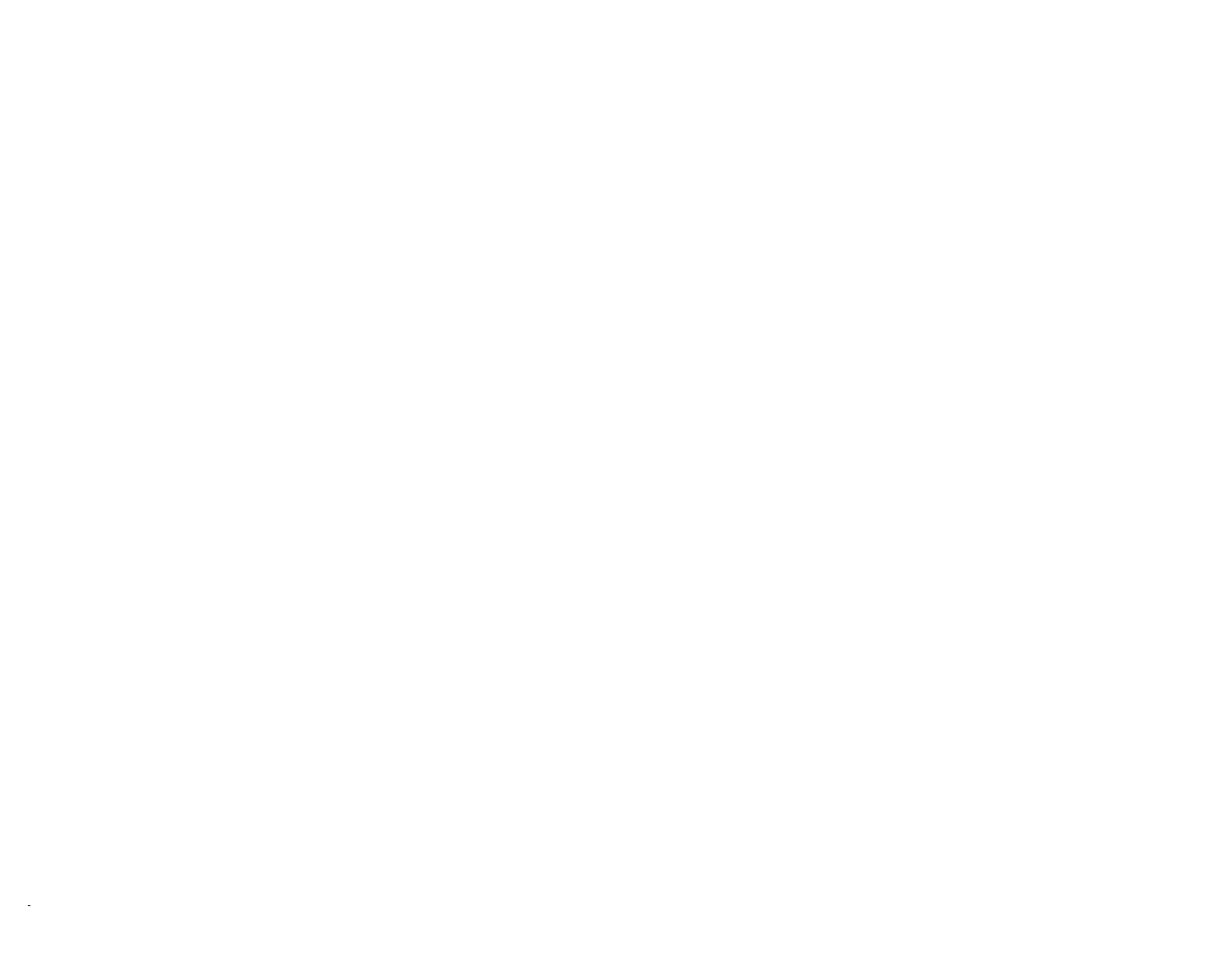|                    | <b>Licence Business Name</b>                             | <b>Address</b>                                                    | <b>Licence Type/Sub</b>                    |                                             | <b>Phone</b>     |      | Fax                     |     |
|--------------------|----------------------------------------------------------|-------------------------------------------------------------------|--------------------------------------------|---------------------------------------------|------------------|------|-------------------------|-----|
| 18 810961          | Johnny W W Leung Architect                               | 11300 River Rd Unit 220 Richmond BC V6X 1Z5                       | <b>Inter-Municipal Business</b><br>Licence | Other                                       | (604) 263-1196   | Work |                         |     |
| 18 809961          | LY Tax & Accounting Inc.                                 | 5300 No 3 Rd Unit 412 Richmond BC V6X 2X9                         | Service Use                                |                                             | (778) 881-9608   | Work |                         | Hom |
| 18 809581          | Oak Kao Financial                                        | 8171 Ackroyd Rd Unit 2000 Richmond BC V6X 3K1                     | Service Use                                |                                             | (604) 368-3868   | Work |                         | Hom |
| 18 799830          | Porthole Sips and Bites                                  | 12251 No 1 Rd Unit 130 Richmond BC V7E 1T6                        | Assembly Use Group 1                       | Food Service<br>Establishment               | (778) 859-7502   | Work |                         |     |
| 18 810941          | Johnny W W Leung Architect                               | 11300 River Rd Unit 220 Richmond BC V6X 1Z5                       | Service Use                                | <b>General Contractor</b>                   | (604) 263-1196   | Work |                         |     |
| <b>Issue Date:</b> |                                                          | <b>March 2, 2018</b>                                              |                                            |                                             |                  |      |                         |     |
| 18 811023          | Go Glow Enterprises Ltd                                  | 3591 Georgia St Richmond BC V7E 2R9                               | Service Use                                | Home Occupation                             | (604) 635-6044   | Work |                         | Hom |
| 18 809600          | Jet Plumbing                                             | 22225 50TH AVE UNIT 71 LANGLEY BC V2Y 0G7                         | Service Use                                | <b>Plumbing Contractor</b>                  | (604) 897-9008   | Work |                         |     |
| 18 809720          | Spic & Span Cleaning Services                            | 23133 Willett Ave Richmond BC V6V 3C6                             | Service Use                                | Home Occupation                             | (778) 397-1575   | Work |                         | Hom |
| 18 813820          | Gemini Freight and Logistics Inc                         | 10013 River Dr Unit 2030 Richmond BC                              | Service Use                                |                                             | (778) 834-2701   | Work |                         | Hom |
| 18 809900          | Renos by Dale                                            | 13751 Garden City Rd Richmond BC V7A 2S5                          | Service Use                                | <b>General Contractor</b>                   | (778) 908-3253   | Work |                         | Hom |
| 18 810080          | Kyou Drafting & Design                                   | 1040 OTTAWA AVE WEST VANCOUVER BC V7S 2J1                         | Service Use                                |                                             | (778) 858-2688   | Work |                         | Hom |
| 18 811121          | <b>Connectu International Education</b><br>Consultant    | 9800 Odlin Rd Unit 65 Richmond BC V6X 0C2                         | Service Use                                | Home Occupation                             | (778) 385-3712   | Work |                         | Hom |
| 18 810820          | Phoebe Wu Interiors Ltd                                  | 6333 Katsura St Unit 905 Richmond BC V6Y 4L9                      | Service Use                                | <b>General Contractor</b>                   | (604) 722-0688   | Work |                         | Hom |
| 18 811040          | <b>CM Mechanical</b>                                     | 6752 184 ST SURREY BC V3S 9B9                                     | Service Use                                | <b>Gas Contractor</b>                       | (604) 313-7612   | Work |                         |     |
| 18 811060          | <b>CM Mechanical</b>                                     | 6752 184 ST SURREY BC V3S 9B9                                     | Service Use                                | <b>Plumbing Contractor</b>                  | (604) 313-7612   | Work |                         |     |
| 18 811120          | Natural Impressions Outdoor<br>Play Ltd                  | 12288 No 3 Rd Richmond BC V7A 1X5                                 | Service Use                                | <b>General Contractor</b>                   | (604) 348-6460   | Work |                         | Hom |
| 18 809540          | Pro Nation Entertainment Group<br>Inc                    | 7060 Winchelsea Cr Richmond BC V7C 4E4                            | Service Use                                | Home Occupation                             | (604) 274-8373   | Work |                         |     |
| 18 808880          | Rutland Glass (1994) Ltd                                 | 355 GRAY RD KELOWNA BC V1X 1W9                                    | Service Use                                | <b>General Contractor</b>                   | (250) 765-9400   |      | Work (250) 765-2235 Fax |     |
| 18 810101          | <b>Recasa Renovations</b>                                | 11271 Sealord Rd Richmond BC V7A 3K5                              | Service Use                                | <b>General Contractor</b>                   | (604) 728-5811   |      | Work (604) 277-3006 Fax |     |
| 18 807522          | Right at Home - Home Health<br>Care & Assistance         | 2590 GRANVILLE ST UNIT 104 VANCOUVER BC V6H<br>3H1                | Service Use                                |                                             | (604) 738-8991   | Work |                         | Hom |
| 18 807380          | Caroscope Auto Inspections                               | 10880 No 5 Rd Unit 226 Richmond BC V6W 0B3                        | Service Use                                | Home Occupation                             | (778) 384-8230   | Work |                         | Hom |
| 18 809001          | Seastone Integrative Massage                             | 5700 Andrews Rd Unit 336 Richmond BC V7E 6N7                      | Service Use                                | Home Occupation                             | (778) 988-6609   | Work |                         | Hom |
| 18 807521          | Kaining Zhu                                              | 9551 Saunders Rd Richmond BC V7A 2B5                              | Service Use                                | Home Occupation                             | (604) 518-8599   | Work |                         | Hom |
| 18 809401          | Brian L King Professional<br><b>Painted Finishes Ltd</b> | 5311 CRESCENT DR DELTA BC V4K 2E1                                 | Service Use                                |                                             | $(604)$ 551-5826 | Work |                         | Hom |
| 18 807820          | P Sekhon Trucking Ltd                                    | B OX 170 1001 BROADWAY ST UNIT 101 VANCOUVER<br><b>BC V6H 4E4</b> | Service Use                                | <b>General Contractor</b>                   | (604) 240-0823   | Work |                         | Hom |
| 18 808440          | Alfred & Company Advisors Inc                            | 9691 Alberta Rd Unit 3 Richmond BC V6Y 1T7                        | Service Use                                | Home Occupation                             | (604) 398-8840   | Work |                         |     |
|                    | 18 808840 Melka Electric                                 | 10820 No 5 Rd Unit 405 Richmond BC V6W 1A4                        | Service Use                                | <b>Electrical Contractor</b>                | (604) 218-4641   | Work |                         | Hom |
|                    | 18 808860 Melka Electric                                 | 10820 No 5 Rd Unit 405 Richmond BC V6W 1A4                        | <b>Inter-Municipal Business</b><br>Licence | <b>Electrical Contractor</b>                | (604) 218-4641   | Work |                         | Hom |
| 18 808920          | Canpro Foods Inc                                         | 7635 Acheson Rd Richmond BC V6Y 1N1                               | Service Use                                | Home Occupation                             | (236) 777-8694   | Work |                         |     |
| 18 809280          | Jenni Peerless, RMT                                      | 2736 FRANKLIN ST VANCOUVER BC V5K 1X8                             | Service Use                                | <b>Registered Massage</b><br>Therapy Clinic | (604) 833-3298   | Work |                         | Hom |
| 18 809281          | Salvation Productions Inc                                | 555 BROOKSBANK AVE 9/330 NORTH VANCOUVER<br><b>BC V7J 3S5</b>     | Service Use                                |                                             | (604) 983-5111   | Work |                         | Hom |
| 18 809360          | <b>RYCOM Corporation</b>                                 | 6201 HIGHWAY 7 UNIT 8 VAUGHAN ON L4H 0K7                          | Service Use                                | <b>General Contractor</b>                   | $(905)$ 264-4800 | Work |                         | Hom |
| 18 807520          | Goodbye Graffiti Vancouver                               | 950 POWELL ST UNIT 206 VANCOUVER BC V6A 1H9                       | Service Use                                |                                             | (604) 841-4639   | Work |                         | Hom |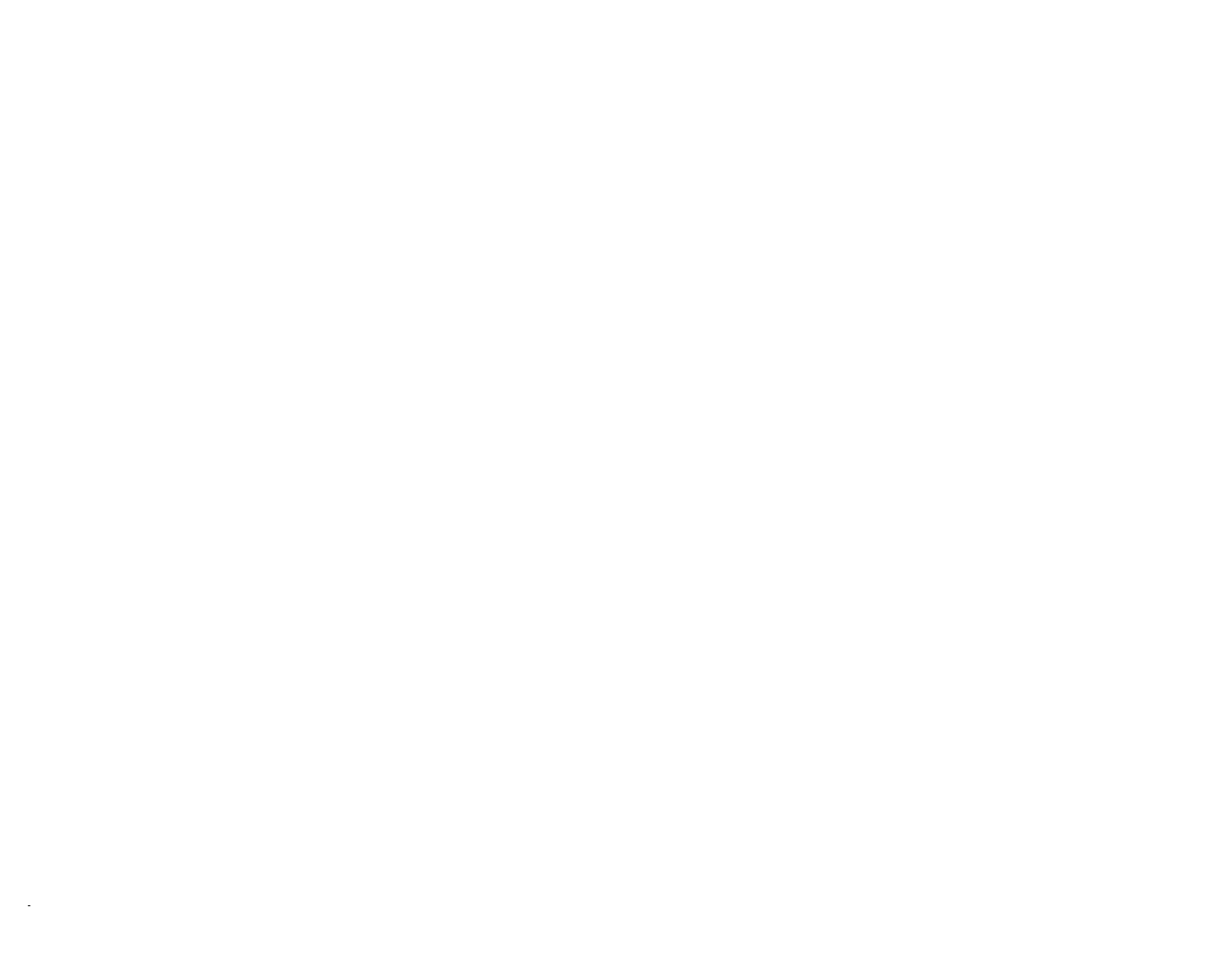|                    | <b>Licence Business Name</b>                          | <b>Address</b>                                                         | <b>Licence Type/Sub</b>         |                              | <b>Phone</b>     |        | Fax                     |     |
|--------------------|-------------------------------------------------------|------------------------------------------------------------------------|---------------------------------|------------------------------|------------------|--------|-------------------------|-----|
| <b>Issue Date:</b> |                                                       | <b>March 5, 2018</b>                                                   |                                 |                              |                  |        |                         |     |
| 18 813081          | Ilangani Ventures                                     | 8751 General Currie Rd Unit 202 Richmond BC V6Y 1M3                    | Service Use                     | Home Occupation              | (647) 975-7176   | Work   |                         | Hom |
| 18 814461          | Top Locksmith                                         | 1617 E 56TH AVE VANCOUVER BC V5P 2A5                                   | Service Use                     |                              | (604) 800-0496   | Work   |                         | Hom |
| 18 799926          | L & S Cabinets Ltd                                    | 11951 Mitchell Rd Unit 100 Richmond BC V6V 1T5                         | Industrial/Manufacturing<br>Use |                              | (778) 987-7841   | Work   |                         |     |
| 18 814160          | Royal Childhood                                       | 4400 Hazelbridge Way Unit 390 Richmond BC V6X 3R8                      | Assembly Use Group 3            |                              | (778) 318-2227   | Work   |                         | Hom |
| 18 814500          | U-Howe Construciton Ltd                               | 2081 PENNY PL PORT COQUITLAM BC V3C 4E9                                | Service Use                     | <b>General Contractor</b>    | (778) 863-9399   | Work   |                         | Hom |
| 18 813880          | Terra Nova Institute of Learning                      | 4311 Hazelbridge Way Unit 1755 Richmond BC V6X 3L7                     | Service Use                     |                              | (778) 686-5658   | Work   |                         | Hom |
| 18 811541          | Kimberly Johansson Co                                 | 9791 Brandys PI Richmond BC V6Y 3E9                                    | Service Use                     | Home Occupation              | (604) 446-5570   | Work   |                         |     |
| 18 799931          | L & S Cabinets Ltd                                    | 11951 Mitchell Rd Unit 100 Richmond BC V6V 1T5                         | Service Use                     | <b>General Contractor</b>    | (778) 987-7841   | Work   |                         |     |
| 18 799684          | A Lunge Ahead                                         | 5511 Hollybridge Way Unit 2005 Richmond BC V7C 0A3                     | Service Use                     | Home Occupation              | (778) 863-3959   | Work   |                         | Hom |
| 18 808520          | Yanrye Media Inc                                      | 3820 Cessna Dr Unit 350 Richmond BC V7B 0A2                            | Service Use                     |                              | (778) 388-6554   | Work   |                         | Hom |
| 18 811901          | <b>Caruso Trauma Solutions</b>                        | 4388 Moncton St Unit 9 Richmond BC V7E 6R9                             | Service Use                     | Home Occupation              | (604) 363-3745   | Work   |                         | Hom |
| <b>Issue Date:</b> |                                                       | <b>March 6, 2018</b>                                                   |                                 |                              |                  |        |                         |     |
|                    | 18 805180 Three Lamb Investments<br>International Ltd | 2639 Viking Way Unit 135 Richmond BC V6V 3B7                           | Service Use                     |                              | (778) 896-9200   | Work   |                         | Hom |
| 18 815160          | D & J Flooring Centre Ltd                             | 2560 BARNET HWY UNIT 108 COQUITLAM BC V3H<br>1W3                       | Service Use                     | <b>General Contractor</b>    | (604) 461-2155   |        | Work (604) 461-0354 Fax |     |
| 18 815200          | Yan & Yan Cleaning Services                           | 7431 Minoru Blvd Unit 217 Richmond BC V6Y 1Z3                          | Service Use                     | Home Occupation              | (604) 670-4467   | Work   |                         | Hom |
| 18 815240          | Clarence Chan Photography                             | 7431 Minoru Blvd Unit 217 Richmond BC V6Y 1Z3                          | Service Use                     | Home Occupation              | (778) 833-1211   | Work   |                         | Hom |
| 18 815364          | <b>ChenGen Corporation</b>                            | 4180 Bayview St Unit 206 Richmond BC V7E 6S7                           | Service Use                     | Home Occupation              | $(503)$ 438-6339 | Work   |                         | Hom |
| <b>Issue Date:</b> |                                                       | <b>March 7, 2018</b>                                                   |                                 |                              |                  |        |                         |     |
| 18 815385          | Willis and Sons                                       | 10300 Hollywell Dr Richmond BC V7E 5C9                                 | Service Use                     | <b>General Contractor</b>    | (604) 279-0661   | Work   |                         | Hom |
| 18 815425          | <b>BZ Built Ltd</b>                                   | 106 208 ST LANGLEY BC V2Z 1T7                                          | Service Use                     | <b>General Contractor</b>    | (604) 626-5863   | Work   |                         | Hom |
| 18 810160          | <b>JJR Nursery</b>                                    | 2280 No 6 Rd Richmond BC V6V 1P4                                       | Mercantile Use                  | Roadside Stand               | (604) 889-0883   | Work   |                         | Hom |
| 18 815366          | ChinaBridge Media Group                               | 7480 Petts Rd Richmond BC V7A 1J7                                      | Service Use                     | Home Occupation              | (778) 883-1728   | Work   |                         | Hom |
| 18 815455          | <b>Genio Enterprises</b>                              | 6760 Cairns Crt Richmond BC V7C 5E6                                    | Service Use                     | Home Occupation              | (604) 780-9691   |        | Work (604) 780-9691     | Fax |
| 18 815368          | High Gain Studio                                      | 4000 No 3 Rd Unit 2025 Richmond BC V6X 0J8                             | Service Use                     |                              | (778) 706-9333   | Work   |                         | Hom |
| <b>Issue Date:</b> |                                                       | <b>March 9, 2018</b>                                                   |                                 |                              |                  |        |                         |     |
| 18 808500          | 0965659 BC Ltd                                        | 3820 Cessna Dr Unit 350 Richmond BC V7B 0A2                            | Service Use                     |                              | (778) 388-6554   | Work   |                         | Hom |
| 18 815563          | Simmigration Inc                                      | 6151 Westminster Hwy Unit 201 Richmond BC V7C 4V4                      | Service Use                     |                              | (604) 285-9225   | Work   |                         | Hom |
|                    | 18 815560 Shinpharma Inc                              | 12240 Horseshoe Way Unit 2 Richmond BC V7A 4X9                         | Mercantile Use                  | Wholesale Trading            | (604) 961-5923   | Work   |                         | Hom |
|                    | 18 814601 MGC Solutions                               | 6180 No 1 Rd Richmond BC V7C 1T3                                       | Service Use                     | Home Occupation              | (778) 387-1392   | Work   |                         | Hom |
| 18 799928          | <b>Family Tree Dental</b>                             | 3900 Steveston Hwy Unit 120 Richmond BC V7E 2K1                        | Service Use                     |                              | (604) 370-3132   | Work   |                         |     |
| 18 799588          | Arica Funhouse                                        | 7520 Steveston Hwy Richmond BC V7A 1M2                                 | <b>Residential Use</b>          | Bed & Breakfast              | (778) 893-0720   | Work   |                         | Hom |
| 17 793473          | <b>Imperial Medical Group</b>                         | 4771 McClelland Rd Unit 1425 Richmond BC V6X 0M5                       | Service Use                     |                              | (778) 788-3989   | Work   |                         | Hom |
| 18 815522          | <b>Canbrit Electrical Systems Inc</b>                 | 287 W KINGS RD NORTH VANCOUVER BC V7N 2M1                              | Service Use                     | <b>Electrical Contractor</b> | (604) 396-5309   | Work   |                         |     |
| <b>Issue Date:</b> |                                                       | <b>March 12, 2018</b>                                                  |                                 |                              |                  |        |                         |     |
|                    |                                                       | Citadel Gate Construction Limited 9091 Wagner Gate Richmond BC V7A 4R3 |                                 | <b>General Contractor</b>    |                  |        |                         |     |
| 18 815630          |                                                       | 4000 No 3 Rd Unit 1020 Richmond BC V6X 0J8                             | Service Use                     |                              | (604) 445-6629   | Cellul |                         | Hom |
| 18 813341          | <b>Fashion Boutique</b>                               |                                                                        | Mercantile Use                  | <b>Retail Trading</b>        | (604) 781-4291   | Work   |                         | Hom |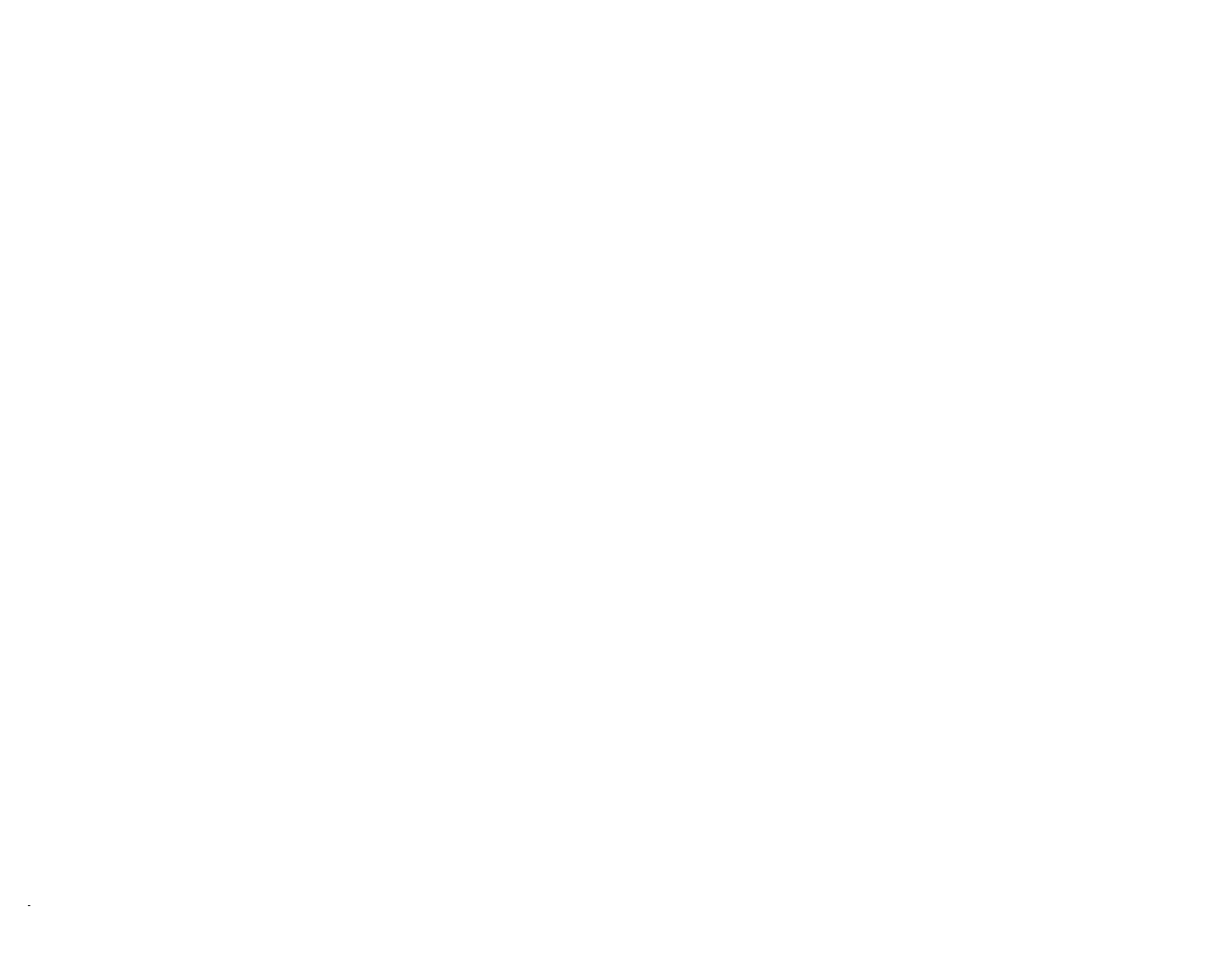|                    | <b>Licence Business Name</b>                     | <b>Address</b>                                      | <b>Licence Type/Sub</b>                    |                                                    | <b>Phone</b>       |        | Fax                     |            |
|--------------------|--------------------------------------------------|-----------------------------------------------------|--------------------------------------------|----------------------------------------------------|--------------------|--------|-------------------------|------------|
| 18 815660          | Outside The Box Assembly<br>Services             | 1261 BEEDIE DR COQUITLAM BC V3E 1P9                 | Service Use                                | <b>General Contractor</b>                          | (778) 323-4031     | Work   |                         | <b>Hom</b> |
| 18 815638          | Roomea Furnishings Inc                           | 9680 Alexandra Rd Unit 38 Richmond BC V6X 1C5       | Service Use                                | Home Occupation                                    | $(604) 655 - 9660$ | Work   |                         | <b>Hom</b> |
| 18 815632          | <b>Citadel Gate Construction Limited</b>         | 9091 Wagner Gate Richmond BC V7A 4R3                | <b>Inter-Municipal Business</b><br>Licence | <b>General Contractor</b>                          | (604) 445-6629     | Cellul |                         | Hom        |
| 17 771431          | Dayu Asia Pacific Food<br>Company Ltd            | 12200 Riverside Way Unit 110 Richmond BC V6W 1K5    | Industrial/Manufacturing<br>Use            |                                                    | (604) 271-8618     |        | Work (604) 271-8218 Fax |            |
| 18 815550          | Vanfuture Construction Services<br>Ltd           | 4080 Amundsen PI Richmond BC V7C 4L8                | <b>Inter-Municipal Business</b><br>Licence | <b>General Contractor</b>                          | (778) 960-7502     | Work   |                         | Hom        |
| 18 799786          | Westcoast Aluminum & Glass<br><b>Product Ltd</b> | 1851 Savage Rd Unit 2190 Richmond BC V6V 2R6        | <b>Inter-Municipal Business</b><br>Licence | <b>General Contractor</b>                          | (778) 989-5779     | Work   |                         | Hom        |
| 18 799785          | Westcoast Aluminum & Glass<br><b>Product Ltd</b> | 1851 Savage Rd Unit 2190 Richmond BC V6V 2R6        | Service Use                                | <b>General Contractor</b>                          | (778) 989-5779     | Work   |                         | Hom        |
| 18 799784          | Westcoast Aluminum & Glass<br>Product Ltd        | 1851 Savage Rd Unit 2190 Richmond BC V6V 2R6        | Industrial/Manufacturing<br>Use            |                                                    | (778) 989-5779     | Work   |                         | Hom        |
| 18 815548          | Vanfuture Construction Services<br>Ltd           | 4080 Amundsen PI Richmond BC V7C 4L8                | Service Use                                | Home Occupation                                    | (778) 960-7502     | Work   |                         | Hom        |
| <b>Issue Date:</b> |                                                  | March 13, 2018                                      |                                            |                                                    |                    |        |                         |            |
| 18 810880          | Sweet On                                         | 4000 No 3 Rd Unit 3070 Richmond BC V6X 0J8          | Service Use                                |                                                    | (778) 998-7248     | Work   |                         | Hom        |
| 18 815449          | <b>Blue Diamond Beauty Inc</b>                   | 4000 No 3 Rd Unit 3235 Richmond BC V6X 0J8          | Service Use                                |                                                    | (604) 220-2313     | Work   |                         | Hom        |
| 18 800840          | Get a Bouquet                                    | 11871 Horseshoe Way Unit 1157 Richmond BC V7A 5H5   | Service Use                                |                                                    | (236) 333-2359     | Work   |                         | Hom        |
| 18 797826          | 19th Hole Golf Centre Ltd                        | 12820 Clarke PI Unit 160 Richmond BC V6V 2H1        | Industrial/Manufacturing<br>Use            |                                                    | (604) 374-3222     | Work   |                         | Hom        |
|                    | 18 815658 3S Printers                            | 21320 Westminster Hwy Unit 2113 Richmond BC V6V 2X5 | Industrial/Manufacturing<br>Use            |                                                    | (604) 218-9737     | Work   |                         | Hom        |
| <b>Issue Date:</b> |                                                  | <b>March 14, 2018</b>                               |                                            |                                                    |                    |        |                         |            |
| 18 802480          | Canda Shop Inc                                   | 3751 Jacombs Rd Unit 120 Richmond BC V6V 2R4        | Mercantile Use                             | <b>Wholesale Trading</b>                           | $(604)$ 301-4006   |        | Work (604) 301-4006 Fax |            |
| 18 815729          | C <sub>3</sub> m Construction                    | 25875 48 AVE ALDERGROVE BC V4W 1J6                  | Service Use                                | <b>General Contractor</b>                          | $(604)$ 381-4800   |        | Work (604) 381-4801 Fax |            |
| 18 815828          | Airwu Technology Ltd                             | 7995 Westminster Hwy Unit 504 Richmond BC V6X 3Y5   | <b>Inter-Municipal Business</b><br>Licence | <b>General Contractor</b>                          | (778) 302-0220     | Work   |                         | Hom        |
| 18 815826          | Airwu Technology Ltd                             | 7995 Westminster Hwy Unit 504 Richmond BC V6X 3Y5   | Service Use                                | <b>General Contractor</b>                          | (778) 302-0220     | Work   |                         | Hom        |
| 18 815823          | <b>Empire Glow</b>                               | 22233 Sharpe Ave Unit 9 Richmond BC V6V 2Y9         | Service Use                                | Home Occupation                                    | (604) 657-8402     | Cellul |                         | Hom        |
| 18 815914          | Spic & Span Cleaning Services                    | 23133 Willett Ave Richmond BC V6V 3C6               | <b>Inter-Municipal Business</b><br>Licence | Other                                              | (778) 397-1575     | Work   |                         | Hom        |
| 18 815732          | Nirvana Foot Care                                | 6271 Chatsworth Rd Richmond BC V7C 3S4              | Service Use                                | Home Occupation                                    | (778) 861-8502     | Work   |                         | Hom        |
| 18815727           | <b>Woodhead Construction</b>                     | 12128 Woodhead Rd Richmond BC V6Y 1G3               | Service Use                                | <b>General Contractor</b>                          | (778) 288-8428     | Work   |                         | Hom        |
| 18 815681          | PinPointRC Tracking Inc                          | 12411 Trites Rd Unit 46 Richmond BC V7E 6J7         | Service Use                                | Home Occupation                                    | (604) 704-3344     | Work   |                         |            |
|                    | 18 804040 Westcoast Poke                         | 11666 Steveston Hwy Unit 3030 Richmond BC V7A 5J3   | Assembly Use Group 1                       | <b>Food Service</b><br>Establishment               | (778) 297-1138     | Work   |                         | Hom        |
| 17 794025          | Glory Dr TCM Clinic & Skin Care<br>Inc           | 5511 Hollybridge Way Unit 3011 Richmond BC V7C 0A3  | Service Use                                |                                                    | (778) 322-6365     | Work   |                         | Hom        |
| 17 771007          | CACAO 70                                         | 3866 Bayview St Unit 115 Richmond BC V7E 4R7        | Assembly Use Group 1                       | <b>Food Service</b><br>Establishment, Take-<br>Out | (514) 523-9000     | Work   |                         |            |
|                    | 18 809180 Queen Travel Inc                       | 8700 McKim Way Unit 1193 Richmond BC V6X 4A5        | Service Use                                | <b>Travel Agency</b>                               | (604) 710-3334     | Work   |                         | Hom        |
| <b>Issue Date:</b> |                                                  | March 15, 2018                                      |                                            |                                                    |                    |        |                         |            |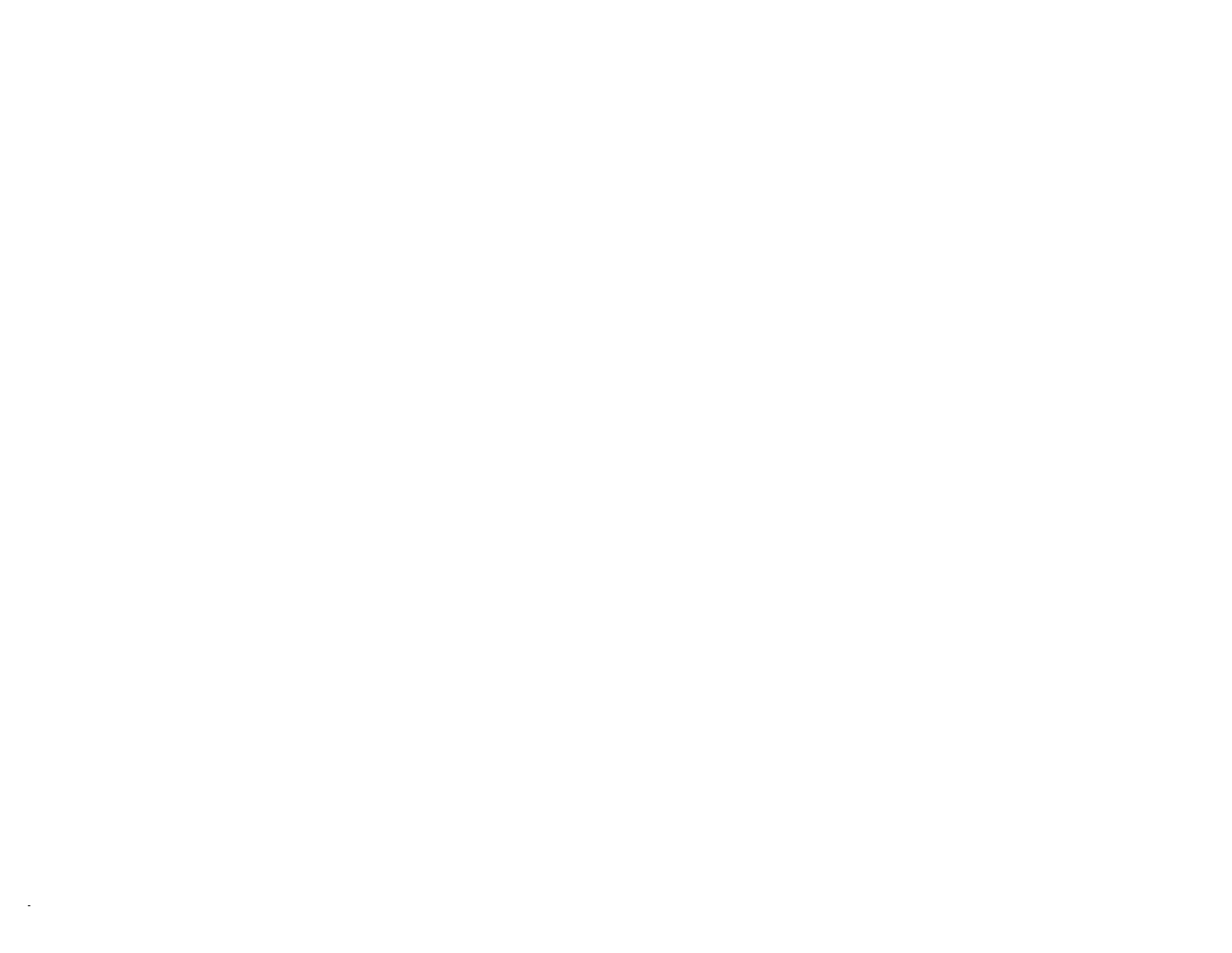| Licence            | <b>Business Name</b>                             | <b>Address</b>                                    | <b>Licence Type/Sub</b>                    |                                        | <b>Phone</b>                           |        | Fax                     |     |
|--------------------|--------------------------------------------------|---------------------------------------------------|--------------------------------------------|----------------------------------------|----------------------------------------|--------|-------------------------|-----|
| 18 804240          | <b>Wangpai Education Services</b><br>Group Ltd   | 4400 Hazelbridge Way Unit 220 Richmond BC V6X 3R8 | Assembly Use Group 3                       | <b>Education Institution</b>           | (778) 319-6186                         | Cellul |                         | Hom |
| 18 815805          | <b>Authentic Source Corp</b>                     | 5300 No 3 Rd Unit 310 Richmond BC V6X 2X9         | Service Use                                |                                        | (778) 885-8531                         | Work   |                         | Hom |
| 18 815909          | Kongson Construction Company                     | 10400 Amethyst Ave Richmond BC V7A 3A7            | Service Use                                | <b>General Contractor</b>              | (778) 822-8388                         | Work   |                         | Hom |
| 18 815940          | <b>MW Creative Solutions</b>                     | 8860 No 1 Rd Unit 230 Richmond BC V7C 4C2         | Service Use                                | Home Occupation                        | (604) 831-2800                         | Work   |                         | Hom |
| 18 815900          | North America Commerce Valley<br>Development Ltd | 6780 Mang Rd Richmond BC V7C 2Y2                  | Service Use                                | Home Occupation                        | (604) 998-7499                         | Work   |                         | Hom |
| 18 815735          | Jason Bowe Audio Services                        | 11451 Kingfisher Dr Unit 6 Richmond BC V7E 3N5    | Service Use                                | Home Occupation                        | (778) 898-9102                         | Work   |                         | Hom |
| 18 815725          | Mike Auto Mobile Ltd                             | 12871 Clarke PI Unit 190 Richmond BC V6V 2H9      | Service Use                                |                                        | $(604)$ 715-6359                       | Work   |                         | Hom |
| 18 806200          | Easy Global Line Ltd                             | 8271 Westminster Hwy Unit 5 Richmond BC V6X 1A7   | Service Use                                |                                        | (778) 238-7278                         | Work   |                         | Hom |
| 18 815628          | <b>FSA Ventures Inc.</b>                         | 6168 London Rd Unit 125 Richmond BC V7E 0C1       | Service Use                                |                                        | (778) 379-5489                         | Work   |                         |     |
| 18 815742          | Vanlittle Studio                                 | 4520 Fraserside Dr Richmond BC V6V 2L7            | Service Use                                | Home Occupation                        | (778) 898-3211                         | Hom    |                         |     |
| <b>Issue Date:</b> |                                                  | <b>March 20, 2018</b>                             |                                            |                                        |                                        |        |                         |     |
| 18 815978          | Intrust Capital Ltd                              | 4211 Garry St Unit 106 Richmond BC V7E 2T9        | Service Use                                | Home Occupation                        | (604) 353-2288                         | Work   |                         |     |
| 18 816047          | Fort Modular Inc                                 | 29303 MARSH MCCORMICK RD ABBOTSFORD BC V4X<br>2B4 | Service Use                                | <b>General Contractor</b>              | (604) 381-3678                         |        | Work (604) 381-3679 Fax |     |
| 18 816050          | Debeer Ink & Toner                               | 6951 Elmbridge Way Unit 607 Richmond BC V7C 0A4   | Service Use                                | Home Occupation                        | (604) 700-1734                         | Work   |                         | Hom |
| 18 816103          | <b>BCCS Railtech Company Ltd</b>                 | 12360 Jensen Dr Richmond BC V6V 2R8               | Service Use                                | Home Occupation                        | (604) 785-8888                         | Work   |                         | Hom |
| <b>Issue Date:</b> |                                                  | <b>March 21, 2018</b>                             |                                            |                                        |                                        |        |                         |     |
| 18 815997          | Jmag Intercontinental                            | 7540 Abercrombie Dr Unit 21 Richmond BC V6Y 3J8   | Service Use                                | <b>Home Occupation</b>                 | $(604)$ 356-9140                       | Work   |                         | Hom |
| 18 816213          | <b>Perfect Countertops Ltd</b>                   | 5471 Clearwater Dr Richmond BC V7C 3B4            | Service Use                                | Home Occupation                        | (604) 617-2200                         | Cellul |                         | Hom |
| 18 816028          | Guo Construction and Heavy<br>Duty               | 4360 Agar Dr Richmond BC V7B 1A3                  | <b>Inter-Municipal Business</b><br>Licence | Other                                  | (604) 821-3099                         | Work   |                         |     |
| 18 816021          | 1133642 BC Ltd                                   | 9288 Odlin Rd Unit 319 Richmond BC V6X 0C3        | Service Use                                | Home Occupation                        | (778) 875-3929                         | Work   |                         | Hom |
| 18 815400          | <b>Kismet Cookery</b>                            | 7771 Westminster Hwy Unit 170 Richmond BC V6X 1A4 | Industrial/Manufacturing<br>Use            |                                        | (778) 881-8065                         |        | Work (604) 821-2402 Fax |     |
| 17 780639          | Thai Box On Truck                                | 5140 SANDERS ST UNIT 104 BURNABY BC V5H 1T2       | Assembly Use Group 1                       | Mobile Food Vendor                     | (778) 323-5456                         | Work   |                         | Hom |
| 18 816027          | Guo Construction and Heavy<br>Duty               | 4360 Agar Dr Richmond BC V7B 1A3                  | Service Use                                |                                        | (604) 821-3099                         | Work   |                         |     |
| <b>Issue Date:</b> |                                                  | <b>March 22, 2018</b>                             |                                            |                                        |                                        |        |                         |     |
| 17 793998          | Daan Korean Cuisine                              | 9040 Blundell Rd Unit 125 Richmond BC V6Y 1K3     | Assembly Use Group 1                       | <b>Food Service</b><br>Establishment   | (778) 887-3966                         | Work   |                         | Hom |
| <b>Issue Date:</b> |                                                  | <b>March 23, 2018</b>                             |                                            |                                        |                                        |        |                         |     |
|                    | 18 799564 APE Lazymen Retail Ltd.                | 5951 Minoru Blvd Unit 143 Richmond BC V6X 4B1     | Mercantile Use                             | <b>Retail Trading</b>                  | (778) 955-8888 Work                    |        |                         | Hom |
|                    | 18 815462 Lehang Holidays                        | 7280 River Rd Unit 110 Richmond BC V6X 1X5        | Service Use                                | <b>Travel Agency</b>                   | (604) 200-0208 Work (604) 608-3422 Fax |        |                         |     |
| <b>Issue Date:</b> |                                                  | <b>March 27, 2018</b>                             |                                            |                                        |                                        |        |                         |     |
| 18 814880          | <b>Mascot Enterprises Inc</b>                    | 3851 Jacombs Rd Unit 170 Richmond BC V6V 2H7      | Service Use                                |                                        | (604) 728-5950                         |        | Work (604) 241-8849 Fax |     |
| 18 817503          | Diamond Parking / DPS #4958                      | 13988 Cambie Rd Richmond BC V6V 2K4               | Service Use                                | Parking Enforcement<br><b>Business</b> | (604) 681-8797                         |        | Work (604) 684-0329 Fax |     |
| 18 816384          | <b>HSElements Ltd</b>                            | 4099 No 4 Rd Unit 1 Richmond BC V6X 2M2           | Service Use                                | Home Occupation                        | (778) 994-8778                         | Work   |                         |     |
| 18 816243          | Kondola Developments Inc                         | 7680 Railway Ave Richmond BC V7C 3K1              | Service Use                                | <b>General Contractor</b>              | (778) 863-2422                         | Work   |                         | Hom |
| 18 815979          | Skynet truck and crane                           | 12740 Trites Rd Richmond BC V7E 3R8               | Service Use                                |                                        | (778) 708-7409                         | Work   |                         |     |
| February 20, 2019  |                                                  |                                                   | Page 14 of 59                              |                                        |                                        |        |                         |     |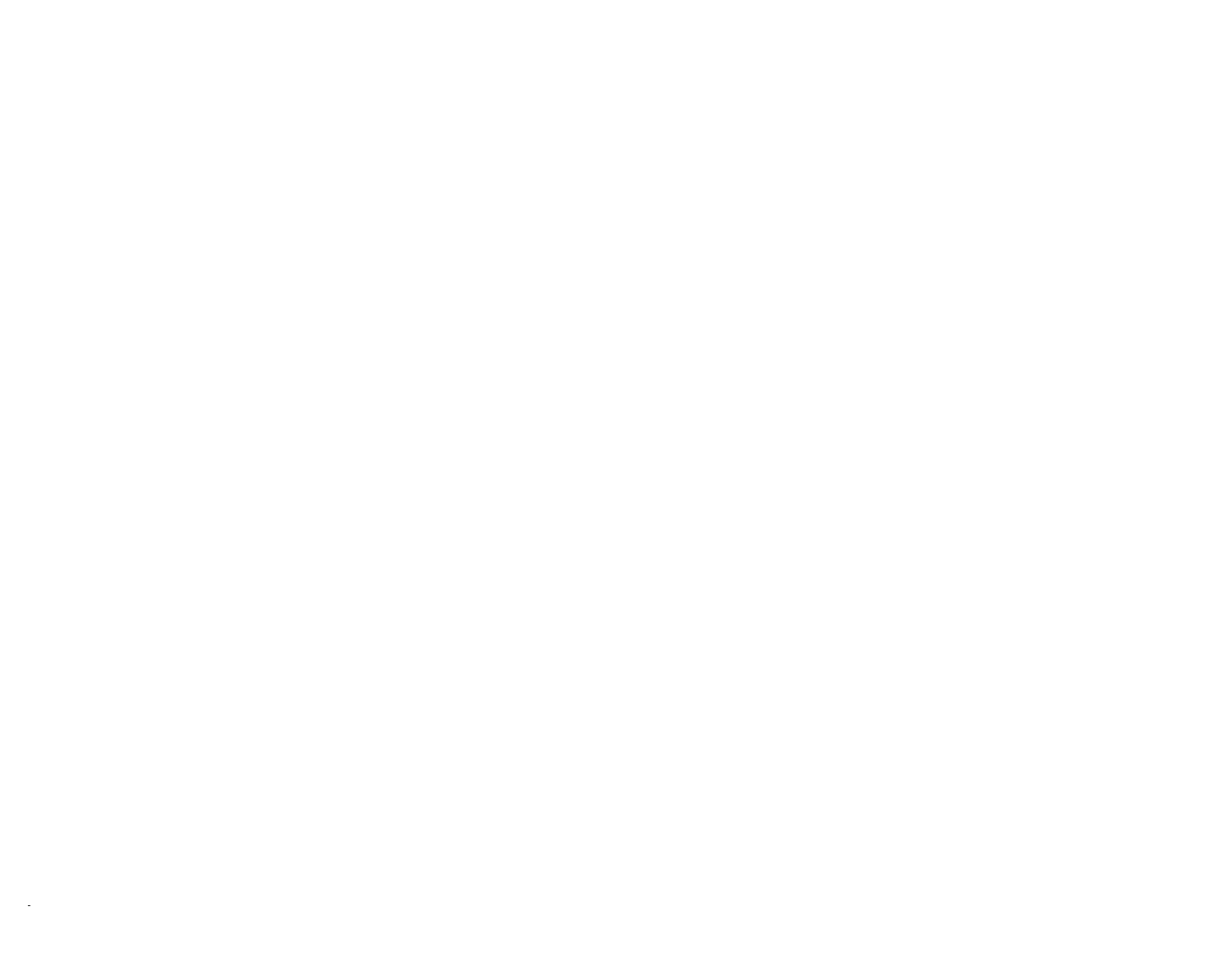|                    | <b>Licence Business Name</b>                     | <b>Address</b>                                                            | <b>Licence Type/Sub</b>         |                                                    | <b>Phone</b>       |      | Fax                      |     |
|--------------------|--------------------------------------------------|---------------------------------------------------------------------------|---------------------------------|----------------------------------------------------|--------------------|------|--------------------------|-----|
| 18 817505          | Ajac Construction and<br>Excavation Inc          | 2280 TYNER ST UNIT 11 PORT COQUITLAM BC V3C<br>2Z1                        | Service Use                     | <b>General Contractor</b>                          | (778) 229-3042     | Work |                          | Hom |
| 18 814820          | 588618 BC Ltd                                    | 16160 Blundell Rd Richmond BC V6W 0A2                                     | Service Use                     |                                                    | (604) 515-4688     |      | Work (604) 515-9413 Fax  |     |
| 18 814700          | Canada Open College Limited                      | 5800 Minoru Blvd Unit 120 Richmond BC V6X 2A9                             | Assembly Use Group 3            | <b>Education Institution</b>                       | (604) 332-6688     |      | Work (604) 332-6688 Fax  |     |
| 18 808822          | Snowy Village Express                            | 4151 Hazelbridge Way Unit 3070 Richmond BC V6X 4J7                        | Assembly Use Group 1            | <b>Food Service</b><br>Establishment, Take-<br>Out | (604) 809-8030     | Work |                          | Hom |
| 18 805980          | <b>Shinede Consulting Limited</b>                | 5731 Minoru Blvd Unit 170 Richmond BC V6X 2B1                             | Service Use                     |                                                    | (604) 244-2999     | Work |                          | Hom |
| 17 794192          | U-bicycle                                        | 2680 Shell Rd Unit 113 Richmond BC V6X 4C9                                | Service Use                     |                                                    | (886) 427-3116     | Work |                          | Hom |
| 18 814881          | 1155142 BC Ltd                                   | 16160 Blundell Rd Richmond BC V6W 0A2                                     | Service Use                     |                                                    | (604) 515-4688     |      | Work (604) 515-9413 Fax  |     |
| 18 815704          | <b>RDI Automotive Studio</b>                     | 12471 Horseshoe Way Unit 1035 Richmond BC V7A 4X6                         | Service Use                     |                                                    | (778) 899-1454     | Work |                          | Hom |
| <b>Issue Date:</b> |                                                  | <b>March 28, 2018</b>                                                     |                                 |                                                    |                    |      |                          |     |
| 18 816020          | Reddy's Auto Cosmetics Inc                       | 5751 Minoru Blvd Richmond BC V6X 2B1                                      | Service Use                     |                                                    | (604) 270-9131     |      | Work (604) 728-3021 Cell |     |
| 18 816126          | The Glamorous Fashion Inc                        | 4380 No 3 Rd Unit 1305 Richmond BC V6X 3V7                                | Mercantile Use                  | <b>Retail Trading</b>                              | (604) 303-9832     | Work |                          |     |
| 18 816086          | Atlantic Trading Company Ltd                     | 6753 Graybar Rd Unit 145 Richmond BC V6W 1H7                              | Industrial/Manufacturing<br>Use |                                                    | $(604)$ 535-4093   | Work |                          | Hom |
| 18 816082          | Maynards Fine Art and Antiques                   | 3331 Jacombs Rd Richmond BC V6V 1Z6                                       | Mercantile Use                  | Second-Hand Dealer                                 | (604) 876-6787     |      | Work (604) 876-2678 Fax  |     |
| 18 816057          | Wai Lip                                          | 3757 Jacombs Rd Unit 150 Richmond BC V6V 2R3                              | Mercantile Use                  | <b>Wholesale Trading</b>                           | (604) 727-0316     | Work |                          | Hom |
| 18 816056          | ComfortPiggy Car Accessories<br>Corp             | 8231 Cambie Rd Unit 120 Richmond BC V6X 1J8                               | Service Use                     |                                                    | (778) 913-6666     | Work |                          | Hom |
| 18 816044          | Capitalplus Wealth Management<br><b>Inc</b>      | 8833 Odlin Cr Unit 230 Richmond BC V6X 3Z7                                | Service Use                     |                                                    | (778) 300-1228     | Work |                          | Hom |
| 18 815993          | One Communications Inc                           | 13071 Vanier PI Unit 230 Richmond BC V6V 2J1                              | Service Use                     |                                                    | (604) 428-0455     | Work |                          | Hom |
| 18 815989          | Zhidao Media Inc                                 | 13071 Vanier PI Unit 230 Richmond BC V6V 2J1                              | Service Use                     |                                                    | (604) 428-0455     | Work |                          | Hom |
| 18 815389          | Million Ocean Seafood Ltd                        | 2088 No 5 Rd Unit 230 Richmond BC V6X 2T1                                 | Mercantile Use                  | <b>Wholesale Trading</b>                           | (604) 782-3526     | Work |                          | Hom |
| 18 814340          | <b>Subway Developments</b>                       | 3820 Cessna Dr Unit 110 Richmond BC V7B 0A2                               | Service Use                     | <b>General Contractor</b>                          | (604) 777-1999     |      | Work (604) 777-1998 Fax  |     |
| 18 816052          | Gentai Development Corp                          | 3600 No 3 Rd Unit 200 Richmond BC V6X 2C1                                 | Service Use                     |                                                    | $(604)$ 638-1580   |      | Work (604) 630-7266 Fax  |     |
| <b>Issue Date:</b> |                                                  | <b>March 29, 2018</b>                                                     |                                 |                                                    |                    |      |                          |     |
| 18 816281          | Dr Jeremy Ho                                     | 7031 Westminster Hwy Unit 203 Richmond BC V6X 1A3                         | Service Use                     |                                                    | (604) 285-5722     |      | Work (604) 285-5721 Fax  |     |
| 17 793952          |                                                  | Cantrip Canada Company Limited 4000 No 3 Rd Unit 5080 Richmond BC V6X 0J8 | Service Use                     | <b>Travel Agency</b>                               | (778) 654-4321     | Work |                          | Hom |
| 18 817648          | Diamond Irrigation                               | 9720 Railway Ave Richmond BC V7E 2B7                                      | Service Use                     | Home Occupation                                    | (604) 345-2688     | Work |                          | Hom |
| 18 817624          | A B Garbage Removal                              | 6184 Tiffany Blvd Richmond BC V7C 4Z2                                     | Service Use                     | Home Occupation                                    | (778) 389-9159     | Work |                          | Hom |
| 18 816403          | Jae Jin Lee Registered Massage<br>Therapy Inc    | 8900 No 1 Rd Unit 150 Richmond BC V7C 4C1                                 | Service Use                     | <b>Registered Massage</b><br><b>Therapy Clinic</b> | (778) 791-0229     | Work |                          | Hom |
| 18 816345          | Deserving Health International<br>Corporation    | 13160 Vanier PI Unit 110 Richmond BC V6V 2J2                              | Service Use                     |                                                    | $(604)$ 304-6011   |      | Work (604) 304-6012 Fax  |     |
| 18 815803          | <b>Overseas Container Logistics</b><br>(OCL) Ltd | 10451 Shellbridge Way Unit 100 Richmond BC V6X 2W8                        | Service Use                     |                                                    | (604) 295-8236     |      | Work (604) 288-5236 Fax  |     |
| 18 809140          | Playroom                                         | 11811 Voyageur Way Unit 220 Richmond BC V6X 3J4                           | Assembly Use Group 3            | Commercial<br>Entertainment                        | $(604)$ 808-6685   | Work |                          | Hom |
| 18 816206          | <b>CTDI</b>                                      | 16111 Blundell Rd Unit 118 Richmond BC V6W 0A3                            | Industrial/Manufacturing<br>Use |                                                    | 6045202280240 Work |      |                          |     |
| 18 800300          | Hainan Kitchen                                   | 9100 Blundell Rd Unit 485 Richmond BC V6Y 3X9                             | Assembly Use Group 1            | <b>Food Service</b><br>Establishment               | (604) 724-8942     | Work |                          | Hom |
| 18 801600          | Werner International Immigration<br>Co           | 8260 Westminster Hwy Unit 1158 Richmond BC V6X 3Y2                        | Service Use                     |                                                    | (778) 238-0868     | Work |                          |     |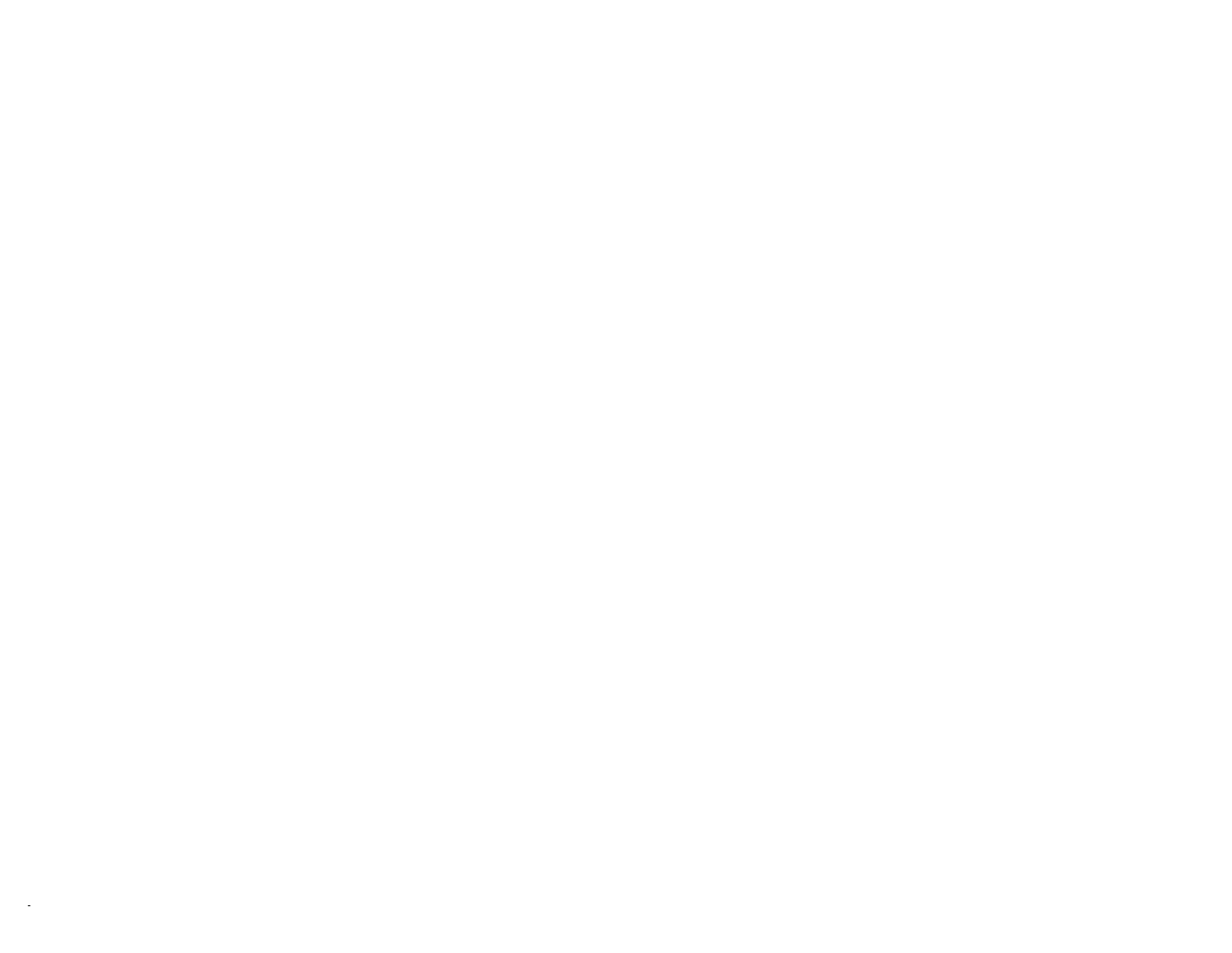|                    | Licence Business Name                                      | <b>Address</b>                                     | <b>Licence Type/Sub</b> |                                                    | <b>Phone</b>   |      | Fax                      |     |
|--------------------|------------------------------------------------------------|----------------------------------------------------|-------------------------|----------------------------------------------------|----------------|------|--------------------------|-----|
| <b>Issue Date:</b> |                                                            | April 6, 2018                                      |                         |                                                    |                |      |                          |     |
| 18 816489          | <b>Velofix Vancouver</b>                                   | 9071 Williams Rd Unit 4 Richmond BC V7A 1G8        | Service Use             | Home Occupation                                    | (604) 813-0557 | Work |                          | Hom |
| 18 818002          | S E Security                                               | 27411 28TH AVE UNIT 239 ALDERGROVE BC V4W 3V1      | Service Use             |                                                    | (604) 807-5359 | Work |                          | Hom |
| 18 817902          | Sunny Design Project Ltd                                   | 6391 Westminster Hwy Unit 150 Richmond BC V7C 4V4  | Service Use             |                                                    | (778) 881-5816 |      | Work (604) 214-8177 Fax  |     |
| 18 817635          | Momo Aromatic Consulting                                   | 7371 Westminster Hwy Unit 902 Richmond BC V6X 0B4  | Service Use             | Home Occupation                                    | (778) 317-7079 | Work |                          | Hom |
| 18 816359          | Canada Win Trust Mice Services<br>Co Ltd                   | 8788 McKim Way Unit 3105 Richmond BC V6X 4E2       | Service Use             |                                                    | (604) 370-2588 | Work |                          | Hom |
| 18 815942          | Wagner Heating and Air Ltd                                 | PO BOX 1919 ALDERGROVE BC V4W 0A6                  | Service Use             | <b>Gas Contractor</b>                              | (604) 855-9516 | Work |                          |     |
| 18 809000          | Lawrence Ho                                                | 22460 Rathburn Dr Richmond BC V6V 2P9              | <b>Residential Use</b>  | <b>Bed &amp; Breakfast</b>                         | (604) 728-9188 | Work |                          | Hom |
| 18 802280          | Anytime Locksmith & Doors                                  | 12338 Alliance Dr Richmond BC V7E 6J3              | Service Use             | Home Occupation                                    | (778) 863-2603 | Work |                          | Hom |
| 18 817670          | Arukah Rehab Corporation                                   | 1979 BOW DR COQUITLAM BC V3E 1X2                   | Service Use             |                                                    | (778) 378-2980 | Work |                          | Hom |
| <b>Issue Date:</b> |                                                            | <b>April 9, 2018</b>                               |                         |                                                    |                |      |                          |     |
| 18 817641          | Diamond Parking / DPS #4888                                | 13191 No 2 Rd Richmond BC V7E 2G3                  | Service Use             | <b>Parking Enforcement</b><br><b>Business</b>      | (604) 681-8797 |      | Work (604) 684-0329 Fax  |     |
| 18 815984          | Sing Hoi Ginseng Ltd                                       | 4540 No 3 Rd Unit 1000 Richmond BC V6X 4E4         | Mercantile Use          | <b>Retail Trading</b>                              | (604) 233-1300 |      | Work (604) 233-1300 Fax  |     |
| 18 817781          | Fortune Cap Mortage Investment<br>Corp                     | 2631 Viking Way Unit 238 Richmond BC V6V 3B5       | Service Use             |                                                    | (604) 370-6000 | Work |                          | Hom |
| 18 817510          | <b>Baoli Enterprises</b>                                   | 9771 Glenthorne Dr Richmond BC V7A 1Y3             | Service Use             | Home Occupation                                    | (778) 952-8610 | Work |                          | Hom |
| 18 816361          | Chia Ling Chang                                            | 8900 No 1 Rd Unit 150 Richmond BC V7C 4C1          | Service Use             |                                                    | (778) 323-6438 | Work |                          | Hom |
| 18 816045          | Vancouver Academy of Dance<br>Inc                          | 12838 Clarke PI Unit 153 Richmond BC V6V 2H6       | Assembly Use Group 3    | <b>Education Institution</b>                       | (604) 231-8293 | Work |                          | Hom |
| 18 815736          | Khawa Wallpaper                                            | 2188 No 5 Rd Unit 160 Richmond BC V6X 2T1          | Service Use             |                                                    | (778) 237-5977 |      | Work (778) 834-5668 Cell |     |
| 18 804120          | <b>EM Optical</b>                                          | 4771 McClelland Rd Unit 1435 Richmond BC V6X 0M5   | Mercantile Use          | <b>Retail Trading</b>                              | (604) 318-8989 | Work |                          |     |
| 18 801740          | Vitality Intergrative Health                               | 8900 No 1 Rd Unit 150 Richmond BC V7C 4C1          | Service Use             | <b>Registered Massage</b><br><b>Therapy Clinic</b> | (604) 780-7061 | Work |                          | Hom |
| 18 798520          | Green Floors Inc                                           | 2188 No 5 Rd Unit 160 Richmond BC V6X 2T1          | Mercantile Use          | <b>Wholesale Trading</b>                           | (604) 284-3391 |      | Work (604) 284-3392 Fax  |     |
| 18 817943          | Wisdom Artificial Intelligence<br>Corporation              | 3820 Cessna Dr Unit 420 Richmond BC V7B 0A2        | Service Use             |                                                    | (604) 262-3768 | Work |                          | Hom |
| 18 797542          | Canwell Motors Ltd                                         | 7280 Westminster Hwy Richmond BC V6X 1A1           | Mercantile Use          | <b>Automobile Dealer</b>                           | (778) 883-8101 | Work |                          | Hom |
| 17 771822          | <b>Flight Club Athletics</b>                               | 11780 Hammersmith Way Unit 160 Richmond BC V7A 5E9 | Assembly Use Group 3    | Commercial<br>Entertainment                        | (778) 320-6154 | Work |                          | Hom |
| 18 815739          | Khawa Wallpaper                                            | 2188 No 5 Rd Unit 160 Richmond BC V6X 2T1          | Mercantile Use          | <b>Wholesale Trading</b>                           | (778) 237-5977 |      | Work (778) 834-5668 Cell |     |
| <b>Issue Date:</b> |                                                            | April 10, 2018                                     |                         |                                                    |                |      |                          |     |
|                    | 18 817686 Wise Planning Corporation                        | 8351 Alexandra Rd Unit 280 Richmond BC V6X 3P3     | Service Use             |                                                    | (778) 998-9331 | Work |                          | Hom |
| 18 818151          | <b>Coastlink Consulting</b>                                | 4940 No 3 Rd Unit 305 Richmond BC V6X 3A5          | Service Use             |                                                    | (604) 629-2771 | Work |                          |     |
|                    | 18 816387 Canfly Immigration & Education<br>Consulting Inc | 9339 Alberta Rd Unit 50 Richmond BC V6Y 4E3        | Service Use             | Home Occupation                                    |                | Work |                          | Hom |
| <b>Issue Date:</b> |                                                            | April 11, 2018                                     |                         |                                                    |                |      |                          |     |
| 18 816308          | MUJI                                                       | 6551 No 3 Rd Unit 1624 Richmond BC V6Y 2B6         | Mercantile Use          | <b>Retail Trading</b>                              | (416) 607-6444 |      | Work (416) 607-6440 Fax  |     |
| 18 818321          | Dezibel Media                                              | 4280 Moncton St Unit 415 Richmond BC V7E 6T4       | Service Use             | Home Occupation                                    | (604) 219-8577 | Work |                          | Hom |
| 18 818463          | Nonis Electrical Services Inc                              | 255 NEWPORT DR UNIT 304 PORT MOODY BC V3H<br>5H1   | Service Use             | <b>Electrical Contractor</b>                       | (604) 469-2726 |      | Work (604) 469-2716 Fax  |     |
|                    | 18 818462 Voncalo Boutique                                 | 7080 No 3 Rd Unit 605 Richmond BC V6Y 0B5          | Service Use             | Home Occupation                                    | (778) 858-1223 |      | Work (778) 858-1223 Cell |     |
| February 20, 2019  |                                                            |                                                    | Page 16 of 59           |                                                    |                |      |                          |     |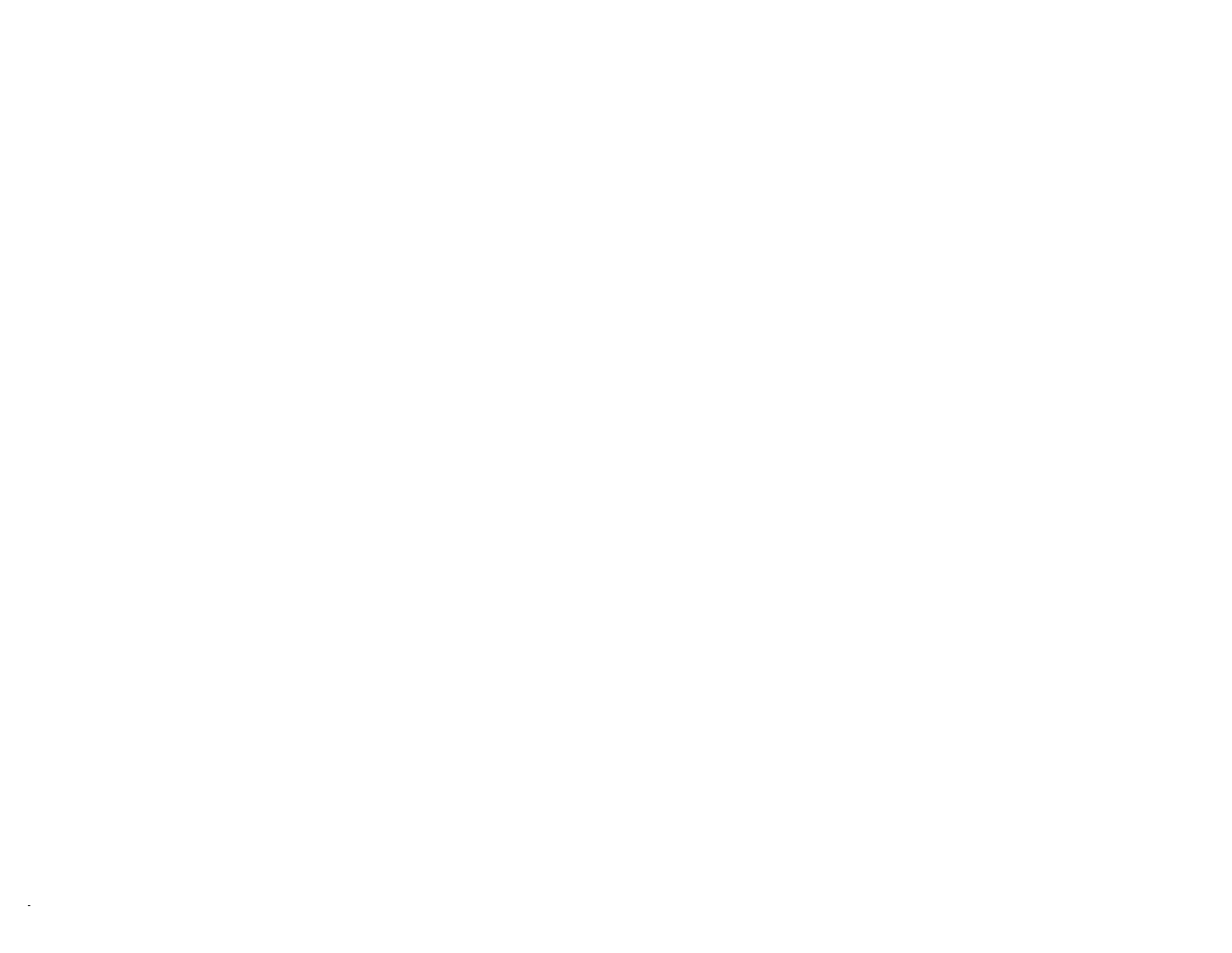|                    | <b>Licence Business Name</b>                            | <b>Address</b>                                                | <b>Licence Type/Sub</b>                    |                                      | <b>Phone</b>        |        | Fax                     |            |
|--------------------|---------------------------------------------------------|---------------------------------------------------------------|--------------------------------------------|--------------------------------------|---------------------|--------|-------------------------|------------|
| 18 818444          | Rain City Management Corp                               | 4276 MEIGHEN PL ABBOTSFORD BC V3G 0A8                         | Service Use                                | <b>General Contractor</b>            |                     | Work   |                         | <b>Hom</b> |
| 18 818443          | Lynnmour Glass & Aluminum<br>(2000) BC Ltd              | 2455 DOLLARTON HWY UNIT 107 NORTH<br>VANCOUVER BC V7H 0A2     | Service Use                                | <b>General Contractor</b>            | (604) 980-8024      |        | Work (604) 983-9924 Fax |            |
| 18 818468          | <b>Bestar Logistics Ltd</b>                             | 4500 Colchester Dr Richmond BC V7C 4R4                        | Service Use                                | Home Occupation                      | (778) 994-1288      | Work   |                         | Hom        |
| 18 818441          | Junk N Go                                               | 4080 Garry St Unit 43 Richmond BC V7E 6J9                     | Service Use                                | Home Occupation                      | (780) 965-7173      | Work   |                         | Hom        |
| 18 818322          | <b>DSA Managment</b>                                    | 8500 Westminster Hwy Unit 101 Richmond BC V6X 1A8             | Service Use                                | <b>General Contractor</b>            | (604) 232-9420      | Work   |                         | Hom        |
| 18 818464          | <b>Premium Fire Protection Ltd</b>                      | BOX 323 10816 MACLEOD TRAIL SE UNIT 440<br>CALGARY BC T2J 5N8 | Service Use                                | <b>General Contractor</b>            | (403) 995-1260      | Work   |                         |            |
| 18 818279          | Sun Town Express Canada Inc                             | 8580 Alexandra Rd Unit 1105 Richmond BC V6X 4B3               | Service Use                                |                                      | $(604)$ 396-2018    | Work   |                         | Hom        |
| 18 818272          | Hui Dong Development Ltd                                | 3671 Broadway St Richmond BC V7E 2X9                          | Service Use                                | Home Occupation                      | (604) 239-0033      | Work   |                         | Hom        |
| 18 818264          | J S Romana Landscaping Co                               | 11620 Oldfield Ave Richmond BC V6L 1M4                        | <b>Inter-Municipal Business</b><br>Licence | Home Occupation                      | (604) 307-4486      | Work   |                         | Hom        |
| 18 818261          | J S Romana Landscaping Co                               | 11620 Oldfield Ave Richmond BC V6L 1M4                        | Service Use                                | Home Occupation                      | (604) 307-4486      | Work   |                         | Hom        |
| 18 817783          | Fortune Cap Mortage Investment<br>Corp                  | 2631 Viking Way Unit 238 Richmond BC V6V 3B5                  | Service Use                                |                                      | (604) 370-6000      | Work   |                         | Hom        |
| 18 816099          | Donair Spot Restaurant Ltd                              | 5300 No 3 Rd Unit 1030 Richmond BC V6X 2X9                    | Assembly Use Group 1                       | <b>Food Service</b><br>Establishment | (778) 996-2492      | Work   |                         | Hom        |
| 17 793422          | Tian Shi Fu No 3 Restaurant                             | 6111 No 3 Rd Richmond BC V6Y 2B1                              | Assembly Use Group 1                       | <b>Food Service</b><br>Establishment | (778) 240-0869      | Work   |                         | Hom        |
| 17 786309          | iKidz Early Learning Centre                             | 6651 Elmbridge Way Unit 260 Richmond BC V7C 5C2               | Assembly Use Group 3                       | <b>Education Institution</b>         | (778) 847-8860      | Work   |                         | Hom        |
| 17 780534          | Meta-Universe Technology Inc                            | 3700 No 3 Rd Richmond BC V6X 3X2                              | Service Use                                |                                      | (800) 708-4965      | Work   |                         | Hom        |
|                    | 18 817954 R K Deficiency Repairs                        | 8180 Colonial Dr Unit 215 Richmond BC V7C 4T7                 | Service Use                                | <b>General Contractor</b>            | (778) 628-1560      | Work   |                         | Hom        |
| <b>Issue Date:</b> |                                                         | April 12, 2018                                                |                                            |                                      |                     |        |                         |            |
|                    | 18 818390 Major Partitions Inc                          | 295 LIBERTE CANDIAC QC J5R 6Z7                                | Service Use                                | <b>General Contractor</b>            | (450) 638-4071      |        | Work (450) 638-2403 Fax |            |
| <b>Issue Date:</b> |                                                         | April 13, 2018                                                |                                            |                                      |                     |        |                         |            |
|                    | 18 799614 Cunningham Sealing Ltd                        | 12491 No 2 Rd Unit 21 Richmond BC V7E 2G3                     | Service Use                                |                                      | (778) 883-4567      | Cellul |                         | Hom        |
| 17 790340          | ILoveKickboxing.com                                     | 5960 Minoru Blvd Unit 100 Richmond BC V6X 3J3                 | Assembly Use Group 3                       | <b>Health Studio</b>                 | (778) 886-7907      | Work   |                         | Hom        |
| <b>Issue Date:</b> |                                                         | April 17, 2018                                                |                                            |                                      |                     |        |                         |            |
|                    | 18 818506 Indus Travels Inc                             | 11980 Hammersmith Way Unit 1205 Richmond BC V7A<br>0A4        | Service Use                                | <b>Travel Agency</b>                 | (604) 279-8794      |        | Work (604) 608-3421 Fax |            |
| 18 818153          | 10H Plus Renovation                                     | 8580 Cambie Rd Unit 105 Richmond BC V6X 4J8                   | Service Use                                | <b>General Contractor</b>            | $(604)$ 370-0106    | Work   |                         | Hom        |
| 18 815891          | Scotiabank                                              | 6888 River Rd Unit 150 Richmond BC V7C 4N3                    | Service Use                                |                                      | (437) 995-5148      | Work   |                         | Hom        |
| 18 815737          | Newton Learning Academy                                 | 8191 Westminster Hwy Unit 230 Richmond BC V6X 1A7             | Assembly Use Group 3                       | <b>Education Institution</b>         | (604) 649-2837      | Work   |                         | Hom        |
| 18 808701          | <b>PHF Ventures Inc</b>                                 | 21320 Gordon Way Unit 270 Richmond BC V6W 1J8                 | Service Use                                |                                      | (604) 813-5827      |        | Hom (604) 270-1841 Fax  |            |
|                    | 17 796800 Golden Drywall                                | 11760 Aztec St Richmond BC V6X 1H8                            | Service Use                                | <b>General Contractor</b>            | (778) 919-9709 Work |        |                         | Hom        |
|                    | 17 791886 10H Plus Products                             | 11220 Horseshoe Way Unit 102 Richmond BC V7A 4V5              | Industrial/Manufacturing<br>Use            |                                      | (778) 869-8608      | Work   |                         | Hom        |
| <b>Issue Date:</b> |                                                         | April 18, 2018                                                |                                            |                                      |                     |        |                         |            |
|                    | 18 818913 Securitas Electronic Security<br>(Canada) Inc | 4300 W ROYAL LANE UNIT 110 IRVING TX 75063 USA                | Service Use                                |                                      | $(330)$ 899-5100    | Work   |                         | Hom        |
| 18 818764          | Cellar Mistress Wine & Spirits                          | 2211 No 4 Rd Unit 138 Richmond BC V6X 3X1                     | Service Use                                | Home Occupation                      | (604) 808-2523      | Work   |                         | Hom        |
| 18 818962          | RX Holdings Inc                                         | 5602 Dewdney Crt Richmond BC V7C 5M6                          | Service Use                                | Home Occupation                      | (604) 375-7671      | Work   |                         | Hom        |
| 18 818843          | <b>Kinetic Potential</b>                                | 18331 Westminster Hwy Richmond BC V6V 1B1                     | Service Use                                | Home Occupation                      | (604) 617-8669      | Work   |                         | Hom        |
|                    |                                                         |                                                               |                                            |                                      |                     |        |                         |            |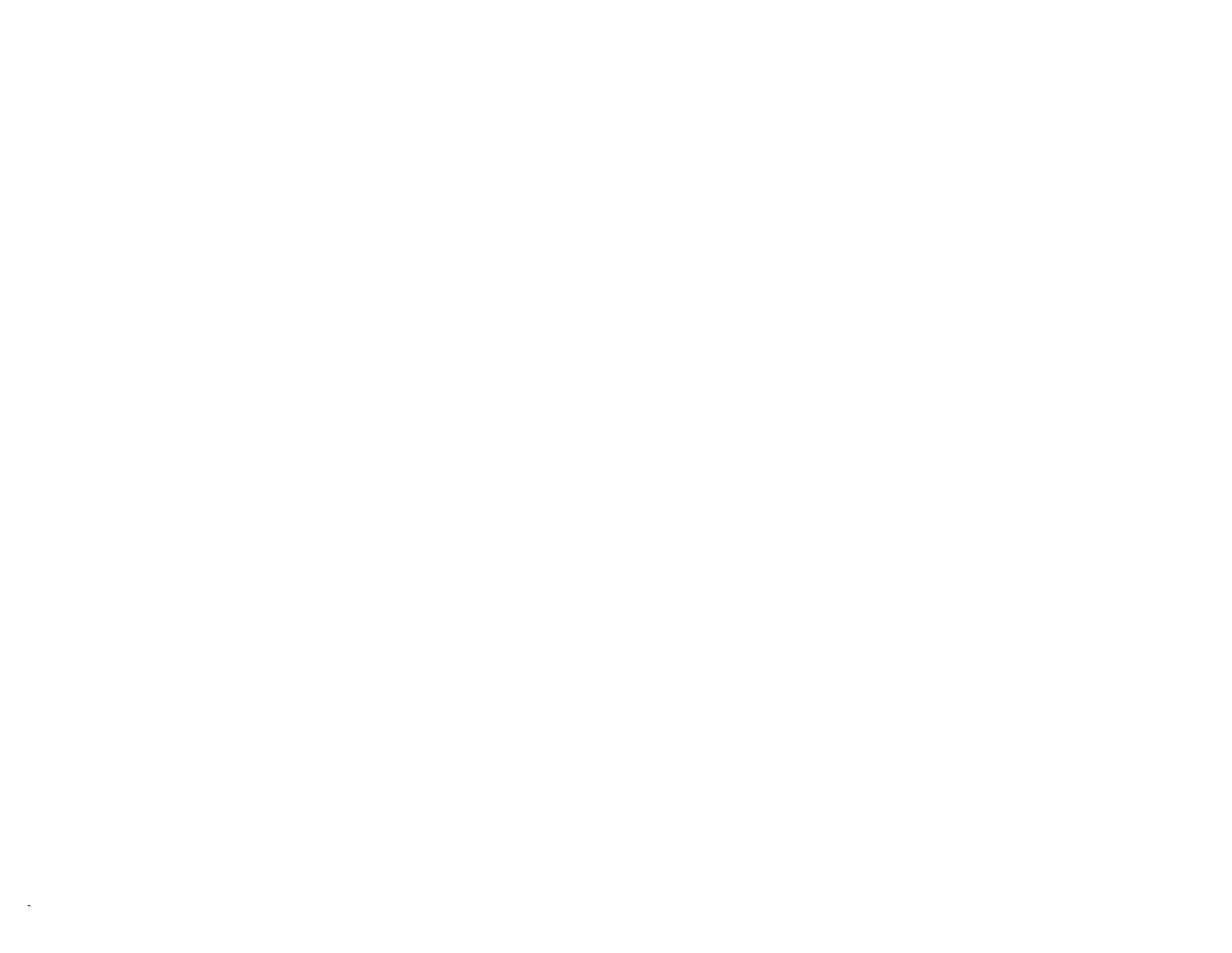|                    | Licence Business Name                                 | <b>Address</b>                                       | <b>Licence Type/Sub</b>                    |                           | <b>Phone</b>     | Fax                                    |     |
|--------------------|-------------------------------------------------------|------------------------------------------------------|--------------------------------------------|---------------------------|------------------|----------------------------------------|-----|
| 18 818786          | Susan Mukai Designs Inc                               | 5740 Garrison Rd Unit 24 Richmond BC V7C 5E7         | Service Use                                | Home Occupation           | (604) 278-7465   | Work                                   | Hom |
| 18 818785          | <b>TWP Holding Ltd</b>                                | 6151 Westminster Hwy Unit 203 Richmond BC V7C 4V4    | <b>Inter-Municipal Business</b><br>Licence | <b>General Contractor</b> | $(604)$ 338-7560 | Work                                   | Hom |
| 18 818784          | <b>TWP Holding Ltd</b>                                | 6151 Westminster Hwy Unit 203 Richmond BC V7C 4V4    | Service Use                                | <b>General Contractor</b> | (604) 338-7560   | Work                                   | Hom |
| 18 818766          | Olivewood Software Inc                                | 9199 Tomicki Ave Unit 118 Richmond BC V6X 0C4        | Service Use                                | Home Occupation           | (778) 688-4707   | Work                                   | Hom |
| 18 818920          | Warkentin W & C                                       | 11254 KENDALE VIEW DELTA BC V4C 3P9                  | Service Use                                | <b>General Contractor</b> | (778) 991-6075   | Work                                   | Hom |
| 17 793425          | <b>Original Fitness Studio</b>                        | 12111 3rd Ave Richmond BC V7E 3K1                    | Assembly Use Group 3                       | <b>Health Studio</b>      | (778) 960-0603   | Work                                   | Hom |
| 18 818702          | Nexus 0212 Enterprises Corp                           | 8611 Heather St Richmond BC V6Y 2R6                  | Service Use                                | Home Occupation           | (604) 785-3883   | Work                                   | Hom |
| 18 818678          | Cura HVAC Systems Ltd                                 | 4974 KINGSWAY UNIT 808 BURNABY BC V5H 4M9            | Service Use                                | <b>General Contractor</b> | (604) 417-5787   | Work                                   | Hom |
| 18 818648          | <b>PWW Contracting Ltd</b>                            | 6328 264TH ST LANGLEY BC V4W 1P4                     | Service Use                                | <b>General Contractor</b> | (604) 220-0523   | Work                                   | Hom |
| 18 818546          | 1158731 BC Ltd                                        | 8411 Bennett Rd Unit 2 Richmond BC V6Y 4J2           | <b>Inter-Municipal Business</b><br>Licence | <b>General Contractor</b> | (604) 771-2321   | Work                                   | Hom |
| 18 818543          | 1158731 BC Ltd                                        | 8411 Bennett Rd Unit 2 Richmond BC V6Y 4J2           | Service Use                                | <b>General Contractor</b> | (604) 771-2321   | Work                                   | Hom |
| 18 817957          | Capital Cooler Rentals Ltd                            | 12871 Bathgate Way Unit 14 Richmond BC V6V 1Y5       | Service Use                                |                           | (877) 626-6537   | Work                                   | Hom |
| 18 817625          | <b>Chinada Travel Services</b>                        | 5767 SPRUCE ST BURNABY BC V5G 1Y7                    | Service Use                                |                           | (778) 891-6448   | Work                                   | Hom |
| 18 801580          | K2 Motorworks Incorporated                            | 12871 Clarke PI Unit 140 Richmond BC V6V 2H9         | Service Use                                |                           | (778) 862-3116   | Cellul                                 | Hom |
| 18 818933          | RDH Building Engineering Ltd                          | 224 W 8TH AVE VANCOUVER BC V5Y 1B3                   | Service Use                                | <b>General Contractor</b> | (604) 873-1181   | Work                                   | Hom |
| 18 818714          | Vertex Urban Equipment Inc                            | PO BOX 1684 WHISTLER BC V0N 1B0                      | Service Use                                |                           | (604) 834-7722   | Work                                   | Hom |
| <b>Issue Date:</b> |                                                       | April 19, 2018                                       |                                            |                           |                  |                                        |     |
| 18 818547          | Bench                                                 | 7899 Templeton Station Rd Unit 1089 Richmond V7B 0B7 | Mercantile Use                             | <b>Retail Trading</b>     | (604) 330-5748   | Work (604) 278-3611 Fax                |     |
| <b>Issue Date:</b> |                                                       | April 20, 2018                                       |                                            |                           |                  |                                        |     |
| 18 818540          | Artic Pearl Fishing Ltd                               | 12831 Clarke PI Unit 150 Richmond BC V6V 2H9         | Service Use                                |                           | $(604)$ 278-8301 | Work (604) 276-8371 Fax                |     |
| 18 819080          | P&M Sewing Boutique                                   | 10013 River Dr Unit 2030 Richmond BC                 | Mercantile Use                             | <b>Retail Trading</b>     | (778) 710-7374   | Work                                   | Hom |
| 18 818864          | Lucky Mobile                                          | 6551 No 3 Rd Space 1245 Richmond BC V6Y 2B6          | Mercantile Use                             | <b>Retail Trading</b>     | (604) 288-4931   | Work                                   | Hom |
| 18 818767          | Firmogram Analytics Inc                               | 21000 Westminster Hwy Unit 2145 Richmond BC V6V 2S9  | Service Use                                |                           | (604) 351-0326   | Work                                   | Hom |
| 18 818747          | Just Like Family Home Care Inc                        | 13571 Commerce Pkwy Unit 200 Richmond BC V6V 2R2     | Service Use                                |                           | (604) 440-3331   | Work                                   | Hom |
| 18 818700          | Lacoste McArthurglen Outlet                           | 7899 Templeton Station Rd Unit 1052 Richmond V7B 0B7 | Mercantile Use                             | <b>Retail Trading</b>     | (604) 244-0459   | Work                                   | Hom |
| 18 814141          | Quality Sterling Group Passione<br>Flooring           | 3870 Jacombs Rd Unit 101 Richmond BC V6V 1Y6         | <b>Inter-Municipal Business</b><br>Licence | <b>General Contractor</b> | (778) 785-7355   | Work (778) 785-7368 Fax                |     |
| 18 819362          | Sam's Concrete Pumping                                | 10333 Bryson Dr Richmond BC V6X 3T9                  | <b>Inter-Municipal Business</b><br>Licence | <b>General Contractor</b> | (778) 881-7267   | Work (604) 273-2752 Hom                |     |
| 18 816520          | <b>TDS Entertainment</b>                              | 3810 Jacombs Rd Unit 120 Richmond BC V6V 1Y6         | Vending Machine Use                        | \$.25 or More             | (778) 885-0002   | Work                                   |     |
| 18 816518          | Sam's Concrete Pumping                                | 10333 Bryson Dr Richmond BC V6X 3T9                  | Service Use                                | Home Occupation           | (778) 881-7267   | Work (604) 273-2752 Hom                |     |
| 18 815261          | Rainbow's Nest Child Care Ltd                         | 11331 Twigg PI Unit 110 Richmond BC V6V 3C9          | Assembly Use Group 3                       |                           | (604) 324-6030   | Work (604) 324-0862 Fax                |     |
|                    | 18 814140 Quality Sterling Group Passione<br>Flooring | 3870 Jacombs Rd Unit 101 Richmond BC V6V 1Y6         | Service Use                                | <b>General Contractor</b> |                  | (778) 785-7355 Work (778) 785-7368 Fax |     |
| 18 814120          | <b>Quality Sterling Group Passione</b><br>Flooring    | 3870 Jacombs Rd Unit 101 Richmond BC V6V 1Y6         | Mercantile Use                             | Wholesale Trading         | (778) 785-7355   | Work (778) 785-7368 Fax                |     |
| 18 797825          | Gigimey                                               | 12300 Horseshoe Way Unit 128 Richmond BC V7A 4Z1     | Industrial/Manufacturing<br>Use            |                           | (604) 720-6255   | Work                                   | Hom |
| 17 777562          | <b>Grit And Grub Catering</b>                         | 10760 Shellbridge Way Unit 170 Richmond BC V6X 3H1   | Assembly Use Group 1                       | <b>Food Catering</b>      | (604) 649-7993   | Work                                   | Hom |
| 18 816502          | Jersey Foods                                          | 1991 Savage Rd Unit 130 Richmond BC V6V 0A4          | Industrial/Manufacturing<br>Use            |                           | (604) 238-7815   | Work (604) 238-7815 Hom                |     |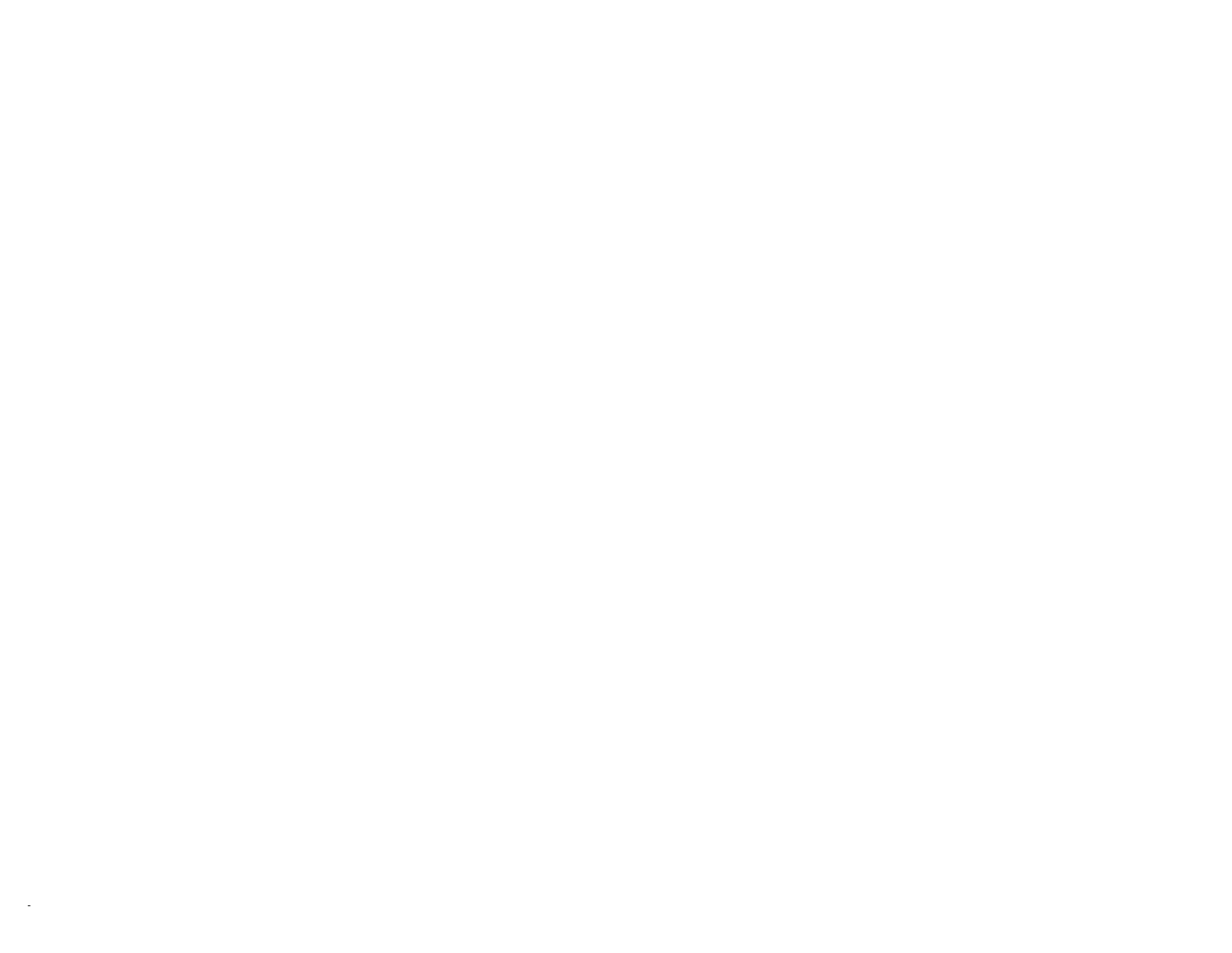|                    | Licence Business Name                          | <b>Address</b>                                      | <b>Licence Type/Sub</b>                    |                              | <b>Phone</b>                           |      | Fax                     |     |
|--------------------|------------------------------------------------|-----------------------------------------------------|--------------------------------------------|------------------------------|----------------------------------------|------|-------------------------|-----|
| <b>Issue Date:</b> |                                                | April 23, 2018                                      |                                            |                              |                                        |      |                         |     |
| 18 819285          | <b>Chancel Enterprises Inc</b>                 | 8380 General Currie Rd Unit 10 Richmond BC          | Service Use                                | Home Occupation              | (604) 948-2277                         | Work |                         |     |
| 18 819382          | Lucky Mobile                                   | 4151 Hazelbridge Way 2 Richmond BC V6X 4J7          | Mercantile Use                             | <b>Retail Trading</b>        | (604) 288-2222                         |      | Work (604) 303-0708 Fax |     |
| 18 819330          | I & P Finishing Carpenter                      | 1727 ISLAND AVE VANCOUVER BC V5P 2S5                | Service Use                                | <b>General Contractor</b>    | (778) 893-5668                         | Work |                         | Hom |
| 18 819324          | New Era Steam Future<br><b>Education Ltd</b>   | 8888 Odlin Cr Unit 2085 Richmond BC V6X 3Z8         | Assembly Use Group 3                       | <b>Education Institution</b> | (778) 999-1386                         | Work |                         | Hom |
| 18 819321          | Canshine Cleaning Ltd                          | 6700 Cooney Rd Richmond BC V6Y 2J9                  | Service Use                                | Home Occupation              | (778) 836-7650                         | Work |                         | Hom |
| 18 819288          | Superb Electric                                | 723 3RD ST W UNIT 320 NORTH VANCOUVER BC V7M<br>0E4 | Service Use                                | <b>Electrical Contractor</b> | (778) 252-7742                         | Work |                         |     |
| 18 819300          | Sir Wood-Veneer's Wallcoverings                | 9339 Alberta Rd Unit 6 Richmond BC V6Y 4E3          | Service Use                                | Home Occupation              | (778) 847-6689                         | Work |                         | Hom |
| 18 819256          | Vission Technology Inc                         | 4320 Viking Way Unit 210 Richmond BC V6V 2L4        | Service Use                                |                              | (604) 370-5198                         | Work |                         | Hom |
| 18 819301          | Sir Wood-Veneer's Wallcoverings                | 9339 Alberta Rd Unit 6 Richmond BC V6Y 4E3          | Service Use                                | <b>General Contractor</b>    | (778) 847-6689                         | Work |                         | Hom |
| 18 819251          | Arthome                                        | 1238 SEYMOUR ST UNIT 101 VANCOUVER BC V6B<br>6J3    | Service Use                                |                              | (604) 688-5997                         | Work |                         |     |
| 18 819250          | David Reid                                     | 4475 60B ST DELTA BC V4K 3K9                        | Service Use                                | <b>Plumbing Contractor</b>   | (604) 358-8021                         | Work |                         |     |
| 18 819245          | Monkey Wrench Plumbing &<br><b>Heating Ltd</b> | 20699 120B AVE UNIT 31 MAPLE RIDGE BC V2X 0A6       | Service Use                                | <b>Plumbing Contractor</b>   | (604) 790-6777                         | Work |                         | Hom |
| 18 819228          | <b>KLR Building Ltd</b>                        | 5615 121A ST SURREY BC V3X 0A4                      | Service Use                                | <b>General Contractor</b>    | (604) 518-8065                         | Work |                         | Hom |
| 18 819102          | <b>Avicor Construction Inc.</b>                | 1791 LINDLEY CREEK RD MERRIT BC V1K 0A3             | Service Use                                | <b>General Contractor</b>    | (778) 237-1950                         | Work |                         | Hom |
| 18 818711          | <b>Bridgemans Services Group LP</b>            | 3820 Cessna Dr Unit 440 Richmond BC V7B 0A2         | Service Use                                |                              | (604) 210-5282                         | Work |                         | Hom |
| 18 819280          | Inconnu Security Ltd                           | 5488 OAK ST VNACOUVER BC V6M 2V6                    | Service Use                                |                              | (604) 773-5766                         | Work |                         | Hom |
| <b>Issue Date:</b> |                                                | April 25, 2018                                      |                                            |                              |                                        |      |                         |     |
| 18 819590          | An ER New Born Services                        | 7500 Abercrombie Dr Unit 202 Richmond BC V6Y 3J9    | Service Use                                | Home Occupation              | (604) 329-6802                         | Work |                         | Hom |
| 18 820561          | <b>Procure Print &amp; Marketing</b>           | 10033 River Dr Unit 209 Richmond BC V6X 1Z2         | Service Use                                | Home Occupation              | (778) 997-2455                         | Work |                         | Hom |
| 18 819682          | Jacobs Build Corp                              | 7760 120 ST SURREY BC V3W 1L1                       | Service Use                                | <b>General Contractor</b>    | (604) 785-0962                         | Work |                         | Hom |
| 18 819620          | <b>Creation Stoneworks Inc.</b>                | 4191 Danforth Dr Richmond BC V6X 2X5                | Service Use                                | <b>General Contractor</b>    | (604) 259-9026                         |      | Work (604) 259-9038 Fax |     |
| 18 819584          | Venus Plumbing Ltd                             | 2614 RAILCAR CR ABBOTSFORD BC V4X 0B8               | Service Use                                | <b>Plumbing Contractor</b>   | (778) 552-1444                         | Work |                         | Hom |
| 18 819548          | <b>Graphical Solutions Consulting</b>          | 9133 Hemlock Dr Unit 808 Richmond BC V6Y 4J9        | Service Use                                | Home Occupation              | (604) 725-9291                         | Work |                         | Hom |
| 18 818324          | Nine Tail Fox Tattoos Ltd                      | 4000 No 3 Rd Unit 3230 Richmond BC V6X 0J8          | Service Use                                |                              | (778) 837-3331                         | Work |                         | Hom |
| 18 819531          | <b>GA Graphic</b>                              | 8740 Wheeler Rd Richmond BC V6Y 2M5                 | Service Use                                | Home Occupation              | (604) 773-3737                         | Work |                         | Hom |
| 18 819660          | Onega Education Consultants Ltd                | 5900 No 3 Rd Unit 710 Richmond BC V6X 3P7           | Service Use                                |                              | (604) 200-9111                         | Work |                         | Hom |
| 18 819485          | Perfect Alarm Systems Ltd                      | 6670 122ND ST SURREY BC V3W 3R9                     | Service Use                                | <b>General Contractor</b>    | (778) 895-0677                         | Work |                         | Hom |
| 18 818875          | Julia's Kitchen                                | 11782 Hammersmith Way Unit 127 Richmond BC V7A 5E2  | Industrial/Manufacturing<br>Use            |                              | (604) 716-2844                         | Work |                         | Hom |
|                    | 18 819563 Beau Monde Gift Shop                 | 3800 Bayview St Unit 117 Richmond BC V7E 6K7        | Mercantile Use                             | <b>Retail Trading</b>        | (604) 275-7969 Work (604) 288-0199 Fax |      |                         |     |
| <b>Issue Date:</b> |                                                | April 27, 2018                                      |                                            |                              |                                        |      |                         |     |
| 18 820710          | <b>BCKK Contracting Ltd</b>                    | 3271 Wardmore PI Richmond BC V7C 1S6                | Service Use                                | <b>General Contractor</b>    | (778) 883-0308                         | Work |                         | Hom |
| 18 820767          | <b>Sasso Painting Services</b>                 | 10235 Sandiford Dr Richmond BC V7E 5N3              | Service Use                                | <b>General Contractor</b>    | (778) 855-4094                         | Work |                         | Hom |
| 18 818744          | Teapressu                                      | 5288 BERESFORD ST UNIT 304 BURNABY BC V5J 1H9       | Assembly Use Group 1                       | Mobile Food Vendor           | (778) 929-8181                         | Work |                         | Hom |
| 18 817514          | Sugarfina (Canada) Ltd                         | 11568 Eburne Way Unit 127 Richmond BC V6V 0A7       | Mercantile Use                             | <b>Wholesale Trading</b>     | 8557842734130                          | Work |                         | Hom |
| 18 820768          | <b>Sasso Painting Services</b>                 | 10235 Sandiford Dr Richmond BC V7E 5N3              | <b>Inter-Municipal Business</b><br>Licence | <b>General Contractor</b>    | (778) 855-4094                         | Work |                         | Hom |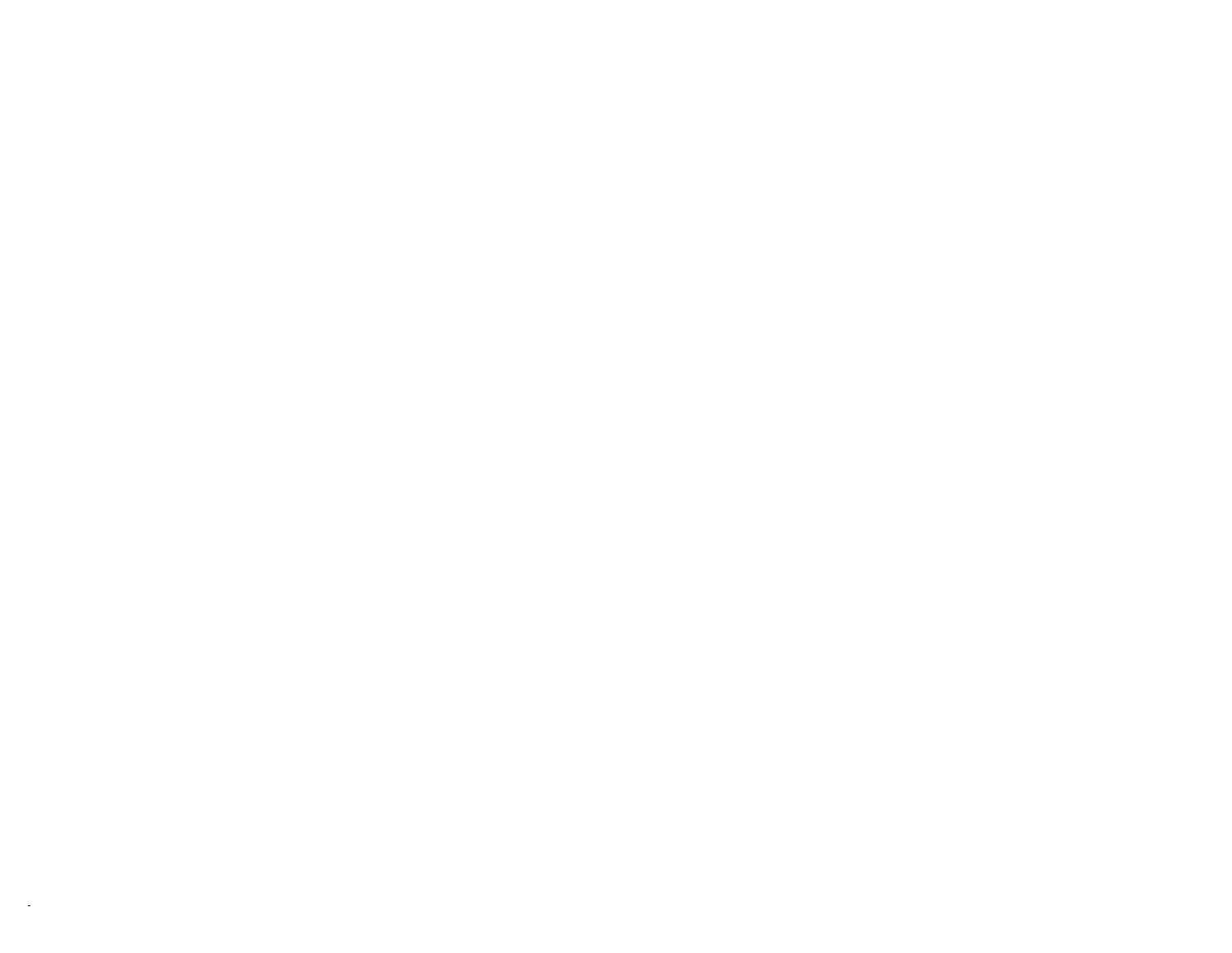|                    | <b>Licence Business Name</b>                       | <b>Address</b>                                          | <b>Licence Type/Sub</b>                    |                                             | Phone              | Fax                     |     |
|--------------------|----------------------------------------------------|---------------------------------------------------------|--------------------------------------------|---------------------------------------------|--------------------|-------------------------|-----|
| <b>Issue Date:</b> |                                                    | April 30, 2018                                          |                                            |                                             |                    |                         |     |
| 18 820700          | <b>Burmont Hydrostatic Testing Ltd</b>             | PO BOX 21301 VALLEY FAIR PO MAPLE RIDGE BC<br>V2X 0S9   | Service Use                                |                                             | (778) 668-1744     | Work                    |     |
| 18 820700          |                                                    | 3233 SALT SPRING AVE COQUITLAM BC V3E 1E7               | Service Use                                |                                             | (604) 313-5562     | Hom                     | Hom |
| <b>Issue Date:</b> |                                                    | May 1, 2018                                             |                                            |                                             |                    |                         |     |
| 18 820840          | <b>Rich Education</b>                              | 12311 No 2 Rd Unit 29 Richmond BC V7E 0A1               | Service Use                                | Home Occupation                             | (604) 274-6428     | Work                    | Hom |
| 17 791480          | <b>Block Eighteen Cart Noodle</b>                  | 8400 Alexandra Rd Unit 190 Richmond BC V6X 1C4          | Assembly Use Group 1                       | Food Service<br>Establishment               | $(604) 603 - 8610$ | Work                    | Hom |
| 18 823122          | AMJ Hunter CPA Ltd                                 | 4500 Westwater Dr Unit 113 Richmond BC V7E 6S1          | Service Use                                | Home Occupation                             | $(604)$ 365-3365   | Work                    | Hom |
| 18 820891          | Hometime Carpet & Construction<br>Ltd              | 11768 86TH AVE DELTA BC V4C 2X7                         | Service Use                                | <b>General Contractor</b>                   | (604) 671-3922     | Work                    | Hom |
| 18 820887          | BC Tek / BC Integrated<br>Techonologies            | 5811 No 3 Rd Unit 1610 Richmond BC V6X 4L7              | <b>Inter-Municipal Business</b><br>Licence | <b>General Contractor</b>                   | (604) 900-1921     | Work                    | Hom |
| 18 820886          | BC Tek / BC Integrated<br>Techonologies            | 5811 No 3 Rd Unit 1610 Richmond BC V6X 4L7              | Service Use                                | <b>General Contractor</b>                   | (604) 900-1921     | Work                    | Hom |
| 18 820682          | Mandy Chan                                         | 6738 GRANVILLE ST VANCOUVER BC V6P 4X2                  | Service Use                                | Registered Massage<br><b>Therapy Clinic</b> | (778) 385-9580     | Work                    | Hom |
| 18 820621          | JFR Concrete Repair &<br>Waterproofing Ltd         | PO BOX 52259, LYNNMOUR NORTH VANCOUVER BC<br>V7J 3V5    | Service Use                                | <b>General Contractor</b>                   | (604) 985-7694     | Work                    | Hom |
| 16 731653          | <b>TMT</b>                                         | 11420 Horseshoe Way Unit 102 Richmond BC V7A 4V5        | Mercantile Use                             | <b>Wholesale Trading</b>                    | (604) 274-9292     | Work                    | Hom |
| 18 801200          | Clinique                                           | 6551 No 3 Rd Unit 1806 Richmond BC V6Y 2B6              | Mercantile Use                             | <b>Retail Trading</b>                       | (631) 847-6327     | Work (631) 847-6335 Fax |     |
| 18 820620          | <b>Planet Clean</b>                                | 1609 DERWENT WAY DELTA BC V3M 6K8                       | Service Use                                |                                             | (604) 327-1101     | Work (604) 525-0438 Fax |     |
| 18 820802          | Roca Development Ltd                               | 8371 Rosehill Dr Richmond BC V7A 2J8                    | Service Use                                | <b>General Contractor</b>                   | (778) 697-8888     | Work                    | Hom |
| <b>Issue Date:</b> |                                                    | May 3, 2018                                             |                                            |                                             |                    |                         |     |
| 17 788620          | Sea2Sky Seafood Ltd                                | 2931 Olafsen Ave Unit 104 Richmond BC V6X 2R4           | Mercantile Use                             | <b>Wholesale Trading</b>                    | (778) 589-7200     | Work (778) 589-7200 Fax |     |
| 18 799782          | Hanor                                              | 8291 Ackroyd Rd Unit 155 Richmond BC V6X 3K5            | Service Use                                | Other                                       | (604) 278-3393     | Work                    | Hom |
| 18 798642          | <b>J&amp;J</b> International Tech&Nutrition<br>Ltd | 5399 Cedarbridge Way Unit 313 Richmond BC V6X 0L6       | Service Use                                | Home Occupation                             | (778) 239-8888     | Work                    | Hom |
| 18 798406          | Nove E Mezzo Clothing                              | 8460 Ackroyd Rd Unit 118 Richmond BC V6X 3E9            | Service Use                                | Home Occupation                             | (604) 652-1220     | Work                    | Hom |
| 17 793838          | Cecret Media & Marketing                           | 8659 Heather St Richmond BC V6Y 2R6                     | Service Use                                | Home Occupation                             | (778) 995-5545     | Work                    | Hom |
| 17 781941          | Sierra Coffee                                      | 881 MT IDA DR VERNON BC V1B 4G1                         | Assembly Use Group 1                       | Mobile Food Vendor                          | (250) 307-7628     | Work                    | Hom |
| 17 781913          | Icecane                                            | 2071 KINGSWAY AVE UNIT 708 PORT COQUITLAM BC<br>V3C 6N2 | Assembly Use Group 1                       | Mobile Food Vendor                          | (604) 314-5097     | Work                    |     |
| 17 780466          | Lenny's Lemonade                                   | 9010 SUNSET DR CHILLIWACK BC V2P 3X9                    | Assembly Use Group 1                       | Mobile Food Vendor                          | (604) 799-6511     | Work                    | Hom |
| 17 776368          | Island Time Food Truck                             | 2468 ATKINS AVE UNIT 212 PORT COQUITLAM BC<br>V3C 1Y9   | Assembly Use Group 1                       | Mobile Food Vendor                          | (778) 846-2999     | Work                    | Hom |
| 17 773706          | Avery Projects Inc                                 | 1441 GABRIOLA DR COQUITLAM BC V3E 2C6                   | Service Use                                |                                             | (778) 288-9917     | Work                    | Hom |
| 17 783063          | Hula Girl Shaved Ice Company                       | 1815 CORNWALL AVE UNIT 204 VANCOUVER BC V6J<br>1C6      | Assembly Use Group 1                       | Mobile Food Vendor                          | (604) 716-4248     | Work                    | Hom |
|                    | 17 794166 Icars Garage                             | 8163 113A ST DELTA BC V4C 4C1                           | Service Use                                |                                             | (604) 782-0045     | Work                    | Hom |
| <b>Issue Date:</b> |                                                    | May 4, 2018                                             |                                            |                                             |                    |                         |     |
|                    | 18 821361 1147667 BC Ltd                           | 6140 No 1 Rd Richmond BC V7C 1T3                        | Service Use                                | <b>General Contractor</b>                   | (604) 722-8828     | Work                    | Hom |
| 18 821205          | <b>Matic Painting Ltd</b>                          | 2473 LECLAIR DR COQUITLAM BC V3K 6G7                    | Service Use                                | <b>General Contractor</b>                   | (604) 724-6202     | Work                    | Hom |
| 18 821208          | Hao Run Renovation Ltd                             | 5860 Lancing Rd Richmond BC V7C 3A1                     | Service Use                                | <b>General Contractor</b>                   | (778) 233-9680     | Work                    | Hom |
| February 20, 2019  |                                                    |                                                         | Page 20 of 59                              |                                             |                    |                         |     |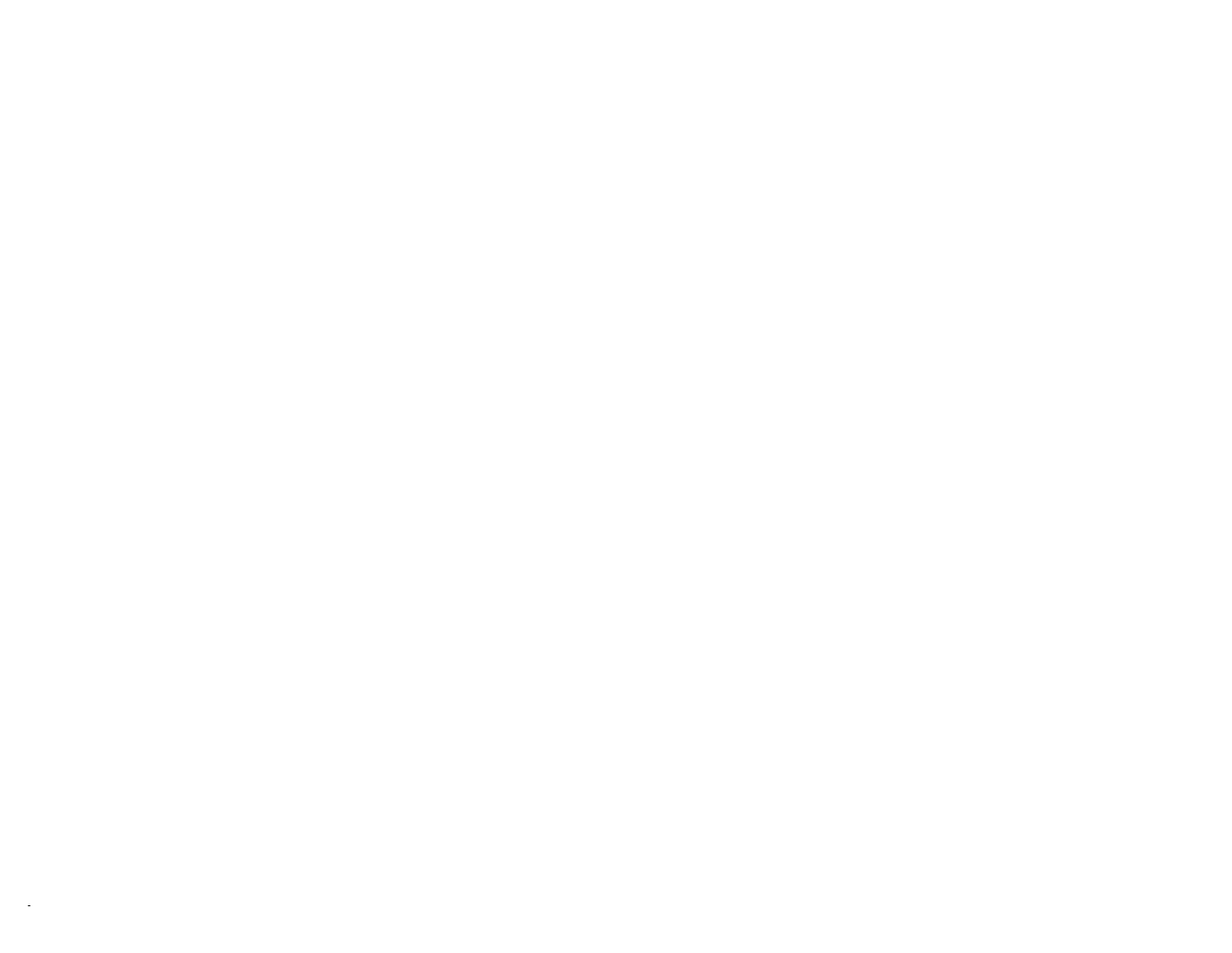|                    | Licence Business Name                          | <b>Address</b>                                                                   | <b>Licence Type/Sub</b>                    |                               | <b>Phone</b>   |        | Fax                      |     |
|--------------------|------------------------------------------------|----------------------------------------------------------------------------------|--------------------------------------------|-------------------------------|----------------|--------|--------------------------|-----|
| 18 821380          | Pacific Granite Manufacturing Ltd              | 915 TUPPER AVE COQUITLAM BC V3K 1A4                                              | Service Use                                | <b>General Contractor</b>     | (604) 291-2888 | Work   |                          | Hom |
| 18 821227          | Complete Irrigation Ltd                        | 10675 Bonavista PI Richmond BC V7E 5B8                                           | Service Use                                | <b>General Contractor</b>     | (604) 367-6170 | Work   |                          | Hom |
| 18 821122          | D & P Development Corp                         | 2588 W 21ST AVE VANCOUVER BC V6L 1K1                                             | Service Use                                | <b>General Contractor</b>     | (778) 323-5855 | Work   |                          | Hom |
| 18821312           | Mainline Electric Ltd                          | 8368 TINDALL TERRACE MISSION BC V2V 6S2                                          | Service Use                                | <b>Electrical Contractor</b>  | (604) 649-1479 | Work   |                          | Hom |
| 18 819343          | Fresh Start Recycling & Disposal<br>Ltd        | 11191 Twigg PI Richmond BC V6V 3C9                                               | Service Use                                |                               | (604) 617-6400 | Work   |                          | Hom |
| 18 821229          | Complete Irrigation Ltd                        | 10675 Bonavista PI Richmond BC V7E 5B8                                           | <b>Inter-Municipal Business</b><br>Licence | <b>General Contractor</b>     | (604) 367-6170 | Work   |                          | Hom |
| 18 819662          | Solution                                       | Truck Boy Accessories Service & 11511 Bridgeport Rd Unit 103 Richmond BC V6X 1T4 | Mercantile Use                             | <b>Wholesale Trading</b>      | (778) 788-0310 | Work   |                          |     |
| 18821069           | 1162505 BC Ltd                                 | 3131 Ketcheson Rd Unit 811 Richmond BC V6X 0N4                                   | Service Use                                | <b>General Contractor</b>     | (778) 881-2998 | Work   |                          | Hom |
| 18821058           | <b>Tung Contractor</b>                         | 4460 Deerfield Cr Richmond BC V6X 2Y5                                            | Service Use                                | <b>General Contractor</b>     | (778) 875-2109 | Work   |                          | Hom |
| 18 821011          | <b>CK41 Enterprises</b>                        | 2826 CHEYENNE AVE VANCOUVER BC V5R 4R6                                           | Service Use                                |                               | (403) 606-8258 | Work   |                          | Hom |
| 18 819547          | <b>VERE Vancouver Executive Real</b><br>Estate | 12562 Jack Bell Dr Richmond BC V6V 2R9                                           | Service Use                                |                               | (604) 715-8393 | Work   |                          | Hom |
| 18 817802          | Baiyulan Shanghai Cuisine                      | 4940 No 3 Rd Unit 129 Richmond BC V6X 3A5                                        | Assembly Use Group 1                       | Food Service<br>Establishment | (604) 304-8288 | Work   |                          | Hom |
| 18 816169          | Valiant Customworks Ltd                        | 11951 Mitchell Rd Unit 145 Richmond BC V6V 1T5                                   | Industrial/Manufacturing<br>Use            |                               | (778) 898-5549 | Work   |                          | Hom |
| 18 798046          | Yu Fei Yu Roast Fish Ltd                       | 8328 Capstan Way Unit 1161 Richmond BC V6X 4B6                                   | Assembly Use Group 1                       | Food Service<br>Establishment | (778) 385-6682 | Cellul |                          | Hom |
|                    | 18 821071 1162505 BC Ltd                       | 3131 Ketcheson Rd Unit 811 Richmond BC V6X 0N4                                   | <b>Inter-Municipal Business</b><br>Licence | <b>General Contractor</b>     | (778) 881-2998 | Work   |                          | Hom |
| <b>Issue Date:</b> |                                                | May 7, 2018                                                                      |                                            |                               |                |        |                          |     |
| 18821068           | <b>Prosperity Electric</b>                     | 12560 Bridgeport Rd Unit 110 Richmond BC V6V 2N5                                 | Mercantile Use                             | <b>Retail Trading</b>         | (604) 618-5564 | Work   |                          | Hom |
| 18 821063          | The One MIC                                    | 6061 No 3 Rd Unit 200 Richmond BC V6Y 2B2                                        | Service Use                                |                               | (778) 891-9280 | Work   |                          | Hom |
| 18 820790          | <b>Bowie Fashion</b>                           | 4380 No 3 Rd Unit 1440 Richmond BC V6X 3V7                                       | Mercantile Use                             | <b>Retail Trading</b>         | (778) 288-8373 | Work   |                          | Hom |
| 18 820772          | Air Express                                    | 4551 No 3 Rd Unit 180 Richmond BC V6X 2C3                                        | Service Use                                |                               | (604) 562-7895 | Work   |                          | Hom |
| 18 820708          | C1Stop Canada Inc                              | 12500 Horseshoe Way Unit 120 Richmond BC V7A 5K2                                 | Service Use                                |                               | (604) 284-1889 | Work   |                          | Hom |
| 18 819680          | Altman Auto Corp                               | 21000 Westminster Hwy Unit 2105 Richmond BC V6V 2S9                              | Mercantile Use                             | Automobile Dealer             | (604) 710-5306 | Work   |                          | Hom |
| 18 815621          | Sleep Country Canada                           | 6551 No 3 Rd Unit 1736 Richmond BC V6Y 2B6                                       | Mercantile Use                             | <b>Retail Trading</b>         | (604) 244-9171 | Work   |                          | Hom |
| 18 819513          | Infashion                                      | 8111 Anderson Rd Unit 605 Richmond BC V6Y 3Z8                                    | Service Use                                |                               | (604) 655-9428 | Work   |                          | Hom |
| <b>Issue Date:</b> |                                                | May 8, 2018                                                                      |                                            |                               |                |        |                          |     |
| 18 821341          | <b>Blitz Disposal Inc.</b>                     | 11191 Twigg PI Richmond BC V6V 3C9                                               | Service Use                                |                               | (778) 882-5865 | Work   |                          | Hom |
| 18 821505          | <b>WID Tax &amp; Financial Service</b>         | 9399 Tomicki Ave Unit 105 Richmond BC V6X 0H6                                    | Service Use                                | Home Occupation               | (778) 838-1872 | Work   |                          | Hom |
| <b>Issue Date:</b> |                                                | May 9, 2018                                                                      |                                            |                               |                |        |                          |     |
|                    | 18 821605 Hien Min Ko                          | 6915 KNIGHT ST VANCOUVER BC V5P 2W6                                              | Service Use                                | <b>General Contractor</b>     | (778) 378-8226 | Work   |                          | Hom |
| 18 821607          | <b>Harper Gasworks</b>                         | 8508 204 ST UNIT 51 LANGLEY BC V2Y 0V8                                           | Service Use                                | <b>Gas Contractor</b>         | (778) 773-9737 | Work   |                          | Hom |
|                    | 18 821242 DNA Fire Doctors                     | 448 1ST ST E NORTH VANCOUVER BC V7L 1B7                                          | Service Use                                | <b>General Contractor</b>     | (604) 987-3577 | Work   |                          | Hom |
| <b>Issue Date:</b> |                                                | May 10, 2018                                                                     |                                            |                               |                |        |                          |     |
| 18 821451          | <b>CBT</b> Mechanical Inc                      | 23727 36A AVE LANGLEY BC V2Z 2J6                                                 | Service Use                                | <b>Plumbing Contractor</b>    | (604) 306-5964 |        | Work (604) 306-5964 Cell |     |
| 18 821452          | <b>CBT Mechanical Inc</b>                      | 23727 36A AVE LANGLEY BC V2Z 2J6                                                 | Service Use                                | <b>Gas Contractor</b>         | (604) 306-5964 |        | Work (604) 306-5964 Cell |     |
|                    |                                                |                                                                                  |                                            |                               |                |        |                          |     |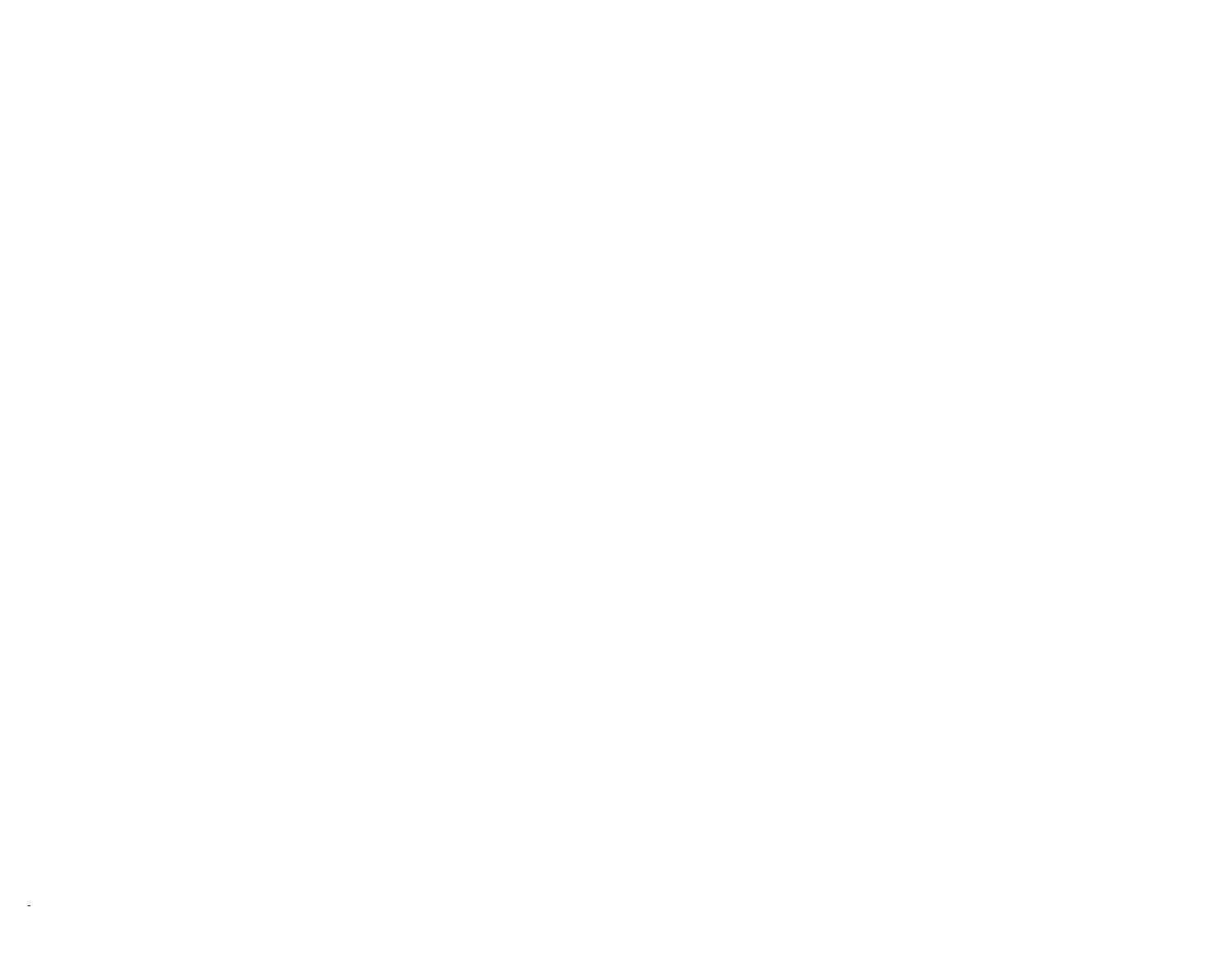|                    | Licence Business Name                         | <b>Address</b>                                              | <b>Licence Type/Sub</b>                    |                                      | <b>Phone</b>     |      | Fax                     |
|--------------------|-----------------------------------------------|-------------------------------------------------------------|--------------------------------------------|--------------------------------------|------------------|------|-------------------------|
|                    | 18 821588 Angelo Markou                       | 1785 E 41ST AVE VANCOUVER BC V5P 1K8                        | Service Use                                | <b>General Contractor</b>            | (604) 725-5773   | Work | <b>Hom</b>              |
| <b>Issue Date:</b> |                                               | May 11, 2018                                                |                                            |                                      |                  |      |                         |
| 18 821780          | <b>Neat Construction Ltd</b>                  | 15152 FRASER HWY SURREY BC V3R 3P1                          | Service Use                                | <b>General Contractor</b>            | (604) 825-4213   | Work | Hom                     |
| 18 821825          | <b>Kontur Geotechnical Consultants</b><br>Inc | 1833 COAST MERIDIAN RD UNIT 65 PORT COQUITLAM<br>BC V3C 6G5 | Service Use                                |                                      | (778) 730-1747   | Work | Hom                     |
| 18 821821          | Amazing Quality Homes Ltd                     | 11726 74B AVE DELTA BC V4C 1G9                              | Service Use                                | <b>General Contractor</b>            | (604) 338-4296   | Work | Hom                     |
| 18 821805          | Triple J Painting                             | 14199 90 AVE SURREY BC V3V 8E3                              | Service Use                                |                                      | (778) 859-9404   | Work | Hom                     |
| 18821803           | Kalsi Construction Ltd                        | 8533 No 4 Rd Richmond BC V6Y 2T7                            | Service Use                                | <b>General Contractor</b>            | (778) 896-7610   | Work | Hom                     |
| 18 821802          | Ryben Holdings Ltd                            | 10191 Scotsdale Ave Richmond BC V7E 3V2                     | <b>Inter-Municipal Business</b><br>Licence | <b>General Contractor</b>            | (604) 307-7223   | Work | Hom                     |
| 18 821799          | Ryben Holdings Ltd                            | 10191 Scotsdale Ave Richmond BC V7E 3V2                     | Service Use                                | <b>General Contractor</b>            | (604) 307-7223   | Work | Hom                     |
| 18821798           | <b>DC Tree Services</b>                       | 467 E 2ND ST NORTH VANCOVUER BC V7L 1C9                     | Service Use                                |                                      | (778) 990-0645   | Work | Hom                     |
| 18 821782          | I & D Exterior Limited                        | 7500 Granville Ave Unit 1508 Richmond BC V6Y 3Y6            | Service Use                                | <b>General Contractor</b>            | (778) 316-3484   | Work | Hom                     |
| 18 822040          | <b>Clutter to Cash</b>                        | 10171 Williams Rd Richmond BC V7A 1H5                       | Service Use                                | Home Occupation                      | (604) 807-0805   | Work | Hom                     |
| 18 821842          | 101 Tech Solutions                            | 9020 Dixon Ave Unit 10 Richmond BC V6Y 1E4                  | Service Use                                | Home Occupation                      | (778) 814-8796   | Work | Hom                     |
| 18 821790          | Saini Tiles                                   | 6695 122ND ST SURREY BC V3W 3R9                             | Service Use                                | <b>General Contractor</b>            | (604) 729-3797   | Work | Hom                     |
| 18 821867          | Tabbs Digital Marketing Ltd                   | 5331 Jaskow Dr Richmond BC V7E 5H9                          | Service Use                                | Home Occupation                      | (604) 821-1788   |      | Work (604) 821-1788 Fax |
| 18 821884          | Valley Venture Construction Ltd               | 2602 MACBETH CR ABBOTSFORD BC VG3 1C2                       | Service Use                                | <b>General Contractor</b>            | (604) 751-0574   | Work | Hom                     |
| 18821886           | Li Hui Renovation Company                     | 2039 E 13TH AVE VANCOUVER BC V5N 2C5                        | Service Use                                |                                      | (604) 561-3322   | Work | Hom                     |
| 18 821920          | J-Vicky Emarketing Ltd                        | 8200 St Albans Rd Richmond BC V6Y 2K9                       | Service Use                                | Home Occupation                      | (604) 375-5397   | Work | Hom                     |
| 18 821944          | <b>JM Carpentry</b>                           | 27367 32A AVE ALDERGROVE BC V4W 3H9                         | Service Use                                | <b>General Contractor</b>            | (604) 488-4232   | Work | Hom                     |
| 18 821980          | Melka Plumbing and Gas                        | 10820 No 5 Rd Unit 405 Richmond BC V6W 1A4                  | Service Use                                | <b>Plumbing Contractor</b>           | (604) 218-4641   | Work | Hom                     |
| 18 821981          | Melka Plumbing and Gas                        | 10820 No 5 Rd Unit 405 Richmond BC V6W 1A4                  | Service Use                                | <b>Gas Contractor</b>                | (604) 218-4641   | Work | Hom                     |
| 18 821982          | Melka Plumbing and Gas                        | 10820 No 5 Rd Unit 405 Richmond BC V6W 1A4                  | <b>Inter-Municipal Business</b><br>Licence | <b>General Contractor</b>            | (604) 218-4641   | Work | Hom                     |
| 18 822022          | <b>Taurus Accounting Services Inc.</b>        | 11300 River Rd Unit 210 Richmond BC V6X 1Z5                 | Service Use                                |                                      | (604) 303-0142   |      | Work (604) 303-0143 Fax |
| 18 822029          | C.D. Construction Management<br>Limited       | 5580 Francis Rd Richmond BC V7C 1K3                         | Service Use                                | Home Occupation                      | (778) 863-8687   | Work | Hom                     |
| 18 822030          | C.D. Construction Management<br>Limited       | 5580 Francis Rd Richmond BC V7C 1K3                         | <b>Inter-Municipal Business</b><br>Licence | <b>General Contractor</b>            | (778) 863-8687   | Work | Hom                     |
| 18 822036          | <b>EnLightened Electrical Ltd</b>             | 3280 Regina Ave Richmond BC V6X 2K7                         | <b>Inter-Municipal Business</b><br>Licence | <b>General Contractor</b>            | (604) 339-7350   | Work | Hom                     |
| 18 821770          | Ma's Woodwork Co                              | 2203 E 47TH AVE VANCOUVER BC V5P 1R2                        | Service Use                                | <b>General Contractor</b>            | (604) 319-3802   | Work | Hom                     |
| 18 822031          | <b>EnLightened Electrical Ltd</b>             | 3280 Regina Ave Richmond BC V6X 2K7                         | Service Use                                | Home Occupation                      | (604) 339-7350   | Work | Hom                     |
| 18 820848          | Flying Eagle Child Care Centre<br>Inc         | 3780 Sexsmith Rd Richmond BC V6X 2H8                        | Assembly Use Group 3                       | Other                                | (604) 276-2699   | Work | Hom                     |
| 18 821777          | Remarkable Railing                            | 6056 195A ST SURREY BC V3S 7K9                              | Service Use                                |                                      | (604) 353-2740   | Work | Hom                     |
| 18 821778          | 1092793 BC Ltd                                | 15311 85A AVE SURREY BC V3S 6J4                             | Service Use                                | <b>Plumbing Contractor</b>           | (778) 893-0108   | Work | Hom                     |
| 17 779015          | Ancore Auto Studio Ltd                        | 9111 Beckwith Rd Unit 2050 Richmond BC V6X 1V7              | Service Use                                |                                      | (604) 764-6866   | Work | Hom                     |
| 17 792099          | Origo                                         | 6888 River Rd Unit 110 Richmond BC V7C 4N3                  | Assembly Use Group 1                       | <b>Food Service</b><br>Establishment | $(604)$ 363-5555 | Work | Hom                     |
| 18 815738          | Perfect Skin Care Ltd                         | 5911 Cooney Rd Unit 5 Richmond BC V6X 4H2                   | Service Use                                |                                      | (604) 715-1685   | Work | Hom                     |
| 18 819151          | <b>Bethany Stobbe</b>                         | 5188 Westminster Hwy Unit 103 Richmond BC V7C 5S7           | Service Use                                |                                      | (604) 910-7706   | Work |                         |
| 18 819550          | Jesus Wonderful International<br>Church in BC | 3860 Kilby Crt Richmond BC V6X 3M9                          | Service Use                                | Home Occupation                      | (604) 370-6101   | Work | Hom                     |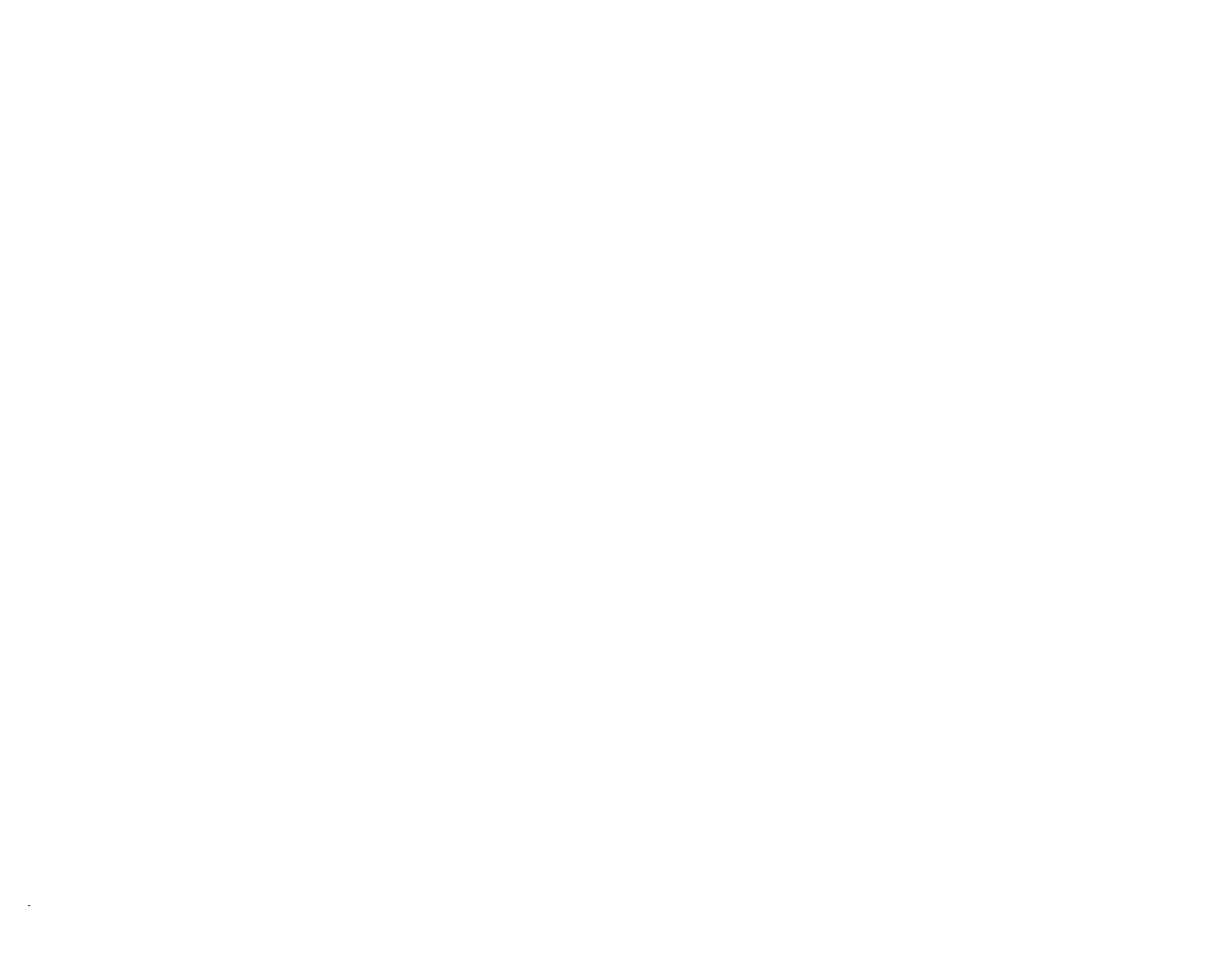|                    | Licence Business Name             | <b>Address</b>                                       | <b>Licence Type/Sub</b>                    |                                      | <b>Phone</b>     |      | Fax                     |
|--------------------|-----------------------------------|------------------------------------------------------|--------------------------------------------|--------------------------------------|------------------|------|-------------------------|
| 18 820642          | United Pacific College Ltd        | 8171 Ackroyd Rd Unit 120 Richmond BC V6X 3K1         | Service Use                                |                                      | (604) 736-2378   | Work |                         |
| 18 821164          | Carry Coffee Ltd                  | 4000 No 3 Rd Unit 2315 Richmond BC V6X 0J8           | Assembly Use Group 1                       | <b>Food Service</b><br>Establishment | (604) 278-0808   | Work | Hom                     |
| 18 821381          | 6Pi Technologies Inc              | 6360 Nadine Cr Richmond BC V7C 2T6                   | Service Use                                | Home Occupation                      | (778) 325-4966   | Work | Hom                     |
| 18 821464          | <b>Buildscape</b>                 | 7371 Moffatt Rd Unit 4 Richmond BC V6Y 1X9           | Service Use                                | Home Occupation                      | $(236)$ 802-0260 | Work | Hom                     |
| 18 821735          | S & S Finishing                   | 9241 124A ST SURREY BC V3V 7B7                       | Service Use                                | <b>General Contractor</b>            | (778) 895-6330   | Work | Hom                     |
| 18 821767          | <b>Family Home Framing</b>        | 3400 Jesmond Ave Richmond BC V7E 1C3                 | Service Use                                | <b>General Contractor</b>            | (604) 970-9232   | Work | Hom                     |
| 18 820521          | <b>Admiral Motors Corp</b>        | 2860 Simpson Rd Unit 2 Richmond BC V6X 2P9           | Service Use                                |                                      | (604) 771-4166   | Work | Hom                     |
| 18 821742          | Fast Service Junk Removal Ltd     | 10811 Bird Rd Richmond BC V6X 1N4                    | Service Use                                | <b>General Contractor</b>            | (778) 855-1501   | Work | Hom                     |
| 18 821465          | <b>BBT Immigration Consulting</b> | 9439 Laka Dr Richmond BC V7E 5X6                     | Service Use                                | Home Occupation                      | (604) 961-0351   | Work | Hom                     |
| 18 821734          | Jim Pidhaichuk                    | 5760 Blundell Rd Richmond BC V7C 1H5                 | Service Use                                | <b>General Contractor</b>            | (604) 716-3805   | Work | Hom                     |
| 18 821733          | Gee Leung Zheng                   | 14562 76A AVE SURREY BC V3S 2P4                      | Service Use                                | <b>General Contractor</b>            | (778) 888-8209   | Work | Hom                     |
| 18 821732          | 1163134 BC LTD                    | 7260 Woolridge Crt Richmond BC V7C 4H1               | Service Use                                | <b>General Contractor</b>            | (778) 953-2910   | Work | Hom                     |
| 18 821663          | Abisa Construction Ltd            | 6968 Barnard Dr Richmond BC V7C 5T5                  | Service Use                                | <b>General Contractor</b>            | (778) 322-3229   | Work | Hom                     |
| 18 821641          | Crazy Fun                         | 3633 Lam Dr Richmond BC V7C 5T3                      | Service Use                                | Home Occupation                      | (778) 231-9981   | Work | Hom                     |
| 18 821600          | <b>JJT Cabinet Services</b>       | 15401 111A AVE SURREY BC V3R 0J6                     | Service Use                                | <b>General Contractor</b>            | $(604)$ 551-3551 | Work | Hom                     |
| 18 821590          | <b>Crowndeed Construction Ltd</b> | 11442 89TH AVE DELTA BC V4C 3G3                      | Service Use                                | <b>General Contractor</b>            | (778) 386-8175   | Work | Hom                     |
| 18 821744          | Fast Service Junk Removal Ltd     | 10811 Bird Rd Richmond BC V6X 1N4                    | <b>Inter-Municipal Business</b><br>Licence | <b>General Contractor</b>            | (778) 855-1501   | Work | Hom                     |
| <b>Issue Date:</b> |                                   | May 14, 2018                                         |                                            |                                      |                  |      |                         |
| 18 822140          | Samy's Rich Finishing Corp        | 2388 CAPE HORN AVE COQUITLAM BC V3K 1J8              | Service Use                                | <b>General Contractor</b>            | (604) 787-7440   | Work | Hom                     |
| 18 821466          | <b>Buildscape</b>                 | 7371 Moffatt Rd Unit 4 Richmond BC V6Y 1X9           | <b>Inter-Municipal Business</b><br>Licence | <b>General Contractor</b>            | (236) 802-0260   | Work | Hom                     |
| 18 821501          | Roots                             | 7899 Templeton Station Rd Unit 1029 Richmond V7B 0B7 | Mercantile Use                             | <b>Retail Trading</b>                |                  | Work | Hom                     |
| 18 821665          | <b>GGG Woodworking</b>            | 13175 67A AVE SURREY BC                              | Service Use                                | <b>General Contractor</b>            | (604) 725-6740   | Work | Hom                     |
| 18 821822          | Metro Van Custom Homes Inc        | 22091 Fraserwood Way Unit 1205 Richmond BC V6W 1J5   | Service Use                                | <b>General Contractor</b>            | (604) 270-8855   | Work | Hom                     |
| <b>Issue Date:</b> |                                   | May 15, 2018                                         |                                            |                                      |                  |      |                         |
| 18 822151          | Clutter to Cash                   | 10171 Williams Rd Richmond BC V7A 1H5                | <b>Inter-Municipal Business</b><br>Licence | Other                                | (604) 807-0805   | Work | Hom                     |
| 18 822220          | Zachary Hewko                     | 180 Lancaster Cr Richmond BC V7B 1C5                 | Service Use                                | Home Occupation                      | (778) 987-0315   | Work | Hom                     |
| 18 822213          | Vancouver Chiavari Chairs         | 11691 Oldfield Ave Richmond BC V6X 1M3               | Service Use                                | Home Occupation                      | (604) 317-0772   | Work | Hom                     |
| 18 822169          | Yee Garden                        | 10651 Odlin Rd Unit 8 Richmond BC V6X 1E3            | Service Use                                | <b>General Contractor</b>            | (604) 833-6130   | Work | Hom                     |
| 18 821467          | Peter's Concrete                  | 7342 BROADWAY ST BURNABY BC V5A 1S2                  | Service Use                                | <b>General Contractor</b>            | (778) 881-7682   | Work | Hom                     |
|                    | 18 821282 Unilink Canada          | 8788 McKim Way Unit 3160 Richmond BC V6X 4E2         | Service Use                                |                                      | (604) 240-2658   |      | Work (604) 279-1896 Fax |
|                    | 18 818504 Wendy J Photography     | 12471 Horseshoe Way Unit 1055 Richmond BC V7A 4X6    | Service Use                                |                                      | (778) 389-7658   | Work | Hom                     |
| 18 821606          | Quality Draintile Ltd             | 31450 SPUR AVE UNIT 18 ABBOTSFORD BC V2T 5M2         | Service Use                                |                                      | (604) 671-0829   | Work | Hom                     |
| 18 819238          | Halo Staging & Interior Design    | 12471 Horseshoe Way Unit 1010 Richmond BC V7A 4X6    | Service Use                                |                                      | (604) 363-9988   | Work | Hom                     |
| <b>Issue Date:</b> |                                   | May 16, 2018                                         |                                            |                                      |                  |      |                         |
| 17 778198 Spy Tea  |                                   | 4540 No 3 Rd Unit 1050 Richmond BC V6X 4E4           | Assembly Use Group 1                       | <b>Food Service</b><br>Establishment | (778) 885-9223   | Work | Hom                     |
|                    | 18 797500 Win Win Chick-N         | 12160 1st Ave Richmond BC V7E 3M2                    | Assembly Use Group 1                       | <b>Food Service</b><br>Establishment | (778) 991-4168   | Work | Hom                     |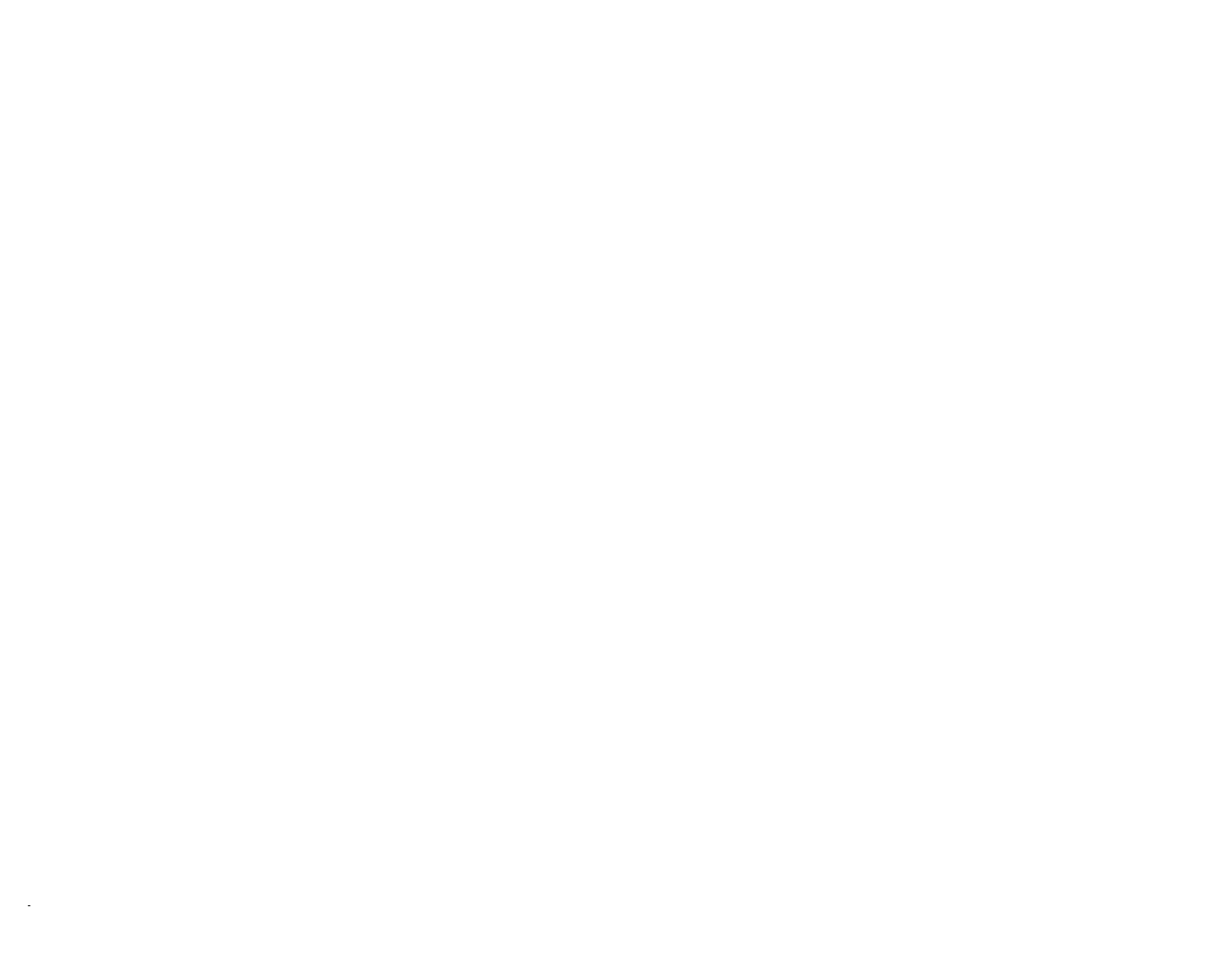|                    | Licence Business Name                                | <b>Address</b>                                             | <b>Licence Type/Sub</b>                    |                                            | <b>Phone</b>     |      | Fax                     |     |
|--------------------|------------------------------------------------------|------------------------------------------------------------|--------------------------------------------|--------------------------------------------|------------------|------|-------------------------|-----|
| 18 802180          | <b>Sanctuary Cafe</b>                                | 13020 No 2 Rd Unit 160 Richmond BC V7E 6S3                 | Assembly Use Group 1                       | <b>Food Service</b><br>Establishment       | (604) 340-6888   | Work |                         | Hom |
| 18 818533          | Imaginarium Production Corp                          | 2188 No 5 Rd Unit 150 Richmond BC V6X 2T1                  | Service Use                                | <b>General Contractor</b>                  | (604) 780-8036   | Work |                         | Hom |
| 18 818535          | Imaginarium Production Corp                          | 2188 No 5 Rd Unit 150 Richmond BC V6X 2T1                  | <b>Inter-Municipal Business</b><br>Licence | <b>General Contractor</b>                  | (604) 780-8036   | Work |                         | Hom |
| 18 821007          | <b>Bornestig Electric Ltd</b>                        | 1140 PREMIER ST NORTH VANCOUVER BC V7J 2H3                 | Service Use                                | <b>Electrical Contractor</b>               | (604) 831-3745   | Work |                         |     |
| <b>Issue Date:</b> |                                                      | May 17, 2018                                               |                                            |                                            |                  |      |                         |     |
| 18 821081          | Zhuge Academy Education Ltd                          | 3700 No 3 Rd Unit 2535 Richmond BC V6X 3X2                 | Service Use                                |                                            | (604) 370-3958   | Work |                         | Hom |
| 18 822487          | CM Plumbing and Heating Ltd                          | 3844 NITHSDALE ST BURNABY BC V5G 1P6                       | Service Use                                | <b>Plumbing Contractor</b>                 | (778) 322-7309   | Work |                         | Hom |
| 18 822211          | BC Speech Language and<br>Communication              | 4619 St Brides PI Richmond BC V7E 5V7                      | Service Use                                | Home Occupation                            | (604) 277-6906   |      | Work (604) 277-6907 Fax |     |
| 18 821885          | Can-Integrated Immigration<br>Consulting Inc         | 5900 No 3 Rd Unit 860 Richmond BC V6X 3P7                  | Service Use                                |                                            | (604) 716-6888   | Work |                         | Hom |
| 18821883           | Rose Petals Boutique Inc                             | 4000 No 3 Rd Unit 2285 Richmond BC V6X 0J8                 | Mercantile Use                             | <b>Retail Trading</b>                      | (778) 938-5886   | Work |                         | Hom |
| 18 821240          | Dr Helena Zurekova                                   | 10020 No 3 Rd Richmond BC V7A 1W4                          | Service Use                                |                                            | (604) 271-6442   | Work |                         | Hom |
| 18 819505          | GBFF                                                 | 8351 River Rd Richmond BC V6X 1Y1                          | Service Use                                | Mobile Vendor -<br><b>Private Property</b> | (604) 365-2576   | Work |                         | Hom |
| 18 821741          | <b>Richlink Technologies Inc</b>                     | 5760 Minoru Blvd Unit 209 Richmond BC V6X 2A9              | Service Use                                | <b>General Contractor</b>                  | (604) 358-9999   | Work |                         | Hom |
| <b>Issue Date:</b> |                                                      | May 18, 2018                                               |                                            |                                            |                  |      |                         |     |
| 18 819512          | North America Redsen Healthy<br><b>Foods Limited</b> | 3700 No 3 Rd Unit 2230 Richmond BC V6X 3X2                 | Mercantile Use                             | <b>Retail Trading</b>                      | (778) 321-7567   | Work |                         | Hom |
| 18 821722          | <b>First Transit</b>                                 | 9871 River Dr Richmond BC V6X 1Z1                          | Service Use                                |                                            | (778) 452-2854   | Work |                         | Hom |
| 18 822284          | <b>Beibei Travel Service</b>                         | 10880 Dennis Cr Richmond BC V7A 3S1                        | Service Use                                | Home Occupation                            | (778) 990-5688   | Work |                         | Hom |
|                    | 18 822565 G & G Electric Ltd                         | 34647 BALDWIN RD ABBOTSFORD BC V2S 7H9                     | Service Use                                | <b>Electrical Contractor</b>               | (604) 317-2851   | Work |                         |     |
| <b>Issue Date:</b> |                                                      | May 22, 2018                                               |                                            |                                            |                  |      |                         |     |
| 18 822240          | Uniworld Homes Ltd.                                  | 14928 93A AVENUE SURREY BC V3R 7A9                         | Service Use                                | <b>General Contractor</b>                  | (778) 668-1882   | Work |                         | Hom |
|                    | 18 821902 SAJetarian                                 | PO BOX 45006 1610 ROBSON ST VANCOUVER BC<br><b>V6G 1C7</b> | Assembly Use Group 1                       | Mobile Food Vendor                         | (778) 522-5439   | Work |                         | Hom |
| 18 822600          | <b>Cosmos International Services</b>                 | 10020 Swinton Cr Richmond BC V7A 3T1                       | Service Use                                | Home Occupation                            | (604) 720-7204   | Work |                         | Hom |
| 18 821876          | <b>Wales McLelland Construction</b>                  | 6211 Fraserwood PI Richmond BC V6W 1J2                     | Service Use                                | <b>General Contractor</b>                  | (604) 638-1212   | Work |                         | Hom |
| 18821878           | Wales McLelland Construction                         | 6211 Fraserwood PI Richmond BC V6W 1J2                     | <b>Inter-Municipal Business</b><br>Licence | <b>General Contractor</b>                  | (604) 638-1212   | Work |                         | Hom |
| 18 822578          | Comfort Appliance Service &<br>Installation          | 575 DELESTRE AVE UNIT 1206 COQUITLAM BC V3K<br>0A6         | Service Use                                |                                            | $(604)$ 363-9619 | Work |                         | Hom |
| <b>Issue Date:</b> |                                                      | May 24, 2018                                               |                                            |                                            |                  |      |                         |     |
| 18 821911          | Octmon                                               | 4000 No 3 Rd Unit 2050 Richmond BC V6X 0J8                 | Vending Machine Use                        | <b>Vending Machines</b>                    | (778) 319-9928   | Work |                         | Hom |
| 18 822061          | Star Ring                                            | 4000 No 3 Rd Unit 3105 Richmond BC V6X 0J8                 | Service Use                                |                                            | (604) 370-6618   | Work |                         | Hom |
| 18 821724          | Yao kang Centre                                      | 8351 Alexandra Rd Unit 216 Richmond BC V6X 3P3             | Assembly Use Group 3                       | <b>Education Institution</b>               | (604) 614-9148   | Work |                         | Hom |
| 18 821587          | Octmon                                               | 4000 No 3 Rd Unit 2050 Richmond BC V6X 0J8                 | Mercantile Use                             | Retail Trading                             | (778) 319-9928   | Work |                         | Hom |
| 18 821503          | <b>Milcah Boutique</b>                               | 5441 Minoru Blvd Richmond BC V6X 2B1                       | Mercantile Use                             | <b>Wholesale Trading</b>                   | (604) 723-7190   | Work |                         | Hom |
| 18 820789          | <b>Bada Pass Express</b>                             | 3871 No 3 Rd Richmond BC V6X 2B8                           | Service Use                                | <b>Delivery Services</b>                   | (778) 919-3532   | Work |                         | Hom |
| 18 819342          | Aplus Kitchen Cabinet Ltd                            | 6753 Graybar Rd Unit 120 Richmond BC V6W 1H7               | Service Use                                | <b>General Contractor</b>                  | (604) 808-6313   | Work |                         | Hom |
|                    |                                                      |                                                            |                                            |                                            |                  |      |                         |     |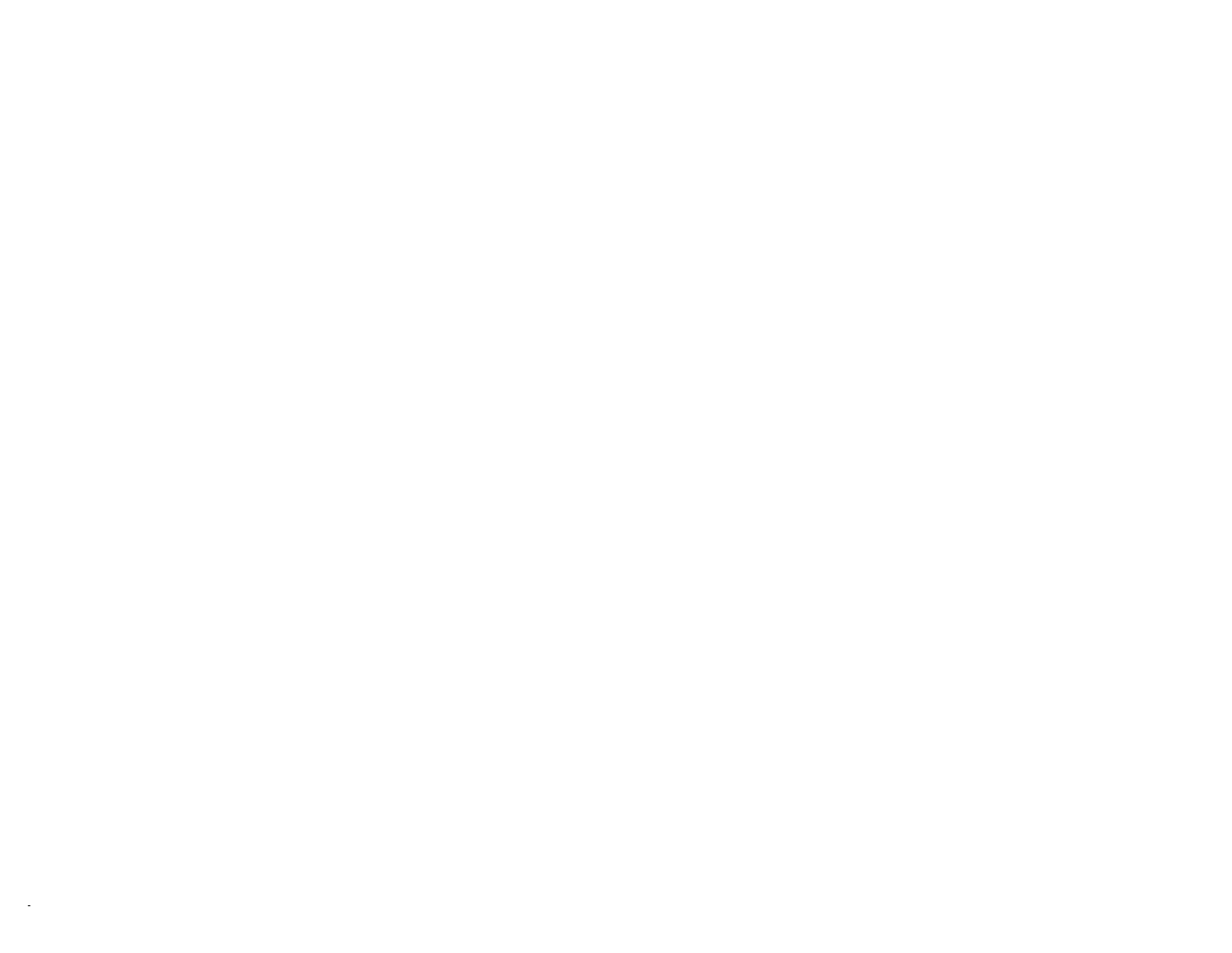|                    | Licence Business Name                                        | <b>Address</b>                                      | <b>Licence Type/Sub</b>                    |                                      | <b>Phone</b>     |      | Fax                      |     |
|--------------------|--------------------------------------------------------------|-----------------------------------------------------|--------------------------------------------|--------------------------------------|------------------|------|--------------------------|-----|
| 18 819341          | Aplus Kitchen Cabinet Ltd                                    | 6753 Graybar Rd Unit 120 Richmond BC V6W 1H7        | Industrial/Manufacturing<br>Use            |                                      | (604) 808-6313   | Work |                          | Hom |
| 18 819081          | <b>Potts Education Studio</b>                                | 8700 McKim Way Unit 1103 Richmond BC V6X 4A5        | Assembly Use Group 3                       | <b>Education Institution</b>         | (604) 790-9293   | Work |                          | Hom |
| 18 820900          | Maple Leaf Auto Service                                      | 12171 Bridgeport Rd Unit 1 Richmond BC V6V 1J4      | Service Use                                |                                      | (604) 273-2771   |      | Work (604) 727-9033 Hom  |     |
| 18 818083          | <b>Ecco Shoes Richmond Shopping</b><br>Centre                | 6551 No 3 Rd Unit 1588 Richmond BC V6Y 2B6          | Mercantile Use                             | Retail Trading                       | (905) 475-9444   | Work |                          |     |
| <b>Issue Date:</b> |                                                              | May 25, 2018                                        |                                            |                                      |                  |      |                          |     |
| 18 822683          | 1105364 BC Ltd                                               | 4551 RIVER RD W DELTA BC V4K 1R9                    | Service Use                                | <b>General Contractor</b>            | (604) 726-2423   | Work |                          | Hom |
| 18 822268          | La Vacance Fashion<br>Accessories, Home Decor and<br>Jewelry | 3580 Moncton St Unit 170 Richmond BC V7E 3A4        | Mercantile Use                             | <b>Retail Trading</b>                | (604) 396-9239   | Work |                          | Hom |
| 18 822062          | <b>Star Ring</b>                                             | 4000 No 3 Rd Unit 3105 Richmond BC V6X 0J8          | Assembly Use Group 3                       | <b>Education Institution</b>         | (604) 370-6618   | Work |                          | Hom |
| <b>Issue Date:</b> |                                                              | May 28, 2018                                        |                                            |                                      |                  |      |                          |     |
| 18 822746          | <b>Process Project</b>                                       | 3931 Tinmore PI Richmond BC V7C 1R1                 | Service Use                                | <b>General Contractor</b>            | (604) 779-3166   |      | Work (604) 676-2277 Fax  |     |
| 18 822761          | Tony The Button Guy                                          | 8740 No 1 Rd Unit 209 Richmond BC V7C 4L5           | Service Use                                | Home Occupation                      | (778) 320-7084   | Work |                          | Hom |
| 18 822942          | <b>Bluestone Contracting Ltd</b>                             | 8520 Granville Ave Unit 33 Richmond BC V6Y 3S4      | Service Use                                | <b>General Contractor</b>            | (604) 704-9105   | Work |                          | Hom |
| 18 822944          | <b>Bluestone Contracting Ltd</b>                             | 8520 Granville Ave Unit 33 Richmond BC V6Y 3S4      | <b>Inter-Municipal Business</b><br>Licence | <b>General Contractor</b>            | (604) 704-9105   | Work |                          | Hom |
| 18 823061          | Kaldivok Technology Inc                                      | 9171 Ferndale Rd Unit 306 Richmond BC V6Y 0A5       | Service Use                                | <b>General Contractor</b>            | (778) 228-6239   | Work |                          |     |
| 18 823065          | Longevity International<br><b>Enterprises Ltd</b>            | 8333 Jones Rd Unit 151 Richmond BC V6Y 3W9          | Service Use                                | <b>General Contractor</b>            | (604) 270-9096   | Work |                          |     |
| 18 822725          | <b>Treasure Chest Ventures</b>                               | 7378 Gollner Ave Unit 1705 Richmond BC V6Y 0H5      | Service Use                                | Home Occupation                      | (626) 512-4055   | Work |                          |     |
| 18 822747          | Process Project                                              | 3931 Tinmore PI Richmond BC V7C 1R1                 | <b>Inter-Municipal Business</b><br>Licence | <b>General Contractor</b>            | (604) 779-3166   |      | Work (604) 676-2277 Fax  |     |
| 18 823063          | Kaldivok Technology Inc                                      | 9171 Ferndale Rd Unit 306 Richmond BC V6Y 0A5       | <b>Inter-Municipal Business</b><br>Licence | <b>General Contractor</b>            | (778) 228-6239   | Work |                          |     |
| 18 821075          | Roomea Furnishings Inc                                       | 12520 Horseshoe Way Unit 138 Richmond BC V7A 5K3    | Service Use                                |                                      | (604) 655-9660   | Work |                          | Hom |
| 17 792184          | Pokey Okey                                                   | 8060 Anderson Rd Richmond BC V6Y 1S4                | Assembly Use Group 1                       | <b>Food Service</b><br>Establishment | (604) 499-7291   | Work |                          | Hom |
| 18 822702          | <b>Shuiyuan Construction</b>                                 | 7633 St Albans Rd Unit 110 Richmond BC V6Y 3W7      | <b>Inter-Municipal Business</b><br>Licence | <b>General Contractor</b>            | (778) 708-7886   | Work |                          | Hom |
| 18 820852          | Creativefun Technology Ltd                                   | 13988 Maycrest Way Unit 175 Richmond BC V6V 3C3     | Service Use                                |                                      | $(604)$ 365-5388 | Work |                          | Hom |
| 18 822312          | <b>PTP Vancouver Services Inc.</b>                           | 13571 Commerce Pkwy Unit 200 Richmond BC V6V 2R2    | Service Use                                |                                      | (778) 951-1628   | Work |                          | Hom |
| 18 822547          | United Pacific College                                       | 8888 Odlin Cr Unit 2380 Richmond BC V6X 3Z8         | Assembly Use Group 3                       | <b>Education Institution</b>         | (604) 736-2378   |      | Work (604) 537-5719 Cell |     |
| 18 822682          | Shuiyuan Construction                                        | 7633 St Albans Rd Unit 110 Richmond BC V6Y 3W7      | Service Use                                | <b>General Contractor</b>            | (778) 708-7886   | Work |                          | Hom |
| 18 822927          | <b>Orchids N Blooms Floral Designs</b>                       | 3351 Garden City Rd Richmond BC V6X 2J5             | Service Use                                | Home Occupation                      | (604) 447-2096   | Work |                          | Hom |
| 18 822700          | Wow Plumbing Company                                         | 10840 Alexis Crt Richmond BC V7A 4Y4                | Service Use                                | <b>Plumbing Contractor</b>           | (778) 896-9401   | Work |                          | Hom |
| 18 822701          | Wow Plumbing Company                                         | 10840 Alexis Crt Richmond BC V7A 4Y4                | <b>Inter-Municipal Business</b><br>Licence | <b>Plumbing Contractor</b>           | (778) 896-9401   | Work |                          | Hom |
|                    | 18 798643 Sushi Lovers                                       | 4775 Blundell Rd Unit 170 Richmond BC V7C 1H2       | Assembly Use Group 1                       | Food Service<br>Establishment        | (778) 388-3802   | Work |                          | Hom |
| <b>Issue Date:</b> |                                                              | May 29, 2018                                        |                                            |                                      |                  |      |                          |     |
|                    | 18 822685 Bold Aluminum & Glass Ltd                          | 13360 KING GEORGE BLVD UNIT 12 SURREY BC V3T<br>0A2 | Service Use                                | <b>General Contractor</b>            | $(604)$ 500-6623 | Work |                          | Hom |
| 18 822789          | <b>Grillmaster BBQ Catering</b>                              | 1398 COAST MERIDIAN RD COQUITLAM BC V3E 0H5         | Service Use                                |                                      | (778) 888-1439   | Work |                          | Hom |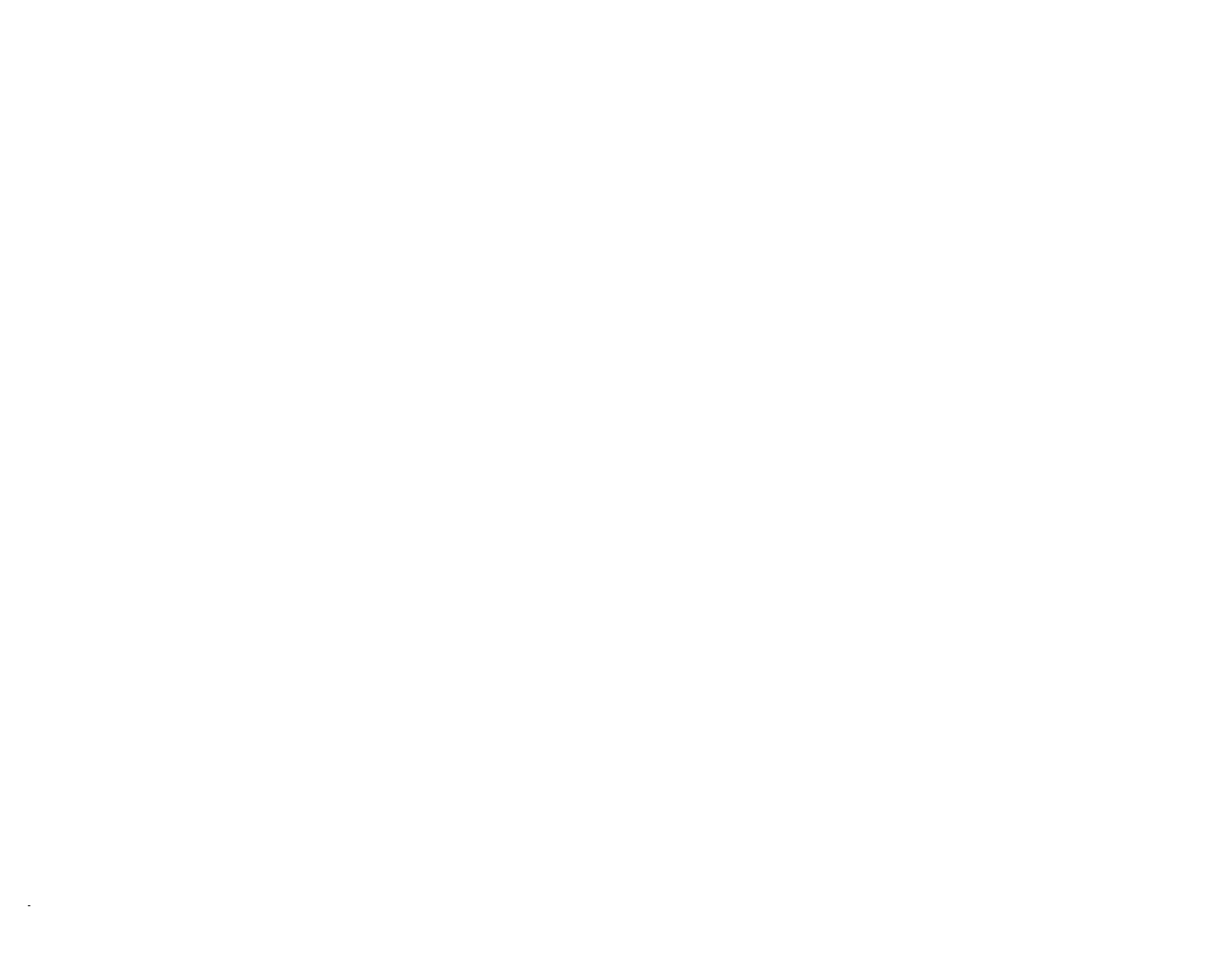|                    | Licence Business Name                                          | <b>Address</b>                                                     | <b>Licence Type/Sub</b>                    |                                             | <b>Phone</b>     |        | Fax                     |     |
|--------------------|----------------------------------------------------------------|--------------------------------------------------------------------|--------------------------------------------|---------------------------------------------|------------------|--------|-------------------------|-----|
| 18 822869          | <b>Falcon Engineering Ltd</b>                                  | 1715 DICKSON AVE 210 KELOWNA BC V1Y 9G6                            | Service Use                                | <b>General Contractor</b>                   | (250) 762-9993   | Work   |                         | Hom |
| <b>Issue Date:</b> |                                                                | May 30, 2018                                                       |                                            |                                             |                  |        |                         |     |
| 18 798030          | Vancouver International College<br>of Health and Wellness Inc. | 7080 River Rd Unit 209 Richmond BC V6X 1X5                         | Assembly Use Group 3                       | <b>Education Institution</b>                | (778) 885-5188   | Work   |                         | Hom |
| <b>Issue Date:</b> |                                                                | May 31, 2018                                                       |                                            |                                             |                  |        |                         |     |
| 18 823167          | <b>Ultimate Drywall</b>                                        | 12048 93A AVE SURREY BC V3V 1L1                                    | Service Use                                | <b>General Contractor</b>                   | (604) 537-6142   | Work   |                         | Hom |
| 18 824501          | Robert B Somerville Co Limited                                 | 13540 156 ST NW EDMONTON AB T5V 1L3                                | Service Use                                | Gas Contractor                              | (780) 447-4141   |        | Work (740) 447-4001     | Fax |
| 18 815360          | <b>Royal Canadian Circus</b>                                   | 5300 No 3 Rd Richmond BC V6X 2X9                                   | Assembly Use Group 3                       |                                             | (403) 660-5707   | Work   |                         | Hom |
| <b>Issue Date:</b> |                                                                | June 5, 2018                                                       |                                            |                                             |                  |        |                         |     |
| 18 824580          | Canada Wing-Form<br>Development Ltd                            | 4420 No 4 Rd Richmond BC V6X 2M3                                   | Service Use                                | <b>General Contractor</b>                   | (604) 762-6081   | Work   |                         | Hom |
| 18 824224          | Evergreen Landscaping                                          | 6491 No 5 Rd Richmond BC V6Y 2V1                                   | Service Use                                | Home Occupation                             | (604) 307-8811   | Work   |                         | Hom |
| 18 824267          | Sarkar Homes Inc                                               | 11100 Seaton Rd Richmond BC V7A 3G2                                | Service Use                                | <b>General Contractor</b>                   | (778) 846-9476   | Work   |                         | Hom |
| 18 824328          | Pleasant View Landscaping &<br>Gardening                       | 10740 Maddocks Rd Richmond BC V7A 3M5                              | Service Use                                | <b>General Contractor</b>                   | (604) 889-2158   | Work   |                         | Hom |
| 18 824330          | <b>Black Panther Cranes Inc.</b>                               | 10395 No 2 Rd Richmond BC V7E 2E3                                  | Service Use                                | <b>General Contractor</b>                   | (604) 396-0208   | Work   |                         | Hom |
| 18 824364          | Evergreen Landscaping                                          | 6491 No 5 Rd Richmond BC V6Y 2V1                                   | <b>Inter-Municipal Business</b><br>Licence | <b>General Contractor</b>                   | (604) 307-8811   | Work   |                         | Hom |
| 18 824420          | Western Hydroblasting Inc                                      | 11715 BAYNES RD UNIT 615 PITT MEADOWS BC V3Y<br>2V1                | Service Use                                | <b>General Contractor</b>                   | (604) 465-4492   | Work   |                         |     |
| 18 824803          | Isherwood Piping Services Inc                                  | 10366 244TH ST MAPLE RIDGE BC V2W 2G3                              | Service Use                                | <b>Plumbing Contractor</b>                  | (604) 788-0416   | Work   |                         |     |
| 18 824443          | <b>Skyway Construction Ltd</b>                                 | 7791 Broadmoor Blvd Richmond BC V7A 1B1                            | Service Use                                | <b>General Contractor</b>                   | (604) 721-0768   | Work   |                         | Hom |
| 18 824581          | Canada Wing-Form<br>Development Ltd                            | 4420 No 4 Rd Richmond BC V6X 2M3                                   | <b>Inter-Municipal Business</b><br>Licence | <b>General Contractor</b>                   | (604) 762-6081   | Work   |                         | Hom |
| 18 824862          | K & R Mechanical Ltd                                           | 6575 264TH ST ALDERGROVE BC V4M 1M6                                | Service Use                                | Refrigeration<br>Contractor                 | (604) 857-4185   | Work   |                         | Hom |
| 18 824642          | 3Dawgs Vinyl                                                   | 4720 Hermitage Dr Richmond BC V7E 4N4                              | Service Use                                | Home Occupation                             | (778) 899-9450   | Work   |                         | Hom |
| 18 822802          | Wego Auto & Tire Service<br>Company                            | 11782 River Rd Unit 106 Richmond BC V6X 1Z7                        | Service Use                                |                                             | (778) 708-3875   | Work   |                         | Hom |
| 18 824665          | Encon Performance Inc                                          | 25173 24TH AVE ALDERGROVE BC V4W 1Y5                               | Service Use                                | <b>Plumbing Contractor</b>                  | (604) 841-3371   | Work   |                         | Hom |
| 18 819403          | Level Up Learning Centre Inc                                   | 4000 No 3 Rd Unit 1100 Richmond BC V6X 0J8                         | Assembly Use Group 3                       | <b>Education Institution</b>                | $(604)$ 564-8266 | Work   |                         | Hom |
| 18 824441          | Reliable Flagging Services Ltd                                 | 260-22529 LOUGHEED HWY SUITE 1112 MAPLE RIDGE<br><b>BC V2X 0T5</b> | Service Use                                |                                             | (604) 466-3524   |        | Work (604) 868-0621     | Hom |
| 18 819420          | <b>Future Tile Distributor Inc.</b>                            | 12180 Vickers Way Richmond BC V6V 1H9                              | Mercantile Use                             | <b>Wholesale Trading</b>                    | (604) 771-8606   | Cellul |                         | Hom |
| 18 822778          | Oppein Home Group                                              | 12111 Bridgeport Rd Unit 110 Richmond BC V6V 1J4                   | Service Use                                | <b>General Contractor</b>                   | (778) 889-0619   | Work   |                         | Hom |
| 18 821049          | <b>Diamond Auto Glass</b>                                      | 12191 Bridgeport Rd Unit 5 Richmond BC V6V 1J4                     | Service Use                                |                                             | (778) 302-8119   | Work   |                         | Hom |
| 18 816303          | <b>VG Financial Service</b>                                    | 7900 Westminster Hwy Unit 121 Richmond BC V6X 1A5                  | Service Use                                |                                             | (778) 318-6180   |        | Work (778) 237-6866 Hom |     |
|                    | 18 821072 Ucar Rental Ltd                                      | 7900 Westminster Hwy Unit 133 Richmond BC V6X 1A5                  | Vehicle for Hire                           | Vehicle For Hire<br>Office                  | (604) 780-8166   | Work   |                         | Hom |
| 18 821073          | <b>Ucar Rental Ltd</b>                                         | 7900 Westminster Hwy Unit 133 Richmond BC V6X 1A5                  | Vehicle for Hire                           | Class J - Rental<br>Vehicle Group 2         | (604) 780-8166   | Work   |                         | Hom |
| 18 821444          | Long Term Flooring                                             | 11600 Bridgeport Rd Unit 1 Richmond BC V6X 1T2                     | Mercantile Use                             | <b>Retail Trading</b>                       | (778) 683-2577   | Work   |                         | Hom |
| 18 822065          | Ami Yonekubo                                                   | 8900 No 1 Rd Unit 150 Richmond BC V7C 4C1                          | Service Use                                | <b>Registered Massage</b><br>Therapy Clinic | (604) 345-2294   | Work   |                         | Hom |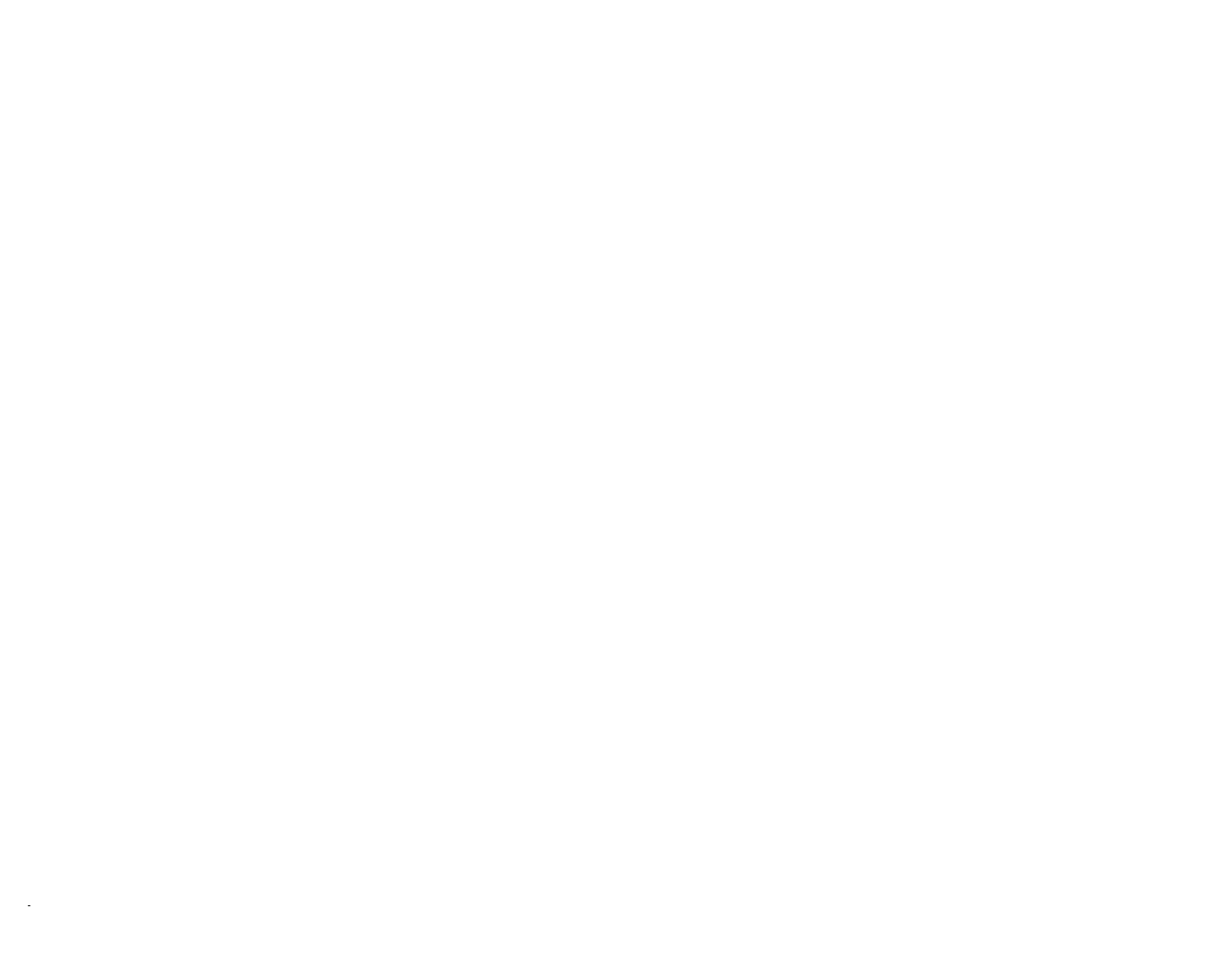|                    | Licence Business Name                                  | <b>Address</b>                                      | <b>Licence Type/Sub</b>         |                                             | <b>Phone</b>     |      | Fax                      |
|--------------------|--------------------------------------------------------|-----------------------------------------------------|---------------------------------|---------------------------------------------|------------------|------|--------------------------|
| 18 822149          | Tina Xu Chartered Professional<br>Accountant Ltd       | 8888 Odlin Cr Unit 2290 Richmond BC V6X 3Z8         | Service Use                     |                                             | (778) 668-8380   |      | Work (604) 210-3066 Fax  |
| 18 822181          | <b>Unison Worldwide Designs</b><br>Canada Inc          | 11120 Bridgeport Rd Unit 130 Richmond BC V6X 1T2    | Mercantile Use                  | <b>Wholesale Trading</b>                    | (604) 232-5510   | Work | Hom                      |
| 18 822204          | Atlantic & Pacific Forex Ltd                           | 13571 Commerce Pkwy Unit 200 Richmond BC V6V 2R2    | Mercantile Use                  | <b>Wholesale Trading</b>                    | (604) 284-0809   | Work | Hom                      |
| 18 822726          | Sean Webber                                            | 8460 Ackroyd Rd Unit 121 Richmond BC V6X 3E9        | Service Use                     | Home Occupation                             | (604) 785-0579   | Work | Hom                      |
| 18 822210          | Frontier Sonde Inc                                     | 12471 Horseshoe Way Unit 1025 Richmond BC V7A 4X6   | Service Use                     |                                             | (604) 757-3500   | Work | Hom                      |
| 16 754383          | Transcontinential Flexstar Inc                         | 13331 Vulcan Way Unit 14 Richmond BC V6V 1K4        | Industrial/Manufacturing<br>Use |                                             | (604) 273-9277   | Work | Hom                      |
| 18 822586          | Shekinah Motors Ltd                                    | 21320 Westminster Hwy Unit 2113 Richmond BC V6V 2X5 | Mercantile Use                  | Automobile Dealer                           | (604) 503-2480   | Work |                          |
| 18 822070          | Oppein Home Group                                      | 12111 Bridgeport Rd Unit 110 Richmond BC V6V 1J4    | Mercantile Use                  | <b>Retail Trading</b>                       | (778) 889-0619   | Work | Hom                      |
| <b>Issue Date:</b> |                                                        | June 6, 2018                                        |                                 |                                             |                  |      |                          |
| 18 820849          | Dualbest Enterprise Ltd                                | 11568 Eburne Way Unit 103 Richmond BC V6V 0A7       | Mercantile Use                  | <b>Wholesale Trading</b>                    | (604) 728-9633   | Work | Hom                      |
| 18821881           | Oshan Hair                                             | 8700 McKim Way Unit 1093 Richmond BC V6X 4A5        | Mercantile Use                  | <b>Retail Trading</b>                       | (778) 288-5477   | Work |                          |
| 18 822074          | <b>Trust Pro</b>                                       | 6081 No 3 Rd Unit 806 Richmond BC V6Y 2B2           | Service Use                     |                                             | (604) 277-1007   | Work | Hom                      |
| <b>Issue Date:</b> |                                                        | <b>June 7, 2018</b>                                 |                                 |                                             |                  |      |                          |
| 18 821840          | <b>Grand Ocean International</b><br><b>Trading Ltd</b> | 3820 Cessna Dr Unit 250 Richmond BC V7B 0A2         | Service Use                     |                                             | (604) 279-0064   | Work |                          |
| 18 824280          | Pgg Store                                              | 4000 No 3 Rd Unit 2070 Richmond BC V6X 0J8          | Mercantile Use                  | <b>Retail Trading</b>                       | (778) 881-6635   | Work | Hom                      |
| <b>Issue Date:</b> |                                                        | <b>June 8, 2018</b>                                 |                                 |                                             |                  |      |                          |
| 18 824341          | <b>Buffalo Investment</b>                              | 8877 Odlin Cr Unit 205 Richmond BC V6X 3Z7          | Service Use                     |                                             | (604) 370-1966   |      | Work (778) 366-6111 Cell |
| 18 823020          | Immiknow Consulting Service Ltd                        | 10451 Shellbridge Way Unit 150 Richmond BC V6X 2W8  | Service Use                     |                                             | (604) 278-5720   |      | Work (236) 862-5515 Cell |
| 18 824827          | Shoreside Services Ltd                                 | 12860 Clarke PI Unit 210 Richmond BC V6V 2H1        | Service Use                     |                                             | (604) 244-7778   |      | Work (604) 270-3075 Fax  |
| 18 824778          | Merce                                                  | 4151 Hazelbridge Way Unit 2870 Richmond BC V6X 4J7  | Mercantile Use                  | <b>Retail Trading</b>                       | (778) 918-1503   | Work | Hom                      |
| 18 824380          | All-star Recognition Inc                               | 7080 River Rd Unit 203 Richmond BC V6X 1X5          | Service Use                     |                                             | (604) 244-0918   | Work | Hom                      |
| 18 822206          | Any Media Ltd                                          | 8260 Westminster Hwy Unit 2240 Richmond BC V6X 3Y2  | Service Use                     |                                             | (778) 297-7380   | Work |                          |
| 18 822777          | Co Leap Behavioural Consulting                         | 3671 Viking Way Unit 7 Richmond BC V6V 2J5          | Service Use                     |                                             | (778) 855-8086   | Work |                          |
| 18 822546          | Nexus Holidays Vancouver Inc                           | 8010 Saba Rd Unit 235 Richmond BC V6Y 4B2           | Service Use                     | <b>Travel Agency</b>                        | (604) 247-1788   |      | Work (604) 247-1789 Fax  |
| 18 822222          | Ever River Designs Inc                                 | 6660 Graybar Rd Unit 180 Richmond BC V6W 1H9        | Service Use                     |                                             | (778) 838-0786   | Work | Hom                      |
| 18 824300          | JC MM Immigration Ltd                                  | 5811 Cooney Rd Unit 305 Richmond BC V6X 3M1         | Service Use                     |                                             | (604) 379-6899   | Work | Hom                      |
| 18 823025          | Jomell De Grano                                        | 7560 Minoru Gate Richmond BC V6Y 1R9                | Service Use                     | Registered Massage<br><b>Therapy Clinic</b> | (604) 278-6108   | Work | Hom                      |
| <b>Issue Date:</b> |                                                        | June 11, 2018                                       |                                 |                                             |                  |      |                          |
|                    | 18 825300 Tokyo Beauty                                 | 6551 No 3 Rd Unit 1314 Richmond BC V6Y 2B6          | Mercantile Use                  | <b>Retail Trading</b>                       | (604) 629-8899   |      | Work (604) 638-6075 Fax  |
| <b>Issue Date:</b> |                                                        | <b>June 12, 2018</b>                                |                                 |                                             |                  |      |                          |
|                    | 18 824643 Fragbag Corals                               | 22788 Norton Crt Unit 3 Richmond BC V6V 2W7         | Service Use                     | Home Occupation                             | (604) 209-4397   | Work | Hom                      |
| 18 825123          | Synergy Rehabilitation Inc                             | 11111 Horseshoe Way Richmond BC V7A 4Y1             | Service Use                     |                                             | (604) 284-5113   | Work | Hom                      |
| 18 825022          | Suntel Networks Incorporated                           | 13700 Mayfield PI Unit 2210 Richmond BC V6V 2E4     | Service Use                     |                                             | (604) 757-4780   |      | Work (604) 303-0639 Fax  |
| 18 825005          | Oceanic Stones Ltd                                     | 15355 Knox Way Unit 180 Richmond BC V6V 1L5         | Industrial/Manufacturing<br>Use |                                             | $(604)$ 598-5980 | Work | Hom                      |
| 18 825004          | Journey West Logistics Inc                             | 4380 No 3 Rd Unit 1280 Richmond BC V6X 3V7          | Service Use                     |                                             | $(604)$ 285-6056 | Work |                          |
| February 20, 2019  |                                                        |                                                     | Page 27 of 59                   |                                             |                  |      |                          |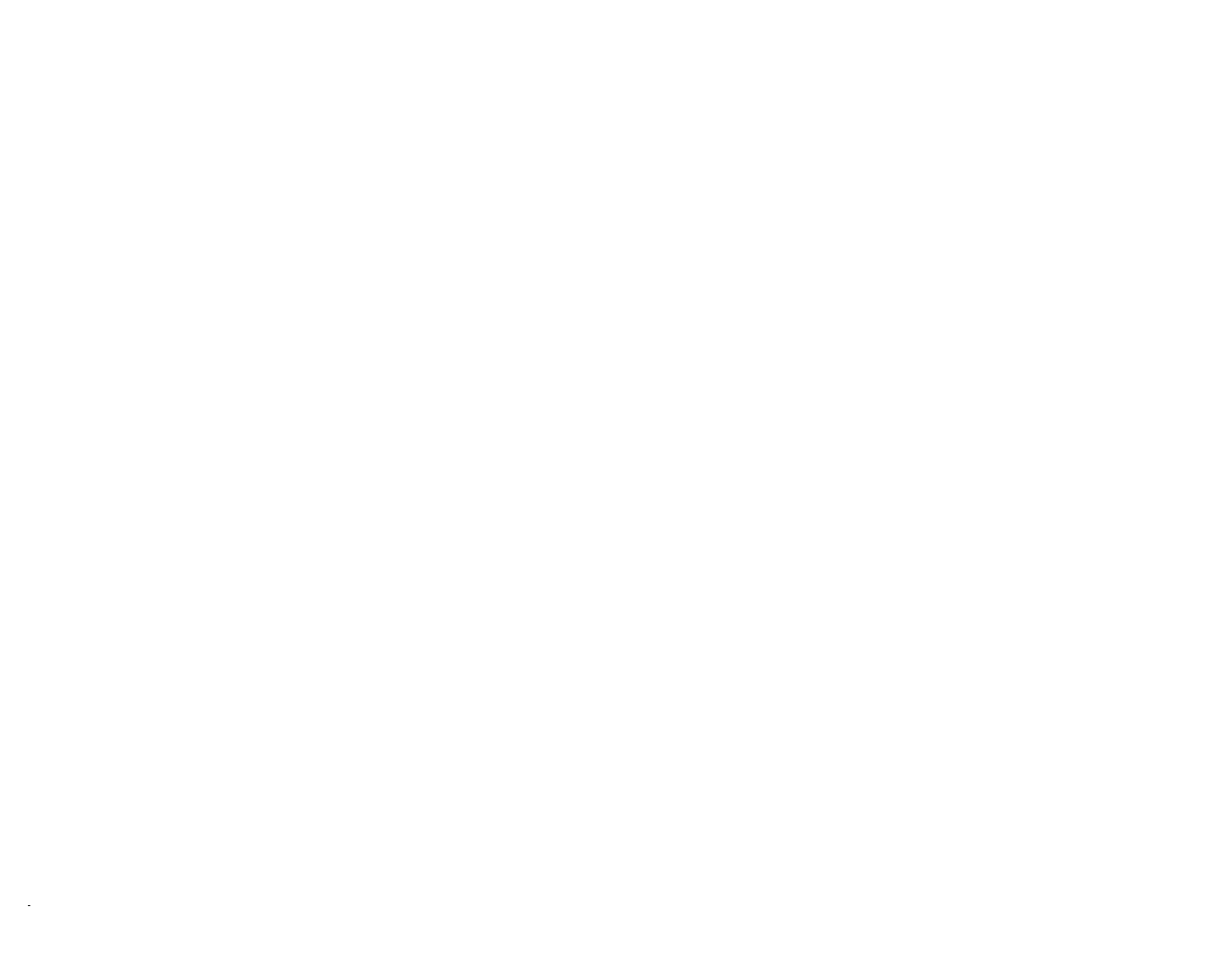|                           | <b>Licence Business Name</b>                     | <b>Address</b>                                                  | <b>Licence Type/Sub</b>                    |                                             | <b>Phone</b>     |      | Fax                     |     |
|---------------------------|--------------------------------------------------|-----------------------------------------------------------------|--------------------------------------------|---------------------------------------------|------------------|------|-------------------------|-----|
| 18 824967                 | Essential Landscape Design &<br>Installation Ltd | 11516 272 ST MAPLE RIDGE BC V2W 1N1                             | Service Use                                | <b>General Contractor</b>                   | (604) 721-0952   | Work |                         | Hom |
| 18 824703                 | Datek Developments Ltd                           | 8160 Rosewell Ave Richmond BC V7A 2J5                           | Service Use                                | <b>General Contractor</b>                   | (778) 968-0325   | Work |                         | Hom |
| 18 824222                 | Aroma Yu Flower & Gift                           | 8820 Westminster Hwy Unit 12 Richmond BC V6X 1A8                | Service Use                                | Home Occupation                             | (778) 917-6836   | Work |                         | Hom |
| 18 822765                 | <b>Nebula Education</b>                          | 5811 Cooney Rd Unit 305 Richmond BC V6X 3M1                     | Assembly Use Group 3                       |                                             | (778) 829-2047   | Work |                         | Hom |
| 18 817960                 | 1159216 BC Ltd                                   | 12811 Rowan PI Unit 1116 Richmond BC V6V 2S6                    | Mercantile Use                             | <b>Wholesale Trading</b>                    | (778) 990-9297   | Work |                         | Hom |
| 18 815582                 | La Patisserie                                    | 4771 McClelland Rd Unit 1405 Richmond BC V6X 0M5                | Mercantile Use                             | <b>Retail Trading</b>                       | (604) 270-3092   | Work |                         | Hom |
| 18 804640                 | <b>Rich Tea</b>                                  | 10151 No 3 Rd Unit 111 Richmond BC V7A 4R6                      | Assembly Use Group 1                       | Food Service<br>Establishment, Take-<br>Out | (778) 862-3898   | Work |                         | Hom |
| 18 825223                 | <b>Swift Health</b>                              | 11682 80A AVE DELTA BC V4C 1Y9                                  | Service Use                                |                                             | (604) 800-5542   |      | Work (604) 200-5431 Fax |     |
| 18 824962                 | King Gas Ltd                                     | 31036 SOUTHERN DR ABBOTSFORD BC V2T 5K3                         | Service Use                                | <b>Gas Contractor</b>                       | (778) 552-9474   | Work |                         | Hom |
| <i><b>Issue Date:</b></i> |                                                  | June 13, 2018                                                   |                                            |                                             |                  |      |                         |     |
| 18 825340                 | Top Line Excavating                              | 6895 188 ST UNIT 12 SURREY BC V4N 6M3                           | Service Use                                |                                             | (604) 366-4047   | Work |                         | Hom |
| 18 825508                 | Royal Jubilee Plus                               | 4000 No 3 Rd Unit 2390 Richmond BC V6X 0J8                      | Mercantile Use                             | <b>Retail Trading</b>                       | (604) 285-8870   | Work |                         | Hom |
| 18 825562                 | Great Northern Way Scene Shop                    | 281 INDUSTRIAL AVE UNIT 101 VANCOUVER BC V6A<br>2P <sub>2</sub> | Service Use                                | <b>General Contractor</b>                   | (604) 874-0470   | Work |                         | Hom |
| 18 825371                 | <b>Tender Loving Care Nursing</b>                | 8988 Patterson Rd Unit 1031 Richmond BC V6X 0R2                 | Service Use                                | Home Occupation                             | (604) 721-7665   | Work |                         | Hom |
| 18 825352                 | <b>Eldor Contracting</b>                         | 9771 Capella Dr Richmond BC V6X 3N4                             | <b>Inter-Municipal Business</b><br>Licence | <b>General Contractor</b>                   | (604) 537-7234   | Work |                         | Hom |
| 18 825351                 | <b>Eldor Contracting</b>                         | 9771 Capella Dr Richmond BC V6X 3N4                             | Service Use                                | <b>General Contractor</b>                   | (604) 537-7234   | Work |                         | Hom |
| 18 825086                 | <b>Speedy Plumbing</b>                           | 20478 97A AVE LANGLEY BC V1M 2K9                                | Service Use                                | <b>Plumbing Contractor</b>                  | (604) 951-9701   | Work |                         | Hom |
| 18 824869                 | <b>Hearty Meals Inc</b>                          | 6233 Birch St Unit 42 Richmond BC V6Y 4H3                       | Service Use                                | Home Occupation                             | (604) 445-4120   | Work |                         | Hom |
| 18 824669                 | Deli Bunny E-Commerce Ltd                        | 2631 Viking Way Unit 103 Richmond BC V6V 3B5                    | Mercantile Use                             | <b>Wholesale Trading</b>                    | (778) 387-0703   | Work |                         | Hom |
| 18 822672                 | Pineapple Prints Inc.                            | 21331 Gordon Way Unit 1220 Richmond BC V6W 1J9                  | Industrial/Manufacturing<br>Use            |                                             | (778) 814-9024   | Work |                         | Hom |
| 18 818100                 | A Wei Boutique                                   | 4000 No 3 Rd Unit 1285 Richmond BC V6X 0J8                      | Mercantile Use                             | <b>Retail Trading</b>                       | (778) 683-5658   | Work |                         | Hom |
| 18 822021                 | Subit Foods Inc                                  | 11788 River Rd Unit 112 Richmond BC V6X 1Z7                     | Mercantile Use                             | <b>Wholesale Trading</b>                    | (778) 389-0657   | Work |                         | Hom |
| 18 825325                 | 1163186 BC Ltd                                   | 11591 Sealord Rd Richmond BC V7A 3K9                            | Service Use                                | Home Occupation                             | (604) 908-7008   | Work |                         | Hom |
| <b>Issue Date:</b>        |                                                  | <b>June 14, 2018</b>                                            |                                            |                                             |                  |      |                         |     |
| 18 824973                 | Beautiara Global Beauty Clinic                   | 4000 No 3 Rd Unit 4005 Richmond BC V6X 0J8                      | Service Use                                |                                             | (778) 956-7008   | Work |                         |     |
| 18 825582                 | ALV Tech Mobile Auto Parts                       | 7360 Gilbert Rd Unit 7 Richmond BC V7C 3W2                      | Service Use                                | Home Occupation                             | (604) 376-8787   | Work |                         | Hom |
| 18 825504                 | Motorco Auto Inc                                 | 11880 Aztec St Richmond BC V6X 1H8                              | Service Use                                | Home Occupation                             | (604) 837-8888   | Work |                         | Hom |
| 18 825462                 | Viking Alliance Seafoods Inc                     | 11771 Horseshoe Way Unit 2 Richmond BC V7A 4V4                  | Service Use                                |                                             | (604) 271-5651   |      | Work (604) 285-2884 Fax |     |
|                           | 18 825244 Mao K Chen                             | 11180 Bridgeport Rd Unit 220 Richmond BC V6X 1T2                | Mercantile Use                             | Retail Trading                              | (604) 303-7378   |      | Work (604) 303-7378 Fax |     |
| 18 825201                 | Zhixin Investment Inc                            | 4000 No 3 Rd Unit 5200 Richmond BC V6X 0J8                      | Service Use                                |                                             | $(604)$ 561-9836 | Work |                         | Hom |
| 18 824774                 | Passion de Amor                                  | 9151 No 5 Rd Unit 106 Richmond BC V7A 4T9                       | Service Use                                | Home Occupation                             | (778) 998-9742   | Work |                         | Hom |
| 18 815996                 | <b>UFUN Travel Ltd</b>                           | 4400 Hazelbridge Way Unit 210 Richmond BC V6X 3R8               | Service Use                                | <b>Travel Agency</b>                        | (604) 370-2828   | Work |                         | Hom |
|                           | 18 825222 Royal Truck Repair Ltd                 | 16268 River Rd Richmond BC V6V 1L6                              | Service Use                                |                                             | (778) 927-9573   | Work |                         | Hom |
| <b>Issue Date:</b>        |                                                  | June 15, 2018                                                   |                                            |                                             |                  |      |                         |     |
|                           | 18 821912 Arloa Properties Ltd                   | 1999 Savage Rd Unit 111 Richmond BC V6V 0A4                     | Service Use                                |                                             | (604) 738-7801   |      | Work (604) 739-7800 Fax |     |
| 18 825459                 | Timegap Media Inc                                | 13571 Commerce Pkwy Unit 200 Richmond BC V6V 2R2                | Service Use                                |                                             | (604) 370-7999   | Work |                         | Hom |
|                           |                                                  |                                                                 |                                            |                                             |                  |      |                         |     |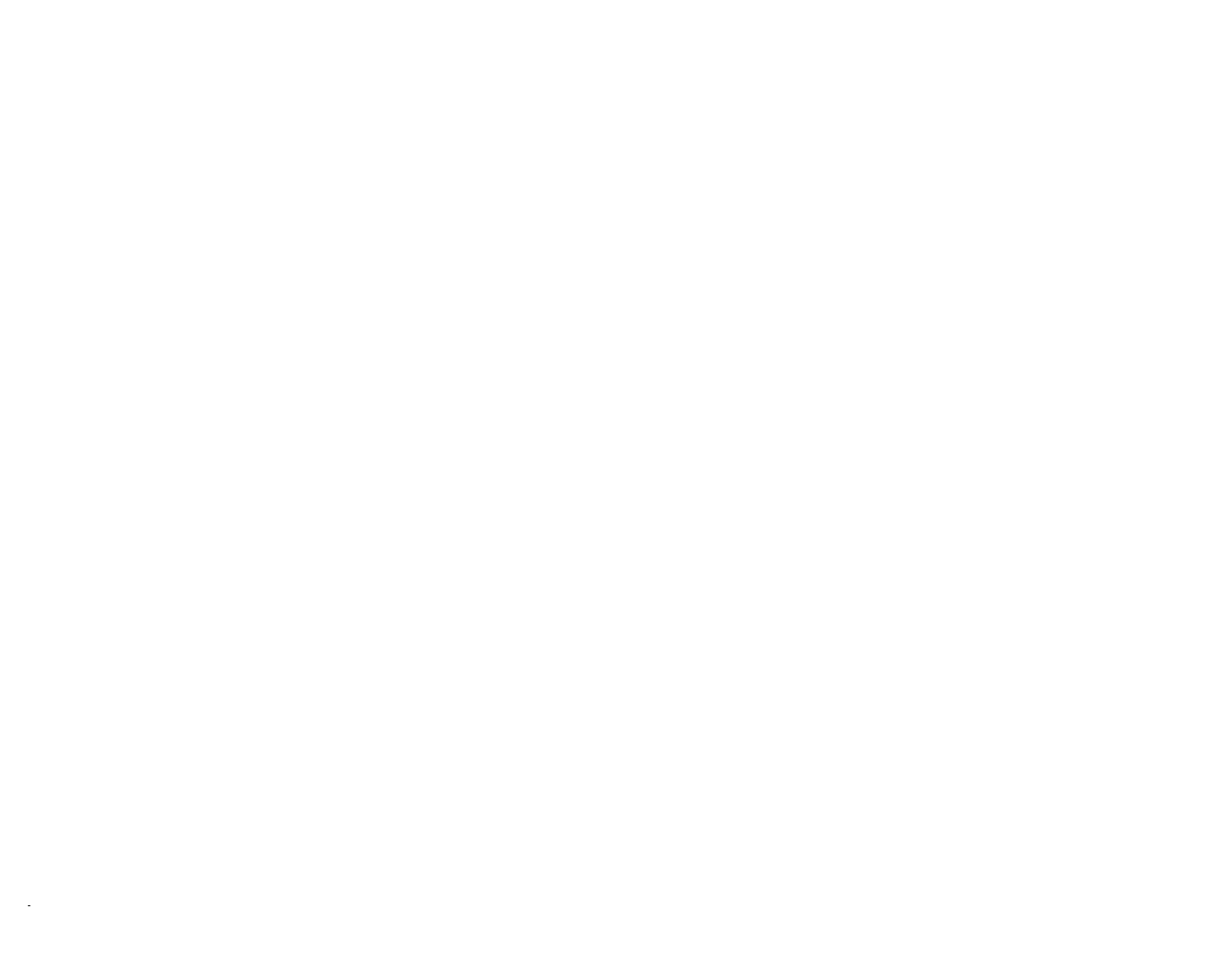|                    | <b>Licence Business Name</b>                   | <b>Address</b>                                                | <b>Licence Type/Sub</b>                    |                                                    | <b>Phone</b>        |      | Fax                     |      |
|--------------------|------------------------------------------------|---------------------------------------------------------------|--------------------------------------------|----------------------------------------------------|---------------------|------|-------------------------|------|
| 18 825457          | <b>Canada Elevating College</b>                | 10691 Shellbridge Way Unit 130 Richmond BC V6X 2W8            | Assembly Use Group 3                       | <b>Education Institution</b>                       | (778) 636-3168      | Work |                         | Hom  |
| 18 825821          | Fun Zoo                                        | 4151 Hazelbridge Way Richmond BC V6X 4J7                      | Mercantile Use                             | <b>Retail Trading</b>                              | $(604)$ 961-6598    | Work |                         |      |
| 18 819575          | Sea Island Diner                               | 7771 Westminster Hwy Unit 170 Richmond BC V6X 1A4             | Assembly Use Group 1                       | Mobile Food Vendor                                 | (778) 881-8065      | Work |                         | Hom  |
| 18 819520          | Johnny's Car Fancy                             | 11780 River Rd Unit 120 Richmond BC V6X 1Z7                   | Service Use                                |                                                    | (604) 761-3447      | Work |                         | Hom  |
| 18 819150          | Liuyishou International Group                  | 2188 No 5 Rd Unit 190 Richmond BC V6X 2T1                     | Industrial/Manufacturing<br>Use            |                                                    | (778) 654-4563      | Work |                         | Hom  |
| 18 825001          | The Melt Shop                                  | 5832 COVE REACH RD DELTA BC V4K 5G9                           | Assembly Use Group 1                       | Mobile Food Vendor                                 | (604) 725-9191      | Work |                         | Hom  |
| 18 824320          | <b>Futurelife Agricultural Products</b><br>Ltd | 13900 Maycrest Way Unit 260 Richmond BC V6V 3E2               | Service Use                                |                                                    | (604) 231-0068      |      | Work (604) 231-0308 Fax |      |
| <b>Issue Date:</b> |                                                | June 18, 2018                                                 |                                            |                                                    |                     |      |                         |      |
| 18 825560          | Andrew Zhao                                    | 8900 No 1 Rd Unit 150 Richmond BC V7C 4C1                     | Service Use                                |                                                    | (604) 306-0120      | Work |                         | Hom  |
| 18 825922          | Urban Poling Inc                               | 185 FORESTER ST UNIT 106 NORTH VANCOUVER BC<br><b>V7H 0A6</b> | Service Use                                |                                                    | $(604)$ 330-7711    |      | Work (604) 990-7715 Fax |      |
| 18825818           | Abney Roofing Ltd                              | 24943 58TH AVE ALDERGROVE BC V4W 1T5                          | Service Use                                | <b>General Contractor</b>                          | (604) 534-5715      |      | Work (604) 857-9802 Fax |      |
| 18 825784          | Stream Kleen Power Washing<br>Services         | 22386 Sharpe Ave Unit 9 Richmond BC V6V 0A1                   | Service Use                                | Home Occupation                                    | (604) 928-1849      | Work |                         | Hom  |
| 18 825769          | Arya N Aarav Transport Ltd                     | 11780 Woodhead Rd Richmond BC V6X 1J4                         | Service Use                                | Home Occupation                                    | (778) 859-4024      | Work |                         | Hom  |
| 18 825650          | Kinship Construction Ltd                       | 309 W CORDOVA ST UNIT 214 VANCOUVER BC V6B<br>1E <sub>5</sub> | Service Use                                | <b>General Contractor</b>                          | (604) 693-0066      | Work |                         | Hom  |
| 18 824971          | <b>Britzgo Enterprises Ltd</b>                 | 3751 Shell Rd Unit 180 Richmond BC V6X 2W2                    | Mercantile Use                             | Wholesale Trading                                  | (604) 278-0439      | Work |                         | Hom  |
| 18 824775          | <b>KRR Investment Solutions Inc.</b>           | 4000 No 3 Rd Unit 4035 Richmond BC V6X 0J8                    | Assembly Use Group 3                       | <b>Education Institution</b>                       | (778) 386-5408      |      | Work (778) 386-5408     | Cell |
| 18 822775          | SOV Student Channel Ltd                        | 6081 No 3 Rd Unit 823 Richmond BC V6Y 2B2                     | Service Use                                |                                                    | (778) 898-6933      | Work |                         | Hom  |
| 18 822724          | <b>GVA Brands Corporation</b>                  | 11400 Twigg PI Unit 135 Richmond BC V6V 3C1                   | Mercantile Use                             | <b>Wholesale Trading</b>                           | (604) 323-0480      | Work |                         | Hom  |
| 18 825688          | Tom Renovation Company Ltd                     | 6352 LANARK ST VANCOUVER BC V5P 2Z1                           | Service Use                                | <b>General Contractor</b>                          | (604) 644-1383      | Work |                         | Hom  |
| <b>Issue Date:</b> |                                                | <b>June 19, 2018</b>                                          |                                            |                                                    |                     |      |                         |      |
| 18 822333          | Lash Beauty Co                                 | 4380 No 3 Rd Unit 1277 Richmond BC V6X 3V7                    | Service Use                                |                                                    | (778) 997-0818      | Work |                         | Hom  |
| 18 822705          | <b>Benest Management Ltd</b>                   | 13071 Vanier PI Unit 210 Richmond BC V6V 2J1                  | Service Use                                |                                                    | (604) 689-8082      | Work |                         | Hom  |
| 18 825272          | Mr Exclusive Manual Workshop<br>Inc            | 4000 No 3 Rd Unit 3215 Richmond BC V6X 0J8                    | Assembly Use Group 3                       | <b>Education Institution</b>                       | (250) 816-7098      | Work |                         | Hom  |
| 18 825905          | Auxi Foods Kitchen & Coffee Bar                | 1110 EWAN AVE UNIT 150 NEW WESTMINSTER BC<br><b>V3M 5E4</b>   | Assembly Use Group 1                       | <b>Food Service</b><br>Establishment, Take-<br>Out | (604) 544-0268      |      | Work (778) 957-4757 Hom |      |
| <b>Issue Date:</b> |                                                | <b>June 20, 2018</b>                                          |                                            |                                                    |                     |      |                         |      |
|                    | 18 825966 LI & YA Cleaining                    | 9339 Alberta Rd Unit 66 Richmond BC V6Y 4E3                   | Service Use                                | Home Occupation                                    | (778) 839-3383 Work |      |                         | Hom  |
| 18 826045          | Rip'N Lips Fishing and Guiding                 | 10471 Sceptre Cr Richmond BC V7E 2A6                          | Service Use                                |                                                    | (587) 222-2270      | Work |                         | Hom  |
| 18 825600          | Hayes Elevator (British<br>Columbia) Inc       | 2071 KINGSWAY AVE UNIT 506 PORT COQUITLAM BC<br>V3C 6N2       | Service Use                                | <b>General Contractor</b>                          | (604) 243-8611      |      | Work (604) 243-8627 Fax |      |
| <b>Issue Date:</b> |                                                | June 21, 2018                                                 |                                            |                                                    |                     |      |                         |      |
|                    | 18 825909 SLE Contracting Inc                  | 22788 Westminster Hwy Unit 5 Richmond BC V6V 0B1              | Service Use                                | <b>General Contractor</b>                          | (604) 500-7760      | Work |                         | Hom  |
| 18 825950          | RVS Landscaping &<br>Maintenance Ltd           | 22631 McClinton Ave Richmond BC V6V 2P8                       | Service Use                                | <b>General Contractor</b>                          | (604) 781-6397      | Work |                         | Hom  |
| 18 825952          | RVS Landscaping &<br>Maintenance Ltd           | 22631 McClinton Ave Richmond BC V6V 2P8                       | <b>Inter-Municipal Business</b><br>Licence | <b>General Contractor</b>                          | (604) 781-6397      | Work |                         | Hom  |
| 18 825981          | Hu Ye Tiling                                   | 2631 Viking Way Unit 238 Richmond BC V6V 3B5                  | Service Use                                |                                                    | (778) 855-5120      | Work |                         | Hom  |
| February 20, 2019  |                                                |                                                               | Page 29 of 59                              |                                                    |                     |      |                         |      |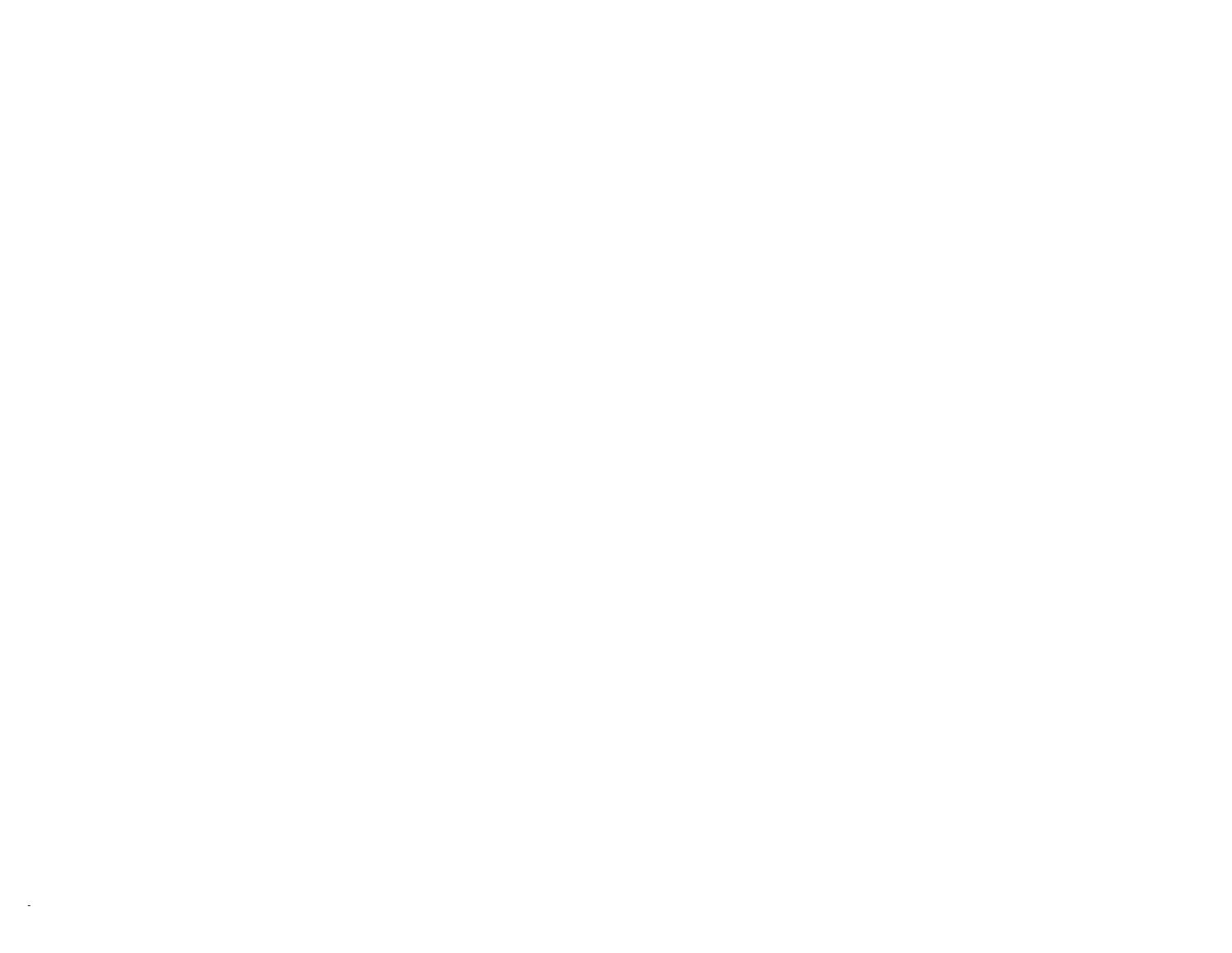|                    | Licence Business Name                              | <b>Address</b>                                     | <b>Licence Type/Sub</b>                    |                           | <b>Phone</b>     |      | Fax                      |     |
|--------------------|----------------------------------------------------|----------------------------------------------------|--------------------------------------------|---------------------------|------------------|------|--------------------------|-----|
| 18 826120          | West Coast Restaurant Furniture<br>& Equipment Inc | 12830 Clarke PI Unit 155 Richmond BC V6V 2H5       | Mercantile Use                             | <b>Wholesale Trading</b>  | (604) 317-0904   | Work |                          | Hom |
| 18 826201          | Complete Home Remodeling                           | 6633 NOLAN ST BURNABY BC V5H 4B7                   | Service Use                                | <b>General Contractor</b> | (604) 729-8555   | Work |                          | Hom |
| 18 826241          | Hitech Wall and Ceiling Inc                        | 3735 NANAIMO CR ABBOTSFORD BC V2T 4Z7              | Service Use                                | <b>General Contractor</b> | (604) 768-6658   | Work |                          | Hom |
| 18 826263          | <b>Heiwah Development Corporation</b>              | 8120 Lansdowne Rd Unit 1601 Richmond BC V6X 0A1    | Service Use                                | Home Occupation           | (604) 339-9082   | Work |                          |     |
| <b>Issue Date:</b> |                                                    | <b>June 22, 2018</b>                               |                                            |                           |                  |      |                          |     |
| 18 826440          | Vertical Financial Solution Inc                    | 4000 No 3 Rd Unit 6030 Richmond BC V6X 0J8         | Service Use                                |                           | $(604)$ 808-1672 | Work |                          | Hom |
| 18 826482          | Hallmark Equestrian Ltd                            | 12551 Gilbert Rd Richmond BC V7E 2H7               | Service Use                                |                           | (604) 996-5906   | Work |                          | Hom |
| 18 821824          | <b>Affinity Dental Clinic</b>                      | 6060 Minoru Blvd Richmond BC V6Y 2V7               | Service Use                                |                           | (604) 821-1111   |      | Work (604) 821-1117 Fax  |     |
| 18 826322          | Seraji Enterprises Inc                             | 7080 No 3 Rd Unit 903 Richmond BC V6Y 0B5          | Service Use                                | Home Occupation           | (604) 722-9833   | Work |                          | Hom |
| 18 826382          | Ming's Services Ltd                                | 8833 Hazelbridge Way Unit 903 Richmond BC V6X 0N3  | Service Use                                | <b>General Contractor</b> | (778) 302-2287   | Work |                          | Hom |
| <b>Issue Date:</b> |                                                    | <b>June 25, 2018</b>                               |                                            |                           |                  |      |                          |     |
| 18 825527          | Kare Environmental Ltd                             | 9311 River Dr Richmond BC V6X 1Z1                  | <b>Inter-Municipal Business</b><br>Licence | <b>General Contractor</b> | (604) 232-9155   |      | Work (604) 232-9103 Fax  |     |
| 18 826562          | <b>CDS Transportation Services Ltd</b>             | 18360 McCartney Way Richmond BC V6W 0A1            | Service Use                                |                           | (604) 279-0960   |      | Work (604) 279-0956 Fax  |     |
| 18 822940          | 1165320 BC Ltd                                     | 12611 Vulcan Way Unit 110 Richmond BC V6V 1V6      | Mercantile Use                             | <b>Wholesale Trading</b>  | (778) 322-3282   | Work |                          | Hom |
| 18 825528          | Kare Group Canada Holdings Ltd                     | 9311 River Dr Richmond BC V6X 1Z1                  | Service Use                                |                           | (604) 232-9155   |      | Work (604) 232-9103 Fax  |     |
| 18 825525          | Kare Environmental Ltd                             | 9311 River Dr Richmond BC V6X 1Z1                  | Service Use                                | <b>General Contractor</b> | (604) 232-9155   |      | Work (604) 232-9103 Fax  |     |
| 18 825524          | Kare Earthworks Ltd                                | 9311 River Dr Richmond BC V6X 1Z1                  | <b>Inter-Municipal Business</b><br>Licence | <b>General Contractor</b> | (604) 232-9155   |      | Work (604) 232-9103 Fax  |     |
| 18 825522          | Kare Earthworks Ltd                                | 9311 River Dr Richmond BC V6X 1Z1                  | Service Use                                | <b>General Contractor</b> | (604) 232-9155   |      | Work (604) 232-9103 Fax  |     |
| 18 825529          | Kare Disposal Ltd                                  | 9311 River Dr Richmond BC V6X 1Z1                  | Service Use                                |                           | (604) 232-9155   |      | Work (604) 232-9103 Fax  |     |
| <b>Issue Date:</b> |                                                    | <b>June 26, 2018</b>                               |                                            |                           |                  |      |                          |     |
| 18 826620          | Golden Enterprises Ltd                             | 9308 Keefer Ave Unit 27 Richmond BC V6Y 4K9        | Service Use                                | Home Occupation           | (778) 929-5590   | Work |                          | Hom |
| 18 825741          | Bear Maple International<br>Holdings Ltd           | 12871 Clarke PI Unit 110 Richmond BC V6V 2H9       | Mercantile Use                             | <b>Wholesale Trading</b>  | (778) 990-3448   | Work |                          | Hom |
| 18 826640          | East Van Kinesiology and<br>Rehabilitation         | 2707 CAROLINA ST VANCOUVER BC V5T 3T3              | Service Use                                |                           | (778) 988-8821   | Work |                          | Hom |
| 18 826637          | Crab Park Chowdery Ltd                             | 221 ABBOTT ST VANCOUVER BC V6G 2K7                 | Assembly Use Group 1                       |                           | (604) 565-2722   | Work |                          | Hom |
| 18 826635          | Vital Earthworks Ltd                               | 13151 Blundell Rd Richmond BC V6W 1B6              | <b>Inter-Municipal Business</b><br>Licence | <b>General Contractor</b> | (604) 270-2462   |      | Work (604) 518-2470 Cell |     |
| 18 826633          | Vital Earthworks Ltd                               | 13151 Blundell Rd Richmond BC V6W 1B6              | Service Use                                | <b>General Contractor</b> | (604) 270-2462   |      | Work (604) 518-2470 Cell |     |
| 17 766242          | Golden Rich Trading Co Ltd                         | 11851 Hammersmith Way Richmond BC V7A 5E5          | Mercantile Use                             | <b>Wholesale Trading</b>  | (604) 785-9873   | Alt  | (604) 255-2082 Fax       |     |
| 18 825743          | <b>Bear Maple International</b><br>Holdings Ltd    | 12871 Clarke PI Unit 110 Richmond BC V6V 2H9       | Service Use                                | <b>Delivery Services</b>  | (778) 990-3448   | Work |                          | Hom |
| 18 826618          | <b>Rivas Concrete Finishing</b>                    | 5988 Lancing Rd Unit 18 Richmond BC V7C 3A8        | Service Use                                | <b>General Contractor</b> | (604) 271-5180   |      | Work (604) 271-5180 Fax  |     |
| 18 824902          | Lovely Home                                        | 7162 Railway Ave Richmond BC V7C 3J8               | <b>Residential Use</b>                     | Bed & Breakfast           |                  | Work |                          | Hom |
| 18 822582          | Spotlight Musical Theatre Camp                     | 5240 Woodwards Rd Richmond BC V7E 1H1              | Assembly Use Group 3                       |                           | (604) 726-2696   | Work |                          |     |
| 18 826619          | <b>Rivas Concrete Finishing</b>                    | 5988 Lancing Rd Unit 18 Richmond BC V7C 3A8        | <b>Inter-Municipal Business</b><br>Licence | <b>General Contractor</b> | (604) 271-5180   |      | Work (604) 271-5180 Fax  |     |
| <b>Issue Date:</b> |                                                    | June 27, 2018                                      |                                            |                           |                  |      |                          |     |
| 18 827661          | Pestcheck                                          | 2381 MARINE DR UNIT 7 WEST VANCOUVER BC V7V<br>1K9 | Service Use                                |                           | (778) 834-6226   | Work |                          | Hom |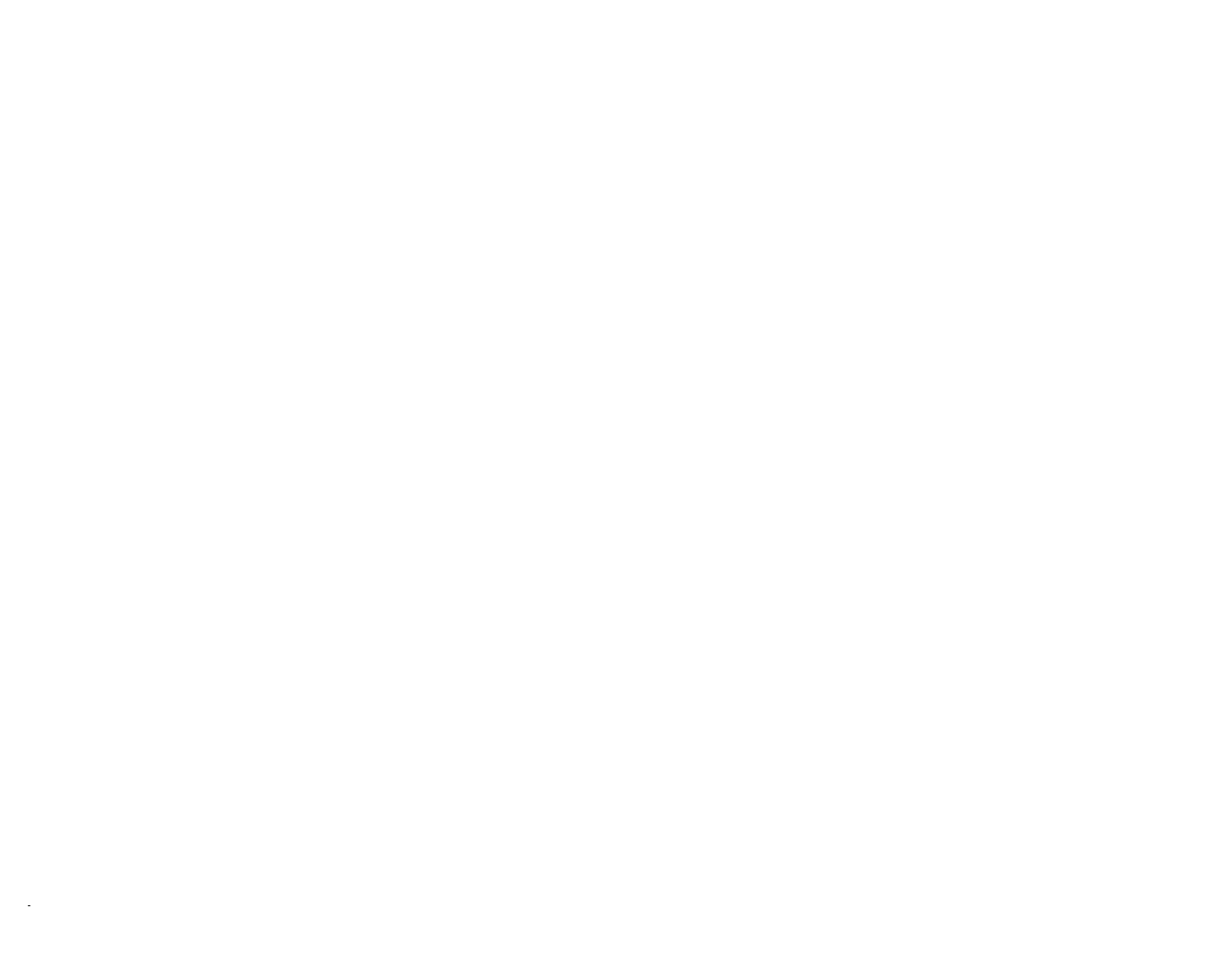|                    | Licence Business Name                                     | <b>Address</b>                                                 | <b>Licence Type/Sub</b>                    |                                      | Phone               |      | Fax                      |     |
|--------------------|-----------------------------------------------------------|----------------------------------------------------------------|--------------------------------------------|--------------------------------------|---------------------|------|--------------------------|-----|
| 18 827721          | <b>Tidy Home Services</b>                                 | 8400 Heather St Richmond BC V6Y 2R4                            | Service Use                                | Home Occupation                      | (778) 998-3013      | Work |                          | Hom |
| 18 827660          | Beza Hair Design                                          | 3591 Chatham St Unit 130 Richmond BC V7E 2Z1                   | Service Use                                |                                      | (604) 271-4247      | Work |                          |     |
| 18 827644          | Solid General Contractors Inc                             | 4163 MCCONNELL DR BURNABY BC V5A 3J7                           | Service Use                                | <b>General Contractor</b>            | (778) 897-0707      |      | Work (604) 347-7019 Cell |     |
| 18 826144          | Jacqui Noftall Consulting                                 | 12633 No 2 Rd Unit 313 Richmond BC V7E 6N5                     | Service Use                                | Home Occupation                      | (604) 306-9360      | Work |                          | Hom |
| 18 822577          | W G E Auto Performance                                    | 8940 River Dr Unit 110 Richmond BC V6X 1Y8                     | Service Use                                |                                      | (604) 729-3835      | Work |                          | Hom |
| 18 819325          | P & L Plumbing and Heating                                | 41772 YARROW CENTRAL RD CHILLIWACK BC V2R<br>5G2               | Service Use                                | <b>Plumbing Contractor</b>           | (778) 808-1100      | Work |                          | Hom |
| 18 826663          | <b>FERNANDES MARINE</b><br><b>SERVICES LTD</b>            | 6660 Graybar Rd Unit 130 Richmond BC V6W 1H9                   | Service Use                                |                                      | (604) 370-0910      | Work |                          |     |
| 18 827782          | <b>BC Fresh Delivery Service Ltd</b>                      | 10520 No 4 Rd Richmond BC V7A 2Z7                              | Service Use                                | Home Occupation                      | (778) 994-4157      | Work |                          |     |
| <b>Issue Date:</b> |                                                           | June 28, 2018                                                  |                                            |                                      |                     |      |                          |     |
| 18 827905          | Plumb and Level Industries Ltd                            | 20157 43 AVE LANGLEY BC V3A 3B9                                | Service Use                                | <b>General Contractor</b>            | (604) 533-7514      |      | Work (604) 534-7516 Fax  |     |
| 18 827626          | Cowa Vancouver Holdings Inc                               | 8888 Odlin Cr Unit 1395 Richmond BC V6X 3Z8                    | Service Use                                |                                      | (604) 370-5556      | Work |                          | Hom |
| 18 827856          | <b>President Global Immigration</b><br>Services Group Ltd | 3700 No 3 Rd Unit 2130 Richmond BC V6X 3X2                     | Service Use                                |                                      | (604) 370-2855      |      | Work (604) 370-4855 Fax  |     |
| <b>Issue Date:</b> |                                                           | <b>July 5, 2018</b>                                            |                                            |                                      |                     |      |                          |     |
| 18 828001          | <b>Ucomfort Services Inc.</b>                             | PO BOX 133 3025 LOUGHEED HWY SUITE 930<br>COQUITLAM BC V3B 6S2 | Service Use                                | <b>Plumbing Contractor</b>           | (778) 805-6633      | Work |                          | Hom |
| 18 828012          | Metro Plumbing & Heating                                  | 7361 146 ST SURREY BC V3S 8Z7                                  | Service Use                                | <b>Plumbing Contractor</b>           | (604) 838-8871      | Work |                          | Hom |
| 18 828103          | <b>RC Drywall Construction</b>                            | 8111 Luton Rd Richmond BC V6Y 2H1                              | Service Use                                | <b>General Contractor</b>            | (604) 700-2975      | Work |                          | Hom |
| 18 828242          | <b>Escape The Crate</b>                                   | 10033 River Dr Unit 110 Richmond BC V6X 0L1                    | Service Use                                | Home Occupation                      | (604) 214-8292      | Work |                          |     |
| 18 828249          | SOV Construction Inc.                                     | 3148 SECHELT DR COQUITLAM BC V3B 5X9                           | Service Use                                | <b>General Contractor</b>            | (604) 475-3042      |      | Work (604) 475-3044 Fax  |     |
| 18 827924          | Art Monolith Construction Inc                             | 6820 Woodwards Rd Richmond BC V7E 1H4                          | Service Use                                | <b>General Contractor</b>            | (604) 499-2731      | Work |                          |     |
| 18 827930          | 1161137 BC Ltd                                            | 12400 No 3 Rd Richmond BC V7A 1X5                              | Service Use                                | Home Occupation                      | (778) 955-8896      | Work |                          |     |
| 18 828264          | <b>Fuhrious Construction Ltd</b>                          | 5600 WAPPLE RD NELSON BC V1L 6Y3                               | Service Use                                | <b>General Contractor</b>            | (250) 415-6288      | Work |                          |     |
| 18 819381          | <b>Wild West Campers</b>                                  | 1099 Page St Richmond BC V6V 2Y4                               | Service Use                                |                                      | $(604)$ 321-3300    | Work |                          | Hom |
| 18 825978          | Century 21 Max Realty Ltd                                 | 4000 No 3 Rd Unit 2385 Richmond BC V6X 0J8                     | Service Use                                |                                      | $(604)$ 338-2973    | Work |                          |     |
| 18 828002          | <b>Ucomfort Services Inc.</b>                             | PO BOX 133 3025 LOUGHEED HWY SUITE 930<br>COQUITLAM BC V3B 6S2 | Service Use                                | <b>Gas Contractor</b>                | (778) 805-6633      | Work |                          | Hom |
| 18 825448          | Chen and Xue LLP                                          | 13351 Commerce Pkwy Unit 1208 Richmond BC V6V 2X7              | Service Use                                |                                      | (604) 242-8888      |      | Work (604) 238-6601 Fax  |     |
| 18 825140          | With Our Own Two Hands                                    | 3891 Chatham St Unit 3 Richmond BC V7E 2Z6                     | Assembly Use Group 3                       | <b>Health Studio</b>                 | (778) 882-3165      | Work |                          | Hom |
| 18 824771          | Pang Wang Aluminum Railing                                | 11800 River Rd Unit 126 Richmond BC V6X 1Z7                    | Industrial/Manufacturing<br>Use            |                                      | (778) 869-7610      |      | Work (778) 869-7610 Cell |     |
| 18 820903          | <b>Oval Dental Centre</b>                                 | 7488 Lansdowne Rd Unit 130 Richmond BC                         | Service Use                                |                                      | (778) 712-3345      | Alt  |                          | Hom |
|                    | 18 820706 RMD Event Planning Ltd                          | 12631 Vickers Way Richmond BC V6V 1J2                          | Service Use                                |                                      | (778) 883-2333      | Work |                          |     |
| 18 826520 Mumuso   |                                                           | 4151 Hazelbridge Way Unit 3660 Richmond BC V6X 4J7             | Mercantile Use                             | <b>Retail Trading</b>                | (778) 929-6766 Work |      |                          | Hom |
| <b>Issue Date:</b> |                                                           | <b>July 6, 2018</b>                                            |                                            |                                      |                     |      |                          |     |
| 18 825681          | Fooshing Kitchen                                          | 8260 Westminster Hwy Unit 2100 Richmond BC V6X 3Y2             | Assembly Use Group 1                       | <b>Food Service</b><br>Establishment | (604) 715-3089      | Work |                          | Hom |
| 18 828544          | <b>AET Consulting Group Ltd</b>                           | 4588 Dubbert St Unit 17 Richmond BC V6X 0M1                    | Service Use                                | Home Occupation                      | (604) 290-3759      | Work |                          | Hom |
| 18 828442          | <b>Ultimate Home Automation</b><br>Solutions Ltd          | 11460 Bird Rd Richmond BC V6X 1N9                              | <b>Inter-Municipal Business</b><br>Licence | <b>General Contractor</b>            | (604) 812-5285      | Work |                          | Hom |
| 18 828441          | Ultimate Home Automation<br>Solutions Ltd                 | 11460 Bird Rd Richmond BC V6X 1N9                              | Service Use                                | <b>General Contractor</b>            | (604) 812-5285      | Work |                          | Hom |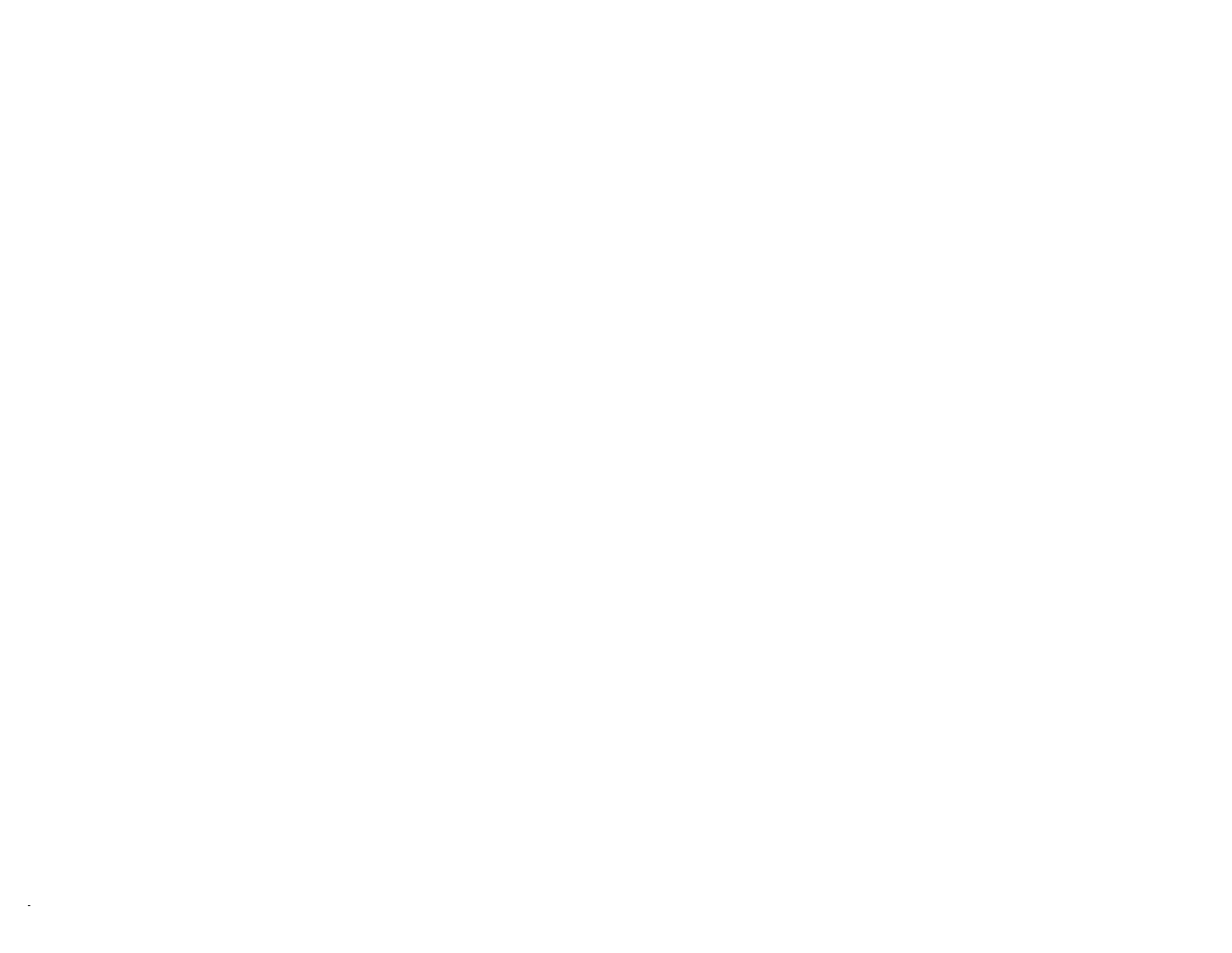| Licence            | <b>Business Name</b>                          | <b>Address</b>                                     | <b>Licence Type/Sub</b>                    |                                                              | <b>Phone</b>   |      | Fax                      |     |
|--------------------|-----------------------------------------------|----------------------------------------------------|--------------------------------------------|--------------------------------------------------------------|----------------|------|--------------------------|-----|
| 18828380           | Thunderbolt LED & Sign Ltd                    | 5951 Arcadia Rd Unit 20 Richmond BC V6X 2H2        | <b>Inter-Municipal Business</b><br>Licence | <b>General Contractor</b>                                    | (604) 276-9166 | Work |                          | Hom |
| 18 826639          | Highscore Elite Learning Center               | 12868 Clarke PI Unit 110 Richmond BC V6V 2H1       | Assembly Use Group 3                       | <b>Education Institution</b>                                 | (778) 979-5357 | Work |                          | Hom |
| 18 825458          | Pure Aquagarden Ltd                           | 14951 Triangle Rd Richmond BC V6W 1B2              | Mercantile Use                             | <b>Wholesale Trading</b>                                     | (778) 989-9785 | Work |                          | Hom |
| 18 828360          | <b>SB Mitter Travels</b>                      | 22220 Garratt Dr Richmond BC V6V 2P4               | Service Use                                | <b>Travel Agency</b>                                         | (604) 529-0144 |      | Work (778) 681-2240 Cell |     |
| <b>Issue Date:</b> |                                               | <b>July 10, 2018</b>                               |                                            |                                                              |                |      |                          |     |
| 18 828504          | Jonathan Hanks RMT                            | 8094 15TH AVE BURNABY BC V3N 1X2                   | Service Use                                | <b>Registered Massage</b><br>Therapy Clinic                  | (604) 441-8086 | Work |                          | Hom |
| 18 828604          | <b>Bulldog Electric</b>                       | 42745 YALE RD CHILLIWACK BC V2R 4J5                | Service Use                                | <b>Electrical Contractor</b>                                 | (604) 799-2231 | Work |                          | Hom |
| 18 828627          | Myra's Online Boutique                        | 6611 Cooney Rd Unit 1304 Richmond BC V6Y 4C5       | Service Use                                | Home Occupation                                              | (604) 354-0831 | Work |                          | Hom |
| 18 828603          | <b>B</b> and <b>B</b> Concessions             | 4507 198TH ST LANGLEY BC V3A 1E8                   | Assembly Use Group 1                       | Mobile Food Vendor                                           | (604) 961-6507 | Work |                          |     |
| 18 828546          | Crazy Fun                                     | 3633 Lam Dr Richmond BC V7C 5T3                    | Vending Machine Use                        | \$.25 or More                                                | (778) 231-9981 | Work |                          | Hom |
| 18 828542          | Thunderbolt LED & Sign Ltd                    | 5951 Arcadia Rd Unit 20 Richmond BC V6X 2H2        | Service Use                                | <b>General Contractor</b>                                    | (604) 276-9166 | Work |                          | Hom |
| 18 828026          | <b>Comfortpiggy Car Accessories</b><br>Corp   | 6551 No 3 Rd Richmond BC V6Y 2B6                   | Mercantile Use                             | <b>Retail Trading</b>                                        | (778) 913-6666 | Work |                          | Hom |
| 18 827997          | Diamond Parking #4391                         | 10880 No 5 Rd Richmond BC V6W 0B3                  | Service Use                                | <b>Parking Enforcement</b><br><b>Business</b>                | (604) 681-8797 |      | Work (604) 684-0329 Fax  |     |
| 18 824947          | Tai Feng Investments Group Inc                | 4000 No 3 Rd Unit 6175 Richmond BC V6X 0J8         | Service Use                                |                                                              | (778) 891-7372 | Work |                          | Hom |
| 18 820691          | Safeway Pharmacy #4957                        | 10151 No 3 Rd Richmond BC V7A 4R6                  | Mercantile Use                             | <b>Retail Trading</b>                                        | (403) 730-3588 | Work |                          | Hom |
| 18 820690          | Safeway Pharmacy #4949                        | 6140 Blundell Rd Richmond BC V7C 1H8               | Mercantile Use                             | <b>Retail Trading</b>                                        | (403) 730-3588 | Work |                          | Hom |
| 18 816167          | <b>ST Traditional Chinese Medicine</b><br>Ltd | 8788 McKim Way Unit 1105 Richmond BC V6X 4E2       | Service Use                                |                                                              | (778) 628-1449 | Work |                          | Hom |
| 18 828760          | Eco D A S H Services                          | 7704 WALNUT ST SW LAKEWOOD WA 98498 USA            | Service Use                                |                                                              | (253) 330-7766 | Work |                          | Hom |
| 18 828243          | Top Save Quality Enterprises Ltd              | 10451 Shellbridge Way Unit 150 Richmond BC V6X 2W8 | Service Use                                | <b>Delivery Services</b>                                     | (604) 248-8236 |      | Work (778) 938-3099 Cell |     |
| <b>Issue Date:</b> |                                               | <b>July 11, 2018</b>                               |                                            |                                                              |                |      |                          |     |
| 18 828216          | Doracon Inc                                   | 1312 BOULDER CREEK CRES MISSISSAUGA ON L5J<br>4P5  | Service Use                                | <b>General Contractor</b>                                    | (647) 236-9099 | Work |                          |     |
| 18 828662          | October Eight                                 | 7611 Ledway Rd Richmond BC V7C 3N7                 | Service Use                                | Home Occupation                                              | (604) 779-8228 | Work |                          | Hom |
| 18 828024          | Trio Automotive Inc                           | 10013 River Dr Unit 2030 Richmond BC               | Service Use                                |                                                              | (604) 250-5128 | Work |                          |     |
| 18 822673          | Leclair De Genie                              | 6551 No 3 Rd Richmond BC V6Y 2B6                   | Assembly Use Group 1                       | <b>Food Service</b><br>Establishment, Take-<br>Out           | (604) 428-3318 | Work |                          | Hom |
| <b>Issue Date:</b> |                                               | <b>July 12, 2018</b>                               |                                            |                                                              |                |      |                          |     |
|                    | 18 825653 Daily Financial Service Inc         | 4540 No 3 Rd Unit 1460 Richmond BC V6X 4E4         | Mercantile Use                             | Pawnbroker                                                   | (604) 562-5588 | Work |                          | Hom |
|                    | 18 826323 Daily Financial Service Inc         | 4540 No 3 Rd Unit 1460 Richmond BC V6X 4E4         | Mercantile Use                             | Second-Hand Dealer (604) 562-5588                            |                | Work |                          | Hom |
|                    | 18 824888 Mega Medical Inc                    | 13900 Maycrest Way Unit 260 Richmond BC V6V 3E2    | Assembly Use Group 3                       | Education Institution (604) 231-0633 Work (604) 231-0308 Hom |                |      |                          |     |
| <b>Issue Date:</b> |                                               | <b>July 13, 2018</b>                               |                                            |                                                              |                |      |                          |     |
| 18 825943          | <b>DNA Esthetics Inc</b>                      | 31 CENTENNIAL PKWY DELTA BC V4L 2C3                | Service Use                                |                                                              | (778) 999-7101 | Work |                          |     |
| 18 828894          | Alpha & Omega Painting Inc                    | 62 FAWCETT RD UNIT 2 COQUITLAM BC V3K 6V5          | Service Use                                | <b>General Contractor</b>                                    | (604) 789-7741 | Work |                          | Hom |
| 18 829035          | The Crystalkim Interior & Decor               | 3327 ROBSON DR COQUITLAM BC V3E 2X8                | Service Use                                | <b>General Contractor</b>                                    | (604) 880-7273 | Work |                          | Hom |
| 18 829023          | ZD Immigration Consulting Ltd                 | 8228 Westminster Hwy Unit 130 Richmond BC V6X 1A6  | Service Use                                |                                                              | (604) 370-0227 | Work |                          | Hom |
| 18828998           | Justin Van Andel, RMT                         | 515 MCDONALD ST NEW WESTMINSTER BC V3L 4L5         | Service Use                                | Registered Massage<br><b>Therapy Clinic</b>                  | (778) 751-2484 | Work |                          | Hom |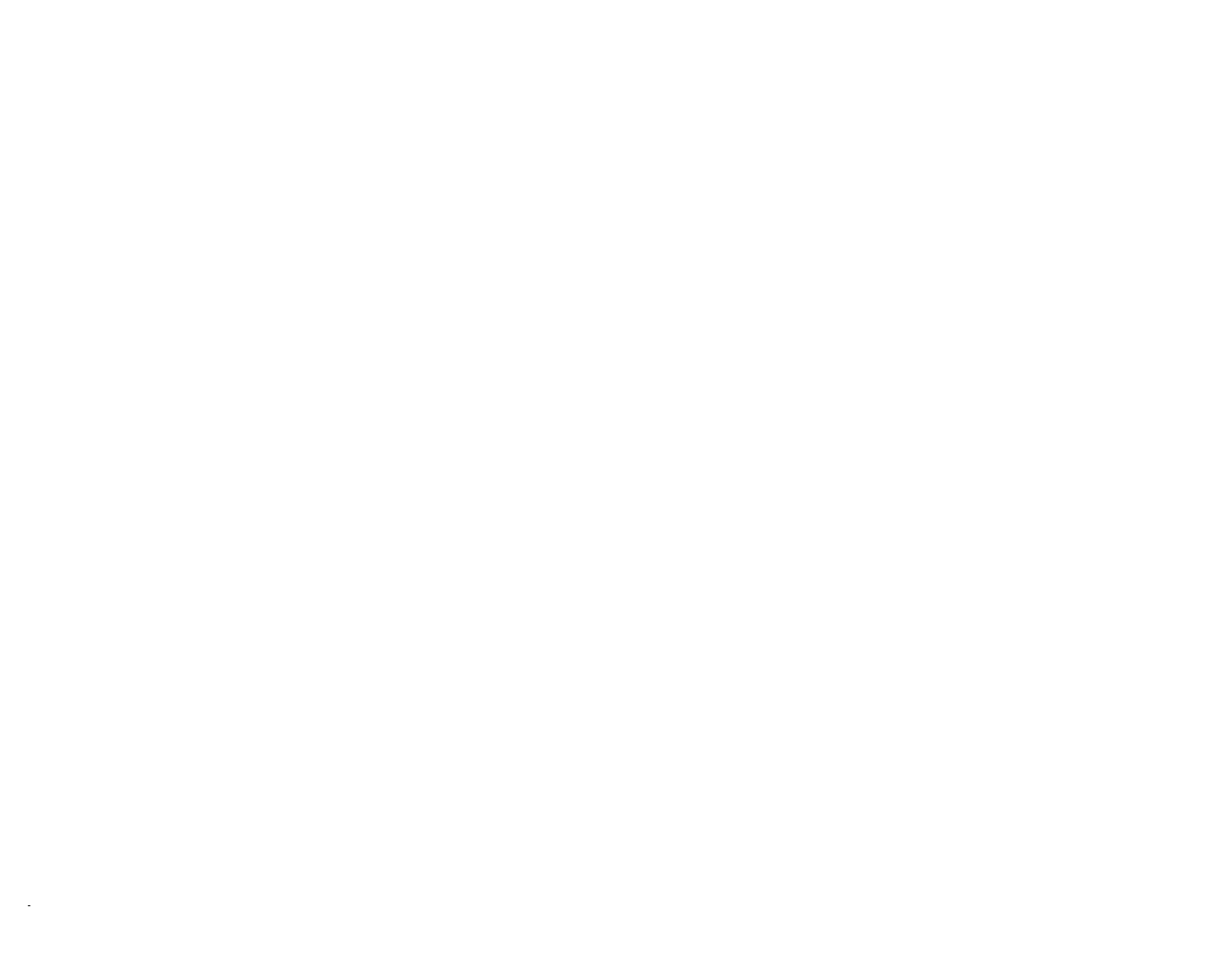|                    | <b>Licence Business Name</b>                                            | <b>Address</b>                                                | <b>Licence Type/Sub</b>                    |                               | Phone              |      | Fax                     |
|--------------------|-------------------------------------------------------------------------|---------------------------------------------------------------|--------------------------------------------|-------------------------------|--------------------|------|-------------------------|
| 18 829060          | Pacific Western Coach Parts<br>Sales Ltd                                | 2351 Simpson Rd Unit 4 Richmond BC V6X 2R2                    | Service Use                                |                               | (604) 644-8460     |      | Work (604) 325-6155 Fax |
| 18 828992          | Easy Pro Services                                                       | 6671 Mang Rd Richmond BC V7C 2Y1                              | Service Use                                | Home Occupation               | $(604)$ 364-5680   | Work | Hom                     |
| 18 828983          | XS Trading Ltd                                                          | 8740 Saunders Rd Richmond BC V7A 2A7                          | Service Use                                | Home Occupation               | (604) 771-2188     | Work | Hom                     |
| 18 828890          | <b>Roaron Construction Ltd</b>                                          | 19747 TELEGRAPH TRAIL UNIT 4 LANGLEY BC V1M<br>3E6            | Service Use                                | <b>General Contractor</b>     | $(604) 888 - 7816$ |      | Work (604) 888-8191 Fax |
| 18 828865          | Gokabu-Eat Inc                                                          | 3997 HENNING DR UNIT 204 BURNABY BC V5C 6N5                   | Service Use                                | <b>Delivery Services</b>      | (778) 885-3269     | Work | Hom                     |
| 18 825954          | Khataw Development                                                      | 9040 Francis Rd Richmond BC V6Y 1B1                           | <b>Inter-Municipal Business</b><br>Licence | <b>General Contractor</b>     | $(604)$ 366-7860   | Work | Hom                     |
| 18 825944          | Village Spa                                                             | 3571 Chatham St Unit 105 Richmond BC V7E 2Z1                  | Service Use                                |                               | (604) 340-5555     | Work | Hom                     |
| 18 814600          | Ausong Curtain & Design Inc                                             | 4631 Shell Rd Unit 150 Richmond BC V6X 3M4                    | Mercantile Use                             | <b>Wholesale Trading</b>      | (604) 278-2905     | Work | Hom                     |
| 17 781799          | The Original Hurricane Potato                                           | 13483 78 AVE SURREY BC V3W 0A8                                | Assembly Use Group 1                       | Mobile Food Vendor            | (604) 597-3020     | Work | Hom                     |
| 18 825953          | <b>Khataw Development</b>                                               | 9040 Francis Rd Richmond BC V6Y 1B1                           | Service Use                                | <b>General Contractor</b>     | $(604)$ 366-7860   | Work | Hom                     |
| <b>Issue Date:</b> |                                                                         | <b>July 16, 2018</b>                                          |                                            |                               |                    |      |                         |
| 18 827903          | <b>Pinnacle Teaching Service</b>                                        | 6910 No 3 Rd Unit 8 Richmond BC V6Y 2C5                       | Assembly Use Group 3                       | <b>Education Institution</b>  | (604) 781-4038     | Work | Hom                     |
| 18 826616          | Frise Construction & Consulting<br>Co Ltd                               | 3751 Jacombs Rd Unit 235 Richmond BC V6V 2R4                  | Service Use                                | <b>General Contractor</b>     | (604) 779-1958     | Work | Hom                     |
| 18 829205          | <b>Buttar Holdings Ltd</b>                                              | 9860 Seacote Rd Richmond BC V7A 4A5                           | Service Use                                | <b>General Contractor</b>     | (604) 307-2004     | Work | Hom                     |
| 18 829142          | Aloha Max                                                               | 7468 Lansdowne Rd Unit 1509 Richmond BC                       | Service Use                                | Home Occupation               | (778) 986-7683     | Work | Hom                     |
| 18 829105          | Yaju Inc                                                                | 151 KEITH RD E UNIT 801 NORTH VANCOUVER BC<br><b>V7L 4M3</b>  | Service Use                                | <b>General Contractor</b>     | (778) 798-5868     | Work | Hom                     |
| 18 829085          | <b>Terminix Pest Control</b>                                            | 8620 COMMERCE CRT BURNABY BC V5A 4N6                          | Service Use                                | <b>General Contractor</b>     | (604) 432-9422     | Work |                         |
| 18 827760          | <b>Freedom International Education</b><br>Group                         | 5900 No 3 Rd Unit 710 Richmond BC V6X 3P7                     | Service Use                                |                               | 60425933893        |      | Work (778) 297-3389 Fax |
| 18 825120          | <b>Hearty Meals Inc</b>                                                 | 7771 Westminster Hwy Unit 170 Richmond BC V6X 1A4             | Industrial/Manufacturing<br>Use            |                               | (604) 445-4120     | Work | Hom                     |
| 18 825971          | Canivision                                                              | 3700 No 3 Rd Unit 2410 Richmond BC V6X 3X2                    | Service Use                                | <b>Travel Agency</b>          | $(604)$ 868-1629   | Work |                         |
| 18 825945          | Modern Film Science And<br><b>Technology Research Center</b><br>Limited | 10451 Shellbridge Way Unit 130 Richmond BC V6X 2W8            | Service Use                                | Film Production<br>Office     | $(604)$ 800-6658   | Work | Hom                     |
| 18 827762          | <b>Freedom International Education</b><br>Group                         | 5900 No 3 Rd Unit 710 Richmond BC V6X 3P7                     | Assembly Use Group 3                       | <b>Education Institution</b>  | 60425933893        |      | Work (778) 297-3389 Fax |
| <b>Issue Date:</b> |                                                                         | <b>July 17, 2018</b>                                          |                                            |                               |                    |      |                         |
| 18 829251          | 2021 Building Design Ltd                                                | 9871 Seacastle Dr Richmond BC V7A 4R2                         | <b>Inter-Municipal Business</b><br>Licence | <b>General Contractor</b>     | (778) 918-1813     | Work |                         |
| 18 829248          | Wave Point Consulting Ltd                                               | 1321 BLANSHARD ST UNIT 301 VICTORIA BC V8W<br>0B <sub>6</sub> | Service Use                                | <b>General Contractor</b>     | (778) 410-5031     | Work |                         |
|                    | 18 829250 2021 Building Design Ltd                                      | 9871 Seacastle Dr Richmond BC V7A 4R2                         | Service Use                                | <b>General Contractor</b>     | (778) 918-1813     | Work |                         |
| <b>Issue Date:</b> |                                                                         | <b>July 18, 2018</b>                                          |                                            |                               |                    |      |                         |
| 18 829425          | <b>Eternal Roofing Ltd</b>                                              | 6646 125B ST SURREY BC V3W 1V6                                | Service Use                                | <b>General Contractor</b>     | (778) 387-6629     | Work | Hom                     |
| 18 829385          | Ventureheat Clothing Ltd                                                | 7651 Decourcy Cr Richmond BC V7C 4G2                          | Service Use                                | Home Occupation               | (888) 241-3075     | Work | Hom                     |
| 18 829348          | President Life Holdings Ltd                                             | 8320 Mowbray Rd Richmond BC V7A 2B7                           | Service Use                                | Home Occupation               | (604) 285-6335     | Work | Hom                     |
| 18 829346          | Richmond Innovations Capital Ltd                                        | 8320 Mowbray Rd Richmond BC V7A 2B7                           | Service Use                                | Home Occupation               | (604) 285-6335     | Work | Hom                     |
| 18 823206          | Gmen at Steveston Ramen Shop                                            | 3711 Bayview St Richmond BC V7E 5W3                           | Assembly Use Group 1                       | Food Service<br>Establishment | (604) 773-3611     | Work | Hom                     |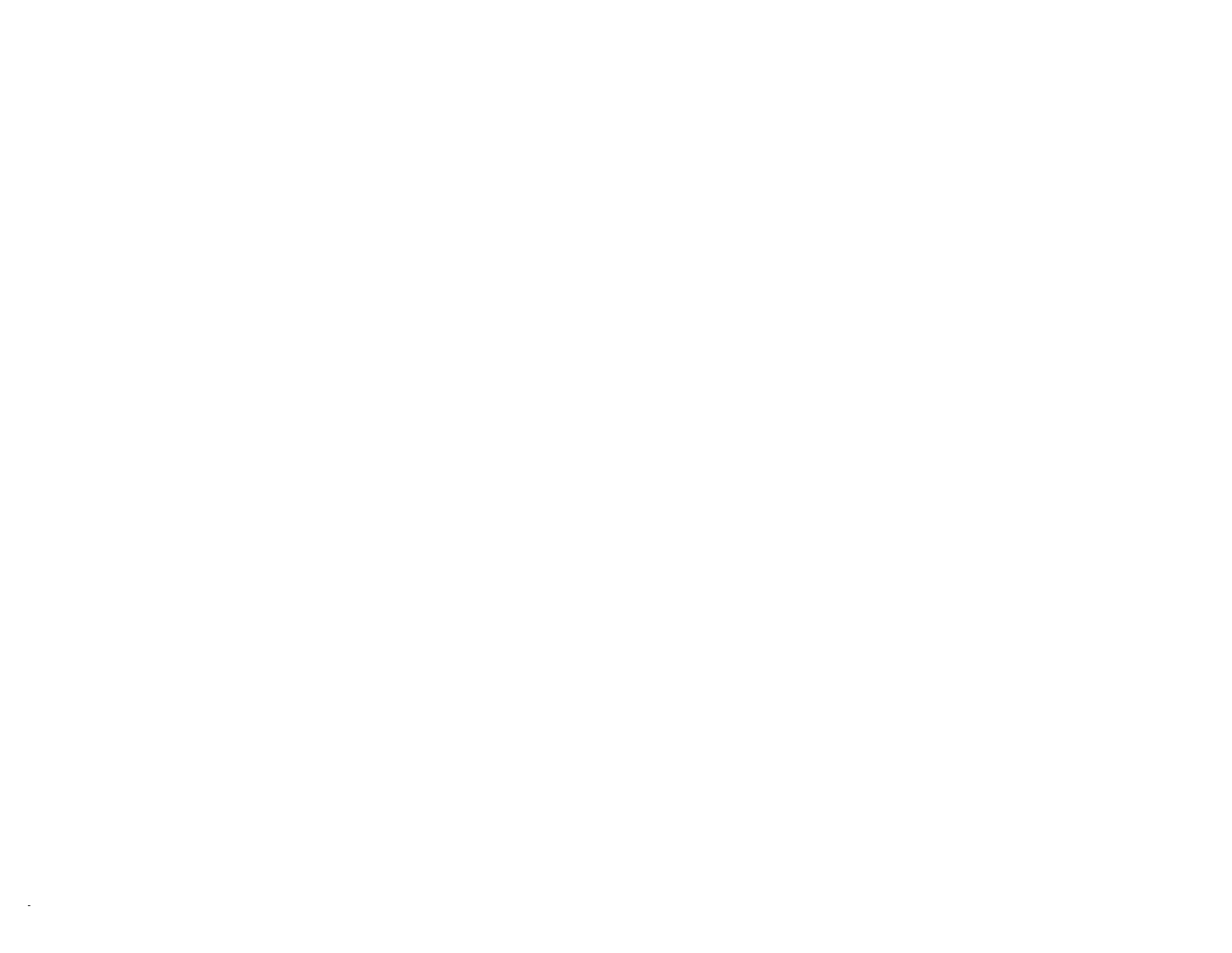|                                                                                                                                                                                                | <b>Licence Business Name</b>                                                                                                                                                                                                                                                                                                                                                                          | <b>Address</b>                                                                                                                                                                                                                                                                                                                                                                                                                                                                                                                                                                                                                                                                     | <b>Licence Type/Sub</b>                                                                                                                                                                                                                                               |                                                                                                                                                                                                                                                                                                                                                         | <b>Phone</b>                                                                                                                                                                                                                                                                   | Fax                                                                                                                                                    |                                                                                         |
|------------------------------------------------------------------------------------------------------------------------------------------------------------------------------------------------|-------------------------------------------------------------------------------------------------------------------------------------------------------------------------------------------------------------------------------------------------------------------------------------------------------------------------------------------------------------------------------------------------------|------------------------------------------------------------------------------------------------------------------------------------------------------------------------------------------------------------------------------------------------------------------------------------------------------------------------------------------------------------------------------------------------------------------------------------------------------------------------------------------------------------------------------------------------------------------------------------------------------------------------------------------------------------------------------------|-----------------------------------------------------------------------------------------------------------------------------------------------------------------------------------------------------------------------------------------------------------------------|---------------------------------------------------------------------------------------------------------------------------------------------------------------------------------------------------------------------------------------------------------------------------------------------------------------------------------------------------------|--------------------------------------------------------------------------------------------------------------------------------------------------------------------------------------------------------------------------------------------------------------------------------|--------------------------------------------------------------------------------------------------------------------------------------------------------|-----------------------------------------------------------------------------------------|
| 18 828606                                                                                                                                                                                      | <b>B &amp; Y Ginseng Enterprises</b>                                                                                                                                                                                                                                                                                                                                                                  | 4000 No 3 Rd Unit 1160 Richmond BC V6X 0J8                                                                                                                                                                                                                                                                                                                                                                                                                                                                                                                                                                                                                                         | Mercantile Use                                                                                                                                                                                                                                                        | <b>Retail Trading</b>                                                                                                                                                                                                                                                                                                                                   | (604) 649-8232                                                                                                                                                                                                                                                                 | Work                                                                                                                                                   | <b>Hom</b>                                                                              |
| <b>Issue Date:</b>                                                                                                                                                                             |                                                                                                                                                                                                                                                                                                                                                                                                       | <b>July 19, 2018</b>                                                                                                                                                                                                                                                                                                                                                                                                                                                                                                                                                                                                                                                               |                                                                                                                                                                                                                                                                       |                                                                                                                                                                                                                                                                                                                                                         |                                                                                                                                                                                                                                                                                |                                                                                                                                                        |                                                                                         |
| 18 829444<br>18 828124<br>18 829420<br>18 829422                                                                                                                                               | True Green Geothermal Inc.<br>1165702 BC Ltd<br><b>Burnaby Concrete Placing Ltd</b><br><b>Burnaby Concrete Placing Ltd</b>                                                                                                                                                                                                                                                                            | 4120 GLENMORE RD ABBOTSFORD BC V4X 1X5<br>4000 No 3 Rd Unit 2270 Richmond BC V6X 0J8<br>10426 Bird Rd Richmond BC V6X 1N6<br>10426 Bird Rd Richmond BC V6X 1N6                                                                                                                                                                                                                                                                                                                                                                                                                                                                                                                     | Service Use<br>Mercantile Use<br>Service Use<br><b>Inter-Municipal Business</b><br>Licence                                                                                                                                                                            | <b>General Contractor</b><br><b>Retail Trading</b><br><b>General Contractor</b><br><b>General Contractor</b>                                                                                                                                                                                                                                            | (604) 864-9091<br>(778) 987-6315<br>(604) 785-2795<br>(604) 785-2795                                                                                                                                                                                                           | Work<br>Work<br>Work<br>Work                                                                                                                           | Hom<br>Hom                                                                              |
| <b>Issue Date:</b>                                                                                                                                                                             |                                                                                                                                                                                                                                                                                                                                                                                                       | <b>July 24, 2018</b>                                                                                                                                                                                                                                                                                                                                                                                                                                                                                                                                                                                                                                                               |                                                                                                                                                                                                                                                                       |                                                                                                                                                                                                                                                                                                                                                         |                                                                                                                                                                                                                                                                                |                                                                                                                                                        |                                                                                         |
| 18 827938<br>18 828100<br>18 828101                                                                                                                                                            | <b>Benest Development Ltd</b><br>Vancouver Ladies Balanced<br><b>Health Club</b><br>Vancouver Ladies Balanced<br><b>Health Club</b>                                                                                                                                                                                                                                                                   | 13071 Vanier PI Unit 210 Richmond BC V6V 2J1<br>8600 Cambie Rd Unit 230 Richmond BC V6X 4J9<br>8600 Cambie Rd Unit 230 Richmond BC V6X 4J9                                                                                                                                                                                                                                                                                                                                                                                                                                                                                                                                         | Service Use<br>Service Use<br>Service Use                                                                                                                                                                                                                             | <b>General Contractor</b>                                                                                                                                                                                                                                                                                                                               | (604) 689-8082<br>(778) 929-0599<br>(778) 929-0599                                                                                                                                                                                                                             | Work<br>Work<br>Work                                                                                                                                   | Hom<br>Hom                                                                              |
| 18 829423                                                                                                                                                                                      | Peak RSG Services Inc                                                                                                                                                                                                                                                                                                                                                                                 | 11782 Hammersmith Way Unit 203 Richmond BC V7A 5E2 Service Use                                                                                                                                                                                                                                                                                                                                                                                                                                                                                                                                                                                                                     |                                                                                                                                                                                                                                                                       | <b>General Contractor</b>                                                                                                                                                                                                                                                                                                                               | $(604)$ 448-8000                                                                                                                                                                                                                                                               | Work (604) 448-8100 Fax                                                                                                                                |                                                                                         |
| <b>Issue Date:</b>                                                                                                                                                                             |                                                                                                                                                                                                                                                                                                                                                                                                       | <b>July 25, 2018</b>                                                                                                                                                                                                                                                                                                                                                                                                                                                                                                                                                                                                                                                               |                                                                                                                                                                                                                                                                       |                                                                                                                                                                                                                                                                                                                                                         |                                                                                                                                                                                                                                                                                |                                                                                                                                                        |                                                                                         |
| 18 829840<br>18 829604<br>18 831108<br>18 830947<br>18 830933<br>18 829913<br>18 829897<br>18829896<br>18 829720<br>18 829680<br>18 829665<br>18 828139<br>18 829605<br>18 829649<br>18 829825 | DC Roofing Inc<br>Red's Mechanical<br>Mr Bannock Food Truck<br>Division 73 Talent<br>Ben Liu Canada Enterprises<br><b>Octopus Solutions Inc</b><br>Hua Wei Construction Ltd<br>Hua Wei Construction Ltd<br>Shoreline Homes Ltd<br>A.hamilton Homes<br><b>Domicile Construction</b><br>Corvus Energy Inc<br><b>Red's Mechanical</b><br><b>Primary Care First Aid</b><br>Professional Home Builders Ltd | 8468 162 ST UNIT 110 SURREY BC V4N 1B4<br>12155 191B ST UNIT 402 PITT MEADOWS BC V3Y 2S2<br>433 W 1ST ST NORTH VANCOUVER BC V7M 1C2<br>12411 Jack Bell Dr Unit 32 Richmond BC V6V 2S5<br>9311 Alexandra Rd Unit 423 Richmond BC V6X 0L8<br>8720 Dolphin Crt Richmond BC V6Y 3J7<br>4588 Dubbert St Unit 49 Richmond BC V6X 0M1<br>4588 Dubbert St Unit 49 Richmond BC V6X 0M1<br>9660 Gilhurst Cr Richmond BC V7A 1P2<br>2890 202 ST LANGLEY BC V2Z 2B9<br>520 KEITH RD WEST VANCOUVER BC V7T 1L7<br>13551 Commerce Pkwy Unit 100 Richmond BC V6V 2L1<br>12155 191B ST UNIT 402 PITT MEADOWS BC V3Y 2S2<br>17377 1 AVE SURREY BC V3Z 8L2<br>2408 McKessock Ave Richmond BC V6X 2N9 | Service Use<br>Service Use<br>Assembly Use Group 1<br>Service Use<br>Service Use<br>Service Use<br><b>Inter-Municipal Business</b><br>Licence<br>Service Use<br>Service Use<br>Service Use<br>Service Use<br>Service Use<br>Service Use<br>Service Use<br>Service Use | <b>General Contractor</b><br><b>Plumbing Contractor</b><br>Mobile Food Vendor<br>Home Occupation<br>Home Occupation<br><b>General Contractor</b><br><b>General Contractor</b><br><b>General Contractor</b><br><b>General Contractor</b><br><b>General Contractor</b><br><b>General Contractor</b><br><b>Gas Contractor</b><br><b>General Contractor</b> | $(604)$ 503-3500<br>(778) 883-4964<br>(778) 839-6742<br>(778) 321-8444<br>(604) 339-5809<br>(604) 727-5225<br>(236) 985-8888<br>(236) 985-8888<br>(604) 600-0928<br>(604) 613-3621<br>(778) 235-2633<br>(604) 227-0280<br>(778) 883-4964<br>$(604)$ 306-1858<br>(604) 600-7270 | Work (604) 503-3505 Hom<br>Work<br>Work<br>Work<br>Work<br>Work<br>Work<br>Work<br>Work<br>Work<br>Work<br>Work (604) 227-0281<br>Work<br>Work<br>Work | Hom<br>Hom<br>Hom<br>Hom<br>Hom<br>Hom<br>Hom<br>Hom<br>Hom<br>Hom<br>Fax<br>Hom<br>Hom |
| <b>Issue Date:</b>                                                                                                                                                                             |                                                                                                                                                                                                                                                                                                                                                                                                       | <b>July 26, 2018</b>                                                                                                                                                                                                                                                                                                                                                                                                                                                                                                                                                                                                                                                               |                                                                                                                                                                                                                                                                       |                                                                                                                                                                                                                                                                                                                                                         |                                                                                                                                                                                                                                                                                |                                                                                                                                                        |                                                                                         |
| 18 826604<br>18 829263<br>18 829104<br>18 826500<br>18 829220                                                                                                                                  | <b>MIBC Distribution Inc.</b><br>Panasia Holidays<br>Fastgo Express Corp<br>Eternal Marine Eco Technology<br>(Canada) Ltd<br><b>B-Well Home</b>                                                                                                                                                                                                                                                       | 11411 Blacksmith PI Unit 6 Richmond BC V7A 4T7<br>4000 No 3 Rd Unit 1125 Richmond BC V6X 0J8<br>4540 No 3 Rd Unit 1445 Richmond BC V6X 4E4<br>13986 Cambie Rd Unit 263 Richmond BC V6V 2K3<br>6277 Woodwards Rd Richmond BC V7E 1H2                                                                                                                                                                                                                                                                                                                                                                                                                                                | Service Use<br>Service Use<br>Service Use<br>Service Use<br><b>Residential Use</b>                                                                                                                                                                                    | <b>Travel Agency</b><br>Bed & Breakfast                                                                                                                                                                                                                                                                                                                 | (604) 787-0175<br>(604) 242-1780<br>(604) 821-1938<br>(778) 814-4469<br>(778) 869-6568                                                                                                                                                                                         | Work<br>Work<br>Work<br>Work<br>Work                                                                                                                   | Hom<br>Hom<br>Hom<br>Hom<br>Hom                                                         |
| <b>Issue Date:</b>                                                                                                                                                                             |                                                                                                                                                                                                                                                                                                                                                                                                       | <b>July 27, 2018</b>                                                                                                                                                                                                                                                                                                                                                                                                                                                                                                                                                                                                                                                               |                                                                                                                                                                                                                                                                       |                                                                                                                                                                                                                                                                                                                                                         |                                                                                                                                                                                                                                                                                |                                                                                                                                                        |                                                                                         |
|                                                                                                                                                                                                | 18 831260 Sanchez Concrete                                                                                                                                                                                                                                                                                                                                                                            | 9366 Tomicki Ave Unit 403 Richmond BC V6X 0N9                                                                                                                                                                                                                                                                                                                                                                                                                                                                                                                                                                                                                                      | Service Use                                                                                                                                                                                                                                                           | <b>General Contractor</b>                                                                                                                                                                                                                                                                                                                               | (604) 265-2333                                                                                                                                                                                                                                                                 | Work                                                                                                                                                   | Hom                                                                                     |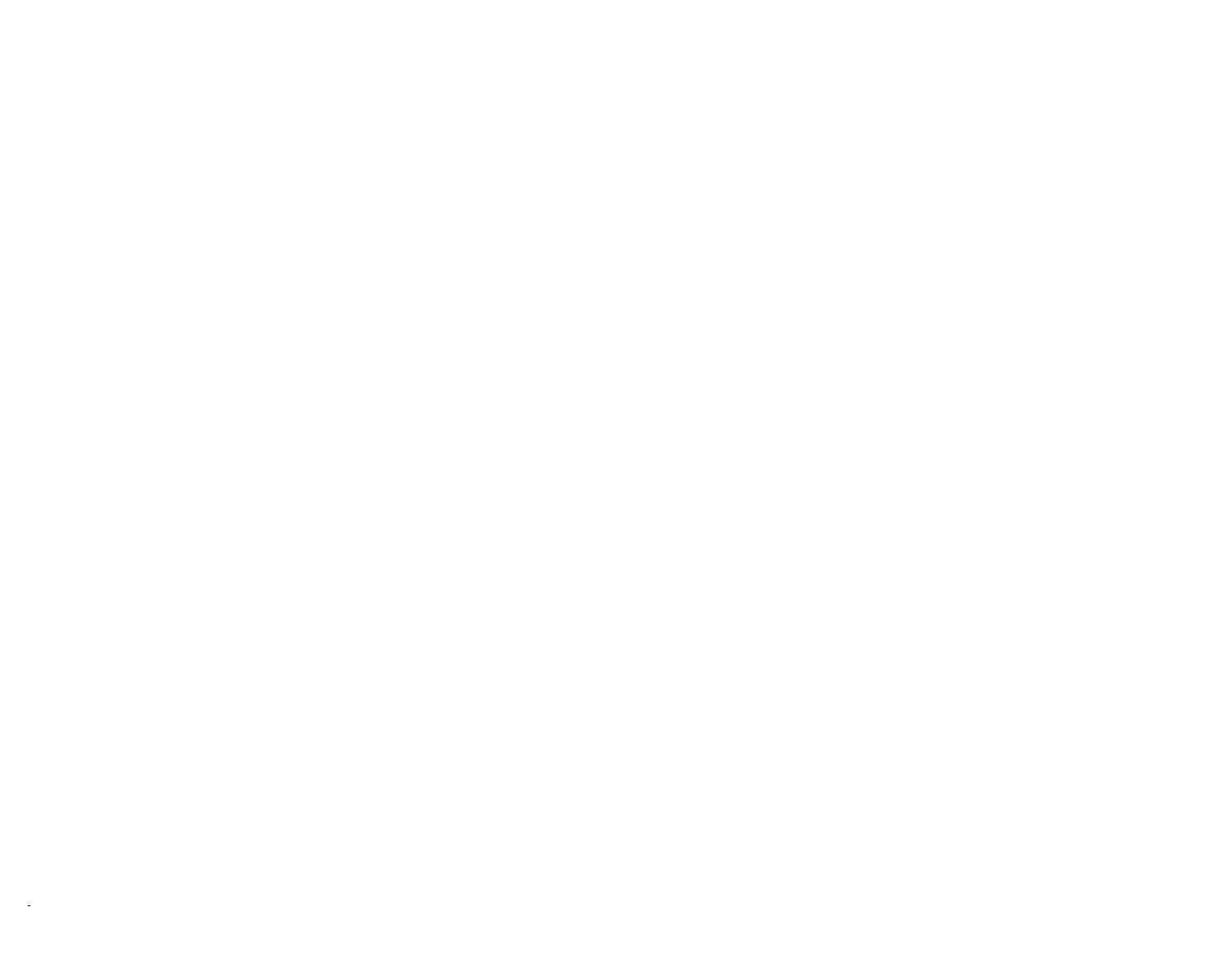|                    | Licence Business Name                                    | <b>Address</b>                                         | <b>Licence Type/Sub</b>                    |                            | <b>Phone</b>       |      | Fax                      |            |
|--------------------|----------------------------------------------------------|--------------------------------------------------------|--------------------------------------------|----------------------------|--------------------|------|--------------------------|------------|
| 18 831267          | <b>Bonacare Mechanical Ltd</b>                           | 6838 STATION HILL DR BURNABY BC V3N 5A4                | Service Use                                | <b>Plumbing Contractor</b> | (604) 537-7345     | Work |                          | Hom        |
| 18 829861          | Columbia Sportswear                                      | 7899 Templeton Station Rd Unit 1062 Richmond V7B 0B7   | Mercantile Use                             | Retail Trading             | (780) 890-2369     | Work |                          | Hom        |
| 18 831261          | C Lin Renovation Ltd                                     | 1329 LEMAX AVE COQUITLAM BC V3J 2C1                    | Service Use                                | <b>General Contractor</b>  | $(604) 603 - 1080$ | Work |                          | Hom        |
| 18 831206          | <b>Master Stone Masonry</b>                              | 131 3RD ST E SASKATOON SK S7H 1K9                      | Service Use                                | <b>General Contractor</b>  | (778) 772-1845     | Work |                          | Hom        |
| 18 831144          | <b>UHomes Creating Ltd</b>                               | 10451 Shellbridge Way Unit 150 Richmond BC V6X 2W8     | Service Use                                | <b>General Contractor</b>  | (778) 892-6608     | Work |                          | Hom        |
| 18 831142          | Intelligent & Discerning<br><b>Communication Ltd</b>     | 5680 Eastman Dr Richmond BC V7E 6H3                    | Service Use                                | Home Occupation            | (604) 367-2128     | Work |                          | Hom        |
| 18 829741          | Open Windows Inc                                         | 13680 Bridgeport Rd Unit 3 Richmond BC V6V 1V3         | Mercantile Use                             | <b>Wholesale Trading</b>   | (604) 971-6736     | Work |                          | Hom        |
| 18 829631          | <b>RAPS Animal Hospital Thrift</b><br>Store              | 9040 Francis Rd Richmond BC V6Y 1B1                    | Mercantile Use                             | <b>Retail Trading</b>      | (604) 285-7724     | Work |                          | Hom        |
| 18 829609          | New Jack Food and Paper 2018<br>Ltd                      | 9500 Van Horne Way Unit 80 Richmond BC V6X 1W3         | Mercantile Use                             | <b>Wholesale Trading</b>   | (604) 279-5678     | Work |                          | Hom        |
| 18 828463          | <b>Sureton Express</b>                                   | 4751 Garden City Rd Unit 105 Richmond BC V6X 3M7       | Service Use                                | <b>Delivery Services</b>   | (778) 881-3555     | Work |                          | Hom        |
| 18 831266          | <b>Bonacare Mechanical Ltd</b>                           | 6838 STATION HILL DR BURNABY BC V3N 5A4                | Service Use                                | Gas Contractor             | (604) 537-7345     | Work |                          | Hom        |
| 18 828462          | <b>Sureton Express</b>                                   | 4751 Garden City Rd Unit 105 Richmond BC V6X 3M7       | Mercantile Use                             | <b>Retail Trading</b>      | (778) 881-3555     | Work |                          | Hom        |
| 18 819483          | Luck Star Enterprise Inc                                 | 12031 Horseshoe Way Unit 120 Richmond BC V7A 4V4       | Service Use                                |                            | (604) 232-9091     |      | Work (604) 232-9092 Fax  |            |
| 17 77 17 61        | Canadian T & J International<br>Development Inc          | 11788 River Rd Unit 126 Richmond BC V6X 1Z7            | Mercantile Use                             | <b>Wholesale Trading</b>   | (604) 761-3058     |      | Work (604) 270-3058 Fax  |            |
| 18 829768          | Park Georgia Realty Ltd                                  | 3779 Sexsmith Rd Unit 1106 Richmond BC V6X 3Z9         | Service Use                                |                            | (604) 362-6222     | Work |                          | Hom        |
| <b>Issue Date:</b> |                                                          | <b>July 30, 2018</b>                                   |                                            |                            |                    |      |                          |            |
| 18 831081          | <b>GRN Pool &amp; Landscape Ltd</b>                      | 14778 THRIFT AVE WHITE ROCK BC V4B 2J5                 | Service Use                                | <b>General Contractor</b>  | (604) 866-7062     | Work |                          | Hom        |
| 18 831487          | The Everything Market                                    | 8371 Rosehill Dr Richmond BC V7A 2J8                   | Service Use                                | Home Occupation            | (604) 655-3194     | Work |                          | Hom        |
| 18 831282          | Cocomolo                                                 | 4151 Hazelbridge Way Unit 2360 Richmond BC V6X 4J7     | Mercantile Use                             | <b>Retail Trading</b>      | (604) 464-0972     | Work |                          | Hom        |
| 18 831161          | <b>Guided Path Wellness</b>                              | 7631 Malahat Ave Richmond BC V7A 4H1                   | Service Use                                | Home Occupation            | (604) 442-2814     | Work |                          | Hom        |
| 18 831145          | <b>UHomes Creating Ltd</b>                               | 10451 Shellbridge Way Unit 150 Richmond BC V6X 2W8     | <b>Inter-Municipal Business</b><br>Licence | <b>General Contractor</b>  | (778) 892-6608     | Work |                          | Hom        |
| 18 831141          | Di Jiu Investment Inc                                    | 3760 Vinmore Ave Richmond BC V7C 1S5                   | Service Use                                | Home Occupation            | (778) 886-1858     | Work |                          | <b>Hom</b> |
| 18 831106          | T & T Demolition Ltd                                     | 20119 113B AVE UNIT 104 MAPLE RIDGE BC V2X 0Z1         | Service Use                                | <b>General Contractor</b>  | (604) 465-7211     |      | Work (604) 465-7580 Fax  |            |
| 18 831043          | Global Village International<br>Trade (Canada) Group Ltd | 3571 Ullsmore Ave Richmond BC V7C 1S3                  | Service Use                                | Home Occupation            | (778) 928-0193     | Work |                          | Hom        |
| 18 831002          | Long View Systems Corporation                            | 666 BURRARD ST UNIT 300 VANCOUVER BC V6C 2X8           | Service Use                                |                            | (604) 562-0672     | Work |                          | Hom        |
| 18 829030          | Easy Home                                                | 9140 Walford St Richmond BC V6X 2J7                    | <b>Residential Use</b>                     | Bed & Breakfast            | (604) 278-7690     | Work |                          | Hom        |
| 18 821872          | Orient International Financial Ltd                       | 4540 No 3 Rd Unit 1345 Richmond BC V6X 4E4             | Service Use                                |                            | (778) 868-8668     | Work |                          | Hom        |
| 18 831126          | Nawai Imports                                            | 8920 No 4 Rd Richmond BC V6Y 2T6                       | Service Use                                | Home Occupation            | (604) 447-6621     | Work |                          | Hom        |
| <b>Issue Date:</b> |                                                          | <b>July 31, 2018</b>                                   |                                            |                            |                    |      |                          |            |
| 18 822322          | MoobyYoho.com                                            | 11121 Horseshoe Way Unit 133 Richmond BC V7A 5G7       | Mercantile Use                             | <b>Wholesale Trading</b>   | (778) 680-6480     | Work |                          | Hom        |
| 18 831143          | Nordmanner Marine Services                               | BOX 127 11820 RIVER RD UNIT 150 RICHMOND BC<br>V6X 1Z7 | Service Use                                |                            | (604) 262-1057     | Work |                          |            |
| 18 831481          | Loreto Projects                                          | 549 YALE RD PORT MOODY BC V3H 3L4                      | Service Use                                | <b>General Contractor</b>  | (604) 781-5245     | Work |                          | Hom        |
| 18 831490          | JK Real Estate & Financial<br>Services Inc               | 3771 Jacombs Rd Unit 220 Richmond BC V6V 2L9           | Service Use                                |                            | (604) 244-7321     |      | Work (604) 617-9068 Cell |            |
| <b>Issue Date:</b> |                                                          | <b>August 1, 2018</b>                                  |                                            |                            |                    |      |                          |            |
|                    | 18 831602 B & J Imagination Company                      | 9340 Bashuk PI Richmond BC V7E 5W5                     | Service Use                                | Home Occupation            | $(236)$ 999-1068   | Work |                          | Hom        |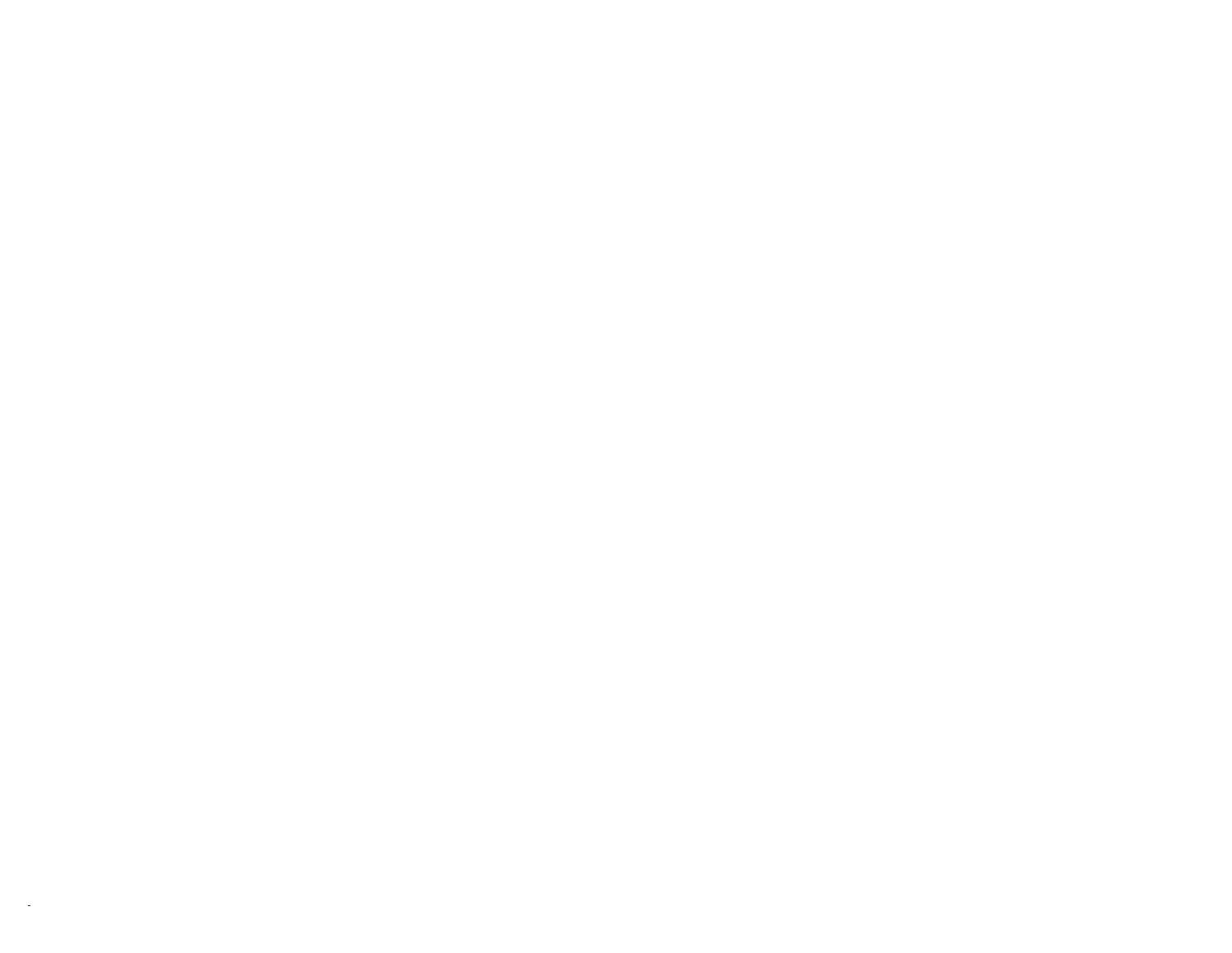| <b>Licence Business Name</b>                                   | <b>Address</b>         |                                                    | <b>Licence Type/Sub</b>         |                                        | <b>Phone</b>     |      | Fax                      |     |
|----------------------------------------------------------------|------------------------|----------------------------------------------------|---------------------------------|----------------------------------------|------------------|------|--------------------------|-----|
| 18 831621<br>2Clutch Entertainment                             |                        | 8580 Spires Rd Richmond BC V6Y 1W2                 | Service Use                     | Home Occupation                        | (778) 893-6363   | Work |                          | Hom |
| 18 831622<br>FP Immigration & Associates Inc                   |                        | 11575 Bridgeport Rd Unit 100 Richmond BC V6X 1T5   | Service Use                     |                                        | (604) 259-1283   |      | Work (604) 720-3189 Cell |     |
| 18 831573<br>Vermilion Photography                             |                        | 4160 Bonavista Dr Unit 33 Richmond BC V7E 5K1      | Service Use                     | Home Occupation                        | (604) 683-4566   | Work |                          | Hom |
| 18 831516<br>Nicole Mah Design                                 |                        | 5500 Lynas Lane Unit 318 Richmond BC V7C 5R5       | Service Use                     | Home Occupation                        | (604) 562-2134   | Work |                          | Hom |
| Golden Beauty & Health Centre<br>18829366                      |                        | 8888 Odlin Cr Unit 2090 Richmond BC V6X 3Z8        | Service Use                     |                                        | (604) 783-9683   | Work |                          | Hom |
| 18 831601<br>B & J Imagination Company                         |                        | 9340 Bashuk PI Richmond BC V7E 5W5                 | Service Use                     | Home Occupation                        | $(236)$ 999-1068 | Work |                          | Hom |
| 18 831669<br>1143328 BC Ltd                                    |                        | 5740 Garrison Rd Unit 21 Richmond BC V7C 5E7       | Service Use                     | <b>General Contractor</b>              | (604) 716-2911   | Work |                          | Hom |
| <b>Issue Date:</b>                                             |                        | <b>August 2, 2018</b>                              |                                 |                                        |                  |      |                          |     |
| Canada Win Trust Mice Services<br>18 825230<br>Co Ltd          |                        | 8788 McKim Way Unit 3105 Richmond BC V6X 4E2       | Service Use                     | <b>Travel Agency</b>                   | (604) 370-2588   | Work |                          | Hom |
| 3R Project Coordination Ltd<br>18 831643                       |                        | 8831 Dorval Rd Richmond BC V7C 5A5                 | Service Use                     | <b>General Contractor</b>              | (604) 295-8787   | Work |                          | Hom |
| <b>Issue Date:</b>                                             |                        | <b>August 3, 2018</b>                              |                                 |                                        |                  |      |                          |     |
| 18 831804<br><b>Citrine Homes Ltd</b>                          | 0E9                    | 550 W BROADWAY ST UNIT 503 VANCOUVER BC V5Z        | Service Use                     | <b>General Contractor</b>              | (778) 952-1109   | Work |                          | Hom |
| 18831810<br><b>MMCL Trading Ltd</b>                            |                        | 9388 Odlin Rd Unit 330 Richmond BC V6X 0L5         | Service Use                     | Home Occupation                        | (778) 680-1585   | Work |                          | Hom |
| Cencon Blockchain Group Inc<br>18 831522                       |                        | 13571 Commerce Pkwy Unit 200 Richmond BC V6V 2R2   | Service Use                     |                                        | $(604)$ 368-3186 | Work |                          | Hom |
| Interior Plumbing & Heating Ltd<br>18 831880                   |                        | 782 LAVAL CR KAMLOOPS BC V2C 5P3                   | Service Use                     | Sprinkler Contractor                   | (250) 374-3211   | Work |                          | Hom |
| <b>Issue Date:</b>                                             |                        | <b>August 8, 2018</b>                              |                                 |                                        |                  |      |                          |     |
| 18 831568<br>Magnolia House                                    |                        | 6251 Barnard Dr Richmond BC V7C 5P8                | <b>Residential Use</b>          | Bed & Breakfast                        | (778) 682-6682   | Work |                          | Hom |
| T & T Supermarket<br>18 832100                                 |                        | 8311 Lansdowne Rd Richmond BC V6X 3A4              | Mercantile Use                  | <b>Retail Trading</b>                  | (604) 370-3718   | Work |                          | Hom |
| <b>Issue Date:</b>                                             |                        | <b>August 9, 2018</b>                              |                                 |                                        |                  |      |                          |     |
| Marine Bay Restaurant<br>18 829301                             |                        | 8511 Alexandra Rd Unit 200 Richmond BC V6X 1C3     | Assembly Use Group 1            | <b>Food Service</b><br>Establishment   | $(604)$ 285-3668 |      | Work (778) 991-1949 Hom  |     |
| 18 832050<br><b>Russet Shack</b>                               |                        | 9436 159A ST SURREY BC V4N 2L9                     | Assembly Use Group 1            | Mobile Food Vendor                     | (604) 445-5447   | Work |                          |     |
| 18 832041<br><b>Brazilian Roots Truck</b>                      |                        | 5620 IMPERIAL ST UNIT 5620 BURNABY BC V5J 1E9      | Assembly Use Group 1            | Mobile Food Vendor                     | (778) 953-0220   | Work |                          | Hom |
| 18 832031<br>Inventive Immigration Consulting                  |                        | 8833 Odlin Cr Unit 235 Richmond BC V6X 3Z7         | Service Use                     |                                        | $(604)$ 628-8306 |      | Work (604) 817-2816 Cell |     |
| 18 832053<br>Monster Tire Canada Ltd                           |                        | 12140 Bridgeport Rd Richmond BC V6V 1J3            | Service Use                     |                                        | (639) 999-8377   | Work |                          | Hom |
| 18 832000<br>Everwin Trading Inc                               |                        | 5900 No 3 Rd Unit 570 Richmond BC V6X 3P7          | Service Use                     |                                        | (604) 636-8593   |      | Work (604) 284-0778 Fax  |     |
| 18 831962<br><b>Brainchild Creative Ltd</b>                    |                        | 11411 Blacksmith PI Unit 6 Richmond BC V7A 4T7     | Service Use                     |                                        | (778) 998-8923   | Work |                          | Hom |
| 18 831884<br>Louis Gervais Fine Foods &<br><b>Catering Ltd</b> | BC V7P 0A3             | 850 HARBOURSIDE DR UNIT 107 NORTH VANCOUVER        | Assembly Use Group 1            | <b>Food Catering</b>                   | (604) 904-7720   | Work |                          | Hom |
| Shin Grand Food Trading Ltd<br>18 826609                       |                        | 12611 Vulcan Way Unit 110 Richmond BC V6V 1V6      | Industrial/Manufacturing<br>Use |                                        | (778) 239-1268   | Work |                          | Hom |
| 18 826145 Shijin Canada                                        |                        | 8960 River Dr Unit 3 Richmond BC V6X 1Y8           | Industrial/Manufacturing<br>Use |                                        | (604) 728-2086   | Work |                          | Hom |
| Andy Cheng<br>18 823160                                        |                        | 8900 No 1 Rd Unit 150 Richmond BC V7C 4C1          | Service Use                     | <b>Therapeutic Touch</b><br>Treatments | (778) 995-0980   | Work |                          | Hom |
| 18 831942 Saphia Enterprises Inc                               |                        | 4311 Hazelbridge Way Unit 1820 Richmond BC V6X 3L7 | Mercantile Use                  | <b>Retail Trading</b>                  | (778) 836-6128   | Work |                          | Hom |
| <b>Issue Date:</b>                                             | <b>August 10, 2018</b> |                                                    |                                 |                                        |                  |      |                          |     |
| Vancity Tub Co<br>18 832223                                    |                        | 12411 Trites Rd Unit 11 Richmond BC V7E 6J7        | Service Use                     | Home Occupation                        | $(604)$ 379-9601 | Work |                          | Hom |
| 18 831723<br>Lonni International Trade                         |                        | 11280 Seahurst Rd Richmond BC V7A 3P2              | Service Use                     | Home Occupation                        | (778) 228-6999   | Work |                          |     |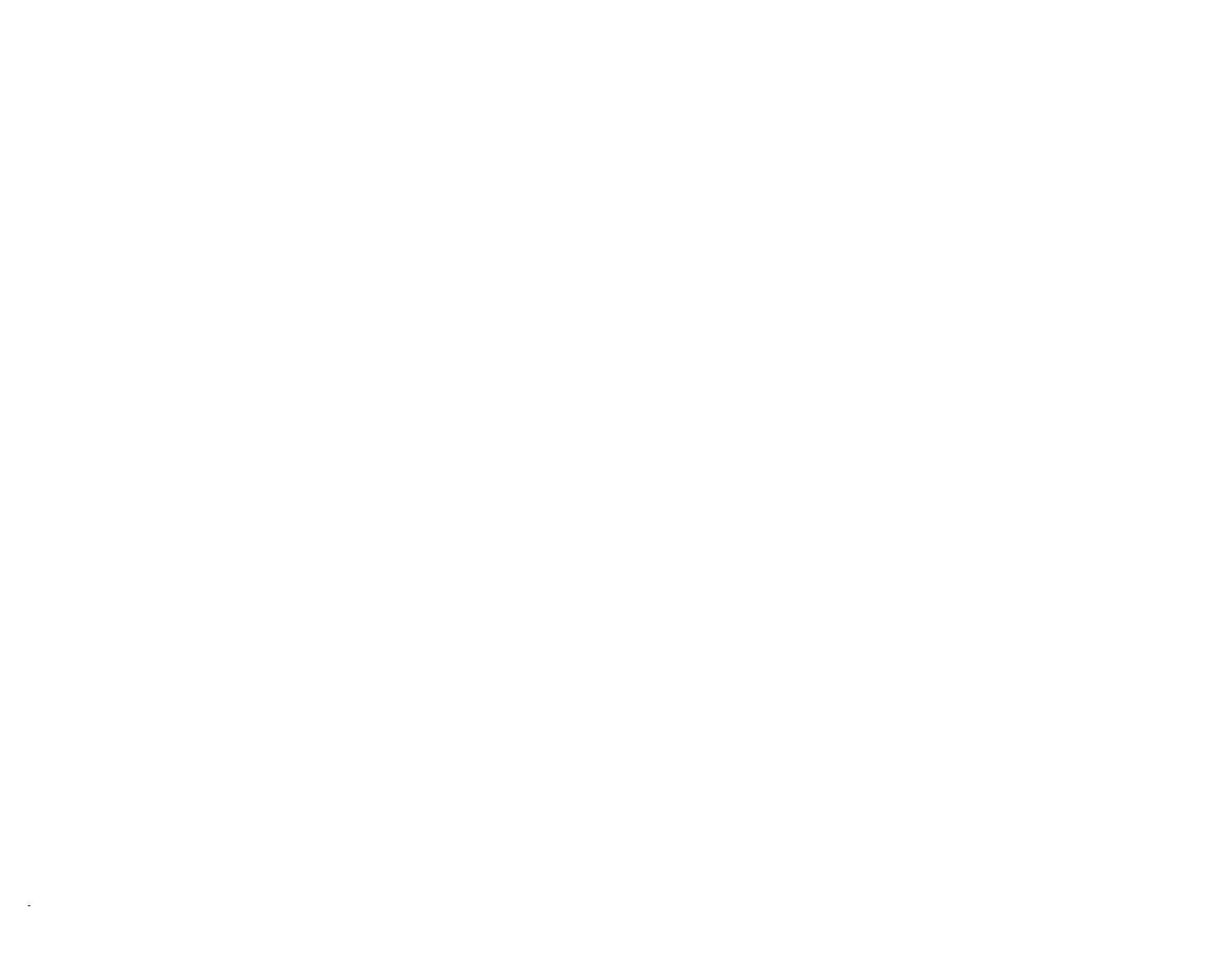|                    | <b>Licence Business Name</b>                   | <b>Address</b>                                     | <b>Licence Type/Sub</b>                    |                                      | <b>Phone</b>        |      | Fax        |
|--------------------|------------------------------------------------|----------------------------------------------------|--------------------------------------------|--------------------------------------|---------------------|------|------------|
| 18 832368          | <b>CCS Express Gift Shop</b>                   | 8328 Capstan Way Unit 1126 Richmond BC V6X 4B6     | Mercantile Use                             | <b>Retail Trading</b>                | (778) 877-1111      | Work |            |
| 18 832366          | <b>CCS Express Gift Shop</b>                   | 8328 Capstan Way Unit 1126 Richmond BC V6X 4B6     | Service Use                                | <b>Delivery Services</b>             | (778) 877-1111      | Work |            |
| 18 832323          | <b>AGM Design Ltd</b>                          | 5888 Dover Cr Unit 306 Richmond BC V7C 5R9         | Service Use                                | Home Occupation                      | (604) 928-0838      | Work |            |
| 18 832268          | Pan Kitchen Stone Ltd                          | 14211 Burrows Rd Unit 3 Richmond BC V6V 1K9        | Service Use                                | <b>General Contractor</b>            | (778) 855-6844      | Work | <b>Hom</b> |
| 18 832264          | Goldman Landscaping Inc                        | 10500 Palmberg Rd Richmond BC V6W 1C6              | <b>Inter-Municipal Business</b><br>Licence | <b>General Contractor</b>            | (778) 822-9098      | Work | Hom        |
| 18 832263          | Goldman Landscaping Inc                        | 10500 Palmberg Rd Richmond BC V6W 1C6              | Service Use                                | <b>General Contractor</b>            | (778) 822-9098      | Work | <b>Hom</b> |
| 18 832243          | <b>Bas Construction Ltd</b>                    | 32836 HIGHLAND AVE ABBOTSFORD BC V2S 7A7           | Service Use                                | <b>General Contractor</b>            | (778) 345-7794      | Work | Hom        |
| 18831844           | Lookr Media Ltd                                | 2200 Metheral Crt Richmond BC V6X 3X4              | Service Use                                | Home Occupation                      | (604) 244-0831      | Work | Hom        |
| 18 832166          | Seymour Construction Ltd                       | 2125 WILLINGDON AVE UNIT 900 BURNABY BC V5C<br>0J3 | Service Use                                | <b>General Contractor</b>            | (778) 990-9203      | Work | Hom        |
| 18 832161          | El Cartel Food Truck Ltd                       | 3000 RIVERBEND DR UNIT 416 COQUITLAM BC V3C<br>6R1 | Assembly Use Group 1                       | Mobile Food Vendor                   | (778) 861-5786      | Work | Hom        |
| 18 832126          | <b>SAV Design</b>                              | 5028 Maple Rd Richmond BC                          | Service Use                                | Home Occupation                      | (778) 386-1478      | Work | Hom        |
| 18 832123          | <b>Dutchlicious Catering Services</b>          | 20465 DOUGLAS CR UNIT 75 LANGLEY BC V3A 4B6        | Assembly Use Group 1                       | Mobile Food Vendor                   | (604) 888-7513      | Work | Hom        |
| 18 832042          | Westernvista Consulting                        | 3948 Lockhart Rd Richmond BC V7C 1M3               | Service Use                                | Home Occupation                      | (604) 786-8858      | Work | Hom        |
| 18 831982          | Tiger Pioneer Enterprise Ltd                   | 2341 154TH ST SURREY BC V4A 4S6                    | Service Use                                | <b>General Contractor</b>            | (604) 710-1518      | Work | Hom        |
| 18 831981          | Kappa Health Products                          | 10011 River Dr Unit 206 Richmond BC                | Service Use                                | Home Occupation                      | (778) 773-5079      | Work | Hom        |
| 18 832183          | <b>Attitude Construction</b><br>Management Ltd | 1275 PARK DR VANCOUVER BC V6P 2K1                  | Service Use                                | <b>General Contractor</b>            | (604) 790-5588      | Work | Hom        |
| <b>Issue Date:</b> |                                                | <b>August 13, 2018</b>                             |                                            |                                      |                     |      |            |
| 18 832443          | Longfitness                                    | 12438 Brunswick PI Unit 5 Richmond BC V7E 6K6      | Service Use                                | Home Occupation                      | (604) 644-2210      | Work |            |
| 18 832382          | Sidas Technologies North<br>America Inc        | 3531 Viking Way Unit 3 Richmond BC V6V 1W1         | Mercantile Use                             | <b>Wholesale Trading</b>             | (604) 270-1901      | Work |            |
| 18 798407          | <b>CRM Geotomography</b><br>Technologies Inc   | 12471 Horseshoe Way Unit 1015 Richmond BC V7A 4X6  | Industrial/Manufacturing<br>Use            |                                      | (604) 671-4876      | Work | Hom        |
| 18 825003          | Cenfos Holdings Inc                            | 7280 Westminster Hwy Richmond BC V6X 1A1           | Service Use                                |                                      | (778) 378-9997      | Work | Hom        |
| <b>Issue Date:</b> |                                                | <b>August 14, 2018</b>                             |                                            |                                      |                     |      |            |
| 18 799573          | Happy Valley Village                           | 8080 Leslie Rd Unit 210 Richmond BC V6X 4A8        | Assembly Use Group 1                       | <b>Food Service</b><br>Establishment | (604) 725-8628      | Work | Hom        |
| 18 825348          | Cookies 18                                     | 6060 Minoru Blvd Space 2201 Richmond BC V6Y 2V7    | Mercantile Use                             | <b>Retail Trading</b>                | (604) 657-0128      | Work | Hom        |
| <b>Issue Date:</b> |                                                | <b>August 15, 2018</b>                             |                                            |                                      |                     |      |            |
| 18 832541          | <b>Future Tile Inc.</b>                        | 12180 Vickers Way Richmond BC V6V 1H9              | Service Use                                | <b>General Contractor</b>            | (604) 771-8606      | Work | Hom        |
| 18 832583          | Taco' N Todo                                   | 4257 ALDERWOOD CRES BURNABY BC V5G 2G7             | Assembly Use Group 1                       | Mobile Food Vendor                   | (604) 442-9851      | Work |            |
|                    | 18 832542 Future Tile Inc                      | 12180 Vickers Way Richmond BC V6V 1H9              | <b>Inter-Municipal Business</b><br>Licence | <b>General Contractor</b>            | (604) 771-8606 Work |      | Hom        |
| 18 832274          | Mevanti Furniture                              | 12371 Bridgeport Rd Unit 6 Richmond BC V6V 1J4     | Mercantile Use                             | <b>Wholesale Trading</b>             | (778) 869-5676      | Work | Hom        |
| 18 832184          | George Huenefeld                               | 12871 Railway Ave Unit 312 Richmond BC V7E 6K3     | Service Use                                | Professional Dog<br>Walker           | (604) 644-8925      | Work | Hom        |
| 18 819700          | Court 6 Cafe                                   | 13180 Mitchell Rd Unit 115 Richmond BC V6V 1M8     | Assembly Use Group 1                       | <b>Food Service</b><br>Establishment | (604) 321-6800      | Work | Hom        |
| 18 831781          | Better Bed Inn                                 | 9420 Dayton Ave Richmond BC V6Y 1E3                | <b>Residential Use</b>                     | Bed & Breakfast                      | (778) 829-0369      | Work | Hom        |
| <b>Issue Date:</b> |                                                | <b>August 16, 2018</b>                             |                                            |                                      |                     |      |            |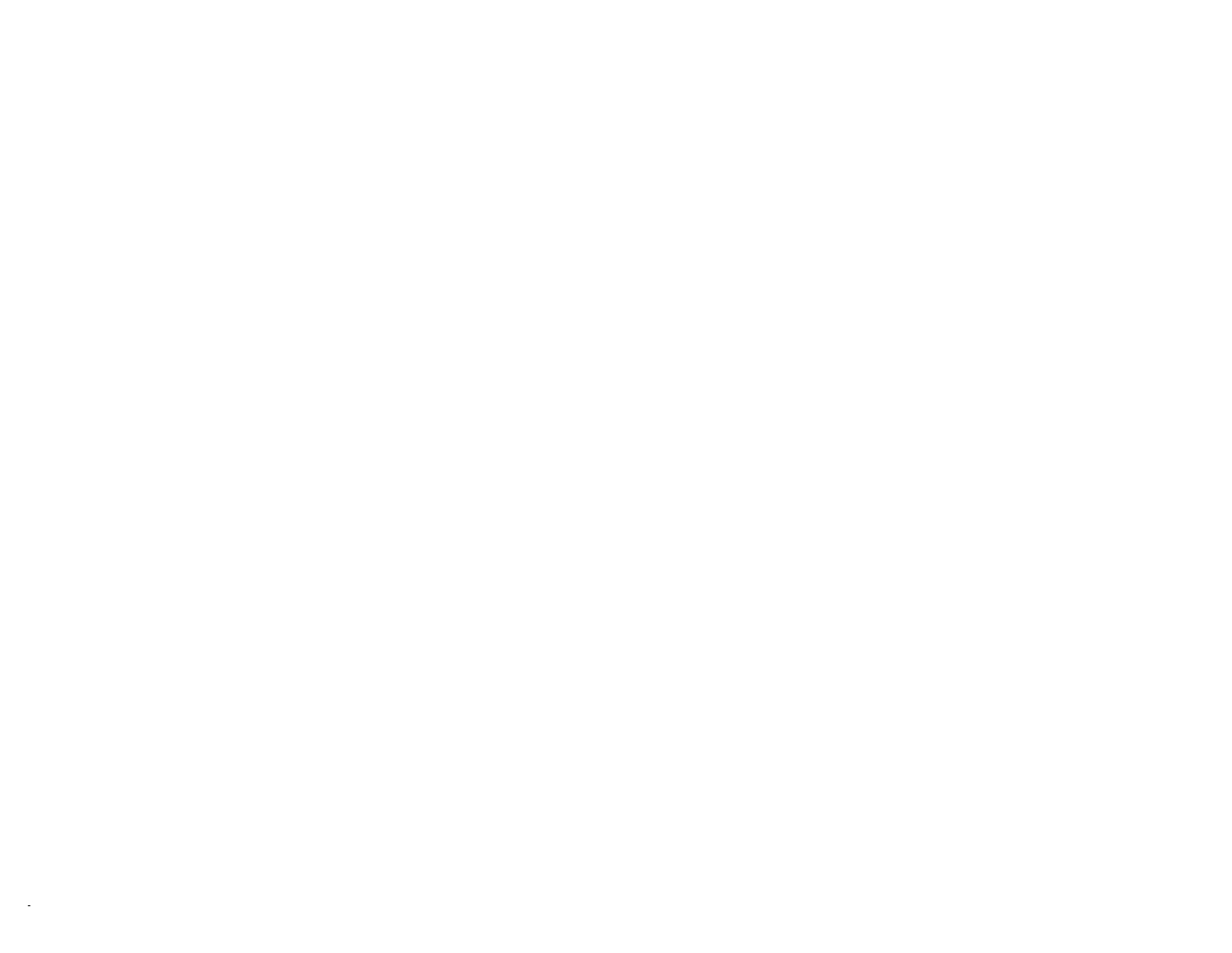|                    | <b>Licence Business Name</b>                      | <b>Address</b>                                        | <b>Licence Type/Sub</b>                    |                                                    | Phone               |      | Fax                     |     |
|--------------------|---------------------------------------------------|-------------------------------------------------------|--------------------------------------------|----------------------------------------------------|---------------------|------|-------------------------|-----|
| 18 832805          | Peterli Realty Inc                                | 13680 Bridgeport Rd Unit 9 Richmond BC V6V 1V3        | Service Use                                |                                                    | (604) 250-0114      | Work |                         | Hom |
| 18 832743          | Spades Plumbing & Heating Ltd                     | 301 CAMBRIDGE WAY PORT MOODY BC V3H 3W6               | Service Use                                | <b>Plumbing Contractor</b>                         | (604) 757-1278      | Work |                         |     |
| 18 832908          | PHM Plumbing & Heating Ltd                        | 10660 Springmont Dr Unit 9 Richmond BC V7E 1W1        | <b>Inter-Municipal Business</b><br>Licence | <b>General Contractor</b>                          | (604) 318-0144      | Work |                         | Hom |
| 18 832907          | PHM Plumbing & Heating Ltd                        | 10660 Springmont Dr Unit 9 Richmond BC V7E 1W1        | Service Use                                | <b>Gas Contractor</b>                              | (604) 318-0144      | Work |                         | Hom |
| 18 832906          | PHM Plumbing & Heating Ltd                        | 10660 Springmont Dr Unit 9 Richmond BC V7E 1W1        | Service Use                                | <b>Plumbing Contractor</b>                         | (604) 318-0144      | Work |                         | Hom |
| 18 832825          | Contech Engineering Inc                           | 6111 No 1 Rd Unit 16 Richmond BC V7C 1T4              | Service Use                                | Home Occupation                                    | (604) 278-4417      | Work |                         | Hom |
| 18 832824          | <b>Techfany Technology</b>                        | 4000 No 3 Rd Unit 2195 Richmond BC V6X 0J8            | Service Use                                | <b>General Contractor</b>                          | (604) 790-1524      | Work |                         |     |
| 18 832822          | <b>Techfany Technology</b>                        | 4000 No 3 Rd Unit 2195 Richmond BC V6X 0J8            | Mercantile Use                             | <b>Retail Trading</b>                              | (604) 790-1524      | Work |                         |     |
| 18 832749          | Dr Chet Wong                                      | 8171 Ackroyd Rd Unit 1910 Richmond BC V6X 3K1         | Service Use                                |                                                    | (604) 370-3009      |      | Work (604) 248-0318     | Fax |
| 18 819289          | T & T Supermarket                                 | 8311 Lansdowne Rd Richmond BC V6X 3A4                 | Mercantile Use                             | <b>Retail Trading</b>                              | (604) 276-9889      | Work |                         | Hom |
| 18 832641          | Sinone Auto Spa                                   | 5720 Minoru Blvd Unit 120 Richmond BC V6X 2A9         | Service Use                                |                                                    | (778) 708-2588      | Work |                         | Hom |
| 18 832623          | Andrew Wade                                       | 1176 W 11TH AVE UNIT 101 VANCOUVER BC V6H 1K3         | Service Use                                |                                                    | (778) 985-1617      | Work |                         |     |
| 18 832622          | Majano Plumbing Inc                               | 24310 102 AVE MAPLE RIDGE BC V2W 0C2                  | Service Use                                | <b>Plumbing Contractor</b>                         | (604) 809-3223      | Work |                         | Hom |
| 18 832135          | <b>Michael Kors</b>                               | 7899 Templeton Station Rd Unit 1075 Richmond V7B 0B7  | Mercantile Use                             | <b>Retail Trading</b>                              | (604) 248-1440      | Work |                         | Hom |
| 18 832802          | Suda Air Express Inc                              | 3771 Jacombs Rd Unit 515 Richmond BC V6V 2L9          | Mercantile Use                             | <b>Wholesale Trading</b>                           | (778) 680-6688      | Work |                         | Hom |
| <b>Issue Date:</b> |                                                   | <b>August 17, 2018</b>                                |                                            |                                                    |                     |      |                         |     |
|                    | 18 832930 Euphonic Entertainment                  | 12339 Steveston Hwy Unit 429 Richmond BC V6W 0B4      | Service Use                                | Home Occupation                                    | (604) 364-7464      | Work |                         | Hom |
| <b>Issue Date:</b> |                                                   | <b>August 21, 2018</b>                                |                                            |                                                    |                     |      |                         |     |
| 18 832904          | Canada Ji Lin Business<br>Association             | 13711 International PI Unit 320 Richmond BC V6V 2Z8   | Service Use                                |                                                    | (604) 428-0801      |      | Work (604) 285-9221 Fax |     |
| 18 833142          | Dal-Kan Home Development Inc                      | 13125 14TH ST SURREY BC V4A 1G6                       | Service Use                                | <b>General Contractor</b>                          | (604) 377-4779      | Work |                         |     |
| 18 833113          | <b>Cambridge Floors</b>                           | 19835 56 AVE UNIT 101 LANGLEY BC V3A 3Y1              | Service Use                                | <b>General Contractor</b>                          | (604) 534-6460      |      | Work (604) 534-6461     | Fax |
| 18 833102          | <b>Bellami Homes</b>                              | 6828 Eckersley Rd Unit 310 Richmond BC V6Y 0E8        | <b>Inter-Municipal Business</b><br>Licence | <b>General Contractor</b>                          | (778) 887-0933      | Work |                         | Hom |
| 18 833101          | <b>Bellami Homes</b>                              | 6828 Eckersley Rd Unit 310 Richmond BC V6Y 0E8        | Service Use                                | <b>General Contractor</b>                          | (778) 887-0933      | Work |                         | Hom |
| 18 833100          | <b>Ethiopian Community Association</b>            | 2242 KINGSWAY UNIT 174 VANCOUVER BC V5N 5X6           | Assembly Use Group 1                       | <b>Food Service</b><br>Establishment, Take-<br>Out | (604) 788-7039      | Work |                         |     |
| 18 833085          | Forsberg Plumbing and Heating                     | 6470 SILVER AVE UNIT 308 BURNABY BC V5H 2Y4           | Service Use                                | <b>Plumbing Contractor</b>                         | (604) 377-2940      | Work |                         | Hom |
| 18 833047          | Kula Foods                                        | 3191 E 8TH AVE VANCOUVER BC V5M 1X5                   | Assembly Use Group 1                       | <b>Food Catering</b>                               | (778) 384-2692      | Work |                         | Hom |
| 18 831525          | <b>Fashion House</b>                              | 4151 Hazelbridge Way Unit 2400 Richmond BC V6X 4J7    | Mercantile Use                             | <b>Retail Trading</b>                              | (778) 997-7627      | Work |                         | Hom |
| 18 829266          | <b>ZL Autohub Ltd</b>                             | 8100 Capstan Way Unit 5 Richmond BC V6X 1R5           | Mercantile Use                             | Automobile Dealer                                  | (778) 881-8099      | Work |                         | Hom |
| 18 828626          | Mobilinkstore & Vapes                             | 4011 No 5 Rd Unit 130 Richmond BC V6X 2T9             | Mercantile Use                             | <b>Retail Trading</b>                              | (604) 729-2621      | Work |                         | Hom |
| 18 824946          | <b>Sunway Specialty Commodities</b><br><b>Inc</b> | 12838 Clarke PI Unit 148 Richmond BC V6V 2H6          | Service Use                                |                                                    | (604) 284-0308      | Work |                         | Fax |
| 18 833081          | <b>Klassic Catering</b>                           | 30455 PROGRESSIVE WAY UNIT 1 ABBOTSFORD BC<br>V2T 6W3 | Assembly Use Group 1                       | <b>Food Catering</b>                               | (604) 864-8250      | Work |                         | Hom |
| <b>Issue Date:</b> |                                                   | <b>August 22, 2018</b>                                |                                            |                                                    |                     |      |                         |     |
|                    | 18 832642 Pure Maple Water Company                | 1112 FRANKLIN ST VANCOUVER BC V6A 1J6                 | Assembly Use Group 1                       | <b>Food Service</b><br>Establishment, Take-<br>Out | (604) 358-1710 Work |      |                         |     |
| 18 818551          | Octiscapes Landscaping Ltd                        | 1051 Page St Richmond BC V6V 2Y4                      | Service Use                                |                                                    | (604) 708-5790      |      | Work (604) 708-5791 Fax |     |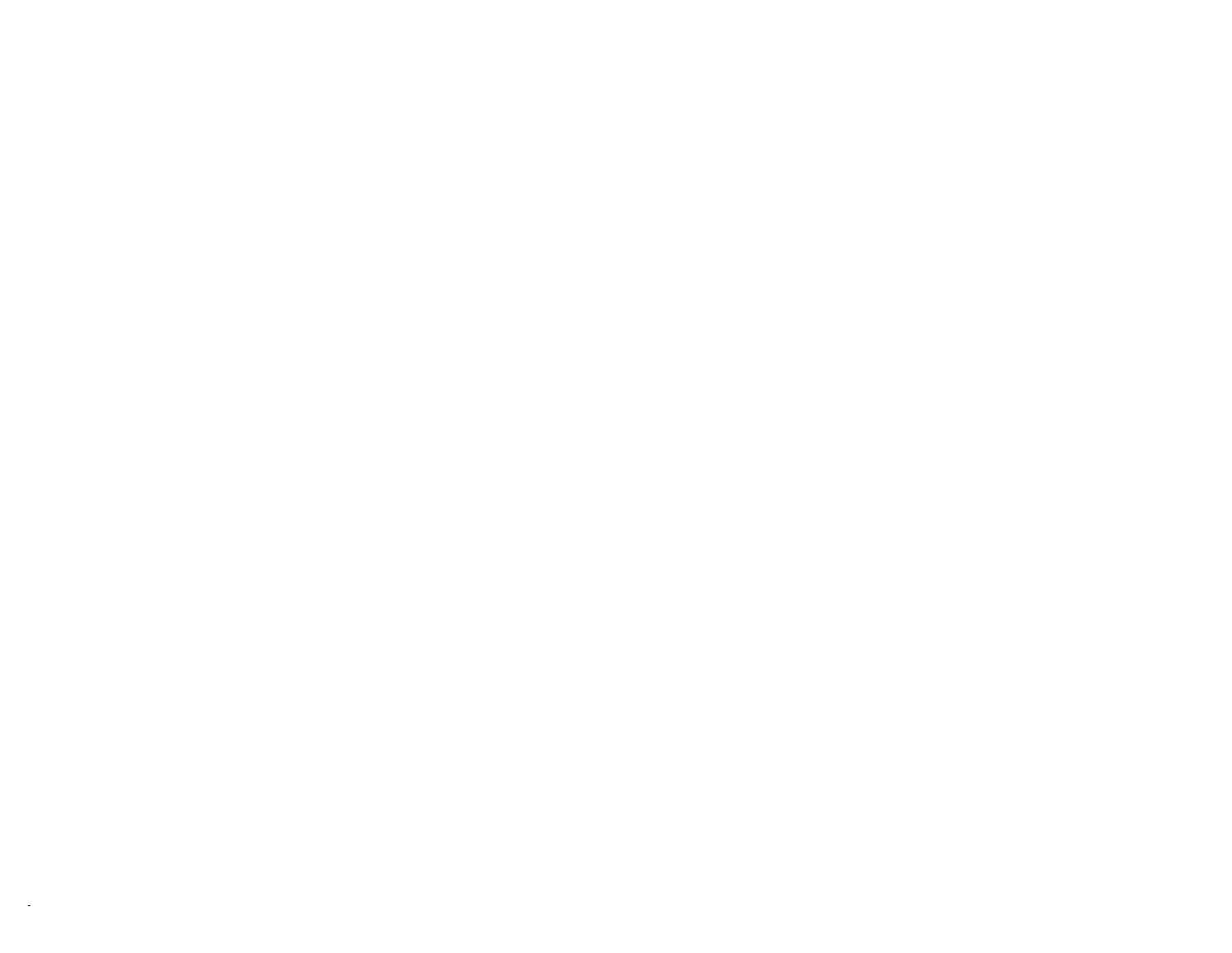|                    | Licence Business Name                                    | <b>Address</b>                                                         | <b>Licence Type/Sub</b>                    |                                                    | Phone            |        | Fax                                    |
|--------------------|----------------------------------------------------------|------------------------------------------------------------------------|--------------------------------------------|----------------------------------------------------|------------------|--------|----------------------------------------|
| 18 833383          | <b>Calais Education &amp; Travel</b>                     | 5811 No 3 Rd Unit 811 Richmond BC V6X 4L7                              | Service Use                                | Home Occupation                                    | (778) 875-8266   | Work   | Hom                                    |
| 18 833263          | Xiaoran Health Cultivation<br>Corporation                | 11511 Railway Ave Richmond BC V7E 6P1                                  | Service Use                                |                                                    | (604) 447-2282   | Work   |                                        |
| 18 833234          | McEwen Climate and Energy                                | 2511 QUEBEC ST UNIT 412 VANCOUVER BC V5T 0B6                           | Service Use                                |                                                    | $(236)$ 986-3568 | Work   |                                        |
| 18 833226          | <b>Brilliant Projects Ltd</b>                            | 6738 IMPERIAL ST BURNABY BC V5E 1N2                                    | Service Use                                | <b>General Contractor</b>                          | (778) 879-3928   | Work   | Hom                                    |
| 18 829503          | Astrom Aviation Big Data Inc                             | 21331 Gordon Way Unit 2270 Richmond BC V6W 1J9                         | Service Use                                |                                                    | (604) 644-2468   | Work   | Hom                                    |
| 18821869           |                                                          | Jensen & Hedges Contracting Ltd 7840 Goldstream Dr Richmond BC V7A 1S7 | <b>Inter-Municipal Business</b><br>Licence | <b>General Contractor</b>                          | (604) 417-7043   | Work   | Hom                                    |
| 17 788660          | Savory Noodle Bar                                        | 4000 No 3 Rd Unit 3320 Richmond BC V6X 0J8                             | Assembly Use Group 1                       | <b>Food Service</b><br>Establishment, Take-<br>Out | (604) 760-7653   |        | Work (604) 760-7653 Hom                |
| 18 820640          | Anixter Canada Inc                                       | 18233 Blundell Rd Unit 110 Richmond BC V6W 1L8                         | Mercantile Use                             | <b>Wholesale Trading</b>                           | (604) 834-6269   | Work   |                                        |
| 18821868           |                                                          | Jensen & Hedges Contracting Ltd 7840 Goldstream Dr Richmond BC V7A 1S7 | Service Use                                | <b>General Contractor</b>                          | (604) 417-7043   | Work   | Hom                                    |
| 18 830311          | <b>Riverport Trading Ltd</b>                             | 11782 River Rd Unit 128 Richmond BC V6X 1Z7                            | Industrial/Manufacturing<br>Use            |                                                    | (604) 831-1132   | Work   | Hom                                    |
| <b>Issue Date:</b> |                                                          | <b>August 23, 2018</b>                                                 |                                            |                                                    |                  |        |                                        |
|                    | 18 828025 Canada Import-Export<br><b>Commerce Centre</b> | 4551 No 3 Rd Unit 180 Richmond BC V6X 2C3                              | Service Use                                |                                                    | (604) 562-7895   | Work   | Hom                                    |
| 18 832043          | El Coroto Kitchen Ltd                                    | 1701 POWELL ST UNIT 406 VANCOUVER BC V4L 4C9                           | Assembly Use Group 1                       | Mobile Food Vendor                                 | $(604)$ 358-5068 | Work   |                                        |
| 18 828023          | Canada Import-Export<br><b>Commerce Centre</b>           | 4551 No 3 Rd Unit 180 Richmond BC V6X 2C3                              | Mercantile Use                             | <b>Retail Trading</b>                              | (604) 562-7895   | Work   | Hom                                    |
|                    | 18 833532 TNT Landscape Ltd                              | 13311 Steveston Hwy Richmond BC V6W 1A5                                | Service Use                                | <b>General Contractor</b>                          | (778) 994-8386   | Work   | Hom                                    |
| <b>Issue Date:</b> |                                                          | <b>August 24, 2018</b>                                                 |                                            |                                                    |                  |        |                                        |
| 18 829020          | Lucky Feet Health Center                                 | 5951 Minoru Blvd Unit 161 Richmond BC V6X 4B1                          | Service Use                                | <b>Therapeutic Touch</b><br>Treatments             | (604) 370-2248   | Work   | Hom                                    |
| 18 833108          | <b>STEM ACES Education Inc</b>                           | 11280 Caravel Crt Richmond BC V7E 4L2                                  | Service Use                                | Home Occupation                                    | (778) 848-2498   | Work   | Hom                                    |
| 18 833560          | <b>JAC Sales and Marketing</b><br>Company                | 5088 Kwantlen St Unit 703 Richmond BC V6X 4K5                          | Service Use                                | Home Occupation                                    | (236) 867-1220   | Work   |                                        |
| 18 833546          | <b>Big Fly Cleaning Services</b>                         | 8771 Rosemary Ave Richmond BC V7A 2L2                                  | Service Use                                |                                                    | (778) 998-0510   |        | Work (604) 998-6524<br>Fax             |
| 18 833539          | <b>Fateh Construction Ltd</b>                            | 13529 61A AVE SURREY BC V3X 2J9                                        | Service Use                                | <b>General Contractor</b>                          | (778) 708-0381   | Work   | Hom                                    |
| 18 833536          | Step Up Education                                        | 7080 No 3 Rd Unit 1701 Richmond BC V6Y 0B5                             | Service Use                                | Home Occupation                                    | (778) 863-9611   | Work   | Hom                                    |
| 18 833442          | uni.que Floral design studio                             | 10611 Ainsworth Cr Richmond BC V7A 3V5                                 | Service Use                                | Home Occupation                                    | (778) 865-2093   | Work   |                                        |
| 18 833104          | NXWOW Technology Inc                                     | 10451 Shellbridge Way Unit 150 Richmond BC V6X 2W8                     | Service Use                                |                                                    | (778) 893-9526   | Cellul | Hom                                    |
| 18 833086          | Yi Feng Immigration                                      | 6081 No 3 Rd Unit 804 Richmond BC V6Y 2B2                              | Service Use                                |                                                    | (778) 837-1788   | Work   | Hom                                    |
| 18 833062          | <b>Elite Educational Institute</b>                       | 8181 Cambie Rd Unit 5515 Richmond BC V6X 3X9                           | Service Use                                |                                                    | (604) 273-6986   | Work   |                                        |
| 18 833044          | Joseph Ling                                              | 10020 No 3 Rd Richmond BC V7A 1W4                                      | Service Use                                |                                                    | (604) 271-6442   | Work   | Hom                                    |
| 18 829393          | Eye Level Learning Center                                | 11951 Hammersmith Way Unit 108 Richmond BC V7A 5H9                     | Assembly Use Group 3                       | <b>Education Institution</b>                       | (778) 558-0755   | Work   | Hom                                    |
| 18 833584          | West Coast Chipwich                                      | 301 CAPILANO RD UNIT 1703 PORT MODDY BC V3H<br>0G6                     | Assembly Use Group 1                       | Mobile Food Vendor                                 | (604) 928-0676   | Work   |                                        |
|                    | 17 794273 Kyoto Takenoko                                 | 8671 No 1 Rd Unit 16 Richmond BC V7C 1V2                               | Assembly Use Group 1                       | <b>Food Service</b><br>Establishment, Take-<br>Out | (604) 760-6051   | Work   | Hom                                    |
|                    | 18 829662 Moo Moo College Ltd                            | 4000 No 3 Rd Unit 6095 Richmond BC V6X 0J8                             | Assembly Use Group 3                       | <b>Education Institution</b>                       | (778) 877-9333   | Work   | Hom                                    |
| <b>Issue Date:</b> |                                                          | <b>August 27, 2018</b>                                                 |                                            |                                                    |                  |        |                                        |
|                    | 18 833766 Lafarge Canada Inc                             | 2300 ROGERS AVE COQUITLAM BC V3K 5X6                                   | Service Use                                | <b>General Contractor</b>                          |                  |        | (604) 521-8811 Work (604) 524-5926 Fax |
| February 20, 2019  |                                                          |                                                                        | Page 39 of 59                              |                                                    |                  |        |                                        |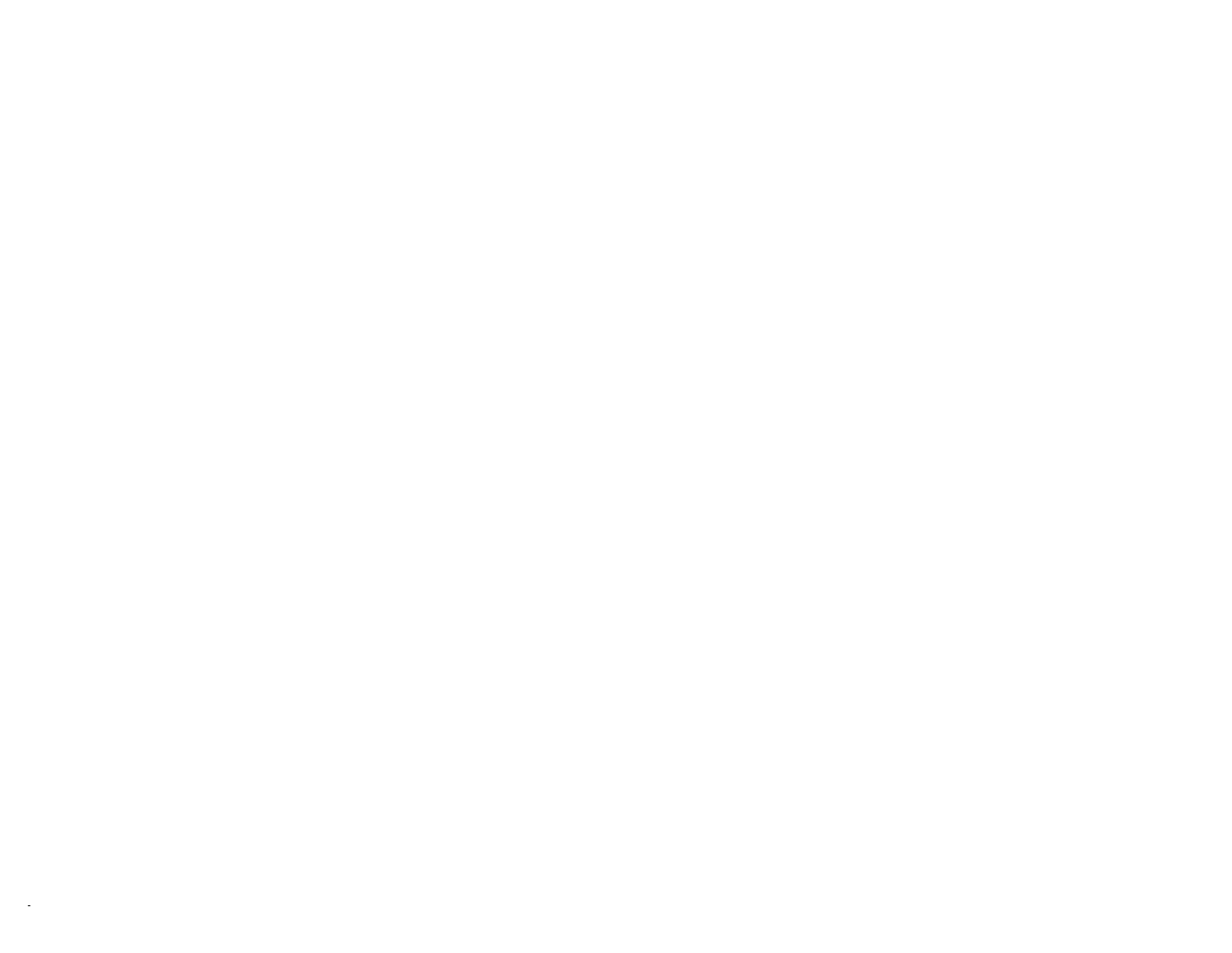|                      | <b>Licence Business Name</b>                      | <b>Address</b>                                                 | <b>Licence Type/Sub</b>                    |                                                    | <b>Phone</b>       | Fax                     |     |
|----------------------|---------------------------------------------------|----------------------------------------------------------------|--------------------------------------------|----------------------------------------------------|--------------------|-------------------------|-----|
| <b>Issue Date:</b>   |                                                   | <b>August 28, 2018</b>                                         |                                            |                                                    |                    |                         |     |
| 18 833771            | Chip FX                                           | 10111 No 4 Rd Richmond BC V7A 2Z5                              | Service Use                                | Home Occupation                                    | (604) 537-6636     | Work                    | Hom |
| 18 833832            | Strathcona Management Inc                         | 16322 30B AVE SURREY BC V3Z 0E3                                | Service Use                                | <b>General Contractor</b>                          | (778) 878-2845     | Work                    | Hom |
| 18 833920            | Sense Home Services                               | 8191 General Currie Rd Unit 19 Richmond BC V6Y 1L9             | Service Use                                | Home Occupation                                    | (604) 600-0703     | Work                    | Hom |
| 18 834482            | Sense Home Services                               | 8191 General Currie Rd Unit 19 Richmond BC V6Y 1L9             | <b>Inter-Municipal Business</b><br>Licence | <b>General Contractor</b>                          | (604) 600-0703     | Work                    | Hom |
| <b>Issue Date:</b>   |                                                   | <b>August 29, 2018</b>                                         |                                            |                                                    |                    |                         |     |
| 18 834819            | Realone Immigration Consulting<br>Ltd             | 7488 Lansdowne Rd Unit 1508 Richmond BC                        | Service Use                                | Home Occupation                                    | (778) 889-2111     | Work                    | Hom |
| 18 799572            | Cash Mall Canada Inc                              | 4940 No 3 Rd Unit 209 Richmond BC V6X 3A5                      | Service Use                                |                                                    | (604) 512-0856     | Work                    | Hom |
| 18 831569            | Busy Bee Freight Forwarding Ltd                   | 3840 Jacombs Rd Unit 108 Richmond BC V6V 1Y6                   | Service Use                                | <b>Delivery Services</b>                           | (604) 370-0202     | Work                    |     |
| 18 832205            | <b>Educational World Tours</b>                    | 20800 Westminster Hwy Unit 2153 Richmond BC V6V 2W3            | Service Use                                | <b>Travel Agency</b>                               | (604) 990-7380     | Work (604) 370-7171     | Fax |
| 18 833528            | Joyful Kids Learning Centre                       | 7600 No 4 Rd Richmond BC V6Y 2T5                               | Assembly Use Group 3                       |                                                    | (604) 652-7272     | Work                    | Hom |
| 18 833883            | Tayybeh                                           | 1049 CHILCO ST UNIT 302 VANCOUVER BC V6G 2R7                   | Assembly Use Group 1                       | <b>Food Service</b><br>Establishment, Take-<br>Out | (778) 960-6755     | Work                    |     |
| 18 834749            | Kane Landscaping                                  | 1355 PENDRELL ST UNIT 907 VANCOUVER BC V6E<br>1M <sub>2</sub>  | Service Use                                | <b>General Contractor</b>                          | (604) 317-1207     | Work                    | Hom |
| <b>Issue Date:</b>   |                                                   | <b>August 30, 2018</b>                                         |                                            |                                                    |                    |                         |     |
| 18 828991            | Num Num Kitchen                                   | 7771 Westminster Hwy Unit 170 Richmond BC V6X 1A4              | Industrial/Manufacturing<br>Use            |                                                    | $(604) 616 - 0616$ | Work                    | Hom |
| 18 835066            | The Kaslan Project                                | 3705 WILLINGDON AVE UNIT 100 BURNABY BC V5G<br>3H <sub>3</sub> | Service Use                                | <b>Film Production</b><br>Office                   | (604) 398-4794     | Work (604) 398-4795 Fax |     |
| <b>Issue Date:</b>   |                                                   | <b>August 31, 2018</b>                                         |                                            |                                                    |                    |                         |     |
| 18 816362            | Esther's Antiquity and Art Inc                    | 3891 No 3 Rd Richmond BC V6X 2B8                               | Mercantile Use                             | Second-Hand Dealer                                 | (604) 773-0268     | Work                    |     |
| 18 831382            | <b>Something Sweet</b>                            | 12420 No 1 Rd Unit 160 Richmond BC V7E 6N2                     | Assembly Use Group 1                       | Food Service<br>Establishment                      | (604) 370-7088     | Work                    | Hom |
| 18 835146            | Dome Mercantile                                   | 8180 Jones Rd Unit 415 Richmond BC V6Y 3Z6                     | Service Use                                | Home Occupation                                    | (604) 928-6835     | Work                    | Hom |
| 18 835182            | <b>SLE Contracting Inc</b>                        | 22788 Westminster Hwy Unit 5 Richmond BC V6V 0B1               | <b>Inter-Municipal Business</b><br>Licence | <b>General Contractor</b>                          | (604) 500-7760     | Work                    | Hom |
| 18 835185            | <b>IKEA Distribution Services CA Inc.</b>         | 7031 York Rd Richmond BC V6W 0B6                               | Service Use                                | <b>Delivery Services</b>                           | (604) 231-0425     | Work                    | Hom |
| 18 835244            | Neos Green Design                                 | 5900 Muir Dr Unit 20 Richmond BC V6V 2Y8                       | Service Use                                | <b>General Contractor</b>                          | (778) 866-5531     | Work                    | Hom |
| 18 835246            | Neos Green Design                                 | 5900 Muir Dr Unit 20 Richmond BC V6V 2Y8                       | <b>Inter-Municipal Business</b><br>Licence | <b>General Contractor</b>                          | (778) 866-5531     | Work                    | Hom |
| <b>Issue Date:</b>   |                                                   | September 4, 2018                                              |                                            |                                                    |                    |                         |     |
| 18 832360 CWC        |                                                   | 3600 Ullsmore Ave Richmond BC V7C 1S2                          | Vehicle for Hire                           | Vehicle For Hire<br>Office                         | (604) 998-7057     | Work (778) 317-0511 Hom |     |
| 18 834829            | Canada Ocean Biomedical<br>Research Institue Corp | 3820 Cessna Dr Unit 420 Richmond BC V7B 0A2                    | Service Use                                |                                                    | (604) 214-5327     | Work (604) 214-5333 Fax |     |
| 18 835043            | <b>Trendway Trading Ltd</b>                       | 3840 Jacombs Rd Unit 108 Richmond BC V6V 1Y6                   | Mercantile Use                             | <b>Wholesale Trading</b>                           | (778) 955-9029     | Work                    | Hom |
| 18 835362            | Prime Tech Heating Ltd                            | 1846 COQUITLAM AVE PORT COQUITLAM BC V3B<br>1H7                | Service Use                                | Gas Contractor                                     | (604) 255-4771     | Work (604) 944-3114 Fax |     |
| 18 832361            | CWC                                               | 3600 Ullsmore Ave Richmond BC V7C 1S2                          | Vehicle for Hire                           | Class E - Private Bus                              | (604) 998-7057     | Work (778) 317-0511 Hom |     |
| 18 833228    Lipault |                                                   | 7899 Templeton Station Rd Unit 1048 Richmond V7B 0B7           | Mercantile Use                             | <b>Retail Trading</b>                              | (604) 821-2357     | Work                    |     |
| February 20, 2019    |                                                   |                                                                | Page 40 of 59                              |                                                    |                    |                         |     |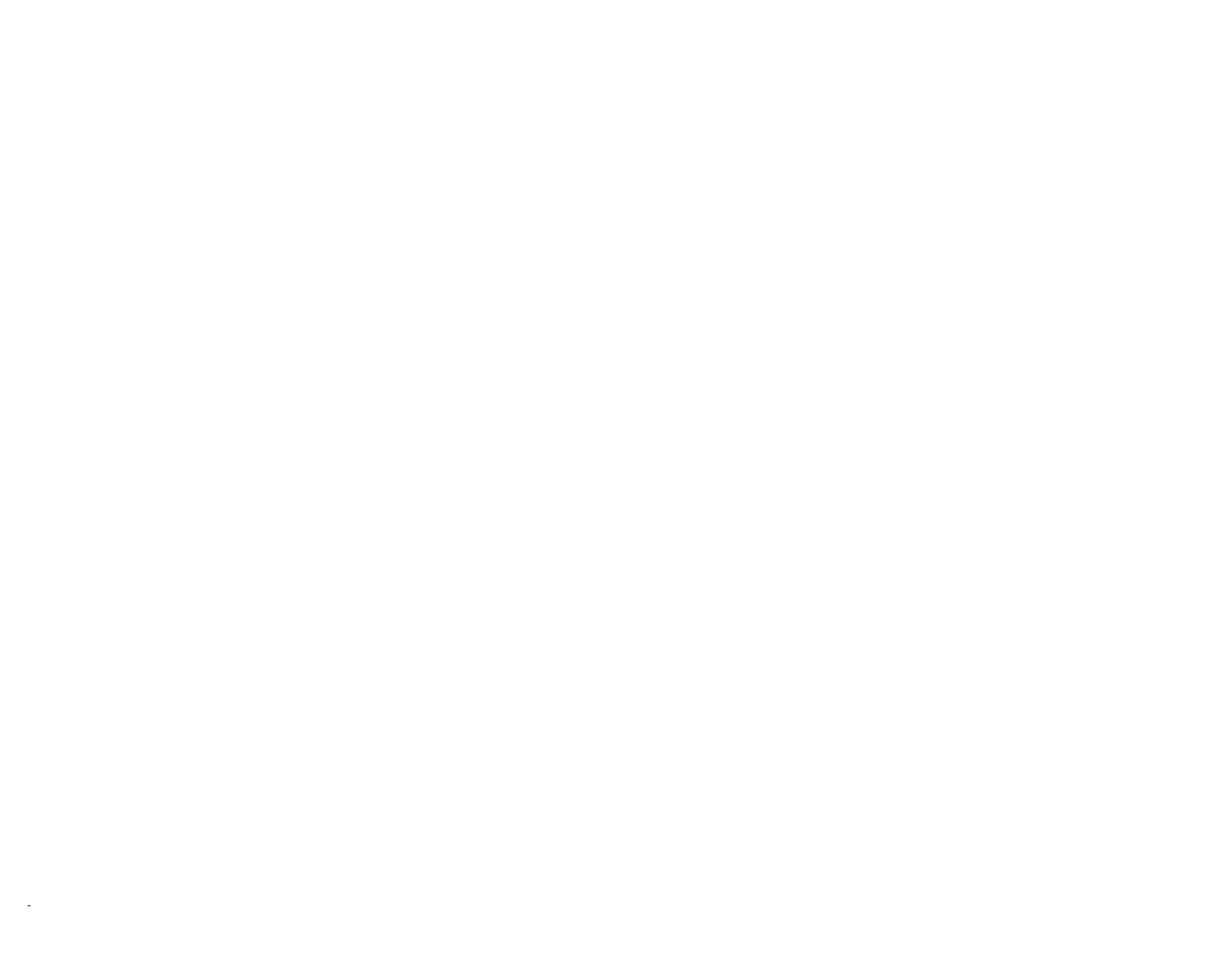|                    | <b>Licence Business Name</b>                            | <b>Address</b>                                   | <b>Licence Type/Sub</b>                    |                                                    | Phone            | Fax                      |     |
|--------------------|---------------------------------------------------------|--------------------------------------------------|--------------------------------------------|----------------------------------------------------|------------------|--------------------------|-----|
| 18 834824          | Sun Natural Therapy                                     | 8140 Cook Rd Unit 209 Richmond BC V6Y 1V1        | Service Use                                |                                                    | (778) 899-5618   | Work                     | Hom |
| <b>Issue Date:</b> |                                                         | September 5, 2018                                |                                            |                                                    |                  |                          |     |
| 18 835280          | South Creek Renovation &<br><b>Construction Company</b> | 10291 Williams Rd Richmond BC V7A 1H5            | Service Use                                | <b>General Contractor</b>                          | (778) 788-8459   | Work                     | Hom |
| 18 835281          | Golden Deer Winery Inc                                  | 5619 Cedarbridge Way Unit 20 Richmond BC V6X 0P8 | Service Use                                | Home Occupation                                    | (778) 385-3636   | Work                     | Hom |
| 18 835359          | Allan Juenemann                                         | 5888 Dover Cr Unit 335 Richmond BC V7C 5R9       | Service Use                                | Home Occupation                                    | (236) 882-3320   | Work                     | Hom |
| 18 835376          | Belgian Music Academy                                   | 9628 Ferndale Rd Unit 40 Richmond BC V6Y 1X3     | Service Use                                | Home Occupation                                    | $(236)$ 865-1228 | Work                     | Hom |
| 18 835397          | Axio Developments Ltd                                   | 3019 POINT GREY RD VANCOUVER BC V6K 1A7          | Service Use                                | <b>General Contractor</b>                          | (604) 781-8155   | Work                     | Hom |
| 18 835411          | <b>Constant Force Disposal</b><br>Corporation           | 22788 Westminster Hwy Unit 6 Richmond BC V6V 0B1 | Service Use                                | Home Occupation                                    | (778) 822-0882   | Work                     | Hom |
| 18 835412          | <b>Constant Force Disposal</b><br>Corporation           | 22788 Westminster Hwy Unit 6 Richmond BC V6V 0B1 | <b>Inter-Municipal Business</b><br>Licence | Other                                              | (778) 822-0882   | Work                     | Hom |
| <b>Issue Date:</b> |                                                         | September 6, 2018                                |                                            |                                                    |                  |                          |     |
| 18 835448          | Russphil Moving and Storage Ltd                         | 6511 Gilbert Rd Unit 301 Richmond BC V7C 3V9     | Service Use                                | Home Occupation                                    | (778) 384-7628   | Work                     | Hom |
| 18 835478          | Tri City Canada Inc                                     | 150 VICTORIA ST UNIT 102 KAMLOOPS BC V2C 1Z7     | Service Use                                | <b>General Contractor</b>                          | (250) 372-5576   | Work (250) 372-3337 Fax  |     |
| 18 835112          | Lin Lam Accounting Inc                                  | 6111 No 1 Rd Unit 16 Richmond BC V7C 1T4         | Service Use                                |                                                    | (604) 649-2138   | Work (604) 278-4417 Fax  |     |
| 18 833084          | Spanish Banks Marine Ltd                                | 23700 Dyke Rd Richmond BC V6V 1E2                | Service Use                                |                                                    | (604) 290-1171   | Work                     | Hom |
| <b>Issue Date:</b> |                                                         | September 7, 2018                                |                                            |                                                    |                  |                          |     |
| 18 832343          | Yanne Beauty House Ltd                                  | 8700 McKim Way Unit 1083 Richmond BC V6X 4A5     | Mercantile Use                             | Retail Trading                                     | (604) 612-8688   | Work                     | Hom |
| 18 832603          | Vancouver Cabinets Inc                                  | 11500 Bridgeport Rd Unit 101 Richmond BC V6X 1T2 | Mercantile Use                             | Retail Trading                                     | (604) 233-9297   | Work (604) 270-1313 Fax  |     |
| 18 833446          | <b>Hyperlink Computer Ltd</b>                           | 8700 McKim Way Unit 3093 Richmond BC V6X 4A5     | Mercantile Use                             | <b>Retail Trading</b>                              | (604) 821-7558   | Work                     | Hom |
| 18 833448          | <b>Hyperlink Computer Ltd</b>                           | 8700 McKim Way Unit 3093 Richmond BC V6X 4A5     | Service Use                                |                                                    | (604) 821-7558   | Work                     | Hom |
| 18 833562          | Vanlight Realty Inc                                     | 8351 Alexandra Rd Unit 200 Richmond BC V6X 3P3   | Service Use                                |                                                    | $(604)$ 266-1899 | Work                     | Hom |
| 18 835363          | Ever River Designs Inc                                  | 6660 Graybar Rd Unit 180 Richmond BC V6W 1H9     | <b>Inter-Municipal Business</b><br>Licence | Other                                              | (778) 838-0786   | Work                     | Hom |
| 18 835522          | 0979942 BC Ltd                                          | 8511 Ackroyd Rd Unit 224 Richmond BC V6X 3E7     | Service Use                                | <b>General Contractor</b>                          | (778) 317-5418   | Work                     | Hom |
| 18 835523          | 0979942 BC Ltd                                          | 8511 Ackroyd Rd Unit 224 Richmond BC V6X 3E7     | <b>Inter-Municipal Business</b><br>Licence | <b>General Contractor</b>                          | (778) 317-5418   | Work                     | Hom |
|                    | 18 832242 Dare Technology Co Ltd                        | 3671 Viking Way Unit 6 Richmond BC V6V 2J5       | Mercantile Use                             | <b>Wholesale Trading</b>                           | (604) 781-6488   | Work (604) 781-6488 Cell |     |
| <b>Issue Date:</b> |                                                         | September 10, 2018                               |                                            |                                                    |                  |                          |     |
| 18 835618          | Darcie's Excel Fitness                                  | 2251 No 5 Rd Unit 150 Richmond BC V6X 2S8        | Service Use                                |                                                    | (604) 417-7562   | Work                     | Hom |
| <b>Issue Date:</b> |                                                         | <b>September 11, 2018</b>                        |                                            |                                                    |                  |                          |     |
| 17 769599          | Seorae Korean BBQ                                       | 5668 Hollybridge Way Unit 115 Richmond BC        | Assembly Use Group 1                       | Food Service<br>Establishment                      | (778) 858-8198   | Work                     | Hom |
| 18 835534          | Central Shining International<br>Logistics Co Ltd       | 5000 Miller Rd Unit 2114 Richmond BC V7B 1K9     | Service Use                                |                                                    | (604) 278-5590   | Work (604) 276-0809 Fax  |     |
| 18 832745          | Tranquility by YVR Airport                              | 11200 Bird Rd Richmond BC V6X 1N8                | <b>Residential Use</b>                     | Bed & Breakfast                                    | (604) 396-9612   | Work                     | Hom |
| 18 821502          | Joyful Congee Noodle Cafe                               | 8700 McKim Way Unit 2093 Richmond BC V6X 4A5     | Assembly Use Group 1                       | <b>Food Service</b><br>Establishment, Take-<br>Out | (604) 338-0112   | Work                     | Hom |

## *Issue Date: September 12, 2018*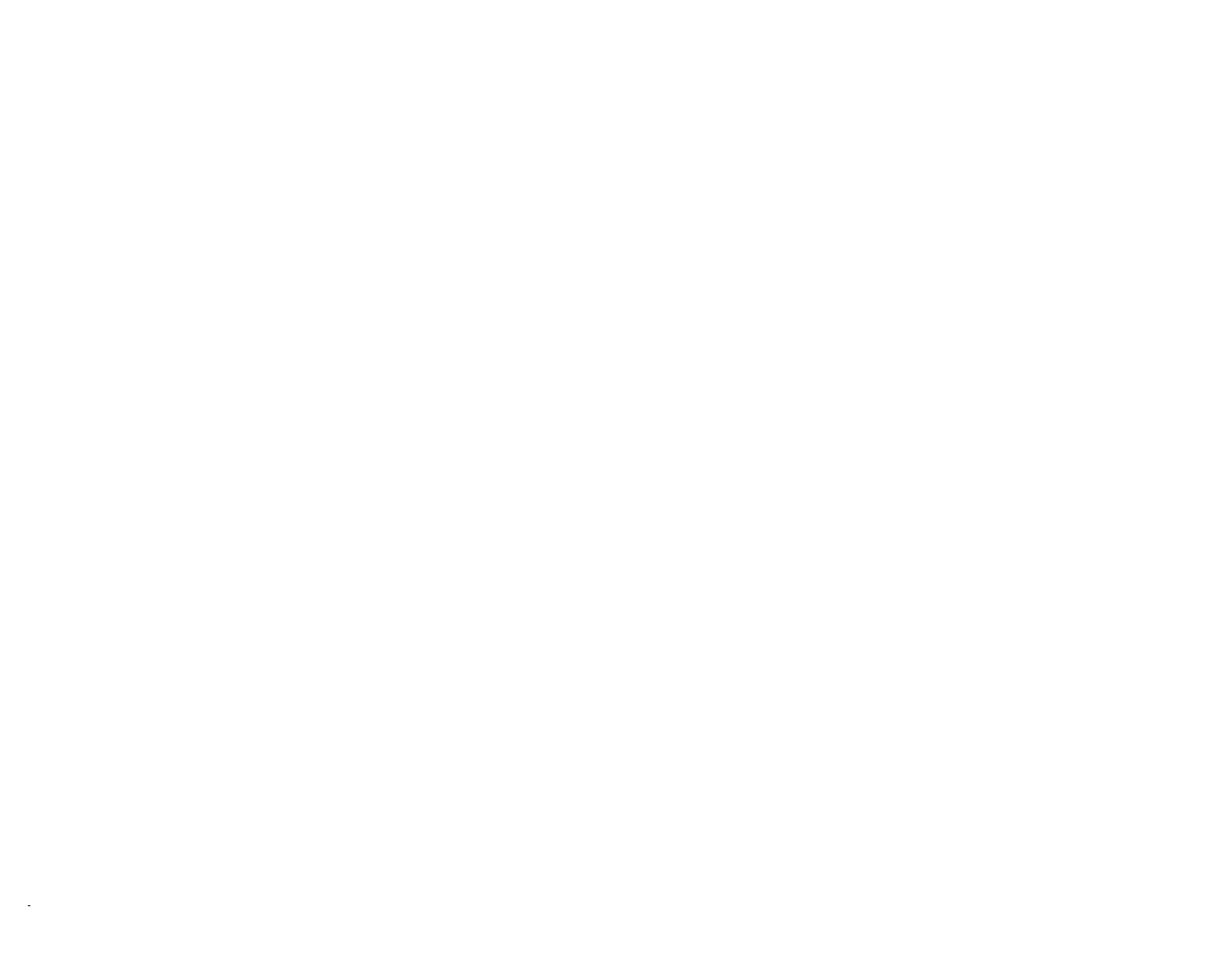|                    | <b>Licence Business Name</b>                 | <b>Address</b>                                      | <b>Licence Type/Sub</b>                    |                                      | Phone            |        | Fax                      |      |
|--------------------|----------------------------------------------|-----------------------------------------------------|--------------------------------------------|--------------------------------------|------------------|--------|--------------------------|------|
| 18 835675          | Huayee Academy Inc                           | 3820 Cessna Dr Unit 470 Richmond BC V7B 0A2         | Assembly Use Group 3                       | <b>Education Institution</b>         | (778) 885-7599   | Work   |                          | Hom  |
| 18 799681          | Nailtat Trading Inc                          | 4000 No 3 Rd Unit 1205 Richmond BC V6X 0J8          | Mercantile Use                             | <b>Retail Trading</b>                | (604) 767-9277   |        | Work (778) 387-6977 Cell |      |
| 18 799682          | Nailtat Trading Inc                          | 4000 No 3 Rd Unit 1205 Richmond BC V6X 0J8          | Assembly Use Group 3                       | <b>Education Institution</b>         | (604) 767-9277   |        | Work (778) 387-6977      | Cell |
| 18 819262          | D Plane Golf Ltd                             | 8077 Alexandra Rd Unit 102 Richmond BC V6X 1C3      | Assembly Use Group 3                       | Commercial<br>Entertainment          | (778) 881-3792   | Work   |                          | Hom  |
| 18 827700          | Jonet Construction (2012) Ltd                | Po Box 2084 STN A ABBOTSFORD BC V2T 3T8             | Service Use                                | <b>General Contractor</b>            | (604) 854-5700   | Work   |                          | Hom  |
| 18 835562          | Met International Trading Ltd                | 5951 Minoru Blvd Unit 143 Richmond BC V6X 4B1       | Mercantile Use                             | <b>Retail Trading</b>                | (778) 955-8888   | Work   |                          | Hom  |
| 18 835616          | <b>Success Solutions Home Care</b><br>Agency | 5811 Cooney Rd Unit 305 Richmond BC V6X 3M1         | Service Use                                |                                      | (604) 332-0181   | Work   |                          | Hom  |
| 18 835643          | One Nine Entertainment Group<br>Ltd          | 4000 No 3 Rd Unit 6080 Richmond BC V6X 0J8          | Service Use                                |                                      | (604) 808-2948   | Work   |                          | Hom  |
| 18 835658          | Mr Handyman of Richmond and<br>Delta         | 11871 Horseshoe Way Unit 1117 Richmond BC V7A 5H5   | Service Use                                | <b>General Contractor</b>            | $(604)$ 348-6036 | Work   |                          | Hom  |
| 18 835668          | <b>Garden City Optometry</b>                 | 4771 McClelland Rd Unit 1435 Richmond BC V6X 0M5    | Service Use                                |                                      | (604) 370-6333   | Work   |                          |      |
| <b>Issue Date:</b> |                                              | <b>September 13, 2018</b>                           |                                            |                                      |                  |        |                          |      |
| 18 824867          | Autobahn Motor Cars Ltd                      | 21320 Westminster Hwy Unit 2118 Richmond BC V6V 2X5 | Mercantile Use                             | <b>Wholesale Trading</b>             | (604) 285-0898   | Work   |                          |      |
| <b>Issue Date:</b> |                                              | <b>September 14, 2018</b>                           |                                            |                                      |                  |        |                          |      |
| 18 835792          | <b>Richard Lee Law Office</b>                | 5811 Cooney Rd Unit 305 Richmond BC V6X 3M1         | Service Use                                |                                      | (604) 270-9511   | Work   |                          | Hom  |
| 18 835793          | 1077816 BC Ltd                               | 3260 Viking Way Unit 3 Richmond BC V6V 1N6          | Service Use                                | <b>General Contractor</b>            | (604) 279-2096   |        | Work (604) 279-2096 Fax  |      |
| 18 835796          | <b>ANB Realty</b>                            | 6551 Westminster Hwy Unit 201 Richmond BC V7C 4V4   | Service Use                                |                                      | (604) 378-0028   |        | Work (604) 398-2596 Fax  |      |
| 18 835763          | Coinmarket Exchange Inc                      | 3700 No 3 Rd Unit 2210 Richmond BC V6X 3X2          | Service Use                                |                                      | (604) 862-6873   | Work   |                          | Hom  |
| <b>Issue Date:</b> |                                              | September 17, 2018                                  |                                            |                                      |                  |        |                          |      |
| 18 831301          | <b>LEDA Group Inc</b>                        | 11251 Williams Rd Richmond BC V7A 1J2               | Service Use                                | Home Occupation                      | (778) 938-4411   | Work   |                          | Hom  |
| <b>Issue Date:</b> |                                              | September 18, 2018                                  |                                            |                                      |                  |        |                          |      |
| 18 833438          | Tile World                                   | 11080 Bridgeport Rd Unit 100 Richmond BC V6X 1T2    | Mercantile Use                             | <b>Wholesale Trading</b>             | (604) 760-9386   | Cellul |                          | Fax  |
| 18 835007          | <b>UPC College Ltd</b>                       | 8888 Odlin Cr Unit 2385 Richmond BC V6X 3Z8         | Assembly Use Group 3                       | <b>Education Institution</b>         | (778) 776-1234   | Work   |                          |      |
| 18 834861          | Gadget Ali Electronics &<br>Services Ltd     | 6551 No 3 Rd Richmond BC V6Y 2B6                    | Mercantile Use                             | <b>Retail Trading</b>                | (778) 386-9469   | Work   |                          | Hom  |
| 18 833762          | <b>Emco Corporation</b>                      | 4400 Vanguard Rd Richmond BC V6X 2P5                | Service Use                                | <b>General Contractor</b>            | (604) 273-8604   |        | Work (604) 273-8389 Fax  |      |
| 18 836103          | <b>Skyway Construction Ltd</b>               | 7791 Broadmoor Blvd Richmond BC V7A 1B1             | <b>Inter-Municipal Business</b><br>Licence | <b>General Contractor</b>            | (604) 721-0768   | Work   |                          | Hom  |
| 18 833440          | Easy Share Services Ltd                      | 11121 Horseshoe Way Unit 233 Richmond BC V7A 5G7    | Mercantile Use                             | <b>Wholesale Trading</b>             | (604) 369-1032   | Work   |                          | Hom  |
| 18 833441          | Easy Share Services Ltd                      | 11121 Horseshoe Way Unit 233 Richmond BC V7A 5G7    | Service Use                                | <b>General Contractor</b>            | (604) 369-1032   | Work   |                          | Hom  |
| 18 832931          | D & J Education Consulting Inc               | 4000 No 3 Rd Unit 5015 Richmond BC V6X 0J8          | Service Use                                |                                      | (604) 998-7295   |        | Work (778) 384-9703 Cell |      |
| 18 828183          | Barbara Fashion                              | 4000 No 3 Rd Unit 2300 Richmond BC V6X 0J8          | Mercantile Use                             | <b>Retail Trading</b>                | (778) 896-4567   | Work   |                          |      |
| 18 828180          | Fan Ying Ge                                  | 4000 No 3 Rd Unit 2235 Richmond BC V6X 0J8          | Mercantile Use                             | <b>Retail Trading</b>                | (778) 939-4567   | Work   |                          |      |
| 18 818923          | Jade Seafood Restaurant                      | 2811 No 3 Rd Unit 280 Richmond BC V6X 2B2           | Assembly Use Group 1                       | <b>Food Service</b><br>Establishment | (604) 249-0082   |        | Work (604) 249-0083 Fax  |      |
| 18 797862          | Leno Carbon Auto Group &<br>Sales Ltd.       | 21320 Westminster Hwy Unit 2143 Richmond BC V6V 2X5 | Mercantile Use                             | Automobile Dealer                    | (604) 781-1910   | Work   |                          | Hom  |
| 18 833063          | Saje Natural Wellness                        | 6551 No 3 Rd Unit 1590 Richmond BC V6Y 2B6          | Mercantile Use                             | <b>Retail Trading</b>                | (604) 620-3236   | Work   |                          |      |
| <b>Issue Date:</b> |                                              | <b>September 19, 2018</b>                           |                                            |                                      |                  |        |                          |      |

 $\overline{a}$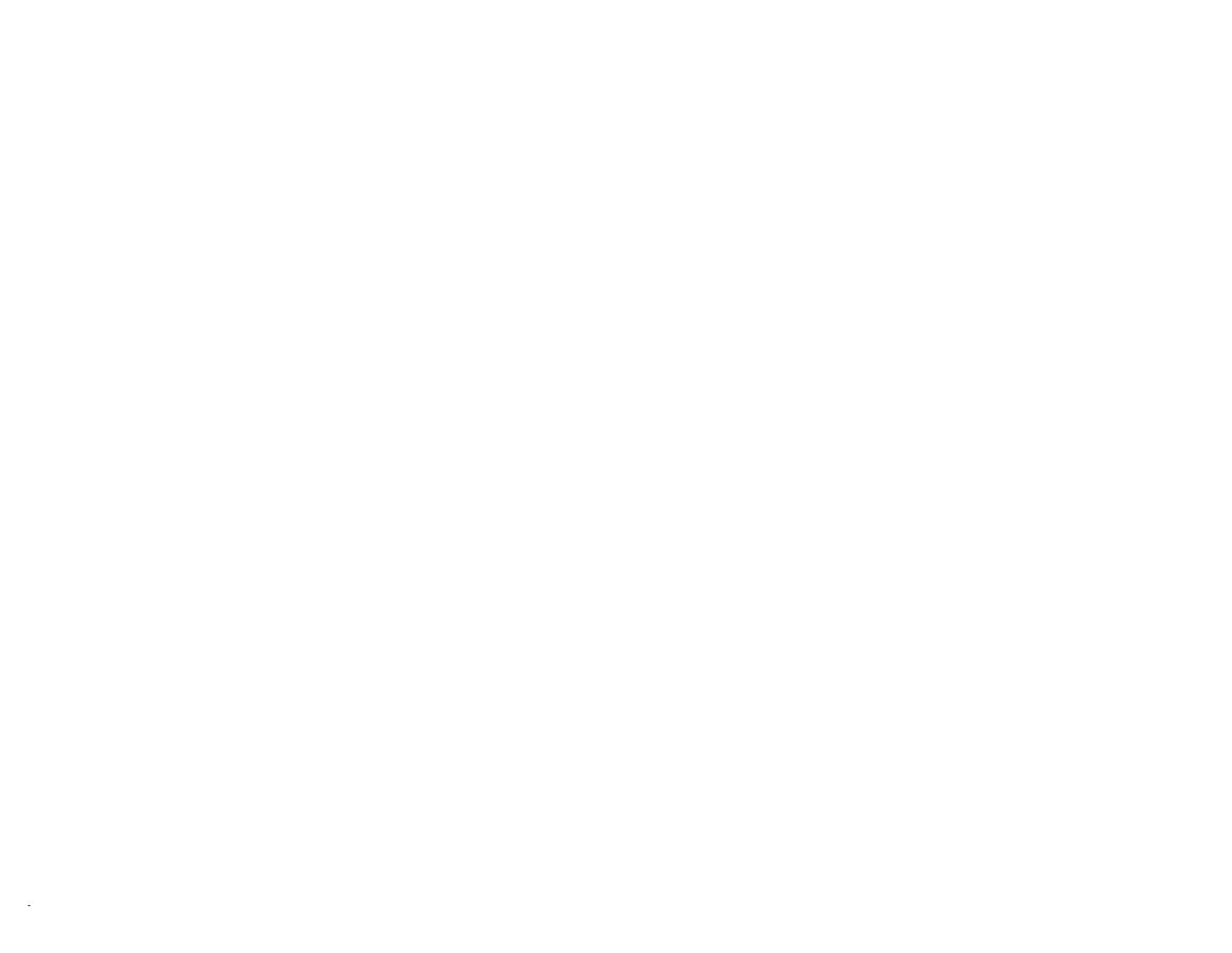|                    | Licence Business Name                                       | <b>Address</b>                                      | <b>Licence Type/Sub</b>                    |                               | <b>Phone</b>       |      | Fax                     |            |
|--------------------|-------------------------------------------------------------|-----------------------------------------------------|--------------------------------------------|-------------------------------|--------------------|------|-------------------------|------------|
| 18 835724          | <b>Red Mechanical</b>                                       | 12538 97B AVE SURREY BC V3V 2H8                     | Service Use                                | <b>Plumbing Contractor</b>    | (604) 782-1302     | Hom  |                         | <b>Hom</b> |
| 18 835767          | Canvas by Chloe                                             | 9133 Sills Ave Unit 9 Richmond BC V6Y 4H6           | Service Use                                | Home Occupation               | (778) 688-8218     | Work |                         | Hom        |
| 18 835886          | MJL Gas & Heating                                           | 15240 112 AVE SURREY BC V3R 8Y8                     | Service Use                                | <b>Gas Contractor</b>         | (778) 233-2560     | Work |                         | Hom        |
| 18 835950          | Cennco Management &<br><b>Consulting Ltd</b>                | 429 W 2 AVE UNIT 305 VANCOUVER BC V5T 1E3           | Service Use                                | <b>General Contractor</b>     | (604) 839-2170     | Work |                         | Hom        |
| 18 835952          | Morkalebsolutions.com                                       | 8700 Granville Ave Unit 304 Richmond BC V6Y 3H2     | Service Use                                | Home Occupation               | (604) 362-3796     | Work |                         | Hom        |
| 18 835664          | Elvikon Holdings Ltd                                        | 6751 Mang Rd Richmond BC V7C 2Y1                    | <b>Inter-Municipal Business</b><br>Licence | <b>General Contractor</b>     | (646) 277-3768     |      | Work (604) 648-8483 Fax |            |
| 18 836116          | Apro Enterprises Ltd                                        | 8600 Citadel Cr Richmond BC V7C 4T3                 | Service Use                                | <b>General Contractor</b>     | (778) 288-1577     | Work |                         | Hom        |
| 18 836044          | <b>Northstar Fire Protection</b>                            | 5373 WESTWOOD DR CHILLIWACK BC V2R 5N9              | Service Use                                | <b>Sprinkler Contractor</b>   | (778) 836-5196     | Work |                         | Hom        |
| 18 836124          | 1177085 BC Ltd                                              | 9389 Kingsley Cr Richmond BC V7A 4V6                | Service Use                                | Home Occupation               | (778) 995-8180     | Work |                         | Hom        |
| 18 836158          | <b>Chenlo Music</b>                                         | 8500 Bennett Rd Unit 35 Richmond BC V6Y 1N7         | Service Use                                | Home Occupation               | (604) 781-1513     | Work |                         | Hom        |
| 18 836055          | Robyn McTague Benefits                                      | 7295 Moffatt Rd Unit 303 Richmond BC V6Y 3E5        | Service Use                                | Home Occupation               | (604) 644-0017     | Work |                         |            |
| 18 831705          | <b>Brilliant Club</b>                                       | 2088 No 5 Rd Unit 250 Richmond BC V6X 2T1           | Assembly Use Group 3                       | Commercial<br>Entertainment   | (778) 388-2636     | Work |                         | Hom        |
| 18 836115          | Vladislav Kolodko                                           | 2689 PARKWAY DR UNIT 14 SURREY BC V4P 0C3           | Service Use                                |                               | $(604)$ 385-0083   | Work |                         | Hom        |
| 18 835660          | Elvikon Holdings Ltd                                        | 6751 Mang Rd Richmond BC V7C 2Y1                    | Service Use                                | Home Occupation               | (646) 277-3768     |      | Work (604) 648-8483 Fax |            |
| 18 829235          | Aohai International Trading Inc                             | 6660 Graybar Rd Unit 180 Richmond BC V6W 1H9        | Mercantile Use                             | <b>Wholesale Trading</b>      | (778) 683-6676     | Work |                         | Hom        |
| 18 832220          | <b>VLTC</b>                                                 | 8181 Cambie Rd Unit 5530 Richmond BC V6X 3X9        | Service Use                                |                               | $(604)$ 370-3006   | Work |                         |            |
| 18 832266          | Asaka Ramen                                                 | 2780 No 3 Rd Richmond BC V6X 2B3                    | Assembly Use Group 1                       | Food Service<br>Establishment | (604) 284-1955     | Work |                         |            |
| 18 832905          | <b>Con-Force Structures Ltd</b>                             | 7900 Nelson Rd Richmond BC V6W 1G4                  | Industrial/Manufacturing<br>Use            |                               | (604) 278-9766     |      | Work (604) 278-3537 Fax |            |
| 18 834781          | <b>Golden Phoenix Building Material</b><br>Manfacturing Ltd | 2639 Viking Way Unit 160 Richmond BC V6V 3B7        | Service Use                                | <b>General Contractor</b>     | (778) 926-7861     | Work |                         |            |
| 18 835120          | One Up Entertainment & Events<br>Inc                        | 4000 No 3 Rd Unit 5080 Richmond BC V6X 0J8          | Service Use                                |                               | (778) 997-4794     | Work |                         |            |
| 18 835220          | Utpala                                                      | 5300 No 3 Rd Space 13 Richmond BC V6X 2X9           | Mercantile Use                             | <b>Retail Trading</b>         | (604) 889-8338     | Work |                         | Hom        |
| 18 835654          | Vaughan Ventures Ltd                                        | 9288 Odlin Rd Unit 425 Richmond BC V6X 0C3          | Service Use                                | <b>Plumbing Contractor</b>    | (250) 714-9811     | Work |                         | Hom        |
| 18 835655          | Vaughan Ventures Ltd                                        | 9288 Odlin Rd Unit 425 Richmond BC V6X 0C3          | Service Use                                | <b>Gas Contractor</b>         | (250) 714-9811     | Work |                         | Hom        |
| 18 828253          | <b>Oxford Construction Ltd</b>                              | 1999 Savage Rd Unit 158 Richmond BC V6V 0A4         | Service Use                                | <b>General Contractor</b>     | (604) 738-0605     |      | Work (604) 731-1676 Fax |            |
| <b>Issue Date:</b> |                                                             | <b>September 20, 2018</b>                           |                                            |                               |                    |      |                         |            |
| 18 835883          | Sierra Wireless Inc                                         | 13911 Wireless Way Richmond BC V6V 3B9              | Service Use                                |                               | (604) 231-1100     | Work |                         | Hom        |
| 18 836155          | Golden State Music Centre                                   | 4540 No 3 Rd Unit 1405 Richmond BC V6X 4E4          | Mercantile Use                             | <b>Retail Trading</b>         | (604) 657-4479     | Work |                         | Hom        |
| 18 837146          | Maple Leaf Aluminum Ltd                                     | 3891 No 3 Rd Richmond BC V6X 2B8                    | Service Use                                | <b>General Contractor</b>     | (778) 297-8382     | Work |                         | Hom        |
| 18 837141          | Propaganda Media Ltd                                        | 2088 No 5 Rd Unit 290 Richmond BC V6X 2T1           | Service Use                                | Film Production<br>Office     | (778) 653-7315     | Work |                         | Hom        |
| 18 837120          | Blueprime Inc                                               | 21000 Westminster Hwy Unit 2150 Richmond BC V6V 2S9 | Service Use                                |                               | (604) 351-0326     | Work |                         | Hom        |
| 18 837102          | <b>AMK Transport Ltd</b>                                    | 12431 Horseshoe Way Richmond BC V7A 4X6             | Service Use                                |                               | (778) 883-2375     |      | Work (604) 625-6117 Fax |            |
| 18 837101          | The League Education Ltd                                    | 8260 Westminster Hwy Unit 2240 Richmond BC V6X 3Y2  | Service Use                                |                               | (778) 297-7380     | Work |                         |            |
| 18 836142          | <b>BTSKR Canada Industrial</b><br>Trading Co Ltd            | 8351 Alexandra Rd Unit 230 Richmond BC V6X 3P3      | Service Use                                |                               | $(604) 636 - 8593$ |      | Work (604) 284-0778 Fax |            |
| 18 835951          | Easytrade Technology Inc                                    | 13071 Vanier PI Unit 230 Richmond BC V6V 2J1        | Service Use                                |                               | (604) 428-0455     | Work |                         | Hom        |
| 18 835892          | SOHYA Consulting Inc                                        | 3700 No 3 Rd Unit 2055 Richmond BC V6X 3X2          | Service Use                                |                               | (778) 628-7208     | Work |                         |            |
| 18 835863          | Barr Down Mechanical Ltd                                    | 3250 272B ST ALDERGROVE BC V4W 3H8                  | Service Use                                | <b>Plumbing Contractor</b>    | (778) 908-6587     | Work |                         | Hom        |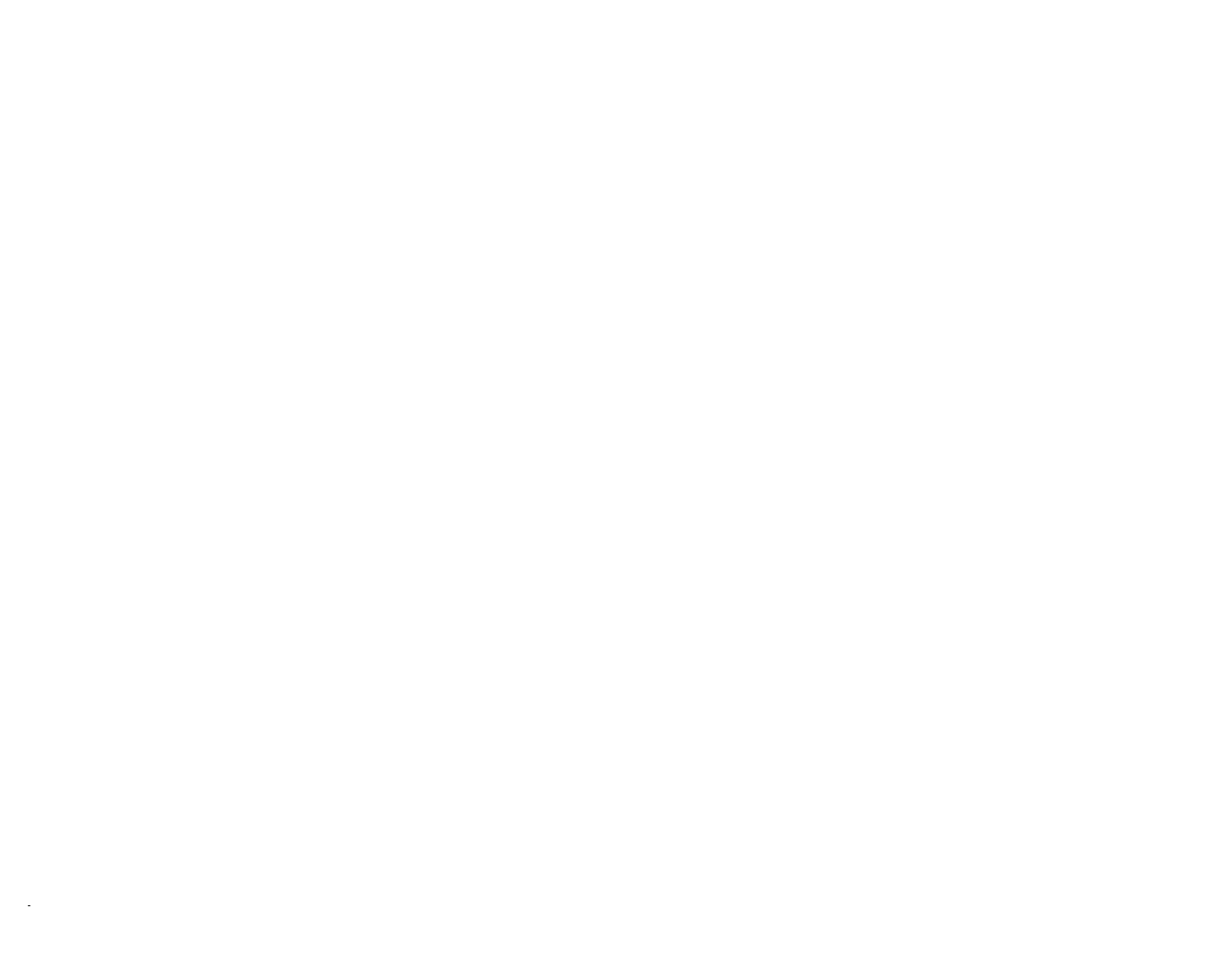|                    | Licence Business Name                                  | <b>Address</b>                                       | <b>Licence Type/Sub</b>                    |                            | <b>Phone</b>        |      | Fax                      |     |
|--------------------|--------------------------------------------------------|------------------------------------------------------|--------------------------------------------|----------------------------|---------------------|------|--------------------------|-----|
| 18 835464          | Royalty B & B                                          | 5777 McCallan Rd Richmond BC V7C 2H3                 | <b>Residential Use</b>                     | <b>Bed &amp; Breakfast</b> | (778) 990-3945      |      | Work (604) 363-4794 Cell |     |
| 18 824483          | <b>Chance Beauty Care</b>                              | 4000 No 3 Rd Unit 4085 Richmond BC V6X 0J8           | Service Use                                |                            | (604) 329-0030      | Work |                          | Hom |
| 18 835893          | Zulin Formwork Scaffold<br>Company Limited             | 13571 Commerce Pkwy Unit 200 Richmond BC V6V 2R2     | Service Use                                |                            | (604) 612-9660      | Work |                          | Hom |
| <b>Issue Date:</b> |                                                        | <b>September 21, 2018</b>                            |                                            |                            |                     |      |                          |     |
| 18 835529          | In & Out Hair Inc                                      | 4000 No 3 Rd Unit 3110 Richmond BC V6X 0J8           | Service Use                                |                            | (778) 882-6972      | Work |                          |     |
| 18 837252          | <b>DMM Technology Corp</b>                             | 21320 Gordon Way Unit 120 Richmond BC V6W 1J8        | Service Use                                |                            | (604) 370-4168      | Work |                          | Hom |
| 18 837155          | Sutton Group - 1st West Realty                         | 3631 No 3 Rd Unit 200 Richmond BC V6X 2B9            | Service Use                                |                            | (604) 303-5880      | Work |                          |     |
| 18 837130          | Jayger Construction Group LLC                          | 15010 W 106TH ST LENEXA KS 66215 USA                 | Service Use                                | <b>General Contractor</b>  | (913) 951-3699      |      | Work (913) 951-3497 Fax  |     |
| 18 837125          | <b>CK Services</b>                                     | 22471 McLean Ave Richmond BC V6V 2P3                 | Service Use                                | Home Occupation            | (778) 863-0682      | Work |                          | Hom |
| 18 837110          | Dyna Contracting Management<br>Ltd                     | 7684 232ND ST LANGLEY BC V1M 3S1                     | Service Use                                | <b>General Contractor</b>  |                     | Work |                          | Hom |
| 18 837111          | HC Tire & Auto Service Co Ltd                          | 8240 Gilbert Rd Richmond BC V7C 3W7                  | Service Use                                | Home Occupation            | $(604)$ 908-8919    | Work |                          | Hom |
| 18 837123          | <b>Brand it Apparel</b>                                | 12300 Imperial Dr Richmond BC V7E 6J6                | Service Use                                | Home Occupation            | $(604)$ 961-5860    | Work |                          |     |
| 18 835468          | <b>VCABS Cabinets Ltd</b>                              | 11568 Eburne Way Unit 121 Richmond BC V6V 0A7        | Service Use                                | <b>General Contractor</b>  | (778) 316-2002      | Work |                          |     |
| 18 835466          | <b>VCABS Cabinets Ltd</b>                              | 11568 Eburne Way Unit 121 Richmond BC V6V 0A7        | Industrial/Manufacturing<br>Use            |                            | (778) 316-2002      | Work |                          |     |
| 18 835407          | <b>Gray Bear Cosmetics</b>                             | 4000 No 3 Rd Unit 1055 Richmond BC V6X 0J8           | Mercantile Use                             | <b>Retail Trading</b>      | (778) 861-8763      | Work |                          |     |
| 18 833801          | <b>Bito Construction Ltd</b>                           | 2851 Simpson Rd Unit 140 Richmond BC V6X 2R2         | Service Use                                |                            | (604) 275-2288      |      | Work (604) 725-9899 Cell |     |
| 18 829405          | Motea                                                  | 7899 Templeton Station Rd Unit 1000 Richmond V7B 0B7 | Assembly Use Group 1                       | Mobile Food Vendor         | (778) 927-6577      | Work |                          |     |
| 18 828984          | S P Engineering Ltd                                    | 2551 Vauxhall PI Unit 4 Richmond BC V6V 1Z5          | Industrial/Manufacturing<br>Use            |                            | (604) 726-6597      | Work |                          | Hom |
| 18 835469          | <b>VCABS Cabinets Ltd</b>                              | 11568 Eburne Way Unit 121 Richmond BC V6V 0A7        | <b>Inter-Municipal Business</b><br>Licence | <b>General Contractor</b>  | (778) 316-2002      | Work |                          |     |
| <b>Issue Date:</b> |                                                        | <b>September 24, 2018</b>                            |                                            |                            |                     |      |                          |     |
| 18 835084          | Western Canada Distributors Inc                        | 11471 Blacksmith PI Unit 105 Richmond BC V7A 4T7     | Mercantile Use                             | <b>Wholesale Trading</b>   | $(604)$ 436-4665    |      | Work (604) 436-4667 Fax  |     |
| 18 835446          | Victor Racquets North America                          | 12851 Clarke PI Unit 140 Richmond BC V6V 2H9         | Mercantile Use                             | <b>Wholesale Trading</b>   | (604) 872-1308      | Work |                          |     |
| 18 835539          | Kenway International Trading Ltd                       | 8877 Odlin Cr Unit 215 Richmond BC V6X 3Z7           | Service Use                                |                            | (604) 244-2207      |      | Work (604) 244-1922 Fax  |     |
| <b>Issue Date:</b> |                                                        | <b>September 25, 2018</b>                            |                                            |                            |                     |      |                          |     |
| 18 821006          | Ocean Family Seafood Inc                               | 1999 Savage Rd Unit 101 Richmond BC V6V 0A4          | Mercantile Use                             | Wholesale Trading          | (604) 783-9898      | Work |                          | Hom |
| 18 837320          | Speera Ventures Incorporated                           | 7520 Belair Dr Richmond BC V7A 1B6                   | Service Use                                | <b>General Contractor</b>  | (778) 788-2181      | Work |                          |     |
| <b>Issue Date:</b> |                                                        | <b>September 26, 2018</b>                            |                                            |                            |                     |      |                          |     |
|                    | 18 837321 Dracco Pacific Realty                        | 12280 Vickers Way Richmond BC V6V 1H9                | Service Use                                |                            | (604) 999-5599 Work |      |                          | Hom |
|                    | 18 837264 New Perspective Education Ltd                | 7611 Moffatt Rd Unit 23 Richmond BC V6Y 1X9          | Service Use                                | Home Occupation            | (778) 858-1252      | Work |                          | Hom |
| 18 837380          | Tier 5 Systems Ltd                                     | 939 PARKER ST WHITE ROCK BC V4B 4R5                  | Service Use                                | <b>General Contractor</b>  | $(604)$ 538-6605    |      | Work (888) 881-5399 Fax  |     |
| 18 837337          | HX Design Ltd                                          | 7488 Lansdowne Rd Unit 1703 Richmond BC              | Service Use                                | Home Occupation            | (778) 855-8160      | Work |                          | Hom |
| 18 837322          | <b>River Road Dental</b>                               | 6888 River Rd Unit 140 Richmond BC V7C 4N3           | Service Use                                |                            | (604) 370-6800      | Work |                          |     |
| 18 837283          | Carole Yang Personal Real<br><b>Estate Corporation</b> | 8181 Cambie Rd Unit 1100 Richmond BC V6X 3X9         | Service Use                                |                            | (604) 222-3773      |      | Work (604) 677-5629 Fax  |     |
| 18 837266          | Green Monster Agricultural<br>Services                 | 4305 FLEMING ST VANCOUVER BC V5N 3W4                 | Service Use                                | <b>General Contractor</b>  | (778) 855-8125      | Work |                          | Hom |
| 18 837219          | President Global Homes Ltd                             | 3700 No 3 Rd Unit 2055 Richmond BC V6X 3X2           | Service Use                                |                            | (604) 614-8982      | Work |                          | Hom |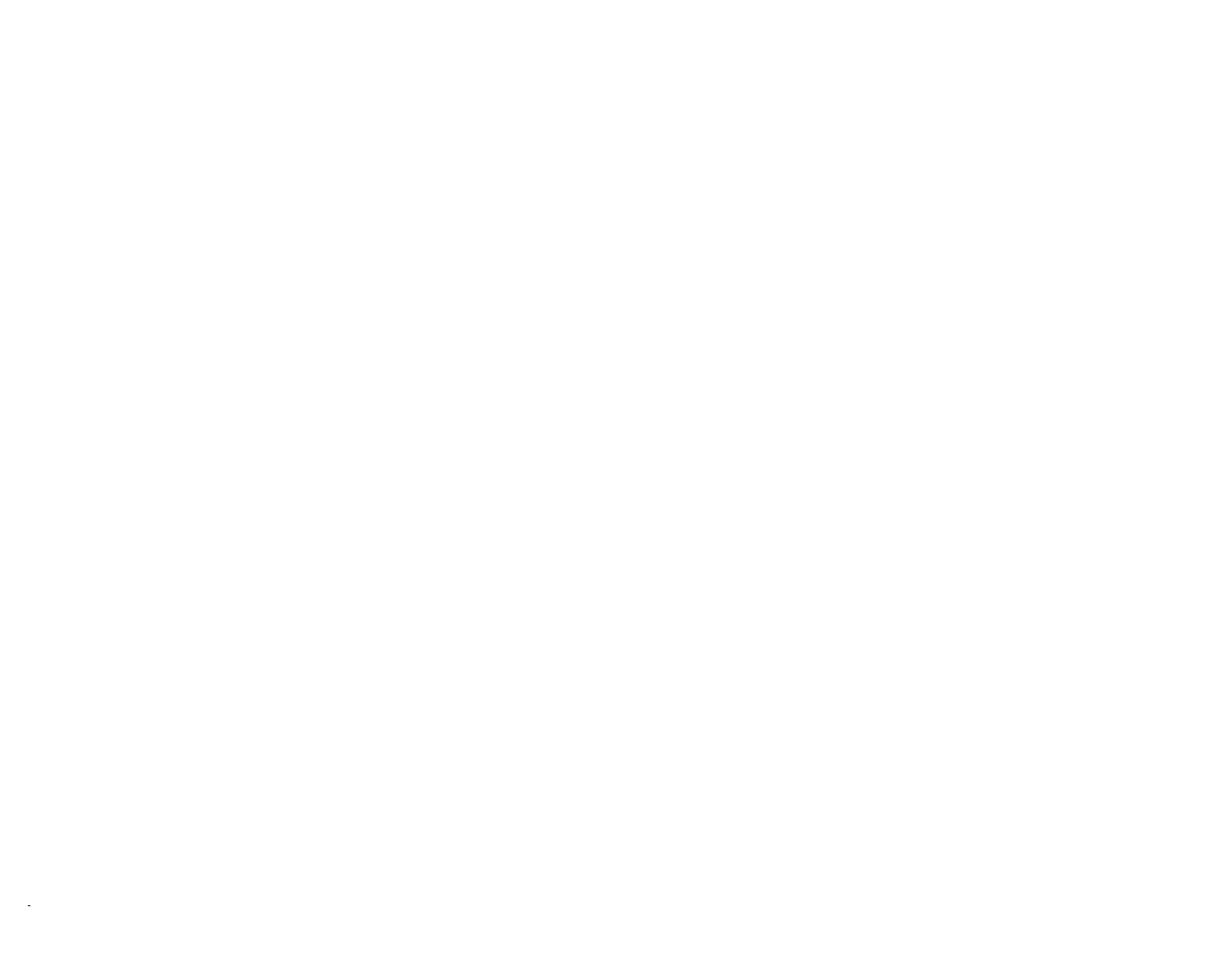|                    | Licence Business Name                    | <b>Address</b>                                     | <b>Licence Type/Sub</b>                    |                           | <b>Phone</b>     |      | Fax                     |     |
|--------------------|------------------------------------------|----------------------------------------------------|--------------------------------------------|---------------------------|------------------|------|-------------------------|-----|
| 18 837281          | Angelos Construction &<br>Renovation Inc | 6388 CAULWYND PL BURNABY BC V5E 4C7                | Service Use                                | <b>General Contractor</b> | (778) 996-0855   | Work |                         | Hom |
| <b>Issue Date:</b> |                                          | <b>September 28, 2018</b>                          |                                            |                           |                  |      |                         |     |
|                    | 18 835727 Le Creuset                     | 6551 No 3 Rd Unit 1808 Richmond BC V6Y 2B6         | Mercantile Use                             | <b>Retail Trading</b>     | (514) 289-3131   | Work |                         | Hom |
| 18 829743          | C C J International Trade Ltd            | 1211 Valmont Way Unit 130 Richmond BC V6V 1Y3      | Mercantile Use                             | <b>Wholesale Trading</b>  | (604) 221-9996   | Work |                         |     |
| 18 832926          | Lin Stone                                | 12391 Bridgeport Rd Unit 3 Richmond BC V6V 1J4     | Mercantile Use                             | <b>Retail Trading</b>     | (778) 686-5286   | Work |                         | Hom |
| <b>Issue Date:</b> |                                          | October 1, 2018                                    |                                            |                           |                  |      |                         |     |
| 18 837480          | Dunbar Painting Inc                      | 3891 DUNBAR ST VANCOUVER BC V6S 2E1                | Service Use                                | <b>General Contractor</b> | (604) 788-3382   | Work |                         |     |
| 18 837562          | Five Elements Design &<br>Landscape Ltd  | 477 W 49TH AVE VANCOUVER BC V5Y 2Z9                | Service Use                                | <b>General Contractor</b> | (604) 314-6650   | Work |                         | Hom |
| 18 837547          | The Harbour Marketing Group              | 7297 Moffatt Rd Unit 304 Richmond BC V6Y 3E6       | Service Use                                | Home Occupation           | $(60)$ 480-9098  | Work |                         |     |
| 18 837530          | Swift Site Services Ltd                  | 14751 111A AVE SURREY BC V3R 2E2                   | Service Use                                | <b>General Contractor</b> | (604) 358-4242   | Work |                         | Hom |
| 18 837528          | Glo Media Inc                            | 8880 Jones Rd Unit 302 Richmond BC V6Y 3Z1         | Service Use                                | Home Occupation           | (778) 889-2092   | Work |                         |     |
| 18 837526          | Walsh Landscape Services                 | 903 HAMMINGBIRD LANE BOWEN ISLAND BC VON<br>1G1    | Service Use                                | <b>General Contractor</b> | (604) 947-2789   | Work |                         | Hom |
| 18 837469          | Sony Sekhon Construction Ltd             | 10580 Shell Rd Richmond BC V7A 3X4                 | Service Use                                | <b>General Contractor</b> | (778) 682-4400   | Work |                         |     |
| 18 837468          | <b>Shelley Cameron</b>                   | 12520 Horseshoe Way Unit 143 Richmond BC V7A 5K3   | <b>Inter-Municipal Business</b><br>Licence | <b>General Contractor</b> | (778) 434-2112   | Work |                         |     |
| 18 837447          | M Woodward Contracting                   | 8323 16TH AVE RICHMOND BC V3N 1S2                  | Service Use                                | <b>General Contractor</b> | (778) 325-3580   | Work |                         | Hom |
| 18 837384          | Pop-Up Culture & Media Ltd               | 11620 Railway Ave Richmond BC V7E 2B9              | Service Use                                | Home Occupation           | (604) 620-6966   | Work |                         | Hom |
| 18 835895          | <b>Supernatural Hunter</b>               | 10011 River Dr Unit 302 Richmond BC                | Service Use                                | Home Occupation           | (778) 710-3733   | Work |                         | Hom |
| 18 837470          | Sony Sekhon Construction Ltd             | 10580 Shell Rd Richmond BC V7A 3X4                 | <b>Inter-Municipal Business</b><br>Licence | <b>General Contractor</b> | (778) 682-4400   | Work |                         |     |
|                    | 18 835896 Pineappo                       | 10011 River Dr Unit 302 Richmond BC                | Service Use                                | Home Occupation           | (778) 710-3733   | Work |                         | Hom |
| <b>Issue Date:</b> |                                          | <b>October 2, 2018</b>                             |                                            |                           |                  |      |                         |     |
| 18 837658          | Parkway Construction GP, LLC             | 1000 CIVIC CIRCLE LEWISVILLE TX 75067 USA          | Service Use                                | <b>General Contractor</b> | (469) 322-3718   | Work |                         |     |
| 18 837563          | <b>JR Home Services</b>                  | 7600 No 5 Rd Richmond BC V6Y 2V2                   | Service Use                                | <b>General Contractor</b> | (778) 898-3811   |      | Work (604) 249-8629 Fax |     |
| 18 837564          | <b>JR Home Services</b>                  | 7600 No 5 Rd Richmond BC V6Y 2V2                   | <b>Inter-Municipal Business</b><br>Licence | <b>General Contractor</b> | (778) 898-3811   |      | Work (604) 249-8629 Fax |     |
| <b>Issue Date:</b> |                                          | October 3, 2018                                    |                                            |                           |                  |      |                         |     |
| 18 837803          | The United Group                         | 1855 1ST AVE UNIT 22 VANCOUVER BC V6J 5B8          | Service Use                                | <b>General Contractor</b> | (604) 318-7841   | Work |                         |     |
| 18 837762          | Dr Michael Liang Chiropractor            | 5088 SAVILE ROW UNIT 6 BURNABY BC V5E 0C1          | Service Use                                |                           | (647) 625-8570   | Work |                         | Hom |
| 18 837695          | MJD Glass (2016) Limited<br>Partnership  | 26825 56 AVE UNIT 500 LANGLEY BC V4W 3Z9           | Service Use                                | <b>General Contractor</b> | (604) 625-7718   | Work |                         | Hom |
| 18 837657          | House Wizard Contracting Ltd             | 7323 BURRIS ST BURNABY BC V5E 1Y4                  | Service Use                                | <b>General Contractor</b> | (604) 781-6781   | Work |                         | Hom |
| 18 837667          | <b>Scandic Construction</b>              | 1241 MALVERN PL DELTA BC V4M 3H8                   | Service Use                                | <b>General Contractor</b> | (604) 518-7458   | Work |                         | Hom |
| <b>Issue Date:</b> |                                          | October 4, 2018                                    |                                            |                           |                  |      |                         |     |
| 18 833582          | Pacific Place-Arc Realty Ltd             | 10271 Shellbridge Way Unit 130 Richmond BC V6X 2W8 | Service Use                                |                           | $(604)$ 267-1833 | Work |                         | Hom |
| 18 837397          | DZ Guest House                           | 5551 Walton Rd Richmond BC V7C 2L7                 | <b>Residential Use</b>                     | Bed & Breakfast           | (604) 716-7277   | Work |                         | Hom |
| 18 837747          | Esicare                                  | 6061 No 3 Rd Unit 200 Richmond BC V6Y 2B2          | Service Use                                |                           | (778) 885-3892   | Work |                         |     |
| 18 836144          | Vancouver Performance Auto<br>Group Ltd  | 2088 No 5 Rd Unit 270 Richmond BC V6X 2T1          | Mercantile Use                             | <b>Wholesale Trading</b>  | (604) 377-7660   | Work |                         |     |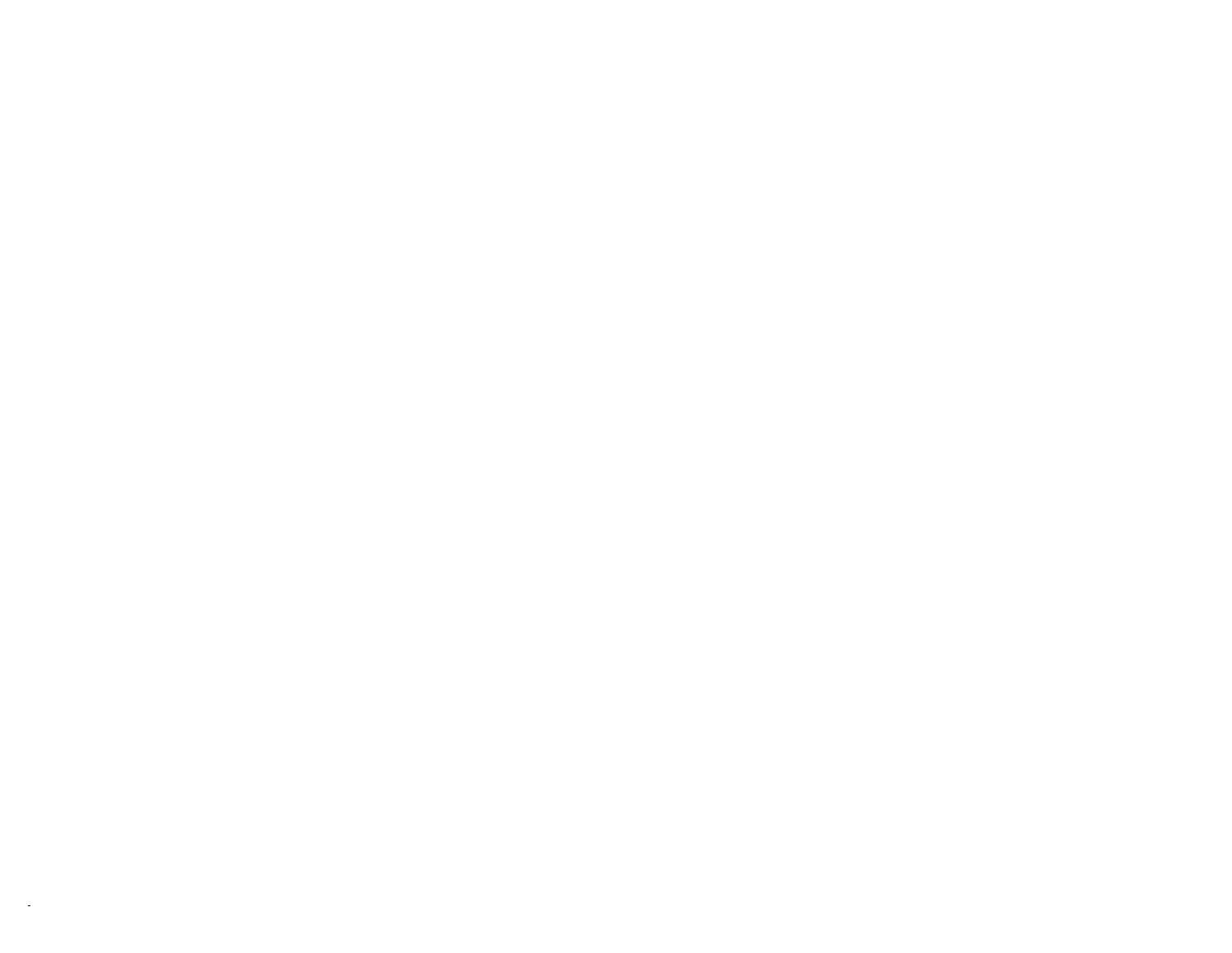|                    | <b>Licence Business Name</b>                              | <b>Address</b>                                     | <b>Licence Type/Sub</b>                    |                                               | <b>Phone</b>       |      | Fax                      |  |
|--------------------|-----------------------------------------------------------|----------------------------------------------------|--------------------------------------------|-----------------------------------------------|--------------------|------|--------------------------|--|
| 18 833583          | <b>Pacific Place-Financial Services</b><br><b>Inc</b>     | 10271 Shellbridge Way Unit 130 Richmond BC V6X 2W8 | Service Use                                |                                               | (604) 267-1833     |      | Work (604) 269-9588 Fax  |  |
| 18 833580          | Pacific Evergreen Realty Ltd                              | 10271 Shellbridge Way Unit 130 Richmond BC V6X 2W8 | Service Use                                |                                               | (604) 267-1833     |      | Work (604) 269-9588 Fax  |  |
| 18 833563          | <b>BridgeForce Pacific Place Inc</b>                      | 10271 Shellbridge Way Unit 130 Richmond BC V6X 2W8 | Service Use                                |                                               | (604) 267-1833     |      | Work (604) 269-9588 Fax  |  |
| 18 822168          | Wonderful World Tours Corp                                | 4000 No 3 Rd Unit 2110 Richmond BC V6X 0J8         | Service Use                                | <b>Travel Agency</b>                          | (604) 253-7438     | Work | Hom                      |  |
| 18 814341          | Lily Yuan Art Studio                                      | 6133 Buswell St Unit 100 Richmond BC V6Y 0B2       | Assembly Use Group 3                       | <b>Education Institution</b>                  | (604) 842-3310     |      | Work (778) 297-8498 Fax  |  |
| 18 817827          | Everyday Fresh                                            | 11471 Blacksmith PI Unit 106 Richmond BC V7A 4T7   | Mercantile Use                             | <b>Wholesale Trading</b>                      | (604) 241-1118     | Work |                          |  |
| 18 837822          | Sally Abdel Razak                                         | 7691 Bridge St Unit 20 Richmond BC V6Y 2S6         | Service Use                                | Home Occupation                               | (778) 828-9016     | Work | Hom                      |  |
| 18 833581          | Pacific Place Group Enterprises<br>Ltd                    | 10271 Shellbridge Way Unit 130 Richmond BC V6X 2W8 | Service Use                                |                                               | (604) 267-1833     | Work | Hom                      |  |
| <b>Issue Date:</b> |                                                           | October 5, 2018                                    |                                            |                                               |                    |      |                          |  |
|                    | 18 837999 AJ's Millwork                                   | 41520 YARROW CENTRAL RD CHILLIWACK BC V2R<br>5G4   | Service Use                                | <b>General Contractor</b>                     | (604) 819-1139     | Work |                          |  |
| <b>Issue Date:</b> |                                                           | October 9, 2018                                    |                                            |                                               |                    |      |                          |  |
| 18 837861          | Diamond Parking / DPS # 4984                              | 5800 Minoru Blvd Richmond BC V6X 2A9               | Service Use                                | <b>Parking Enforcement</b><br><b>Business</b> | (604) 681-8797     |      | Work (604) 684-0329 Fax  |  |
| 18 837982          | Poetic Pictures & Films<br><b>Production Ltd</b>          | 8877 Odlin Cr Unit 235 Richmond BC V6X 3Z7         | Service Use                                | <b>Film Production</b><br>Office              | (778) 998-3555     | Work | Hom                      |  |
| 18 837694          | Dejoy                                                     | 4000 No 3 Rd Unit 3210 Richmond BC V6X 0J8         | Assembly Use Group 3                       | <b>Education Institution</b>                  | (778) 859-6085     | Work | Hom                      |  |
| 18 837645          | Jonny's Towing & Recovery Ltd                             | 8040 Ryan Rd Unit 305 Richmond BC V7A 2E5          | Vehicle for Hire                           | Class M - Tow-Truck                           | (604) 442-6227     | Work | Hom                      |  |
| 18 837400          | <b>Greg Reid</b>                                          | 2680 Shell Rd Unit 258 Richmond BC V6X 4C9         | Service Use                                |                                               | (604) 671-5754     | Work | Hom                      |  |
| 18 837385          | <b>ALSN Arts Studio</b>                                   | 5451 Minoru Blvd Richmond BC V6X 2B1               | Assembly Use Group 3                       | <b>Health Studio</b>                          | (604) 306-8234     | Work | Hom                      |  |
| 18 832461          | Maple Hill International<br>Education Inc                 | 4000 No 3 Rd Unit 2370 Richmond BC V6X 0J8         | Assembly Use Group 3                       | <b>Education Institution</b>                  | $(604)$ 285-9665   | Work | Hom                      |  |
| 18 837643          | Jonny's Towing & Recovery Ltd                             | 8040 Ryan Rd Unit 305 Richmond BC V7A 2E5          | Vehicle for Hire                           | Vehicle For Hire<br>Office                    | (604) 442-6227     | Work | Hom                      |  |
| 18 838013          | Iskwew Air                                                | 4540 Agar Dr Richmond BC V7B 1A3                   | Service Use                                |                                               | $(604)$ 836-2359   | Work |                          |  |
| <b>Issue Date:</b> |                                                           | October 10, 2018                                   |                                            |                                               |                    |      |                          |  |
| 18 837532          | <b>Zeal Generation Inc</b>                                | 4000 No 3 Rd Unit 6135 Richmond BC V6X 0J8         | Mercantile Use                             | <b>Wholesale Trading</b>                      | $(604)$ 961-5678   | Work | Hom                      |  |
| 18 838182          | Helicopters International<br><b>Shipping Services Inc</b> | 4380 Agar Dr Richmond V7B 1A3                      | Service Use                                |                                               | (516) 239-7720     |      | Work (516) 239-7720 Fax  |  |
| 18 838180          | <b>BC Asbestos Services Ltd</b>                           | 12240 Horseshoe Way Unit 1 Richmond BC V7A 4X9     | Service Use                                | <b>General Contractor</b>                     | (604) 275-7477     |      | Work (604) 275-7477 Fax  |  |
| 18 838001          | Holylight Forest Enterprises Ltd                          | 3111 Corvette Way Unit 906 Richmond BC V6X 0E2     | Service Use                                | Home Occupation                               | (778) 628-0418     | Work | Hom                      |  |
| 18 837965          | JLS Consulting Inc                                        | 11811 Woodhead Rd Richmond BC V6X 1J3              | <b>Inter-Municipal Business</b><br>Licence | <b>General Contractor</b>                     | (604) 671-1796     |      | Work (604) 671-1796 Cell |  |
|                    | 18 837680 Myanmar Gemstone Painting Ltd                   | 4151 Hazelbridge Way Unit 2470 Richmond BC V6X 4J7 | Mercantile Use                             | <b>Retail Trading</b>                         | (778) 681-6821     | Work | Hom                      |  |
| 18 837291          | Allay Biotech Inc                                         | 4611 Viking Way Unit 185 Richmond BC V6V 2K9       | Service Use                                |                                               | (778) 898-6312     | Work |                          |  |
| 18 836150          | Sakura Shop                                               | 4000 No 3 Rd Unit 2095 Richmond BC V6X 0J8         | Mercantile Use                             | <b>Retail Trading</b>                         | (778) 898-9533     | Work | Hom                      |  |
| 18 833103          | <b>Giraffe Learning Centre</b>                            | 4751 Garden City Rd Unit 202 Richmond BC V6X 3M7   | Assembly Use Group 3                       | <b>Education Institution</b>                  | (778) 929-2882     | Work | Hom                      |  |
| 18 837964          | JLS Consulting Inc                                        | 11811 Woodhead Rd Richmond BC V6X 1J3              | Service Use                                | <b>General Contractor</b>                     | (604) 671-1796     |      | Work (604) 671-1796 Cell |  |
| <b>Issue Date:</b> |                                                           | October 12, 2018                                   |                                            |                                               |                    |      |                          |  |
| 18 837887          | Cedar Accounting Ltd                                      | 8351 Alexandra Rd Unit 280 Richmond BC V6X 3P3     | Service Use                                |                                               | $(604) 649 - 5558$ | Work |                          |  |
| 18 838318          | Links International Trading Ltd                           | 12551 Bridgeport Rd Unit 150 Richmond BC V6V 1J4   | Service Use                                |                                               | (604) 370-1195     |      | Work (604) 278-1189 Fax  |  |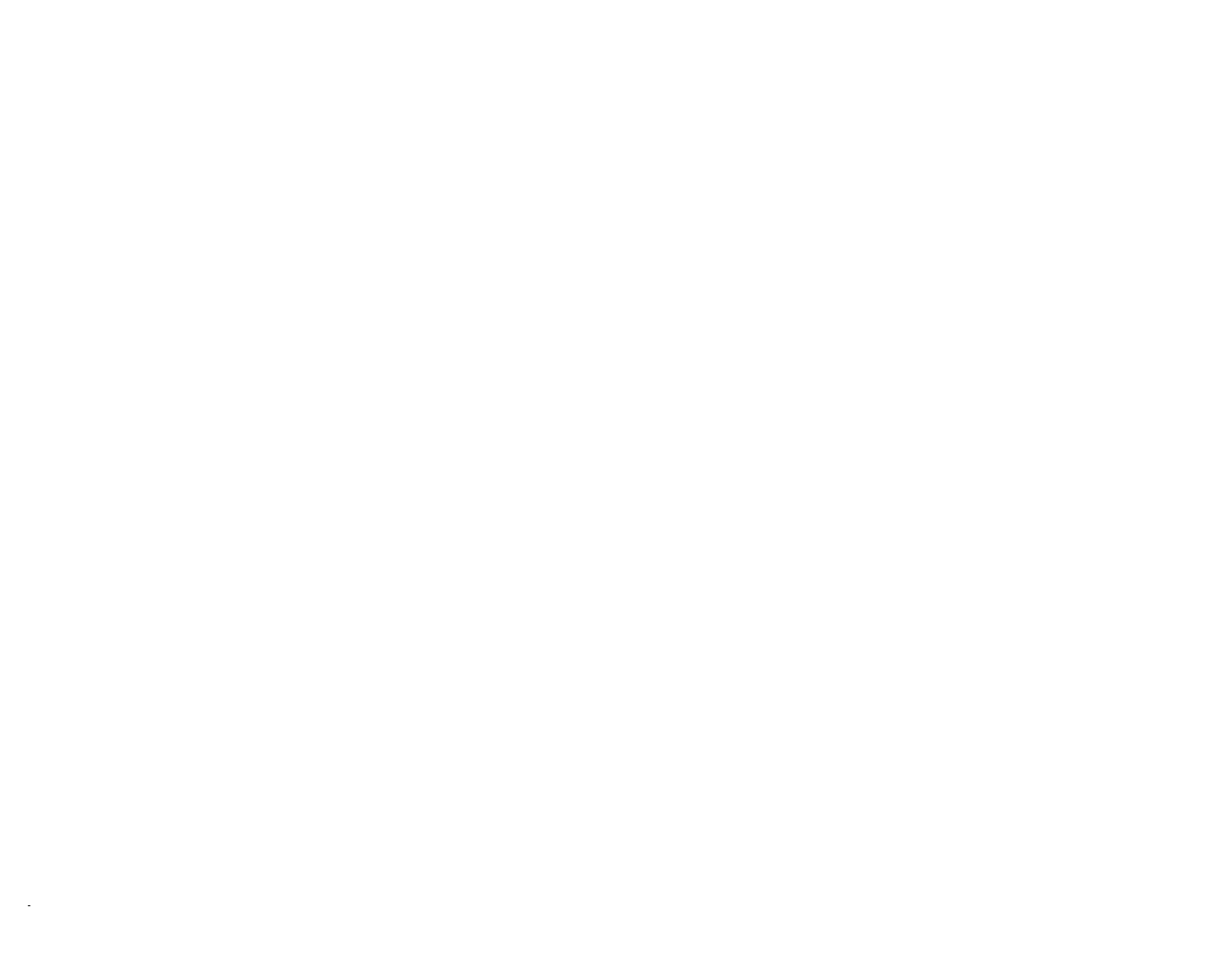|                    | Licence Business Name                                   | <b>Address</b>                                     | <b>Licence Type/Sub</b> |                                                    | Phone               |        | Fax                     |     |
|--------------------|---------------------------------------------------------|----------------------------------------------------|-------------------------|----------------------------------------------------|---------------------|--------|-------------------------|-----|
| 18 838127          | Alex Chanyan                                            | 8660 Myron Crt Richmond BC V6Y 3K3                 | Service Use             | Home Occupation                                    | (604) 813-8690      | Work   |                         | Hom |
| 18 837475          | <b>Smartplan Education Technology</b><br>Corporation    | 8680 Cambie Rd Unit 251 Richmond BC V6X 4K1        | Service Use             |                                                    | (778) 388-8055      | Work   |                         |     |
| 18 833160          | Big Star Sandwich Co                                    | 11331 Coppersmith Way Unit 100 Richmond BC V7A 5J9 | Assembly Use Group 1    | Food Service<br>Establishment                      | (604) 275-8793      | Work   |                         |     |
| 18 838201          | <b>Alcon Electrical Corp</b>                            | 11547 42 ST SE CALGARY AB T2Z 4K4                  | Service Use             | <b>Electrical Contractor</b>                       | (403) 532-2681      |        | Work (403) 532-2682 Fax |     |
| 18 837686          | <b>Score Fitness Ltd</b>                                | 4151 Hazelbridge Way Unit 1356 Richmond BC V6X 4J7 | Assembly Use Group 3    | <b>Health Studio</b>                               | (604) 700-9596      | Work   |                         | Hom |
| <b>Issue Date:</b> |                                                         | October 15, 2018                                   |                         |                                                    |                     |        |                         |     |
| 18 837395          | Rain Films                                              | 11871 Horseshoe Way Unit 1141 Richmond BC V7A 5H5  | Service Use             |                                                    | (604) 447-1122      | Work   |                         |     |
| 18 832763          | HappyGrun                                               | 4000 No 3 Rd Unit 1145 Richmond BC V6X 0J8         | Mercantile Use          | <b>Retail Trading</b>                              | (778) 855-5337      | Cellul |                         | Hom |
| 18 833413          | ARIIX                                                   | 13353 Commerce Pkwy Unit 2128 Richmond BC V6V 3A1  | Service Use             |                                                    | (801) 316-0858      | Work   |                         |     |
| 18 837388          | Rethink Financial & Insurance<br>Services Inc           | 7811 Steveston Hwy Unit 2 Richmond BC V7A 1L9      | Service Use             |                                                    | (604) 228-4555      |        | Work (604) 227-3580 Fax |     |
| <b>Issue Date:</b> |                                                         | October 16, 2018                                   |                         |                                                    |                     |        |                         |     |
| 18 838306          | Forever Young Driving School                            | 6631 Minoru Blvd Unit 302 Richmond BC V6Y 1Z1      | Vehicle for Hire        | Class K -<br><b>DriverTraining</b><br>Vehicle      | (604) 897-2883      | Work   |                         | Hom |
| 18 838332          | M & M Car Wash Ltd                                      | 8131 Sunnywood Dr Richmond BC V6Y 3G4              | Service Use             | Home Occupation                                    | (778) 952-1179      | Work   |                         | Hom |
| 18 838344          | The Canadian New-Era Culture<br>and Education Group Ltd | 8888 Odlin Cr Unit 3290 Richmond BC V6X 3Z8        | Service Use             |                                                    | (604) 653-8989      | Work   |                         | Hom |
| 18 838404          | Ice Dragons Hockey Academy                              | 3266 W 8TH AVE VANCOUVER BC V6K 2C5                | Service Use             |                                                    | (604) 786-9824      | Hom    |                         | Hom |
| 18 838526          | GPJ Auto Inc                                            | 5382 Maple Rd Richmond BC V7E 1G3                  | Service Use             | Home Occupation                                    | (778) 991-0991      | Work   |                         | Hom |
| 18 838305          | Forever Young Driving School                            | 6631 Minoru Blvd Unit 302 Richmond BC V6Y 1Z1      | Vehicle for Hire        | Vehicle For Hire<br>Office                         | (604) 897-2883      | Work   |                         | Hom |
| 18 838561          | Matcha Enterprises Inc                                  | 6100 Alder St Unit 5 Richmond BC V6Y 0C9           | Service Use             | Home Occupation                                    | (778) 223-1566      | Work   |                         | Hom |
| 18 838502          | Conuma River Management Ltd                             | 71 BRAID ST NEW WESTMINSTER BC V3L 3P2             | Service Use             | <b>General Contractor</b>                          | (604) 220-8132      | Work   |                         | Hom |
| 18 838263          | <b>Compass Relocation Ltd</b>                           | 7680 Granville Ave Unit 1305 Richmond BC V6Y 4B9   | Service Use             | Home Occupation                                    | (604) 655-8911      | Work   |                         | Hom |
| 18 838221          | Akson Online Retail                                     | 7437 Moffatt Rd Unit 211 Richmond BC V6Y 3V9       | Service Use             | Home Occupation                                    | (778) 928-5795      | Work   |                         | Hom |
| 18 838204          | Amy & Alex Solutions                                    | 7038 Lucas Rd Richmond BC V6Y 1E9                  | Service Use             | Home Occupation                                    | (604) 500-1133      | Work   |                         | Hom |
| 18 837420          | U-Bicycle North America                                 | 2680 Shell Rd Unit 113 Richmond BC V6X 4C9         | Service Use             | Other                                              | (866) 427-3116      | Work   |                         | Hom |
| 18 825801          | <b>Beyond Global Passion Travel</b><br>Co Ltd           | 6100 Drewry Cr Richmond BC V7C 2V1                 | Service Use             | <b>Travel Agency</b>                               | (236) 985-9598      | Work   |                         | Hom |
| 18 818584          | Bobii Frutii Bubble Tea                                 | 4800 No 3 Rd Unit 157 Richmond BC V6X 3A6          | Assembly Use Group 1    | <b>Food Service</b><br>Establishment, Take-<br>Out | (604) 889-2711      | Cellul |                         | Hom |
| 18 838301          | <b>Santha Accounting Services</b>                       | 5235 Hollywood Dr Richmond BC V7E 4V3              | Service Use             | Home Occupation                                    | (778) 866-2745      | Work   |                         | Hom |
|                    | 18 838308 Huanqiubaobei Enterprises Ltd                 | 7371 Westminster Hwy Unit 508 Richmond BC V6X 0B4  | Service Use             | Home Occupation                                    | (604) 250-8911 Work |        |                         | Hom |
| <b>Issue Date:</b> |                                                         | October 17, 2018                                   |                         |                                                    |                     |        |                         |     |
|                    | 18 838583 C X Plumbing & Heating                        | 1216 JOHNSON ST UNIT 32 COQUITLAM BC V3B 4T2       | Service Use             | <b>Plumbing Contractor</b>                         | (604) 779-1978      | Work   |                         | Hom |
| 18 838627          | Envirotech Air Inc                                      | 17358 104A AVE UNIT 8 SURREY BC V4N 5M3            | Service Use             | <b>General Contractor</b>                          | (604) 951-2330      |        | Work (604) 951-2335 Fax |     |
| 18 838605          | Polaris Music & Arts Inc                                | 8351 No 2 Rd Richmond BC V7C 3M2                   | Service Use             | Home Occupation                                    | (778) 881-1003      | Work   |                         | Hom |
| 18 838593          | Jacqueline Cheung                                       | 9533 Tomicki Ave Unit 22 Richmond BC V6X 0E5       | Service Use             | Home Occupation                                    | (778) 997-4155      | Work   |                         | Hom |
| <b>Issue Date:</b> |                                                         | October 18, 2018                                   |                         |                                                    |                     |        |                         |     |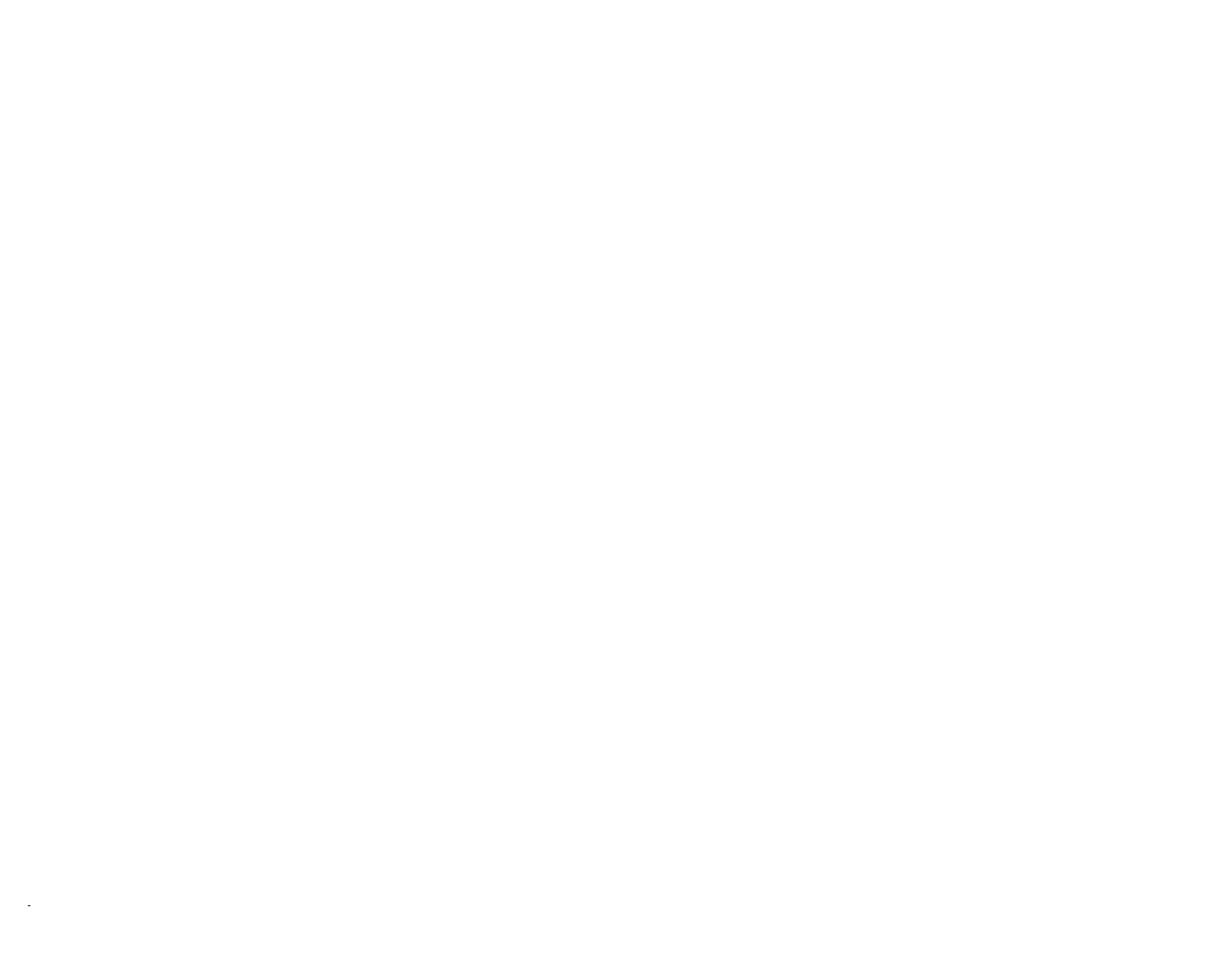|                    | Licence Business Name                                          | <b>Address</b>                                      | <b>Licence Type/Sub</b>                    |                                      | <b>Phone</b>        |        | Fax                                    |     |
|--------------------|----------------------------------------------------------------|-----------------------------------------------------|--------------------------------------------|--------------------------------------|---------------------|--------|----------------------------------------|-----|
| 18 837096          | <b>RSC Motors Inc</b>                                          | 7900 River Rd Unit 4 Richmond BC V6X 1X7            | Mercantile Use                             | Automobile Dealer                    | (778) 387-0101      |        | Work (604) 263-4576 Fax                |     |
| 18 837761          | <b>Obarz Foods</b>                                             | 10760 Shellbridge Way Unit 170 Richmond BC V6X 3H1  | Industrial/Manufacturing<br>Use            |                                      | (778) 251-3513      | Work   |                                        |     |
| 18 837534          | <b>Airland Mattress</b>                                        | 4380 No 3 Rd Unit 1208 Richmond BC V6X 3V7          | Mercantile Use                             | <b>Retail Trading</b>                | (778) 247-5263      | Work   |                                        | Hom |
| 18 837472          | Igor Motors Ltd                                                | 21320 Westminster Hwy Unit 2113 Richmond BC V6V 2X5 | Mercantile Use                             | Automobile Dealer                    | (778) 706-7306      | Work   |                                        | Hom |
|                    | 18 832005 CCS VFD Motor Company<br>(Canada) Ltd                | 4000 No 3 Rd Unit 6145 Richmond BC V6X 0J8          | Service Use                                |                                      | (604) 238-9988      | Work   |                                        | Hom |
| 18 837301          | Lan Xiang Bed & Breakfast                                      | 4251 Lancelot Dr Richmond BC V7C 4S4                | <b>Residential Use</b>                     | Bed & Breakfast                      | (778) 863-7067      | Work   |                                        | Hom |
| 18 837338          | LAB Language Arts Base Ltd                                     | 7117 Elmbridge Way Unit 103 Richmond BC V6X 2A2     | Assembly Use Group 3                       | <b>Education Institution</b>         | (778) 997-1437      | Work   |                                        | Hom |
| 18 837386          | <b>ALSN Arts Studio</b>                                        | 5451 Minoru Blvd Richmond BC V6X 2B1                | Assembly Use Group 1                       | <b>Food Service</b><br>Establishment | (604) 306-8234      | Work   |                                        | Hom |
| <b>Issue Date:</b> |                                                                | October 19, 2018                                    |                                            |                                      |                     |        |                                        |     |
| 18 839727          | Lipnicki Law Corporation                                       | 10011 River Dr Unit 117 Richmond BC                 | Service Use                                | Home Occupation                      | (604) 356-0975      | Work   |                                        | Hom |
| 18 839753          | <b>Trane Renovation</b>                                        | 5860 Dover Cr Unit 107 Richmond BC V7C 5S6          | <b>Inter-Municipal Business</b><br>Licence | <b>General Contractor</b>            | (604) 765-7851      | Work   |                                        | Hom |
| 18 839750          | <b>Better World Immigration</b><br><b>Consulting Services</b>  | 4080 Granville Ave Richmond BC V7C 1E4              | Service Use                                | Home Occupation                      | (604) 700-7997      | Work   |                                        | Hom |
| 18 839722          | Vaughan Ventures Ltd                                           | 9288 Odlin Rd Unit 425 Richmond BC V6X 0C3          | <b>Inter-Municipal Business</b><br>Licence | <b>General Contractor</b>            | (250) 714-9811      | Work   |                                        | Hom |
| 18 839703          | <b>Berar Construction Ltd</b>                                  | 9531 Sidaway Rd Richmond BC V6W 1C1                 | Service Use                                | <b>General Contractor</b>            | $(604)$ 657-6805    | Work   |                                        | Hom |
| 18 839357          | Precision                                                      | 975 E 22ND AVE VANCOUVER BC V5V 1W1                 | Service Use                                | <b>General Contractor</b>            | (778) 858-8714      | Work   |                                        | Hom |
| 18 838680          | j.ardefakt                                                     | 6631 Minoru Blvd Unit 1505 Richmond BC V6Y 1Z1      | Service Use                                | Home Occupation                      | (778) 875-6721      | Cellul |                                        | Hom |
| 18 838664          | <b>Skyer Motorsport</b>                                        | 7575 Alderbridge Way Unit 1305 Richmond BC V6X 4L3  | Service Use                                | Home Occupation                      | (778) 952-1919      | Work   |                                        | Hom |
| 18 837269          | Tenshi Seafood Ltd                                             | 12811 Rowan PI Unit 3102 Richmond BC V6V 2S6        | Industrial/Manufacturing<br>Use            |                                      | (778) 297-6122      | Work   |                                        | Hom |
| 17 790608          | <b>National Dispensary Supplies</b>                            | 13988 Maycrest Way Unit 190 Richmond BC V6V 3C3     | Mercantile Use                             | <b>Wholesale Trading</b>             | (604) 370-0420      | Work   |                                        | Hom |
| 18 831383          | Guruji Foods Inc                                               | 22171 Fraserwood Way Richmond BC V6W 1J5            | Mercantile Use                             | <b>Wholesale Trading</b>             | (604) 374-2643      | Work   |                                        | Hom |
| 18 825483          | Starbucks                                                      | 8311 Lansdowne Rd 150 Richmond BC V6X 3A4           | Assembly Use Group 1                       | <b>Food Service</b><br>Establishment | (604) 276-9889      | Work   |                                        | Hom |
| 18 838710          | <b>Evolution Projects Ltd</b>                                  | 12255 BONSON RD PITT MEADOWS BC V3Y 1A9             | Service Use                                | <b>General Contractor</b>            | (604) 603-9727      | Work   |                                        |     |
| 18 839751          | <b>Trane Renovation</b>                                        | 5860 Dover Cr Unit 107 Richmond BC V7C 5S6          | Service Use                                | <b>General Contractor</b>            | (604) 765-7851      | Work   |                                        | Hom |
| <b>Issue Date:</b> |                                                                | October 22, 2018                                    |                                            |                                      |                     |        |                                        |     |
| 18 838683          | Interstellar Commerce Ltd                                      | 4000 No 3 Rd Unit 5090 Richmond BC V6X 0J8          | Service Use                                |                                      | (604) 370-0517      |        | Work (778) 996-0331 Hom                |     |
| 18 839742          | <b>Essence Forex</b>                                           | 8136 Park Rd Unit 218 Richmond BC V6Y 1T1           | Service Use                                |                                      | (778) 588-6161      | Work   |                                        |     |
|                    | 18 838706 Further Travel Design Ltd                            | 4000 No 3 Rd Unit 5090 Richmond BC V6X 0J8          | Service Use                                |                                      | (604) 370-0517      | Work   |                                        | Hom |
| 18 838684          | Canada WK (BC) Education<br>Group Ltd                          | 8600 Cambie Rd Unit 130 Richmond BC V6X 4J9         | Service Use                                |                                      |                     |        | (604) 332-9646 Work (604) 332-9646 Fax |     |
| 18 838654          | Governor Control Sales and<br>Services Ltd                     | 1851 Savage Rd Unit 2110 Richmond BC V6V 2R6        | Mercantile Use                             | <b>Wholesale Trading</b>             | (604) 431-9588      |        | Work (604) 276-2790 Fax                |     |
|                    | 18 838700 Wellness Keeper Healthcare &<br><b>Beauty Centre</b> | 8888 Odlin Cr Unit 1335 Richmond BC V6X 3Z8         | Service Use                                | Registered Massage<br>Therapy Clinic | (778) 302-2462 Work |        |                                        | Hom |
| <b>Issue Date:</b> |                                                                | October 23, 2018                                    |                                            |                                      |                     |        |                                        |     |
| 18 835520          | August Reign Shop                                              | 6060 Minoru Blvd Unit 1822 Richmond BC V6Y 2V7      | Mercantile Use                             | <b>Retail Trading</b>                | (604) 273-4878      | Work   |                                        |     |
| 18 838240          | <b>Brewnetti Cafe</b>                                          | 7136 144 ST SURREY BC V3W 5S2                       | Assembly Use Group 1                       | Mobile Food Vendor                   | (778) 223-8876      | Work   |                                        | Hom |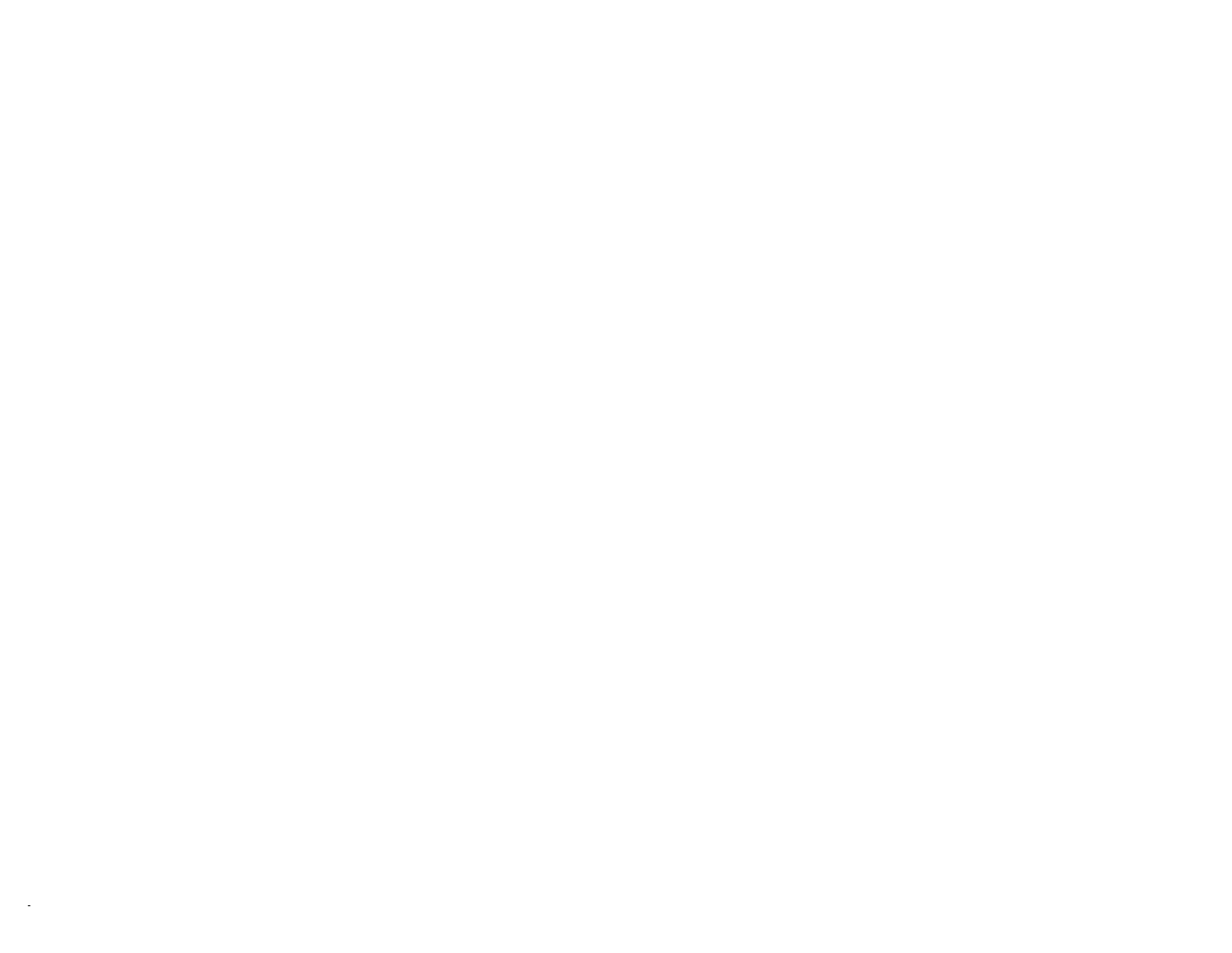|                    | Licence Business Name                               | <b>Address</b>                                      | <b>Licence Type/Sub</b>                    |                           | <b>Phone</b>        |      | Fax                     |     |
|--------------------|-----------------------------------------------------|-----------------------------------------------------|--------------------------------------------|---------------------------|---------------------|------|-------------------------|-----|
| 18 839749          | 38Fule Corporation                                  | 8100 Granville Ave Unit 750 Richmond BC V6Y 3T6     | Service Use                                |                           | (778) 928-1540      | Work |                         | Hom |
| <b>Issue Date:</b> |                                                     | October 24, 2018                                    |                                            |                           |                     |      |                         |     |
| 18 839868          | Alion Development Group Ltd                         | 12320 Woodhead Rd Richmond BC V6V 1G3               | Service Use                                | <b>General Contractor</b> | (778) 322-4001      | Work |                         | Hom |
| 18 837474          | WanBang Bed & Breakfast                             | 9531 Diamond Rd Richmond BC V7E 1P5                 | <b>Residential Use</b>                     | Bed & Breakfast           | (778) 807-6666      | Work |                         | Hom |
| 18 839925          | The Terror - Season 2                               | 4961 BYRNE RD BURNABY BC V5J 3H6                    | Service Use                                |                           | (604) 437-9339      |      | Work (604) 437-9585 Fax |     |
| 18 839770          | James Devanadera Janitorial<br>Services             | 9500 Westminster Hwy Richmond BC V6X 1B1            | Service Use                                |                           | (604) 442-6186      | Work |                         | Hom |
| 18 835581          | Keltic (Brighouse The<br>Paramount) Development Ltd | 8160 Cook Rd Richmond BC V6Y 1T8                    | Service Use                                | <b>General Contractor</b> | (604) 210-5412      | Work |                         |     |
| 18 839863          | <b>Story Time Creative</b>                          | 10820 No 5 Rd Unit 441 Richmond BC V6W 1A4          | Service Use                                | Home Occupation           | (778) 318-5644      | Work |                         |     |
| <b>Issue Date:</b> |                                                     | October 25, 2018                                    |                                            |                           |                     |      |                         |     |
| 18 839825          | Henghui Trade Service                               | 11181 Voyageur Way Unit 240 Richmond BC V6X 3N9     | Service Use                                |                           | (604) 710-8312      | Work |                         |     |
| 18 839929          | Pan Pacific Woods Ltd                               | 13571 Commerce Pkwy Unit 200 Richmond BC V6V 2R2    | Service Use                                |                           | (604) 526-8736      | Work |                         | Hom |
| <b>Issue Date:</b> |                                                     | October 26, 2018                                    |                                            |                           |                     |      |                         |     |
| 18 839950          | <b>Royal Homes Creations Ltd</b>                    | 11938 Bridgeport Rd Unit 110 Richmond BC V6X 1T2    | Mercantile Use                             | <b>Retail Trading</b>     | (604) 720-3349      | Work |                         |     |
| 18 840199          | <b>AK Contracting</b>                               | 457 E 2ND ST NORTH VANCOUVER BC V7L 1C9             | Service Use                                | <b>General Contractor</b> | (604) 603-0793      | Work |                         | Hom |
| 18 840193          | SOP Richmond Recycle Inc                            | 5900 No 6 Rd Unit 110 Richmond BC V6V 1T1           | Service Use                                |                           | (604) 285-5268      |      | Work (604) 285-5269 Fax |     |
| 18 840162          | <b>Canbridge Consulting</b>                         | 6600 Chelmsford St Richmond BC V7C 4H9              | Service Use                                | Home Occupation           | $(604)$ 679-6618    | Work |                         | Hom |
| 18 840122          | Hi-Van Seafood Ltd                                  | 6115 Rekis Ave Richmond BC V7E 5G9                  | Service Use                                | Home Occupation           | (778) 237-9884      |      | Work (778) 370-0596 Fax |     |
| 18 840086          | Soeasyhomeandlawn                                   | 10597 Yarmish Dr Richmond BC V7E 5E6                | Service Use                                | <b>General Contractor</b> | (604) 355-2436      | Work |                         | Hom |
| 18 840082          | Plenty Renewable Source Ltd                         | 6659 Blundell Rd Richmond BC V7C 1H7                | Service Use                                | Home Occupation           | (604) 323-8385      |      | Work (604) 323-8385 Hom |     |
| 18 840028          | 1175850 BC Ltd                                      | 9551 Ferndale Rd Unit 1 Richmond BC V6Y 0A6         | <b>Inter-Municipal Business</b><br>Licence | <b>General Contractor</b> | (778) 683-2577      | Work |                         | Hom |
| 18 839952          | TDN Constructors Group Inc                          | 7934 ENTERPRISE DR CHILLIWACK BC V2R 5N8            | Service Use                                | Sprinkler Contractor      | (604) 402-4496      |      | Work (604) 402-4498 Fax |     |
| 18 839934          | Sha Motors Ltd                                      | 9091 Wagner Gate Richmond BC V7A 4R3                | Service Use                                | Home Occupation           | (604) 445-6629      | Work |                         | Hom |
| 18 839824          | Hongbo Weiye Technology<br>(Canada) Ltd             | 7288 Heather St Unit 2 Richmond BC V6Y 4L4          | Service Use                                | Home Occupation           | (604) 720-7319      | Work |                         | Hom |
| 18 839700          | Gold Haus Auto Group Ltd                            | 10740 Cambie Rd Unit 610 Richmond BC V6X 1K8        | Mercantile Use                             | Automobile Dealer         | (778) 834-0527      | Work |                         | Hom |
| 18 837559          | JLY Development Ltd                                 | 8360 Bridgeport Rd Unit 104 Richmond BC V6X 3C7     | <b>Inter-Municipal Business</b><br>Licence | <b>General Contractor</b> | (604) 495-4088      | Work |                         | Hom |
| 18 837558          | JLY Development Ltd                                 | 8360 Bridgeport Rd Unit 104 Richmond BC V6X 3C7     | Service Use                                | <b>General Contractor</b> | $(604)$ 495-4088    | Work |                         | Hom |
| 18 835487          | Trick or Treat or Gift                              | 4000 No 3 Rd Unit 1170 Richmond BC V6X 0J8          | Mercantile Use                             | <b>Retail Trading</b>     | (778) 918-6088      | Work |                         |     |
|                    | 18 828133 CTP Auto Rentals Inc                      | 21320 Westminster Hwy Unit 2118 Richmond BC V6V 2X5 | Mercantile Use                             | Automobile Dealer         | (778) 895-2063      | Work |                         | Hom |
|                    | 18 819577 Truck Diner                               | 7771 Westminster Hwy Unit 170 Richmond BC V6X 1A4   | Assembly Use Group 1                       | <b>Food Peddlers</b>      | (778) 881-8065 Work |      |                         | Hom |
| 18 840203          | <b>Rich Meow Canada</b>                             | 7333 Murdoch Ave Unit 907 Richmond BC V6Y 0J8       | Service Use                                | Home Occupation           | (604) 722-9428      | Work |                         | Hom |
|                    | 18 840025 1175850 BC Ltd                            | 9551 Ferndale Rd Unit 1 Richmond BC V6Y 0A6         | Service Use                                | Home Occupation           | (778) 683-2577      | Work |                         | Hom |
| <b>Issue Date:</b> |                                                     | October 30, 2018                                    |                                            |                           |                     |      |                         |     |
| 18 840231          | DooDoo Beauty Inc                                   | 4000 No 3 Rd Unit 1300 Richmond BC V6X 0J8          | Mercantile Use                             | <b>Retail Trading</b>     | (778) 980-4458      | Work |                         | Hom |
| 18 840251          | National Collection Technology<br>Ltd               | 4140 No 3 Rd Unit 250 Richmond BC V6X 2C2           | Service Use                                |                           | (778) 927-6803      |      | Work (604) 678-3687 Fax |     |
| 18 840280          | Soeasyhomeandlawn                                   | 10597 Yarmish Dr Richmond BC V7E 5E6                | <b>Inter-Municipal Business</b><br>Licence | <b>General Contractor</b> | (604) 355-2436      | Work |                         | Hom |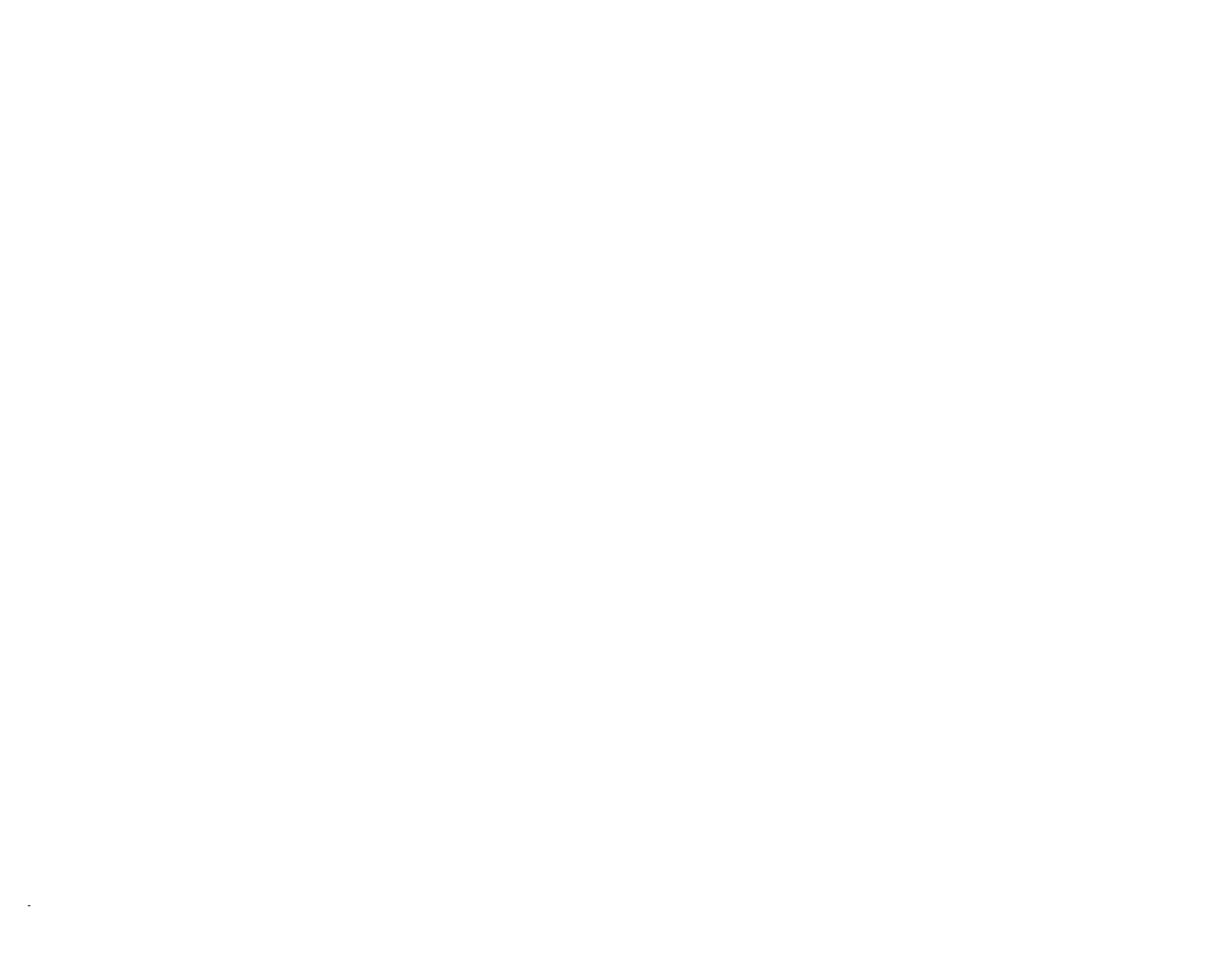|                    | Licence Business Name                            | <b>Address</b>                                       | <b>Licence Type/Sub</b> |                                             | <b>Phone</b>     |      | Fax                       |     |
|--------------------|--------------------------------------------------|------------------------------------------------------|-------------------------|---------------------------------------------|------------------|------|---------------------------|-----|
| 18 840247          | Yesglasses International Inc                     | 4140 No 3 Rd Unit 250 Richmond BC V6X 2C2            | Service Use             |                                             | (604) 210-5199   |      | Work (604) 678-3687 Hom   |     |
| 18 840236          | Canadian Royal Polar Biotech Inc                 | 6351 Buswell St Unit 1406 Richmond BC V6Y 0A4        | Service Use             | Home Occupation                             | (778) 829-9818   | Work |                           | Hom |
| 18 840200          | Starshine International<br><b>Consulting Ltd</b> | 10013 River Dr Unit 2030 Richmond BC                 | Service Use             |                                             | (778) 896-8687   | Work |                           | Hom |
| 18 839935          | Asics Canada Corporaton                          | 7899 Templeton Station Rd Unit 1049 Richmond V7B 0B7 | Mercantile Use          | <b>Retail Trading</b>                       | (604) 232-9781   | Work |                           | Hom |
| 18 829841          | Hong Acupuncture Clinic                          | 6490 Buswell St Richmond BC V6Y 2E9                  | Service Use             | Therapeutic Touch<br>Treatments             | (778) 928-9971   | Work |                           | Hom |
| 18 838422          | MACROHEALTHY (CANADA)<br>Biotechnologies Co Ltd  | 10451 Shellbridge Way Unit 150 Richmond BC V6X 2W8   | Service Use             |                                             | (778) 681-3986   | Work |                           | Hom |
| 18 840228          | <b>Enersaver Solutions Inc.</b>                  | 4388 STILL CREEK DR UNIT 209 BURNABY BC V5C<br>6C6   | Service Use             |                                             | $(604)$ 506-1717 | Work |                           | Hom |
| <b>Issue Date:</b> |                                                  | October 31, 2018                                     |                         |                                             |                  |      |                           |     |
| 18 840194          | Formal Affair Limousines 1997<br>Inc             | 9400 Saunders Rd Richmond BC V7A 2B3                 | Vehicle for Hire        | Vehicle For Hire<br>Office                  | (604) 277-8434   | Work |                           | Hom |
| 18 840196          | Formal Affair Limousines 1997<br><b>Inc</b>      | 9400 Saunders Rd Richmond BC V7A 2B3                 | Vehicle for Hire        | Class B - Limousine                         | (604) 277-8434   | Work |                           | Hom |
| 18 840383          | Cayer Canada Professional<br>Tripods             | 11391 7th Ave Unit 26 Richmond BC V7E 4J4            | Service Use             | Home Occupation                             | (604) 719-4990   | Work |                           |     |
| <b>Issue Date:</b> |                                                  | <b>November 1, 2018</b>                              |                         |                                             |                  |      |                           |     |
| 18 814960          | Clubone Cafe                                     | 8260 Westminster Hwy Unit 1450 Richmond BC V6X 3Y2   | Assembly Use Group 1    |                                             | (778) 898-7981   |      | Cellul (604) 272-7233 Fax |     |
| <b>Issue Date:</b> |                                                  | <b>November 2, 2018</b>                              |                         |                                             |                  |      |                           |     |
| 18 839873          | Eight to Hot Restaurant                          | 8700 McKim Way Unit 2118 Richmond BC V6X 4A5         | Assembly Use Group 1    | Food Service<br>Establishment, Take-<br>Out | (778) 387-6336   | Work |                           | Hom |
| 18 840542          | Vancouver By Night                               | 9871 Deagle Rd Richmond BC V7A 1P9                   | Service Use             | Home Occupation                             | (604) 719-7569   | Work |                           |     |
| 18 840525          | Hong Yi International Trade<br>Canada Ltd        | 8700 McKim Way Unit 3233 Richmond BC V6X 4A5         | Service Use             |                                             | (778) 588-2966   | Work |                           | Hom |
| 18 840522          | Foxeye Development Ltd                           | 7811 Malahat Ave Richmond BC V7A 4H3                 | Service Use             | <b>General Contractor</b>                   | $(604)$ 651-8899 | Work |                           | Hom |
| 18 840521          | <b>TRD Building Solutions</b>                    | 20110 STEWART CR UNIT 12 MAPLE RIDGE BC V2X<br>0T4   | Service Use             | <b>General Contractor</b>                   | (604) 475-7077   |      | Work (604) 457-1077 Fax   |     |
| 18 840444          | <b>Vadas Electric Service</b>                    | 3520 Moresby Dr Richmond BC V7C 4H3                  | Service Use             | <b>Electrical Contractor</b>                | (778) 772-7799   | Work |                           | Hom |
| 18 840422          | Litetop Foods Inc                                | 5811 Cooney Rd Unit 305 Richmond BC V6X 3M1          | Service Use             |                                             | (604) 207-7770   |      | Work (236) 688-5721 Cell  |     |
| 18 840401          | Jian Wang, Chartered<br>Professional Accountant  | 9288 Odlin Rd Unit 319 Richmond BC V6X 0C3           | Service Use             | Home Occupation                             | (778) 875-3929   | Work |                           | Hom |
| 18 840360          | Major Fire Protection                            | 23356 117B AVE MAPLE RIDGE BC V2X 0B8                | Service Use             | Sprinkler Contractor                        | (604) 968-8349   | Work |                           | Hom |
| 18 833406          | <b>Marathon Park Productions Ltd</b>             | 22031 Fraserwood Way Richmond BC V6W 1J5             | Service Use             |                                             | (604) 328-0528   | Work |                           | Hom |
|                    | 18 828300 Fraserwood Studios                     | 22031 Fraserwood Way Richmond BC V6W 1J5             | Service Use             | Film Production<br>Office                   | (604) 308-2841   | Work |                           | Hom |
| 18 840400          | <b>Bonn Construction Ltd</b>                     | 11820 142ND ST EDMONTON AB T5L 2G7                   | Service Use             | <b>General Contractor</b>                   | (780) 451-5123   |      | Work (780) 451-5158 Hom   |     |
| <b>Issue Date:</b> |                                                  | <b>November 5, 2018</b>                              |                         |                                             |                  |      |                           |     |
| 18 826524          | <b>Pfeffie Contracting</b>                       | 811 THIRD AVE UNIT 201 NEW WESTMINSTER BC<br>V3M 1P1 | Service Use             | <b>Plumbing Contractor</b>                  | (778) 834-2901   |      | Work (778) 834-2901 Cell  |     |
| 18 835648          | VIA Plumbing & Heating &<br>Drainage             | 7883 WELSLEY DR BURNABY BC V5E 3X4                   | Service Use             | <b>Plumbing Contractor</b>                  | (604) 728-6039   | Work |                           | Hom |
|                    | 18 839992 M-Core Construction Ltd                | 3260 E 5TH AVE VANCOUVER BC V5M 1P3                  | Service Use             | <b>General Contractor</b>                   | (778) 869-8811   |      | Work (604) 565-6121 Fax   |     |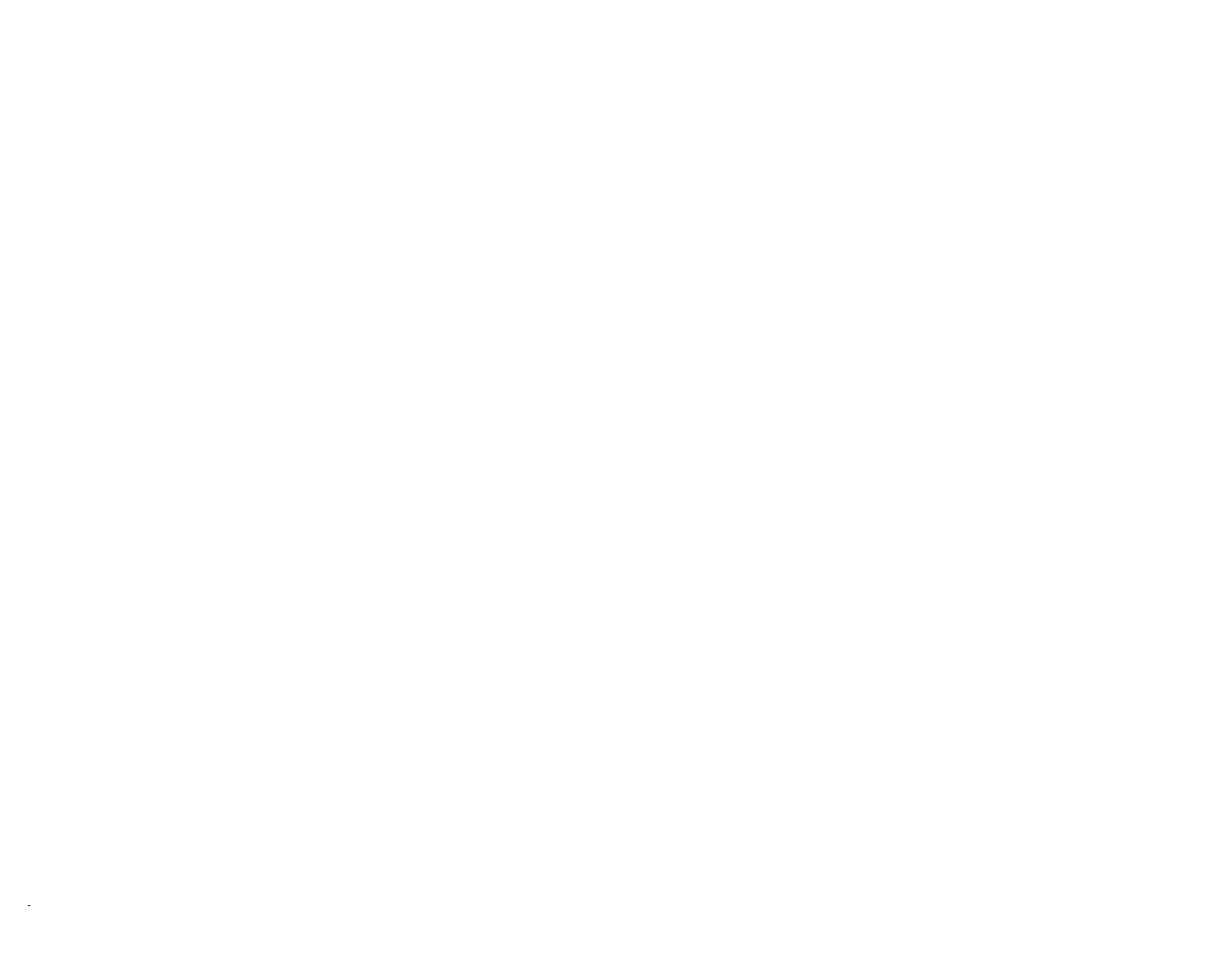|                    | <b>Licence Business Name</b>                              | <b>Address</b>                                               | <b>Licence Type/Sub</b>                    |                                 | <b>Phone</b>   | Fax                      |      |
|--------------------|-----------------------------------------------------------|--------------------------------------------------------------|--------------------------------------------|---------------------------------|----------------|--------------------------|------|
| 18 832781          | Trip Tours & Adventures Ltd                               | 5900 Muir Dr Unit 52 Richmond BC V6V 2Y8                     | Service Use                                | Home Occupation                 | (778) 682-5455 | Work                     | Hom  |
| 18 823027          | <b>G Dauncey Contracting</b>                              | 18136 61A AVE SURREY BC V3S 5V8                              | Service Use                                | <b>General Contractor</b>       | (604) 576-1462 | Work (604) 576-9135 Fax  |      |
| 18 822283          | Isha Painting                                             | 11495 79A AVE DELTA BC V4C 1V4                               | Service Use                                | <b>General Contractor</b>       | (604) 805-7686 | Work                     | Hom  |
| 18 833115          | Wings Outdoor Grill                                       | 21161 COOK AVE MAPLE RIDGE BC V2X 7P7                        | Assembly Use Group 1                       | Mobile Food Vendor              | (604) 351-7576 | Work                     | Hom  |
| 18 824720          | Heritage Plumbing & Gas Fitting                           | 32339 7TH AVE UNIT 32 MISSION BC V2V 6T7                     | Service Use                                | <b>Plumbing Contractor</b>      | (778) 344-2889 | Work                     | Hom  |
| <b>Issue Date:</b> |                                                           | November 6, 2018                                             |                                            |                                 |                |                          |      |
| 18 840544          | Sequoia Capital Mortgage<br><b>Investment Corporation</b> | 4940 No 3 Rd Unit 212 Richmond BC V6X 3A5                    | Service Use                                |                                 | (604) 649-2514 | Work                     | Hom  |
| 18 840603          | <b>Wyland Realty Ltd</b>                                  | 4400 Hazelbridge Way Unit 690 Richmond BC V6X 3R8            | Service Use                                |                                 | (604) 273-1193 | Work (604) 238-3383 Fax  |      |
| 18 840601          | Performance Contracting DTM<br>Ltd                        | 12360 Trites Rd Richmond BC V7E 3R7                          | <b>Inter-Municipal Business</b><br>Licence | <b>General Contractor</b>       | (604) 242-6645 | Work (604) 242-6640 Fax  |      |
| 18 840600          | Performance Contracting DTM<br>Ltd                        | 12360 Trites Rd Richmond BC V7E 3R7                          | Service Use                                | <b>General Contractor</b>       | (604) 242-6645 | Work (604) 242-6640 Fax  |      |
| 18 840546          | Golden Sequoia Capital<br>Corporation                     | 4940 No 3 Rd Unit 212 Richmond BC V6X 3A5                    | Service Use                                |                                 | (604) 649-2514 | Work                     | Hom  |
| 18 835368          | 110 International Esports Centre                          | 7951 Alderbridge Way Unit 160 Richmond BC V6X 2A4            | Vending Machine Use                        | <b>Amusement Centre</b>         | (778) 881-5549 | Work                     | Hom  |
| 18 833763          | Winspia Windows (Canada) Inc                              | 3171 No 6 Rd Unit 140 Richmond BC V6V 1P6                    | Mercantile Use                             | <b>Wholesale Trading</b>        | (604) 540-1525 | Work                     | Hom  |
| 18 828240          | Thinka                                                    | 5300 No 3 Rd Unit 948 Richmond BC V6X 2X9                    | Mercantile Use                             | <b>Retail Trading</b>           | (604) 270-2579 | Work                     | Hom  |
| 18 827669          | <b>BNR Electric Ltd</b>                                   | PO Box 4092 Stn Yarrow Main CHILLIWACK BC V2R<br>5U8         | Service Use                                | <b>Electrical Contractor</b>    | (604) 819-7887 | Work                     | Hom  |
| 18 818900          | Rewards Travel China Inc                                  | 8171 Ackroyd Rd Unit 6060 Richmond BC V6X 3K1                | Service Use                                | <b>Travel Agency</b>            | (604) 242-3300 | Work                     |      |
| 18 802160          | Freeman Holidays Ltd                                      | 3671 Westminster Hwy Unit 220 Richmond BC V7C 5V2            | Service Use                                | <b>Travel Agency</b>            | (604) 447-1811 | Work (778) 869-6861      | Cell |
| 18 800246          | Racer Immigration Consulting Inc                          | 6111 Tiffany Blvd Unit 12 Richmond BC V7C 4Y7                | Service Use                                |                                 | (778) 688-4848 | Cellul                   | Fax  |
| 18 840562          | 1179494 BC Ltd                                            | 3820 Cessna Dr Unit 400 Richmond BC V7B 0A2                  | Assembly Use Group 3                       | <b>Education Institution</b>    | (778) 697-0085 | Work (647) 271-6588 Cell |      |
| <b>Issue Date:</b> |                                                           | <b>November 7, 2018</b>                                      |                                            |                                 |                |                          |      |
| 18 840691          | Liker Enterprises Inc                                     | 11326 4th Ave Richmond BC V7E 3G8                            | Service Use                                | Home Occupation                 | (778) 927-7933 | Work                     | Hom  |
| 18 840880          | <b>Didore Service</b>                                     | 11181 Voyageur Way Unit 230 Richmond BC V6X 3N9              | Service Use                                |                                 | (604) 783-1299 | Work                     | Hom  |
| 18 840809          | Peter Yu Teng Chang                                       | 8900 No 1 Rd Unit 150 Richmond BC V7C 4C1                    | Service Use                                | Therapeutic Touch<br>Treatments | (604) 274-2692 | Work                     | Hom  |
| 18 840808          | <b>Pakrich Logistics</b>                                  | 14488 Knox Way Unit 128 Richmond BC V6V 2Z5                  | Service Use                                |                                 | (604) 250-6042 | Work                     | Hom  |
| 18 840802          | <b>Building Balance Consulting Inc</b>                    | 4540 JAMES ST VANCOUVER BC V5V 3J3                           | Service Use                                |                                 | (604) 351-5975 | Work                     | Hom  |
| 18 840789          | Respon Wealth Management<br>Corp                          | 4000 No 3 Rd Unit 5110 Richmond BC V6X 0J8                   | Service Use                                |                                 | (778) 997-3893 | Work                     | Hom  |
| 18 840800          | Good Research Company                                     | 10013 River Dr Unit 2030 Richmond BC                         | Service Use                                |                                 | (778) 899-9111 | Work                     | Hom  |
| 18 840889          | Xuan Ling Fengshui Consulting<br>Inc                      | 4351 Deerfield Cr Richmond BC V6X 2Y4                        | Service Use                                | Home Occupation                 | (778) 865-9908 | Work                     | Hom  |
| 18 840694          | <b>Madesin General Contractors</b>                        | 1120 EGLINTON AVE MISSISSAUGA ON L4W 1K5                     | Service Use                                | <b>General Contractor</b>       | (905) 625-3617 | Work                     | Hom  |
| 18 840611          | Painting Zone Corp                                        | 11600 COTTONWOOD DR UNIT 36 MAPLE RIDGE BC<br><b>V2X 3N9</b> | Service Use                                | <b>General Contractor</b>       | (604) 704-6704 | Work                     | Hom  |
| 18 840602          | Urban Eden Construction Ltd                               | 3315 CARDINAL DR BURNABY BC V5A 2T7                          | Service Use                                | <b>General Contractor</b>       | (604) 339-4116 | Work (604) 566-6889 Fax  |      |
| 18 840564          | Mutt Massage                                              | 9700 Francis Rd Richmond BC V6Y 1B3                          | Service Use                                | Home Occupation                 | (604) 805-1476 | Work                     | Hom  |
| 18 838181          | Canwise B & B                                             | 12760 Carncross Ave Richmond BC V6V 2W4                      | <b>Residential Use</b>                     | Bed & Breakfast                 | (604) 318-4943 | Work                     | Hom  |
| 18 840701          | Gasoline Contractor Ltd                                   | 508 GARRETT ST NEW WESTMINSTER BC V3L 3S6                    | Service Use                                | <b>General Contractor</b>       | (778) 926-3627 | Work                     | Hom  |
| 18 840788          | Respon International Group Inc                            | 4000 No 3 Rd Unit 5110 Richmond BC V6X 0J8                   | Service Use                                |                                 | (778) 997-3893 | Work                     | Hom  |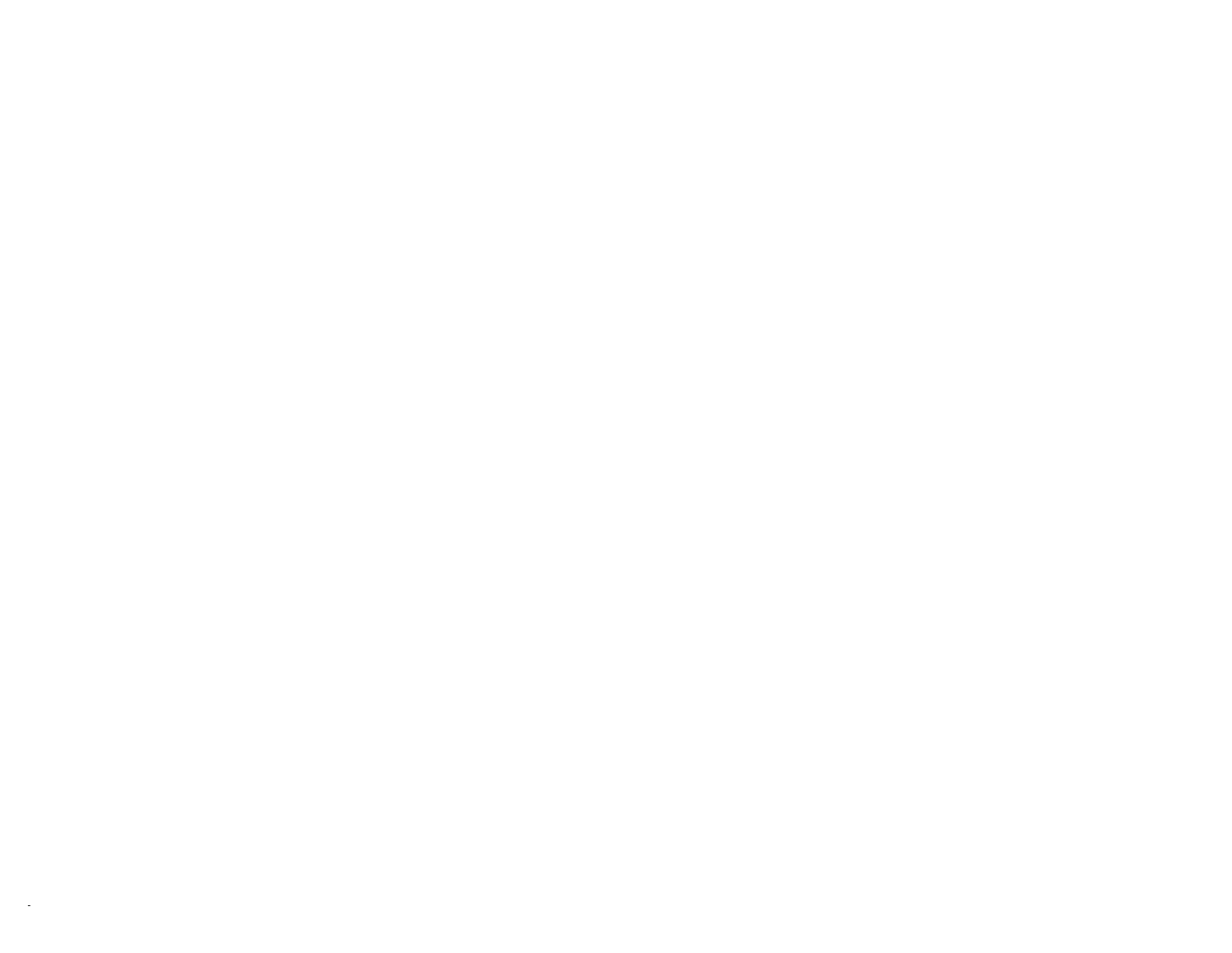|                    | Licence Business Name                                         | <b>Address</b>                                                 | <b>Licence Type/Sub</b>         |                                             | <b>Phone</b>     |      | Fax                      |     |
|--------------------|---------------------------------------------------------------|----------------------------------------------------------------|---------------------------------|---------------------------------------------|------------------|------|--------------------------|-----|
| <b>Issue Date:</b> |                                                               | November 8, 2018                                               |                                 |                                             |                  |      |                          |     |
| 18 839764          | Reemeng Wellness Investment<br>Ltd                            | 4380 No 3 Rd Unit 1230 Richmond BC V6X 3V7                     | Mercantile Use                  | <b>Retail Trading</b>                       | (604) 757-0216   | Work |                          |     |
| 18 839939          | 160 Studio                                                    | 11780 River Rd Unit 160 Richmond BC V6X 1Z7                    | Assembly Use Group 3            | <b>Education Institution</b>                | (604) 218-3633   | Work |                          | Hom |
| 18 838288          | Wynnham Real Estate and<br>Property Management Ltd            | 8888 Odlin Cr Unit 1350 Richmond BC V6X 3Z8                    | Service Use                     |                                             | (604) 270-8712   | Work |                          | Hom |
| 18 838042          | Balconi Floral Design Studio Inc                              | 2639 Viking Way Unit 135 Richmond BC V6V 3B7                   | Service Use                     |                                             | (604) 709-0082   | Work |                          | Hom |
| 18 837608          | <b>CRC Home Care Pharmacy</b>                                 | 4611 Viking Way Unit 250 Richmond BC V6V 2K9                   | Service Use                     |                                             | $(604)$ 285-2555 | Work |                          |     |
| 18 832386          | Sunny Packaging                                               | 11860 Hammersmith Way Unit 133 Richmond BC V7A 5G1             | Industrial/Manufacturing<br>Use |                                             | (778) 991-8877   | Work |                          | Hom |
| <b>Issue Date:</b> |                                                               | November 9, 2018                                               |                                 |                                             |                  |      |                          |     |
| 18 840944          | <b>Chik Collection</b>                                        | 4311 Hazelbridge Way Unit 1780 Richmond BC V6X 3L7             | Mercantile Use                  | <b>Retail Trading</b>                       | (778) 232-7315   | Work |                          | Hom |
| 18 840945          | <b>Surveillance Productions Limited</b>                       | C/O: BUILDING G 3500 CORNETT RD VANCOUVER BC<br><b>V5M 2H5</b> | Service Use                     | Film Production<br>Office                   | (604) 453-4940   |      | Work (604) 453-4941 Fax  |     |
| 18 840967          | Silva Bay Resort & Marina                                     | 4000 No 3 Rd Unit 6055 Richmond BC V6X 0J8                     | Service Use                     |                                             | (778) 297-9977   | Work |                          |     |
| 18 840989          | <b>DWT Enterprises Ltd</b>                                    | 4000 No 3 Rd Unit 6050 Richmond BC V6X 0J8                     | Service Use                     |                                             | (604) 270-3576   |      | Work (604) 270-9141 Fax  |     |
| 18 840995          | Muse Life Guide                                               | 2212 OXFORD ST UNIT 203 VANCOUVER BC V5L 1G1                   | Service Use                     |                                             | (604) 345-9808   | Work |                          |     |
| 18 841022          | Pay2daybond Corporation Ltd                                   | 4000 No 3 Rd Unit 6155 Richmond BC V6X 0J8                     | Service Use                     |                                             | (778) 691-8888   |      | Work (778) 895-8888 Cell |     |
| 18 838663          | Music Makeover Group                                          | 2351 Simpson Rd Unit 3 Richmond BC V6X 2R2                     | Assembly Use Group 3            | Commercial<br>Entertainment                 | (778) 895-2910   | Work |                          | Hom |
| <b>Issue Date:</b> |                                                               | <b>November 13, 2018</b>                                       |                                 |                                             |                  |      |                          |     |
| 18 838140          | StudyPug Learning                                             | 3779 Sexsmith Rd Unit 1200 Richmond BC V6X 3Z9                 | Assembly Use Group 3            | <b>Education Institution</b>                | (604) 629-5999   | Work |                          | Hom |
| 18 841020          | Panda Jade Industries Inc                                     | 14211 Burrows Rd Unit 5 Richmond BC V6V 1K9                    | Service Use                     |                                             | $(604)$ 259-4086 |      | Work (778) 889-6716 Cell |     |
| 18 841162          | West Arc Welding & Fabrication                                | 22141 86A AVE LANGLEY BC V1M 3S8                               | Service Use                     | <b>General Contractor</b>                   | (877) 438-4124   |      | Work (604) 838-8852 Cell |     |
| 18 841045          | Luminix Consulting Ltd                                        | 4000 No 3 Rd Unit 5135 Richmond BC V6X 0J8                     | Service Use                     |                                             | (604) 721-5500   | Work |                          | Hom |
| 18 838202          | StudyPug Learning                                             | 3779 Sexsmith Rd Unit 1228 Richmond BC V6X 3Z9                 | Assembly Use Group 3            | <b>Education Institution</b>                | (604) 629-5999   | Work |                          | Hom |
| 18 824861          | Lelem' Express                                                | 14300 Entertainment Blvd Richmond BC V6W 1K3                   | Assembly Use Group 1            | Food Service<br>Establishment, Take-<br>Out | (604) 888-5556   | Work |                          | Hom |
| 18 838089          | JD Payne Home Installations                                   | 7111 Elmbridge Way Richmond BC V6X 3J7                         | Service Use                     | <b>General Contractor</b>                   | (604) 244-9153   |      | Work (604) 273-1760 Fax  |     |
| 18 840920          | <b>Lasting Solutions</b>                                      | 6660 Azure Rd Richmond BC V7C 2S5                              | Service Use                     | Home Occupation                             | (778) 873-1007   | Work |                          |     |
| <b>Issue Date:</b> |                                                               | <b>November 14, 2018</b>                                       |                                 |                                             |                  |      |                          |     |
| 18 840367          | Global IELTD Language School,<br><b>Grandview Edulink Inc</b> | 4000 No 3 Rd Unit 3185 Richmond BC V6X 0J8                     | Assembly Use Group 3            | <b>Education Institution</b>                | (604) 285-2928   | Work |                          | Hom |
| <b>Issue Date:</b> |                                                               | <b>November 15, 2018</b>                                       |                                 |                                             |                  |      |                          |     |
| 18 841251          | Dabin Kim RMT                                                 | 8900 No 1 Rd Unit 150 Richmond BC V7C 4C1                      | Service Use                     |                                             | (604) 274-2692   | Work |                          | Hom |
| 18 841268          | H & I Roofing                                                 | 25525 104 AVE MAPLE RIDGE BC V2W 1K5                           | Service Use                     | <b>General Contractor</b>                   | (604) 462-9849   |      | Work (604) 462-9859 Fax  |     |
| 18 841195          | <b>Bridgeport Collision</b>                                   | 2700 No 3 Rd Richmond BC V6X 2B3                               | Service Use                     |                                             | (604) 273-2766   |      | Work (604) 279-0926 Fax  |     |
| 18 841068          | P & T (Canada) International<br>Holding Group Inc.            | 10451 Shellbridge Way Unit 212 Richmond BC V6X 2W8             | Service Use                     |                                             | (777) 833-0011   | Work |                          | Hom |
| 18 841061          | Gulzar Investments Ltd                                        | 23137 Willett Ave Richmond BC V6V 3C6                          | Service Use                     | <b>General Contractor</b>                   | $(604)$ 518-1602 | Work |                          | Hom |
| 18 841060          | Pro IT Guy Business Solution                                  | 8411 Saunders Rd Unit 6 Richmond BC V7A 2A6                    | Service Use                     | Home Occupation                             | $(604)$ 288-4148 | Work |                          | Hom |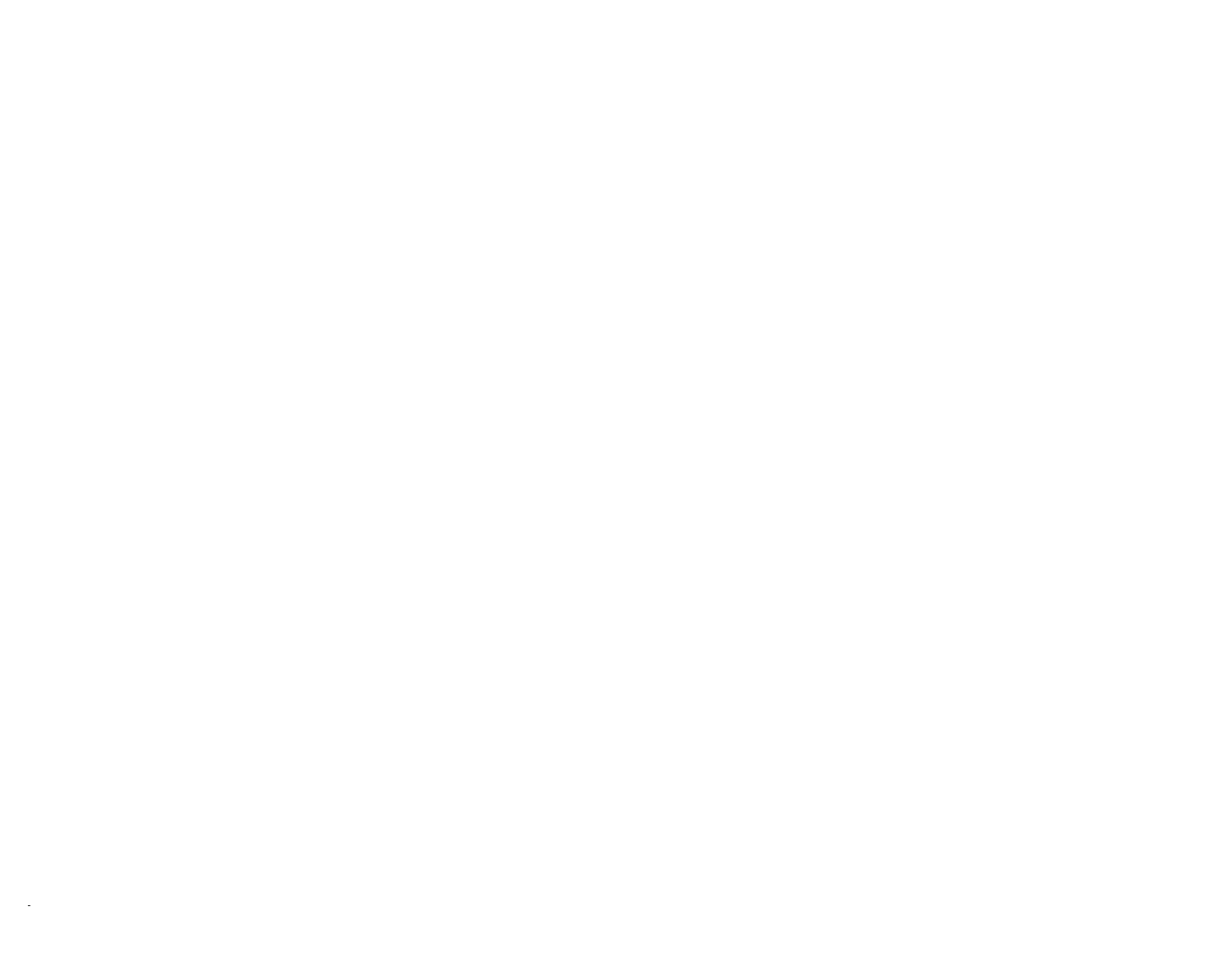|                    | Licence Business Name                               | <b>Address</b>                                                        | <b>Licence Type/Sub</b>                    |                              | <b>Phone</b>   |      | Fax                     |  |
|--------------------|-----------------------------------------------------|-----------------------------------------------------------------------|--------------------------------------------|------------------------------|----------------|------|-------------------------|--|
| 18 840994          |                                                     | WiVi Global Trading Incorporated 4360 Vanguard Rd Richmond BC V6X 2P4 | Mercantile Use                             | <b>Wholesale Trading</b>     | (604) 889-6988 | Work | Hom                     |  |
|                    | <b>Issue Date:</b><br><b>November 16, 2018</b>      |                                                                       |                                            |                              |                |      |                         |  |
| 18 841248          | Code Mechanical                                     | 11762 231B ST MAPLE RIDGE BC V2X 0H1                                  | Service Use                                | <b>Plumbing Contractor</b>   | (778) 316-1434 | Work |                         |  |
| 18 841368          | Metro Van Motors Ltd                                | 2840 Olafsen Ave Unit 180 Richmond BC V6X 2R3                         | Service Use                                |                              | (604) 270-1288 | Work | Hom                     |  |
| 18 841367          | Innovation Fencing Inc                              | 663 SUMAS WAY UNIT 106 ABBOSTFORD BC V2S 7P4                          | Service Use                                | <b>General Contractor</b>    | (604) 744-1144 | Work | Hom                     |  |
| 18 841336          | <b>Renewt Techinical Apparel</b><br>Specialitst Inc | 5028 Maple Rd Richmond BC                                             | Service Use                                | Home Occupation              | (778) 386-1478 | Work | Hom                     |  |
| 18 841343          | Open Taekwondo                                      | 5451 Minoru Blvd Richmond BC V6X 2B1                                  | Assembly Use Group 3                       | <b>Health Studio</b>         | (604) 771-3360 | Work | Hom                     |  |
| 18 841271          | C U Vision Optometrists                             | 8311 Lansdowne Rd 160 Richmond BC V6X 3A4                             | Mercantile Use                             | <b>Retail Trading</b>        | (604) 370-2902 |      | Work (604) 370-2904 Fax |  |
| 18 841269          | <b>MH</b> Environ Inc                               | 21900 Westminster Hwy Unit 220 Richmond BC V6V 0A8                    | Service Use                                |                              | (604) 416-9988 | Work | Hom                     |  |
| 18 841266          | C U Vision Optometrists                             | 8311 Lansdowne Rd 160 Richmond BC V6X 3A4                             | Service Use                                |                              | (604) 370-2902 |      | Work (604) 370-2904 Fax |  |
| 18 841262          | Everglade Landscaping & Yard<br>Maintenance         | 4974 KINGSWAY UNIT 501 BURNABY BC V5H 4M9                             | Service Use                                | <b>General Contractor</b>    | (604) 617-5755 | Work | Hom                     |  |
| 18 841253          | <b>Giftspert Boutique</b>                           | 4420 Fraserside Dr Richmond BC V6V 2L7                                | Service Use                                | Home Occupation              | (778) 960-1489 | Work |                         |  |
| 18 841375          | JS & Sons On Site Security                          | PO BOX 2178 311 WATERFRONT AVE PRINCETON BC<br>V0X 1W0                | Service Use                                |                              | (250) 273-4130 | Work | Hom                     |  |
| 18 841120          | Treyo Trading Group Inc                             | 8171 Alexandra Rd Unit 102 Richmond BC V6X 1C3                        | Mercantile Use                             | <b>Retail Trading</b>        | (604) 285-9903 | Work | Hom                     |  |
| 18 841222          | <b>Beinbox Operations Ltd</b>                       | 4000 No 3 Rd Unit 3005 Richmond BC V6X 0J8                            | Mercantile Use                             | <b>Retail Trading</b>        | (778) 688-9781 | Work |                         |  |
| 18 841069          | Will & Harry                                        | 6551 No 3 Rd Unit 1430 Richmond BC V6Y 2B6                            | Mercantile Use                             | <b>Retail Trading</b>        | (604) 763-4888 | Work | Hom                     |  |
| 18 841147          | <b>Berar Construction Ltd</b>                       | 9531 Sidaway Rd Richmond BC V6W 1C1                                   | <b>Inter-Municipal Business</b><br>Licence | <b>General Contractor</b>    | (604) 657-6805 | Work | Hom                     |  |
| 18 841156          | <b>Grandline Enterprises</b>                        | 3520 Francis Rd Richmond BC V7C 1J3                                   | Service Use                                | Home Occupation              | (778) 707-5004 | Work | Hom                     |  |
| 18 841365          | <b>Flowlink Environmental LLP</b>                   | 7008 River Pkwy Unit 532 Richmond BC                                  | Service Use                                | Home Occupation              | (778) 237-2891 | Work | Hom                     |  |
| 18 841159          | Azinova Technologies                                | 3520 Francis Rd Richmond BC V7C 1J3                                   | Service Use                                | Home Occupation              | (778) 707-5004 | Work | Hom                     |  |
| 18 841160          | Mondragon Contracting                               | 5479 MAIN ST VANCOUVER BC V5W 2S1                                     | Service Use                                | <b>General Contractor</b>    | (778) 319-2216 | Work | Hom                     |  |
| 18 841166          | Vadas Electric Service                              | 3520 Moresby Dr Richmond BC V7C 4H3                                   | <b>Inter-Municipal Business</b><br>Licence | <b>Electrical Contractor</b> | (778) 772-7799 | Work | Hom                     |  |
| 18 841204          | Mia International Business<br>Consulting Inc        | 4000 No 3 Rd Unit 5010 Richmond BC V6X 0J8                            | Service Use                                |                              | (778) 883-5650 | Work | Hom                     |  |
| 18 841220          | <b>ISCUG Vision</b>                                 | 4561 Fraserside Dr Richmond BC V6V 2L7                                | Service Use                                | Home Occupation              | (778) 926-3086 | Work |                         |  |
| 18 840791          | Show Thyme Catering Inc                             | 2611 Viscount Way Richmond BC V6V 2G8                                 | Assembly Use Group 1                       | <b>Food Catering</b>         | (604) 716-4682 | Work | Hom                     |  |
| <b>Issue Date:</b> |                                                     | <b>November 19, 2018</b>                                              |                                            |                              |                |      |                         |  |
|                    | 18 841458 Urban Vista Cabinets Inc                  | 1750 COAST MERIDIAN RD UNIT 103 PORT<br>COQUITLAM BC V3C 6R8          | Service Use                                | <b>General Contractor</b>    | (778) 858-3668 | Work | Hom                     |  |
| <b>Issue Date:</b> |                                                     | <b>November 20, 2018</b>                                              |                                            |                              |                |      |                         |  |
| 18 839860          | Starway International Travel Ltd                    | 4160 River Rd Richmond BC V7C 1A2                                     | Service Use                                | <b>Travel Agency</b>         | (778) 861-5611 | Work |                         |  |
| 18 841371          | Sistemos Global Ltd                                 | 9071 Dayton Ave Richmond BC V6Y 1E1                                   | Service Use                                | <b>General Contractor</b>    | (604) 270-4993 |      | Work (778) 893-3055 Hom |  |
| 18 841408          | Joossica                                            | 8591 Westminster Hwy Unit 119 Richmond BC V6X 3E2                     | Service Use                                | Home Occupation              | (604) 445-2498 | Work | Hom                     |  |
|                    | 18 841454 Viorel Bogdan                             | 2140 PRAIRIE AVE PORT COQUITLAM BC V3B 1V7                            | Service Use                                | <b>General Contractor</b>    | (778) 322-6444 | Work | Hom                     |  |
| <b>Issue Date:</b> |                                                     | <b>November 21, 2018</b>                                              |                                            |                              |                |      |                         |  |
| 18 835320 SP Pay   |                                                     | 11331 Coppersmith Way Unit 230 Richmond BC V7A 5J9                    | Service Use                                |                              | (604) 781-0268 | Work | Hom                     |  |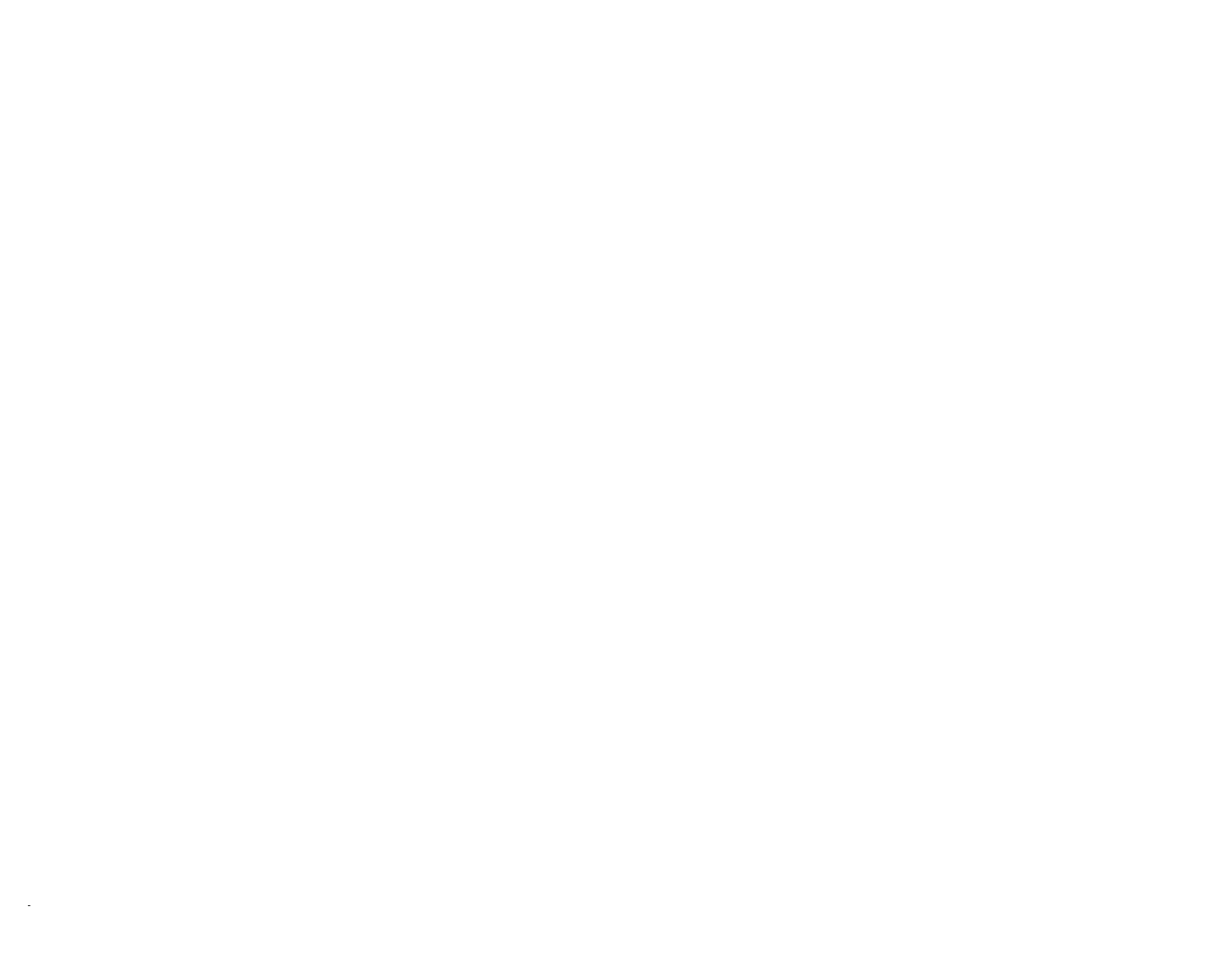|                    | Licence Business Name                               | <b>Address</b>                                              | <b>Licence Type/Sub</b>                    |                               | Phone            |      | Fax                       |            |
|--------------------|-----------------------------------------------------|-------------------------------------------------------------|--------------------------------------------|-------------------------------|------------------|------|---------------------------|------------|
| 18 841529          | <b>DFH Chartered Professional</b><br>Accountant Ltd | 6061 No 3 Rd Unit 200 Richmond BC V6Y 2B2                   | Service Use                                |                               | $(604)$ 365-5968 | Work |                           | Hom        |
| 18 841550          | Euro Kitchen Art Inc                                | 11511 Bridgeport Rd Unit 112 Richmond BC V6X 1T4            | Mercantile Use                             | <b>Wholesale Trading</b>      | (778) 869-1072   | Work |                           |            |
| 18 841534          | <b>Pit Creative Enterprises Ltd</b>                 | 4551 No 3 Rd Unit 195 Richmond BC V6X 2C3                   | Service Use                                |                               | (604) 315-3066   |      | Work (604) 808-7304 Cell  |            |
| 18 841487          | H & F (Canada) International<br>Holding Group Inc   | 10451 Shellbridge Way Unit 212 Richmond BC V6X 2W8          | Service Use                                |                               | (778) 833-0011   |      | Work (778) 833-0011 Cell  |            |
| 18 841403          | Reno Compass (BC) Inc                               | 13571 Commerce Pkwy Unit 200 Richmond BC V6V 2R2            | Service Use                                | <b>General Contractor</b>     | (778) 297-7772   | Work |                           |            |
| 18 838091          | H3 Beauthy & Wellness Center                        | 8888 Odlin Cr Unit 1335 Richmond BC V6X 3Z8                 | Service Use                                |                               | (778) 668-3491   |      | Cellul (604) 232-2493 Wor |            |
| 18 840185          | Into the Wild Active Snacks                         | 7771 Westminster Hwy Unit 170 Richmond BC V6X 1A4           | Industrial/Manufacturing<br>Use            |                               | (604) 518-9348   | Work |                           | Hom        |
| <b>Issue Date:</b> |                                                     | <b>November 22, 2018</b>                                    |                                            |                               |                  |      |                           |            |
| 18 840366          | Course Hacker Education Inc                         | 8580 Alexandra Rd Unit 2125 Richmond BC V6X 4B3             | Assembly Use Group 3                       | <b>Education Institution</b>  | (778) 859-2593   | Work |                           | Hom        |
| <b>Issue Date:</b> |                                                     | <b>November 23, 2018</b>                                    |                                            |                               |                  |      |                           |            |
| 18 838631          | Alderbridge Way Limited<br>Partnership - Atmosphere | 5191 No 3 Rd Richmond BC V6X 2A6                            | Service Use                                |                               | (604) 714-0573   | Work |                           | Hom        |
| <b>Issue Date:</b> |                                                     | <b>November 27, 2018</b>                                    |                                            |                               |                  |      |                           |            |
| 18 841643          | Hamazaki Wong Marketing Group                       | 555 HOWE ST FLOOR 2 VANCOUVER BC V6C 2C2                    | Service Use                                |                               | (604) 669-8282   |      | Work (888) 786-6584 Fax   |            |
| 18 841881          | <b>Laatu Construction Inc</b>                       | 3478 WESBROOK MALL SUITE 407 VANCOUVER BC<br><b>V6S 0B6</b> | Service Use                                | <b>General Contractor</b>     | (778) 989-2909   | Work |                           | Hom        |
| 18 841767          | Reinhold Engineering Group Inc                      | 5970 CENTRE ST SE UNIT 110 CALGARY AB T2H 0C1               | Service Use                                | <b>General Contractor</b>     | (403) 509-1039   |      | Work (403) 509-1037 Fax   |            |
| 18 841523          | <b>Platinum Installations</b>                       | 3261 CHEAM DR ABBOTSFORD BC V2T 4Y5                         | Service Use                                | <b>General Contractor</b>     | (604) 220-3455   | Work |                           |            |
| 18 841744          | Treviso Development Group Ltd                       | 9480 Diamond Rd Richmond BC V7E 1P6                         | Service Use                                | <b>General Contractor</b>     | (604) 700-8488   | Work |                           |            |
| 18 841908          | Iris Construction Management Inc                    | 3336 PORTAGE AVE UNIT 215 WINNIPEG MB R3K 2H9               | Service Use                                | <b>General Contractor</b>     |                  | Work |                           | <b>Hom</b> |
| 18 841697          | P F Stucco                                          | 32532 FLEMING AVE MISSION BC V2V 2G9                        | Service Use                                |                               | (604) 763-4003   | Work |                           | Hom        |
| 18 841666          | <b>Meihuan Construction Ltd</b>                     | 9411 Williams Rd Richmond BC V7A 1G8                        | <b>Inter-Municipal Business</b><br>Licence | <b>General Contractor</b>     | (778) 957-2777   |      | Work (778) 957-2777 Hom   |            |
| 18 841665          | <b>Meihuan Construction Ltd</b>                     | 9411 Williams Rd Richmond BC V7A 1G8                        | Service Use                                | <b>General Contractor</b>     | (778) 957-2777   |      | Work (778) 957-2777 Hom   |            |
| 18 841630          | Promax Services Inc                                 | 11215 Williams Rd Richmond BC V7A 1J2                       | Service Use                                | <b>General Contractor</b>     | (604) 359-8817   | Work |                           |            |
| 18 841605          | Wu's Housework Ltd                                  | 7300 Winchelsea Cr Richmond BC V7C 4E4                      | <b>Inter-Municipal Business</b><br>Licence | <b>General Contractor</b>     | (778) 319-9839   | Work |                           | Hom        |
| 18 841604          | Wu's Housework Ltd                                  | 7300 Winchelsea Cr Richmond BC V7C 4E4                      | Service Use                                | <b>General Contractor</b>     | (778) 319-9839   | Work |                           | Hom        |
| 18 841543          | <b>Clean Break Home Services</b>                    | 9111 No 1 Rd Richmond BC V7E 1R6                            | Service Use                                | Home Occupation               | (778) 200-2141   | Work |                           |            |
| 18 841452          | <b>Dynasty Traffic Ltd</b>                          | 30041 HARRIS RD ABBOTSFORD BC V4X 1Y9                       | Service Use                                |                               | (604) 743-4340   | Work |                           |            |
| 18 841021          | Anmore Enterprises Ltd                              | 8100 Capstan Way Unit 3 Richmond BC V6X 1R5                 | Mercantile Use                             | Automobile Dealer             | (604) 339-6612   |      | Work (604) 608-9288 Fax   |            |
| 18 841561          | <b>KRW Tax Services</b>                             | 10120 St Vincents PI Richmond BC V7E 5R8                    | Service Use                                | Home Occupation               | (604) 290-3615   | Work |                           |            |
|                    | 18 841633 Promax Services Inc                       | 11215 Williams Rd Richmond BC V7A 1J2                       | <b>Inter-Municipal Business</b><br>Licence | <b>General Contractor</b>     | (604) 359-8817   | Work |                           |            |
| <b>Issue Date:</b> |                                                     | <b>November 28, 2018</b>                                    |                                            |                               |                  |      |                           |            |
|                    | 18 837910 Snow House                                | 8328 Capstan Way Unit 1108 Richmond BC V6X 4B6              | Assembly Use Group 1                       | Food Service<br>Establishment | (778) 855-3364   | Work |                           |            |
|                    | 18 841637 2103319 Alberta Inc                       | 10013 River Dr Unit 2030 Richmond BC                        | Service Use                                |                               | (604) 353-7892   | Work |                           | Hom        |
| 18 832624          | Organic Ocean Seafood Inc                           | 12820 Trites Rd Richmond BC V7E 3R8                         | Industrial/Manufacturing<br>Use            |                               | (604) 862-7192   |      | Work (888) 702-7978 Fax   |            |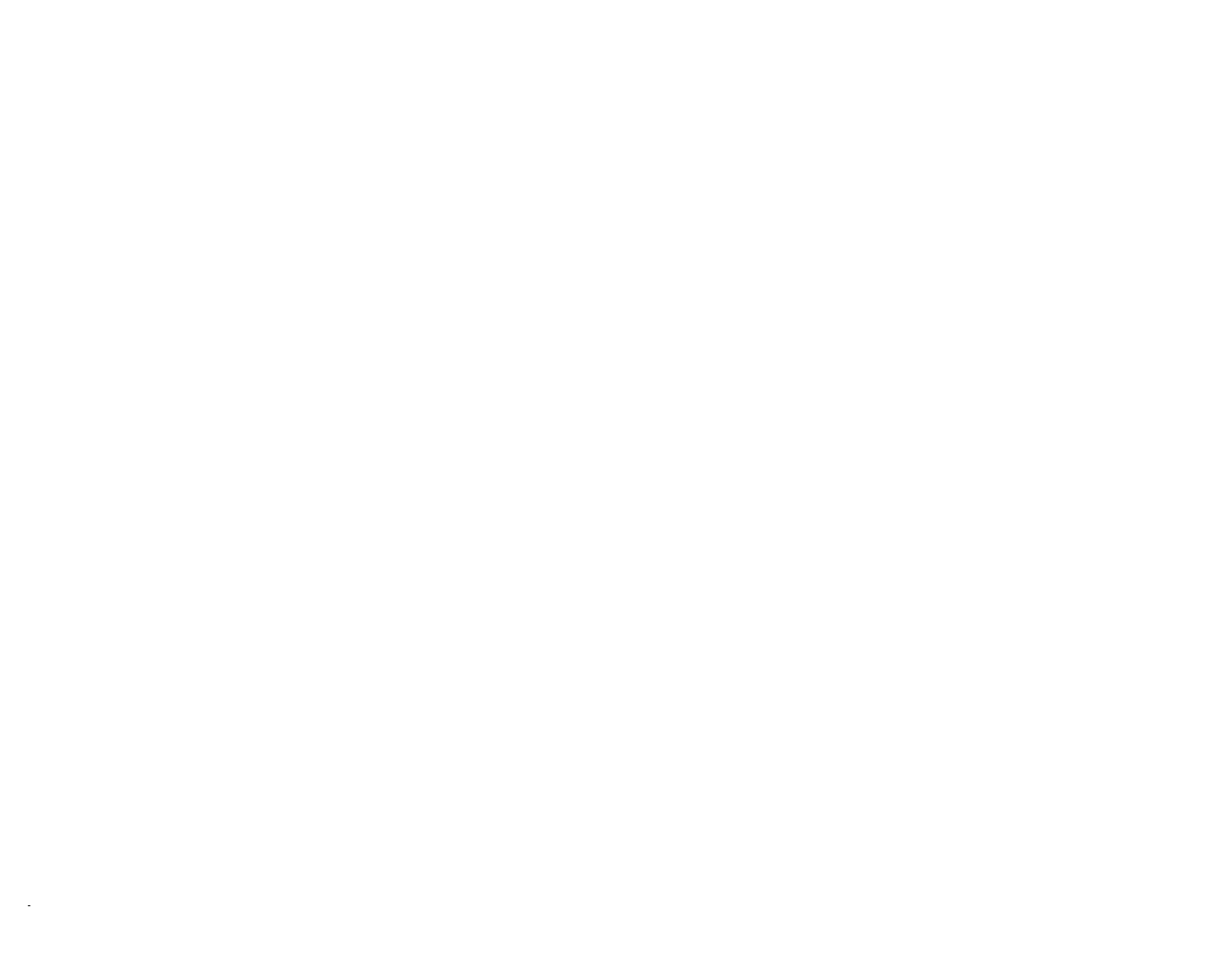|                    | <b>Licence Business Name</b>                     | <b>Address</b>                                     | <b>Licence Type/Sub</b>                    |                                             | <b>Phone</b>   |      | Fax                      |     |
|--------------------|--------------------------------------------------|----------------------------------------------------|--------------------------------------------|---------------------------------------------|----------------|------|--------------------------|-----|
| 18 830960          | <b>Dinesty Chinese Restaurant</b>                | 5555 Gilbert Rd Unit 150 Richmond BC V7C 0B8       | Assembly Use Group 1                       | Food Service<br>Establishment, Take-<br>Out | (604) 303-7772 | Work |                          | Hom |
| 18 826580          | <b>Eggspectation Richmond</b>                    | 10551 St Edwards Dr Unit 100 Richmond BC V6X 3L8   | Assembly Use Group 1                       | <b>Food Service</b><br>Establishment        | (514) 825-5403 | Work |                          | Hom |
| <b>Issue Date:</b> |                                                  | <b>November 29, 2018</b>                           |                                            |                                             |                |      |                          |     |
| 18 837476          | Guaranti Mortgages Corp                          | 6011 Westminster Hwy Unit 205 Richmond BC V7C 4V4  | Service Use                                |                                             | (778) 297-7450 | Work |                          |     |
| 18 841800          | Iconic Coast Mechanical Inc                      | 16780 River Rd Richmond BC V6V 1L6                 | Service Use                                |                                             | (778) 989-0112 | Work |                          | Hom |
| 18 841804          | <b>Coast Capital Financial</b><br>Management Ltd | 3960 Chatham St Unit 100 Richmond BC V7E 2Z5       | Service Use                                |                                             | (604) 288-3260 | Work |                          | Hom |
| 18 841805          | <b>Coast Capital Financial</b><br>Management Ltd | 7960 No 2 Rd Richmond BC V7C 3L9                   | Service Use                                |                                             | (604) 288-3260 | Work |                          | Hom |
| 18 841806          | <b>Coast Capital Financial</b><br>Management Ltd | 6253 No 3 Rd Richmond BC V6Y 2B3                   | Service Use                                |                                             | (604) 288-3260 | Work |                          | Hom |
| 18 841807          | <b>Coast Capital Financial</b><br>Management Ltd | 11660 Steveston Hwy Unit 1070 Richmond BC V7A 1N6  | Service Use                                |                                             | (604) 288-3260 | Work |                          | Hom |
| 18 841821          | Go Games & Toys                                  | 6551 No 3 Rd Richmond BC V6Y 2B6                   | Mercantile Use                             | <b>Retail Trading</b>                       | (778) 997-4076 | Work |                          | Hom |
| 18 841822          | Calendar Club                                    | 6551 No 3 Rd Richmond BC V6Y 2B6                   | Mercantile Use                             | <b>Retail Trading</b>                       | (778) 997-9076 | Work |                          | Hom |
| 18 841912          | C H Smartdesign Limited                          | 3850 Jacombs Rd Unit 103 Richmond BC V6V 1Y6       | Industrial/Manufacturing<br>Use            |                                             | (604) 259-3099 |      | Work (604) 616-9485 Cell |     |
| 18 841920          | C H Smartdesign Limited                          | 3850 Jacombs Rd Unit 103 Richmond BC V6V 1Y6       | Service Use                                | <b>General Contractor</b>                   | (604) 259-3099 |      | Work (604) 616-9485 Cell |     |
| 18 834845          | Poke Bar Dice & Mix                              | 4731 McClelland Rd Unit 1110 Richmond BC V6X 0M5   | Assembly Use Group 1                       | <b>Food Service</b><br>Establishment        | (604) 553-7740 | Work |                          | Hom |
| <b>Issue Date:</b> |                                                  | <b>November 30, 2018</b>                           |                                            |                                             |                |      |                          |     |
| 18 841786 Spiritea |                                                  | 4151 Hazelbridge Way Unit 1968 Richmond BC V6X 4J7 | Assembly Use Group 1                       | <b>Food Service</b><br>Establishment        | (778) 204-7777 | Work |                          | Hom |
| <b>Issue Date:</b> |                                                  | December 3, 2018                                   |                                            |                                             |                |      |                          |     |
| 18 842240          | <b>EdTech International Education</b>            | 13571 Commerce Pkwy Unit 200 Richmond BC V6V 2R2   | Assembly Use Group 3                       | <b>Education Institution</b>                | (778) 798-8883 | Work |                          | Hom |
| 18 841913          | Showcase                                         | 6551 No 3 Rd Unit 1312 Richmond BC V6Y 2B6         | Mercantile Use                             | <b>Retail Trading</b>                       | (604) 370-2022 |      | Work 905452024324 Alt    |     |
| <b>Issue Date:</b> |                                                  | December 4, 2018                                   |                                            |                                             |                |      |                          |     |
| 18 842049          | <b>Golden Flame Construction Ltd</b>             | 15741 GOGGS AVE WHITE ROCK BC V4B 2N8              | Service Use                                | <b>General Contractor</b>                   | (778) 863-7244 | Work |                          | Hom |
| 18 842290          | Lavan Investments Ltd                            | 7220 Parry St Richmond BC V7C 4K5                  | <b>Inter-Municipal Business</b><br>Licence | <b>General Contractor</b>                   | (778) 688-5308 | Work |                          | Hom |
| 18 842289          | Lavan Investments Ltd                            | 7220 Parry St Richmond BC V7C 4K5                  | Service Use                                | <b>General Contractor</b>                   | (778) 688-5308 | Work |                          | Hom |
| 18 842244          | <b>Floorquest Building Services</b>              | 5800 Andrews Rd Unit 113 Richmond BC V7E 6M2       | Service Use                                | <b>General Contractor</b>                   | (604) 780-7623 | Work |                          | Hom |
|                    | 18 842122 Silence Design                         | 6888 Robson Dr Unit 83 Richmond BC V7C 5T6         | Service Use                                | Home Occupation                             | (778) 798-7499 | Work |                          | Hom |
| 18 842120          | <b>CW Painting Services</b>                      | 2155 PITT RIVER RD PORT COQUITLAM BC V3C 1R5       | Service Use                                | <b>General Contractor</b>                   | (778) 862-0440 | Work |                          |     |
|                    | 18 842117 Smithwood Builders                     | 1907 ROCKCLIFF RD NORTH VANCOUVER BC V7G<br>1X3    | Service Use                                | <b>General Contractor</b>                   | (604) 789-2359 | Work |                          | Hom |
| 18 842040          | Sal Yousif                                       | 4160 Bonavista Dr Unit 30 Richmond BC V7E 5K1      | Service Use                                | <b>General Contractor</b>                   | (778) 984-5666 | Work |                          | Hom |
| 18 841968          | <b>RTA Education Consulting Ltd</b>              | 4000 No 3 Rd Unit 6095 Richmond BC V6X 0J8         | Service Use                                |                                             | (778) 877-9333 | Work |                          | Hom |
| 18 841610          | Shift and Lift                                   | 6091 Dyke Rd Unit 120 Richmond BC V7E 3R3          | Assembly Use Group 3                       | <b>Health Studio</b>                        | (604) 328-5348 | Work |                          | Hom |
| 18 842119          | Jiahao Guan, RMT                                 | 7100 Lynnwood Dr Unit 32 Richmond BC V7C 5S8       | Service Use                                | Home Occupation                             | (604) 767-0956 | Work |                          | Hom |
| 18 841964          | Visionhouse Design Group Inc                     | 3331 Viking Way Unit 3 Richmond BC V6V 1X7         | Service Use                                |                                             | (604) 330-7252 | Work |                          |     |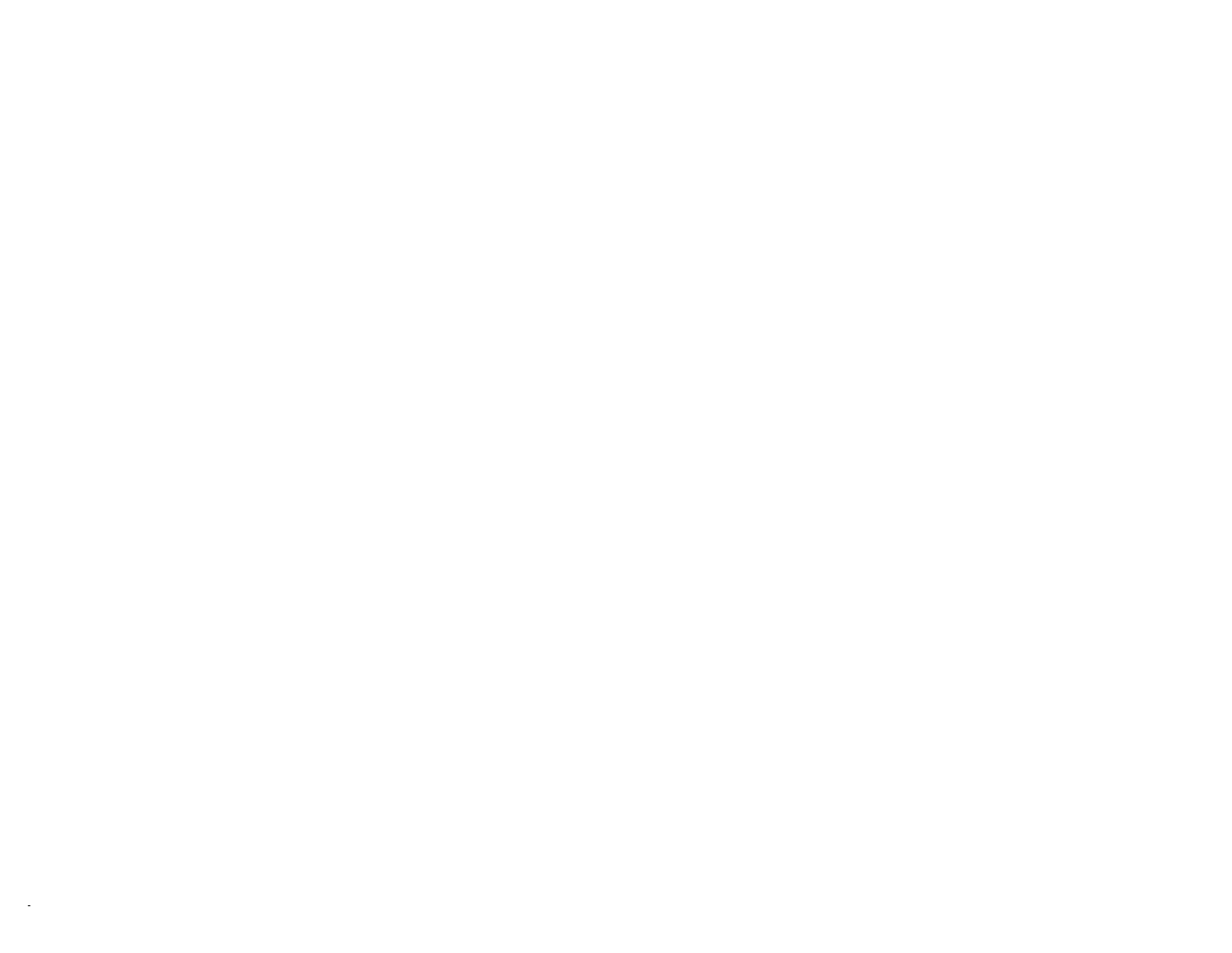|                    | <b>Licence Business Name</b>                                               | <b>Address</b>                                                                               | <b>Licence Type/Sub</b>                    |                                                                            | Phone                            |              | Fax                     |
|--------------------|----------------------------------------------------------------------------|----------------------------------------------------------------------------------------------|--------------------------------------------|----------------------------------------------------------------------------|----------------------------------|--------------|-------------------------|
| 18 841988          | Foreseeson Technology Inc                                                  | 11980 Hammersmith Way Unit 2105 Richmond BC V7A<br>0A4                                       | <b>Inter-Municipal Business</b><br>Licence | <b>General Contractor</b>                                                  | (604) 233-0246                   |              | Work (604) 233-0248 Fax |
| 18 841970          | Canadian Sea to Sea Trading Inc                                            | 6633 Pearson Way Unit 405 Richmond BC V7C 0C3                                                | Service Use                                | Home Occupation                                                            | (778) 318-2088                   | Cellul       | Hom                     |
| 18 841973          | <b>Prescott Consulting</b>                                                 | 8111 Saunders Rd Unit 6 Richmond BC V7A 4L9                                                  | Service Use                                | Home Occupation                                                            | (604) 284-0111                   | Work         | Hom                     |
| 18 841974          | Recycle It Canada                                                          | 130-1959 152 ST UNIT 506 SURREY BC V4A 0C4                                                   | Service Use                                | <b>General Contractor</b>                                                  | $(604)$ 587-5865                 | Work         | Hom                     |
| 18 841986          | Foreseeson Technology Inc                                                  | 11980 Hammersmith Way Unit 2105 Richmond BC V7A<br>0A4                                       | Service Use                                | <b>General Contractor</b>                                                  | (604) 233-0246                   |              | Work (604) 233-0248 Fax |
| 18 841945          | <b>ACS Building Systems Inc</b>                                            | 1544 MCNAIR DR NORTH VANCOUVER BC V7K 1X6                                                    | Service Use                                | <b>General Contractor</b>                                                  | (604) 762-0405                   | Work         | Hom                     |
| <b>Issue Date:</b> |                                                                            | December 6, 2018                                                                             |                                            |                                                                            |                                  |              |                         |
|                    | 18 841542 Treyo Trading Group Inc                                          | 8171 Alexandra Rd Unit 102 Richmond BC V6X 1C3                                               | Assembly Use Group 3                       | Commercial<br>Entertainment                                                | $(604)$ 285-9903                 | Work         | Hom                     |
| 18 841971          | Vape Master                                                                | 4311 Hazelbridge Way Unit 1755 Richmond BC V6X 3L7                                           | Mercantile Use                             | Retail Trading                                                             | $(604)$ 500-2486                 | Work         | Hom                     |
| 18 842104          | Metalcare Group Inc                                                        | 2500 No 5 Rd Richmond BC V6X 2T1                                                             | Service Use                                |                                                                            | (604) 214-1318                   | Work         | Hom                     |
| 18 841766          | Treyo Trading Group Inc                                                    | 8171 Alexandra Rd Unit 102 Richmond BC V6X 1C3                                               | Mercantile Use                             | <b>Retail Trading</b>                                                      | $(604)$ 285-9903                 | Work         | Hom                     |
| 18 841629          |                                                                            | Sightsage Foods and Nutrition Inc 11951 Hammersmith Way Unit 103 Richmond BC V7A 5H9         | Service Use                                |                                                                            | (778) 788-1122                   | Work         |                         |
| 18 841628          | Canada Youwin Health<br>Management Ltd                                     | 8600 Cambie Rd Unit 205 Richmond BC V6X 4J9                                                  | Mercantile Use                             | <b>Retail Trading</b>                                                      | (604) 276-1855                   |              | Work (604) 276-1855 Fax |
| 18 840610          | <b>Tracy's Hospitality</b>                                                 | 11751 Dewsbury Dr Richmond BC V6X 2Y9                                                        | <b>Residential Use</b>                     | Bed & Breakfast                                                            | (778) 710-8789                   | Work         | Hom                     |
| 18 838025          | The Cake Workshop                                                          | 8888 Odlin Cr Unit 2215 Richmond BC V6X 3Z8                                                  | Mercantile Use                             | <b>Retail Trading</b>                                                      | (604) 783-3688                   | Work         | Hom                     |
| 18 837201          | <b>Herbaland Naturals Inc.</b>                                             | 13330 Maycrest Way Richmond BC V6V 2J7                                                       | Industrial/Manufacturing<br>Use            |                                                                            | (604) 284-5050                   |              | Work (604) 285-0606 Fax |
| 18828383           | <b>UDC Studios</b>                                                         | 11960 Hammersmith Way Unit 110 Richmond BC V7A 5C9                                           | Assembly Use Group 3                       | <b>Health Studio</b>                                                       | (604) 277-4494                   | Work         | Hom                     |
| 18 809800          | Canadian Icewine United<br>Specialty Hub Inc                               | 5300 No 3 Rd Unit 940 Richmond BC V6X 2X9                                                    | Service Use                                |                                                                            | (778) 297-1801                   | Work         | Fax                     |
| 18 817685          | <b>Cool Chinese Restaurant</b>                                             | 7260 Westminster Hwy Richmond BC V6X 1A1                                                     | Assembly Use Group 1                       | Food Service<br>Establishment                                              | (778) 297-6000                   | Work         | Hom                     |
| 18 841481          | Hera Spa & Beauty Ltd                                                      | 4400 Hazelbridge Way Unit 660 Richmond BC V6X 3R8                                            | Service Use                                |                                                                            | (604) 726-5883                   | Work         | Hom                     |
| <b>Issue Date:</b> |                                                                            | <b>December 7, 2018</b>                                                                      |                                            |                                                                            |                                  |              |                         |
| 18 842200          | Intelli Develpment Corporation<br>Ltd                                      | 6751 Westminster Hwy Unit 200 Richmond BC V7C 4V4                                            | Service Use                                | <b>General Contractor</b>                                                  | (778) 297-7108                   | Work         | Hom                     |
| 18 841784          | Dewell Interiors Inc.                                                      | 5771 No 3 Rd Unit 170 Richmond BC V6X 2C9                                                    | Service Use                                |                                                                            | (778) 710-6664                   | Work         | Hom                     |
| 18 842486          | Adorable Pet Services Ltd                                                  | 4000 No 3 Rd Unit 2115 Richmond BC V6X 0J8                                                   | Mercantile Use                             | <b>Retail Trading</b>                                                      | (250) 816-7098                   | Work         | Hom                     |
| 18 842320          | <b>Canada's Cell Doctor</b>                                                | 6551 No 3 Rd Richmond BC V6Y 2B6                                                             | Mercantile Use                             | <b>Retail Trading</b>                                                      | (236) 888-8884                   | Work         |                         |
| 18 842201          | Intelli Develpment Corporation<br>Ltd                                      | 6751 Westminster Hwy Unit 200 Richmond BC V7C 4V4                                            | <b>Inter-Municipal Business</b><br>Licence | <b>General Contractor</b>                                                  | (778) 297-7108                   | Work         | Hom                     |
| 18 842150          | Timothy Ng Notary Corporation                                              | 5900 No 3 Rd Unit 650 Richmond BC V6X 3P7                                                    | Service Use                                |                                                                            | (604) 270-8644                   |              | Work (604) 270-8133 Fax |
|                    | 18 842113 Secret of Beauty                                                 | 6551 No 3 Rd Richmond BC V6Y 2B6                                                             | Mercantile Use                             | <b>Retail Trading</b>                                                      | (778) 237-5206                   | Work         | Hom                     |
|                    | 18 842283 Pute Lighting                                                    | 11460 Voyageur Way Unit 2 Richmond BC V6X 3E1                                                | Mercantile Use                             | <b>Wholesale Trading</b>                                                   | (778) 223-0313                   | Work         | Hom                     |
| <b>Issue Date:</b> |                                                                            | December 10, 2018                                                                            |                                            |                                                                            |                                  |              |                         |
|                    |                                                                            |                                                                                              |                                            |                                                                            |                                  |              |                         |
|                    | 18 842114 Golden World Line Travel Ltd<br>18 829352 Grandma Liu Noodle Ltd | 4000 No 3 Rd Unit 1020 Richmond BC V6X 0J8<br>8388 Capstan Way Unit 1463 Richmond BC V6X 4A7 | Service Use<br>Assembly Use Group 1        | <b>Travel Agency</b><br><b>Food Service</b><br>Establishment, Take-<br>Out | (778) 883-0366<br>(778) 987-7284 | Work<br>Work | Hom<br>Hom              |
| 18 839936          | Eye Square Optical Ltd                                                     | 4000 No 3 Rd Unit 1275 Richmond BC V6X 0J8                                                   | Mercantile Use                             | <b>Retail Trading</b>                                                      | (604) 370-3329                   |              | Work (604) 370-3230 Fax |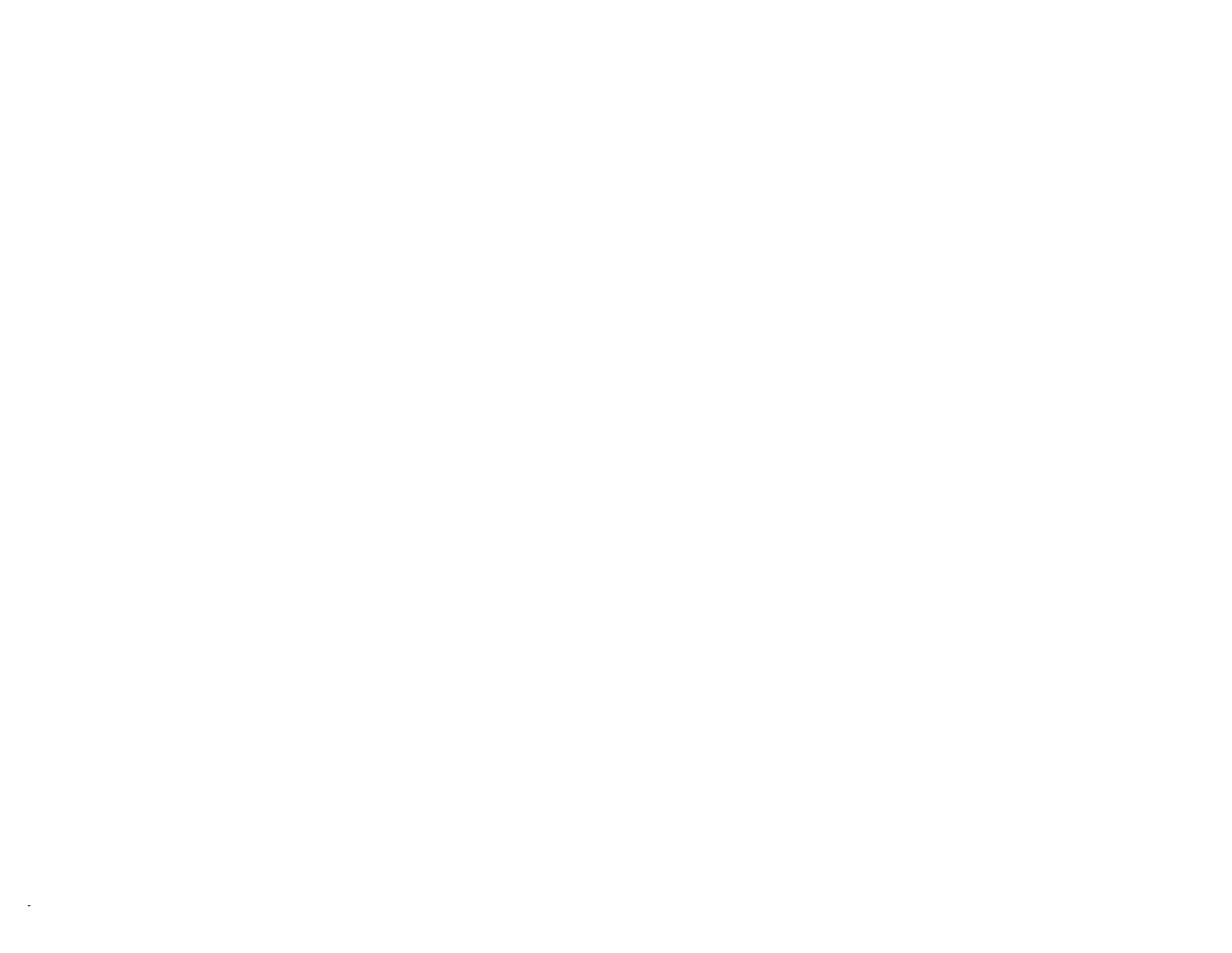|                    | Licence Business Name                                   | <b>Address</b>                                     | <b>Licence Type/Sub</b>                    |                                                    | <b>Phone</b>     |      | Fax                     |     |
|--------------------|---------------------------------------------------------|----------------------------------------------------|--------------------------------------------|----------------------------------------------------|------------------|------|-------------------------|-----|
| 18 840541          | Left Lane Motor Cars Inc                                | 3779 Sexsmith Rd Unit 1181 Richmond BC V6X 3Z9     | Mercantile Use                             | Automobile Dealer                                  | (778) 855-5159   | Work |                         | Hom |
| <b>Issue Date:</b> |                                                         | December 11, 2018                                  |                                            |                                                    |                  |      |                         |     |
| 18 842607          | Studio Elan Hair & Makeup Ltd                           | 21331 Gordon Way Unit 2130 Richmond BC V6W 1J9     | Service Use                                |                                                    | (604) 897-1635   | Work |                         | Hom |
| 18 842708          | Joanne Pei CPA Inc                                      | 4000 No 3 Rd Unit 1180 Richmond BC V6X 0J8         | Service Use                                |                                                    | (604) 295-9182   | Work |                         | Hom |
| 18 842901          | Canwest Electric Ltd                                    | 7127 196B ST LANGLEY BC V2Y 2Z7                    | Service Use                                | <b>Electrical Contractor</b>                       | (604) 779-3939   | Work |                         |     |
| 18 842683          | Lifelogic Integrative Health Inc                        | 8120 Cook Rd Unit 280 Richmond BC V6Y 1T9          | Service Use                                | <b>Registered Massage</b><br><b>Therapy Clinic</b> | (778) 238-7152   | Work |                         | Hom |
| 18 842603          | Medico Construction & Design<br>Ltd                     | 21331 Gordon Way Unit 2130 Richmond BC V6W 1J9     | Service Use                                | <b>General Contractor</b>                          | (604) 725-5505   | Work |                         | Hom |
| 18 842564          | Richmond Center Medical +<br><b>Cosmetic Clinic Ltd</b> | 7788 Ackroyd Rd Unit 105 Richmond BC V6X 0M8       | Service Use                                |                                                    | (788) 837-6986   | Work |                         | Hom |
| 18 842605          | Medico Construction & Design<br>Ltd                     | 21331 Gordon Way Unit 2130 Richmond BC V6W 1J9     | <b>Inter-Municipal Business</b><br>Licence | <b>General Contractor</b>                          | $(604)$ 725-5505 | Work |                         | Hom |
| 18 842566          | Change                                                  | 6551 No 3 Rd Unit 1918 Richmond BC V6Y 2B6         | Mercantile Use                             | <b>Retail Trading</b>                              | (514) 270-0919   |      | Work (514) 270-5651 Fax |     |
| <b>Issue Date:</b> |                                                         | December 13, 2018                                  |                                            |                                                    |                  |      |                         |     |
| 18 842921          | Tao & Yang Enterprises Ltd                              | 8071 Bennett Rd Unit 7 Richmond BC V6Y 1N4         | Service Use                                | Home Occupation                                    | $(604)$ 916-5693 | Work |                         | Hom |
| 18 842804          | SJ All-Pro Construction Ltd                             | 5233 Gilbert Rd Unit 508 Richmond BC V7C 0B3       | Service Use                                | <b>General Contractor</b>                          | (604) 617-8655   | Work |                         | Hom |
| 18 842806          | We Fixed It                                             | 8451 Westminster Hwy Unit 126 Richmond BC V6X 3E4  | Service Use                                | Home Occupation                                    | (604) 615-1488   | Work |                         | Hom |
| 18 842814          | Stormtech Mechanical Ltd                                | 2388 PATRICIA AVE PORT COQUITLAM BC V3B 2H3        | Service Use                                | <b>Plumbing Contractor</b>                         | (778) 999-4943   | Work |                         | Hom |
| 18 842815          | Stormtech Mechanical Ltd                                | 2388 PATRICIA AVE PORT COQUITLAM BC V3B 2H3        | Service Use                                | <b>Gas Contractor</b>                              | (778) 999-4943   | Work |                         | Hom |
| 18 842831          | <b>Tiffanys Pro Makeup</b>                              | 4850 SMITH AVE BURNABY BC V5G 2W4                  | Service Use                                |                                                    | (604) 779-1887   | Work |                         | Hom |
| 18 842920          | Kube-it!                                                | 4000 No 3 Rd Unit 2385 Richmond BC V6X 0J8         | Mercantile Use                             | <b>Retail Trading</b>                              | (604) 616-9898   | Work |                         | Hom |
| 18 843009          | Quicksolve Service                                      | 6260 Azure Rd Richmond BC V7C 2P9                  | Service Use                                | Refrigeration<br>Contractor                        | (604) 330-7301   |      | Work (604) 330-7301 Fax |     |
| 18 842985          | Fstar Media                                             | 4680 Larkspur Ave Richmond BC V7C 2J3              | Service Use                                | Home Occupation                                    | (778) 888-8486   | Work |                         |     |
| 18 831580          | Shiny Tea                                               | 6551 No 3 Rd Unit 1612 Richmond BC V6Y 2B6         | Assembly Use Group 1                       | Food Service<br>Establishment                      | (778) 237-6335   | Work |                         | Hom |
| 18 842728          | Rogers                                                  | 5300 No 3 Rd Unit 432 Richmond BC V6X 2X9          | Mercantile Use                             | <b>Retail Trading</b>                              | 6478481388942    | Work |                         | Hom |
| 18 842848          | <b>Colton's Couture</b>                                 | 6551 No 3 Rd Unit 1858 Richmond BC V6Y 2B6         | Mercantile Use                             | <b>Retail Trading</b>                              | (604) 713-8611   |      | Work (604) 713-8612 Fax |     |
| 18 840408          | Fiesta Pinoy Foods Inc                                  | 7771 Westminster Hwy Unit 170 Richmond BC V6X 1A4  | Industrial/Manufacturing<br>Use            |                                                    | (778) 558-4856   | Work |                         |     |
| 18 842723          | M & B Roofing Ltd                                       | 7831 Westminster Hwy Unit 1604 Richmond BC V6X 4J4 | Service Use                                | <b>General Contractor</b>                          | (778) 388-9838   | Work |                         | Hom |
| 18 842710          | Ronin YVR                                               | 7711 Williams Rd Unit 6 Richmond BC V7A 1G2        | Service Use                                | Home Occupation                                    | (604) 277-2401   | Work |                         | Hom |
| 18 842670          | Vancouver International<br><b>Business Centre Ltd</b>   | 7291 Moffatt Rd Unit 214 Richmond BC V6Y 1X9       | Service Use                                | Home Occupation                                    | (604) 636-8645   | Work |                         |     |
| 18 842626          | Cathy Rogers Physiotherapy<br>Services                  | 3731 Royalmore Ave Richmond BC V7C 1P5             | Service Use                                | Home Occupation                                    | $(604)$ 616-8389 | Work |                         |     |
| 18 842601          | <b>GS King Transport Ltd</b>                            | 11571 Montego St Richmond BC V6X 1H5               | Service Use                                | Home Occupation                                    | (604) 370-2774   |      | Work (604) 370-2776 Fax |     |
| 18 842548          | Atek Energy Systems Inc                                 | 9620 Seameadow Crt Richmond BC V7A 4B9             | Service Use                                | Home Occupation                                    | (778) 230-0632   | Work |                         | Hom |
| 18 842532          | <b>Ryder Concrete Ltd</b>                               | 47688 FORESTER RD CHILLIWACK BC V2R 4M6            | Service Use                                | <b>General Contractor</b>                          | (604) 751-2948   | Work |                         | Hom |
| 18 842531          | New West Financial Group Inc                            | 7291 Moffatt Rd Unit 214 Richmond BC V6Y 1X9       | Service Use                                | Home Occupation                                    | $(604)$ 500-4699 | Work |                         | Hom |
| 18 842522          | Easy Nail Construction Ltd                              | 1755 W BROADWAY UNIT 310 VANCOUVER BC V6J<br>4S5   | Service Use                                | <b>General Contractor</b>                          | (604) 730-6610   |      | Work (604) 730-4645 Fax |     |
| 18 842724          | M & B Roofing Ltd                                       | 7831 Westminster Hwy Unit 1604 Richmond BC V6X 4J4 | <b>Inter-Municipal Business</b><br>Licence | <b>General Contractor</b>                          | (778) 388-9838   | Work |                         | Hom |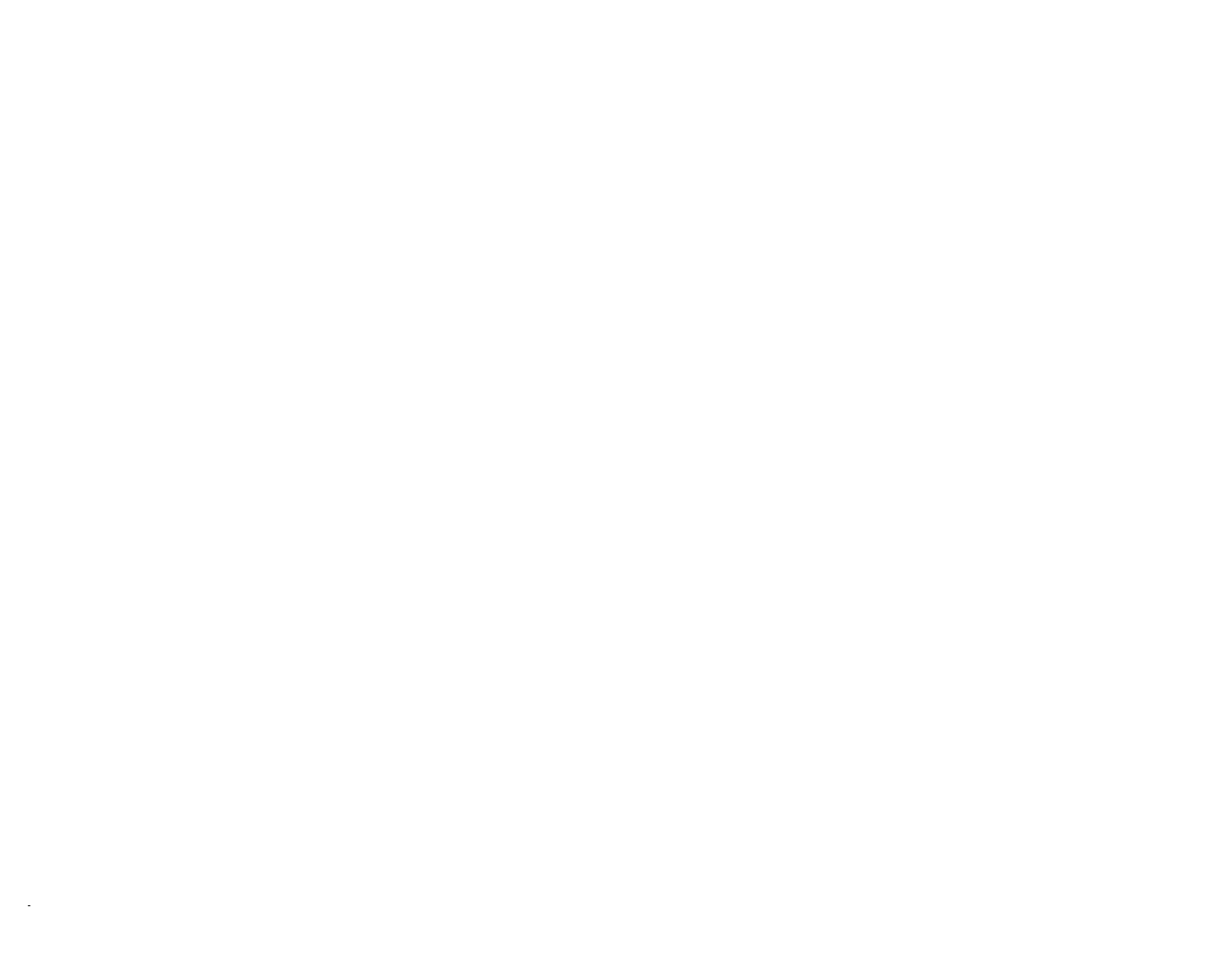|                                         | <b>Licence Business Name</b>                              | <b>Address</b>                                       | <b>Licence Type/Sub</b>                    |                           | <b>Phone</b>     |      | Fax                     |            |
|-----------------------------------------|-----------------------------------------------------------|------------------------------------------------------|--------------------------------------------|---------------------------|------------------|------|-------------------------|------------|
| 18 842103                               | Fiona Hoi-Ying Wong                                       | 4784 Lancelot Crt Richmond BC V7C 4S2                | Service Use                                | Home Occupation           | $(604)$ 505-6583 | Work |                         |            |
| <b>Issue Date:</b><br>December 14, 2018 |                                                           |                                                      |                                            |                           |                  |      |                         |            |
| 18 843155                               | DMC Plumbing and Heating                                  | 3826 205A ST LANGLEY BC V3A 2A1                      | Service Use                                | <b>Gas Contractor</b>     | (604) 908-9998   | Work |                         | Hom        |
| 18 843066                               | Laura                                                     | 6060 Minoru Blvd Unit 2106 Richmond BC V6Y 2V7       | Mercantile Use                             | <b>Retail Trading</b>     | (604) 214-2055   | Work |                         | Hom        |
| 18 842988                               | <b>Cynergy Security Group</b>                             | 4360 Agar Dr Richmond BC V7B 1A3                     | Service Use                                |                           | (604) 369-2813   | Work |                         | Hom        |
| 18 842965                               | Anglo-Bomarc Mines Ltd                                    | 6551 Westminster Hwy Unit 201 Richmond BC V7C 4V4    | Service Use                                |                           | $(604)$ 388-4065 |      | Work (604) 398-2596 Fax |            |
| 18 842952                               | Viva Health Products Ltd                                  | 11780 Hammersmith Way Unit 121 Richmond BC V7A 5E9   | Service Use                                |                           | (604) 277-8482   |      | Work (604) 277-8483 Fax |            |
| <b>Issue Date:</b>                      |                                                           | December 17, 2018                                    |                                            |                           |                  |      |                         |            |
| 18 843172                               | Ontop Financial                                           | 8171 Ackroyd Rd Unit 2000 Richmond BC V6X 3K1        | Service Use                                |                           | (778) 318-7705   | Work |                         | Hom        |
| 18 843114                               | Octiscapes Landscaping Ltd                                | 1051 Page St Richmond BC V6V 2Y4                     | <b>Inter-Municipal Business</b><br>Licence | <b>General Contractor</b> | (604) 708-5790   |      | Work (604) 708-5791 Fax |            |
| 18 843112                               | Super Sim Inc                                             | 6011 No 1 Rd Unit 310 Richmond BC V7C 1T4            | Service Use                                | Home Occupation           | (604) 339-5937   | Work |                         | Hom        |
| 18 843071                               | <b>Mercury Tree Service</b>                               | 28332 KING RD ABBOTSFORD BC V4Y 1B1                  | Service Use                                |                           | (778) 668-5519   | Work |                         | <b>Hom</b> |
| 18 843180                               | The Swatch Group (Canada) Ltd<br>dba Hour Passion         | 7899 Templeton Station Rd Unit 1033 Richmond V7B 0B7 | Mercantile Use                             | <b>Retail Trading</b>     | (604) 628-7130   |      | Work (778) 989-7164 Hom |            |
| 18 843064                               | Helkey International Education &<br><b>Culture Centre</b> | 9700 Pigott Dr Richmond BC V7A 5H3                   | Service Use                                | Home Occupation           | (604) 307-6650   | Work |                         | Hom        |
| 18 842757                               | Vega Immigration Specialists<br>Agency Canada (Visacana)  | 7811 Steveston Hwy Unit 3 Richmond BC V7A 1L9        | Service Use                                |                           | (604) 227-2757   | Work |                         | Hom        |
| 18 841921                               | <b>AVA Poultry Ltd</b>                                    | 12838 Clarke PI Unit 158 Richmond BC V6V 2H6         | Mercantile Use                             | <b>Wholesale Trading</b>  | (604) 338-6363   | Work |                         | Hom        |
| 18 843087                               | <b>SKB Books</b>                                          | 10460 No 3 Rd Unit 43 Richmond BC V7A 4W5            | Service Use                                | Home Occupation           | (604) 230-2406   | Work |                         | Hom        |
| 18 843086                               | Leafix Repair                                             | 10200 4th Ave Unit 62 Richmond BC V7E 1V3            | Service Use                                | Home Occupation           | (778) 402-3518   | Work |                         | Hom        |
| <b>Issue Date:</b>                      |                                                           | December 18, 2018                                    |                                            |                           |                  |      |                         |            |
| 18 843008                               | Nuholiday Inc                                             | 11938 Bridgeport Rd Unit 230 Richmond BC V6X 1T2     | Service Use                                | <b>Travel Agency</b>      | (604) 783-1111   | Work |                         | Hom        |
| <b>Issue Date:</b>                      |                                                           | December 19, 2018                                    |                                            |                           |                  |      |                         |            |
| 18 843232                               | MSD Engineering Inc.                                      | 1430 KNAPPEN ST PORT COQUITLAM BC V3C 2P6            | Service Use                                | <b>General Contractor</b> | (778) 316-7097   | Work |                         | Hom        |
| 18 843349                               | West Side Pest Control Ltd                                | 120 GLACIER ST UNIT 1 COQUITLAM BC V3K 5Z6           | Service Use                                | <b>General Contractor</b> | (604) 559-9060   | Work |                         | Hom        |
| 18 843261                               | <b>Work Agency Services Ltd</b>                           | 5811 Cooney Rd Unit 305 Richmond BC V6X 3M1          | Service Use                                |                           | (778) 859-9612   | Work |                         |            |
| 18 843249                               | <b>Top Hill Education Group</b>                           | 6081 No 3 Rd Unit 607 Richmond BC V6Y 2B2            | Service Use                                |                           | (604) 728-6660   | Work |                         |            |
| 18 843234                               | Golden Territory Logistics Co Ltd.                        | 4551 No 3 Rd Unit 180 Richmond BC V6X 2C3            | Service Use                                |                           | (778) 680-0758   | Work |                         |            |
| 18 842305                               | <b>Michael Kors</b>                                       | 6551 No 3 Rd Unit 1534 Richmond BC V6Y 2B6           | Mercantile Use                             | <b>Retail Trading</b>     | $(604)$ 248-0209 | Work |                         |            |
| 18 841551                               | Taps and Tacos                                            | 7771 Westminster Hwy Unit 170 Richmond BC V6X 1A4    | Assembly Use Group 1                       | Mobile Food Vendor        | (778) 712-0642   | Work |                         | Hom        |
| 18 840806                               | Roseway Travel Ltd                                        | 20800 Westminster Hwy Unit 2253 Richmond BC V6V 2W3  | Service Use                                | <b>Travel Agency</b>      | (604) 926-4344   | Work |                         | Hom        |
| 18 843246                               | About July                                                | 9099 Cook Rd Unit 1805 Richmond BC V6Y 0G5           | Service Use                                | Home Occupation           | (604) 710-6932   | Work |                         |            |
| <b>Issue Date:</b>                      |                                                           | December 21, 2018                                    |                                            |                           |                  |      |                         |            |
| 18 843317                               | Deon Contracting                                          | 15688 28 AVE UNIT 52 SURREY BC V3Z 0N1               | Service Use                                | <b>General Contractor</b> | (778) 239-5565   | Work |                         | Hom        |
| 18 842161                               | <b>Sweetome Property Mangement</b>                        | 6081 No 3 Rd Unit 612 Richmond BC V6Y 2B2            | Service Use                                |                           | (778) 998-8948   | Work |                         | Hom        |
| 18 842176                               | <b>Bell Store</b>                                         | 6551 No 3 Rd Unit 1109 Richmond BC V6Y 2B6           | Mercantile Use                             | <b>Retail Trading</b>     | (604) 278-2722   | Work |                         | Hom        |
| 18 843253                               | <b>BP</b> Media Inc                                       | 7500 River Rd Richmond BC V6X 1X6                    | Industrial/Manufacturing<br>Use            |                           | (604) 279-5688   |      | Work (604) 279-5677 Fax |            |